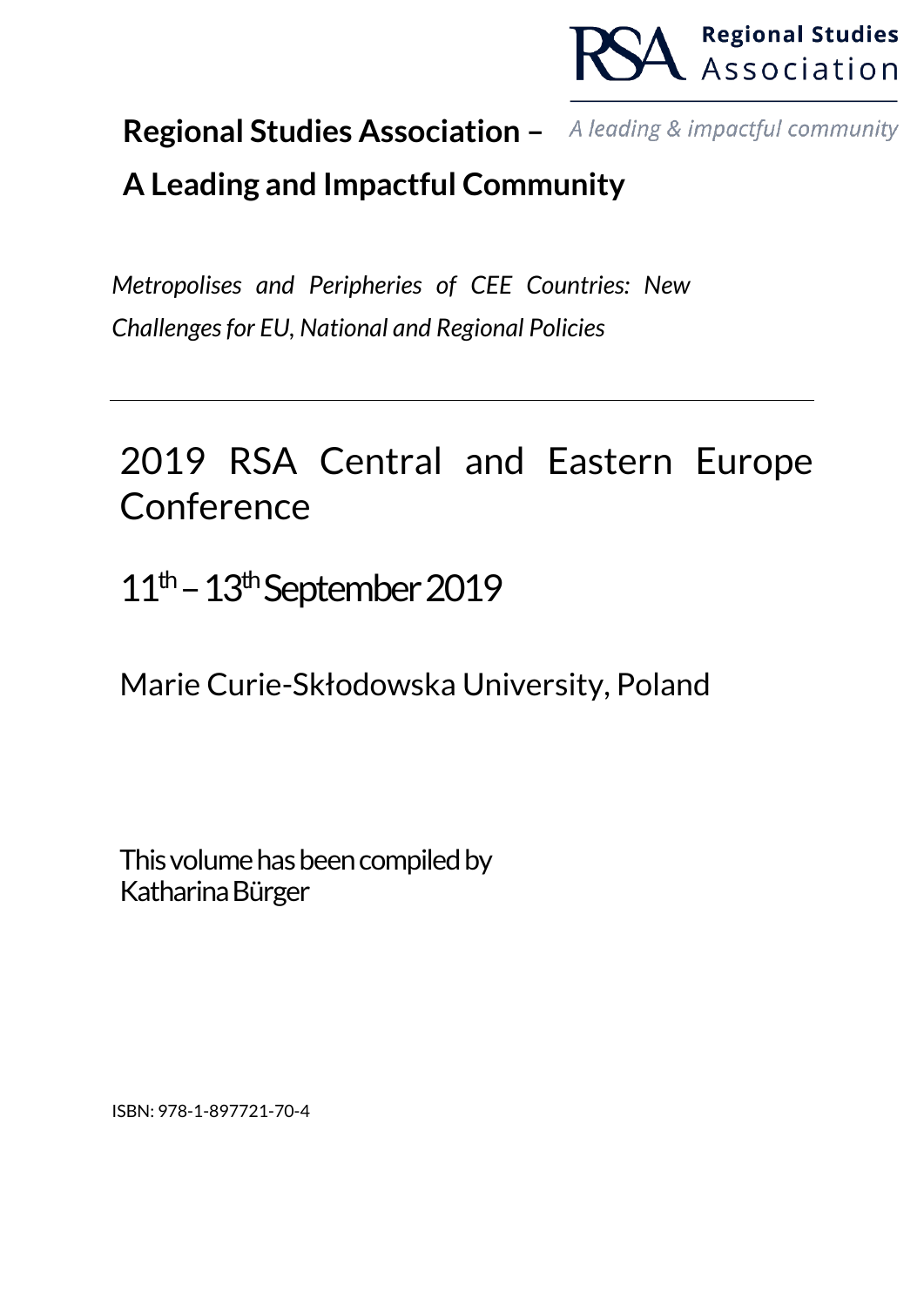| <b>TABLE OF CONTENTS</b>                                                                                                                                                          |                |
|-----------------------------------------------------------------------------------------------------------------------------------------------------------------------------------|----------------|
|                                                                                                                                                                                   |                |
| <b>PLENARY ABSTRACTS</b>                                                                                                                                                          |                |
| ROADS AND PRODUCTIVITY: AN INVESTIGATION OF THE EFFECTS OF<br>TRANSPORTATION INFRASTRUCTURE ON FIRM PRODUCTIVITY PATTERNS<br><b>ACROSS EAST AND WEST GERMANY</b><br>Samira Barzin | $\mathbf{1}$   |
|                                                                                                                                                                                   |                |
| <b>PRICE-SETTING BEHAVIOR OF NON-FINANCIAL FIRMS AND REGIONS -</b><br><b>SELECTED ISSUES</b><br>Piotr Boguszewski                                                                 | $\mathbf{1}$   |
| COHESION POLICY AND ITS IMPACT ON THE CEES<br><b>Martin Ferry</b>                                                                                                                 | $\mathbf{1}$   |
| DEMOGRAPHIC CHANGE AND CHALLENGE IN CENTRAL AND EASTERN<br><b>EUROPE</b><br>Agnieszka Fihel<br>Marek Okólski                                                                      | $\overline{2}$ |
| CEE COUNTRIES AND EU COHESION POLICY 2021-2027 - NEW FUNDS.<br>SIMPLER RULES AND MORE AMBITIOUS POLICY OBJECTIVES - A PERFECT<br>POLICY MIX FOR CEECS?<br>Aleksandra Kisielewska  | $\overline{2}$ |
| CHALLENGING CORE-PERIPHERY-RELATIONS FROM A CEE PERSPECTIVE<br>Thilo Lang                                                                                                         | 3              |
| <b>GOVERNANCE TURN AND TERRITORIAL POLARISATION IN CENTRAL AND</b><br><b>EASTERN EUROPE</b><br>Ilona Pálné Kovács                                                                 | 3              |
| WHY DO INVESTORS CHOOSE CERTAIN CITIES AS INVESTMENT LOCATIONS<br>ON THE PERIPHERY OF THE EU? EXAMPLE OF LUBLIN.<br>Mariusz Sagan                                                 | 4              |
| REGIONAL DYNAMICS AND STRUCTURAL CHANGES IN CENTRAL AND<br><b>EASTERN EUROPEAN COUNTRIES</b><br>Maciej Smetkowski<br>Grzegorz Gorzelak                                            | $\overline{4}$ |
| EU COHESION POLICY AND CEE<br>Piotr Zuber                                                                                                                                         | 5              |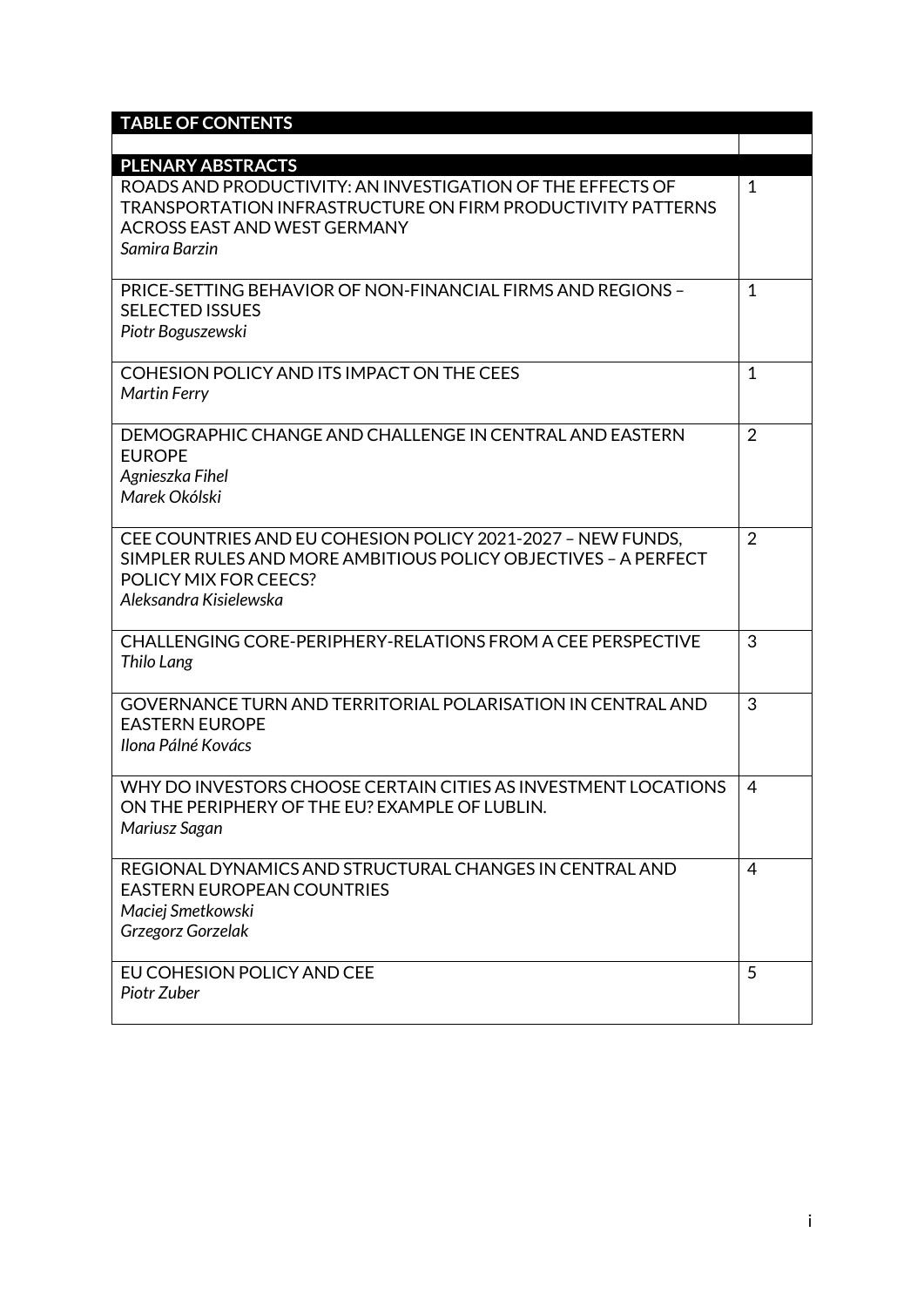| <b>PARALLEL SESSION ABSTRACTS</b>                                                                                                                                |                |
|------------------------------------------------------------------------------------------------------------------------------------------------------------------|----------------|
| <b>FACTORS INFLUENCING FOREIGN DIRECT INVESTMENTS IN AZERBAIJAN</b><br>Abdulla Alikhanov                                                                         | 6              |
| A TYPOLOGY OF TRANSPORTATION CONFLICTS IN RURAL AND REMOTE<br>COMMUNITIES: SOME INSIGHTS FOR CENTRAL EASTERN EUROPE<br>Luc Ampleman                              | 6              |
| <b>FOOTBALL AND URBAN SCALING</b><br>Sóti Attila<br>Eszter Bokányi<br>Gábor Vattay                                                                               | 6              |
| THE INFLUENCE OF PUBLIC TRANSPORT ACTS 2019 IN POLAND ON<br>CONFLICTS CONCERNING THE SHAPE OF THE PUBLIC TRANSPORT<br><b>NETWORK</b><br>Duszan Augustyn          | $\overline{7}$ |
| RE-SCALING DECISION-MAKING: A GENEALOGY OF CIVIC PARTICIPATION<br>IN THE EUROPEAN COHESION POLICY<br>Vasilis Avdikos<br>Eirini Iliopoulou<br>Vasilis Avdikos     | $\overline{7}$ |
| EQUALIZATION GRANTS AND LOCAL TAXATION. EVIDENCE FROM POLAND<br>Monika Banaszewska                                                                               | 8              |
| SDGS AS A DRIVER OF INNOVATIONS IN STATISTICS<br>Renata Bielak                                                                                                   | 8              |
| SHEDDING NEW LIGHT ON SPECIAL ECONOMIC ZONES: TIME AND PLACE-<br><b>BASED MICROANALYSES</b><br>Jakub Bis<br>Korneliusz Pylak<br>Andrzej Kotarba<br>Tomasz Żminda | 9              |
| ASPECTS OF INTERACTION OF HUMAN CAPITAL WITH THE ECONOMIC<br>DEVELOPMENT OF THE BULGARIAN REGIONS<br>Desislava Botseva<br>Elka Vasileva<br>Nikola Tanakov        | 9              |
| PERIPHERALITY OF RURAL AREAS IN THE SOCIO-DEMOGRAPHIC<br>DIMENSION, AN EXAMPLE OF EASTERN POLAND.<br>Patryk Brambert<br>Iwona Kiniorska<br>Wioletta Kamińska     | 10             |
| COHERENCE ANALYSIS OF THE VISEGRAD COUNTRIES' REGIONS<br>Urszula Bronisz                                                                                         | 10             |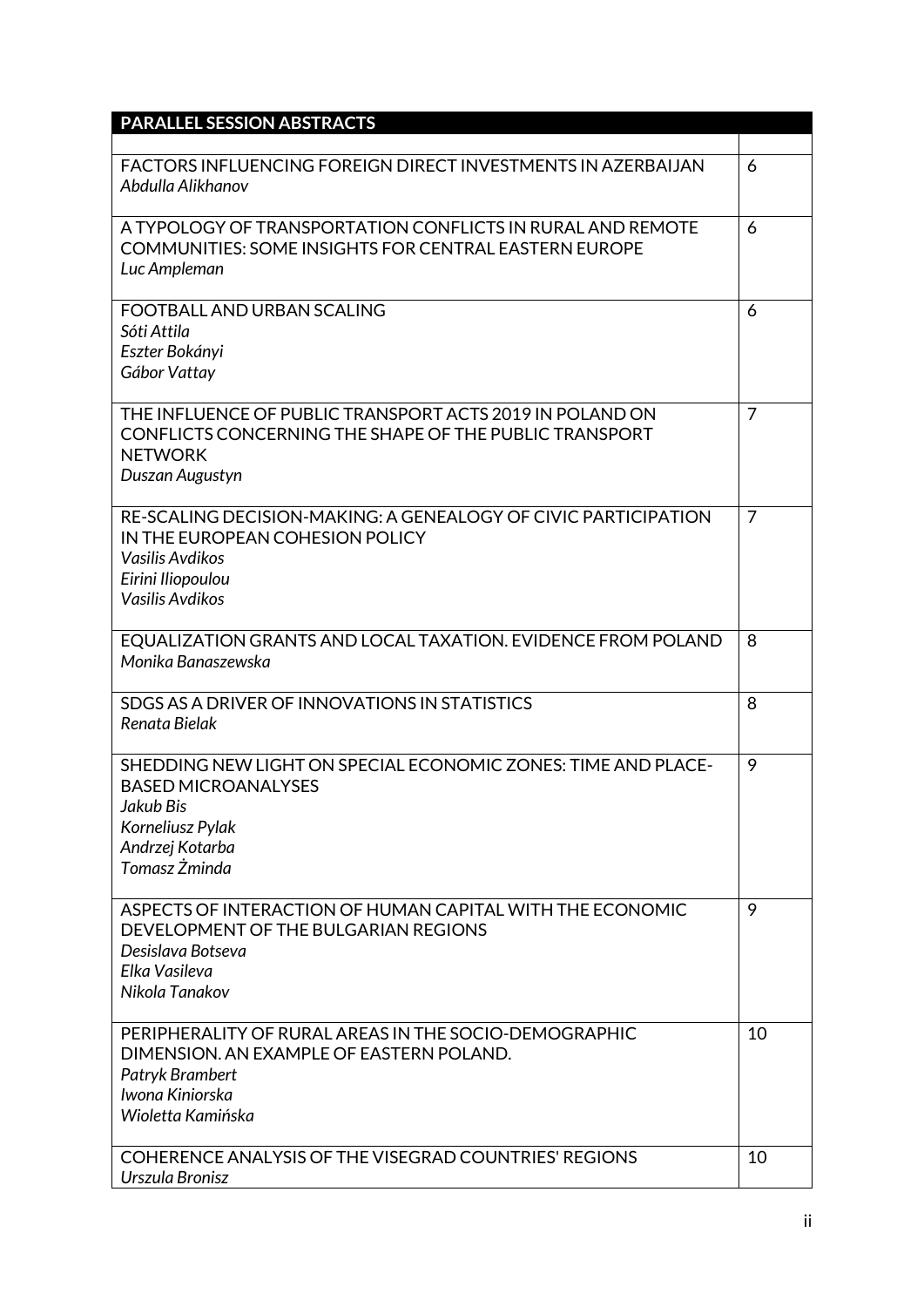| POPULATION CHANGE AND PUBLIC SERVICE NETWORKS IN LITHUANIAN<br><b>PERIPHERIES</b><br>Donatas Burneika<br>Viktorija Baranauskienė                                                                                                                  | 11 |
|---------------------------------------------------------------------------------------------------------------------------------------------------------------------------------------------------------------------------------------------------|----|
| SUSTAINABLE PERI-URBANIZATION AND FUTURE URBAN SYSTEMS<br>Nica Claudia Calò<br><b>Marcin Spyra</b>                                                                                                                                                | 11 |
| RENEWABLES PROJECTS IN PERIPHERIES: CHALLENGES, DETERMINANTS<br>AND PERSPECTIVES. INSIGHTS FROM THE CZECH REPUBLIC, POLAND AND<br><b>SLOVAKIA</b><br>Justyna Chodkowska-Miszczuk<br><b>Stanislav Martinat</b><br>Marián Kulla<br>Ladislav Novotný | 12 |
| PATHS OF THE URBAN REGENERATION PROCESS IN CENTRAL-EASTERN<br>EUROPE AFTER EU ACCESSION - A CASE STUDY OF BULGARIA AND POLAND<br>Przemysław Ciesiółka<br>Angel Burov                                                                              | 12 |
| <b>TOURISM DESTINATION GOVERNANCE IN THE WESTERN BALKANS</b><br>Aida Ciro<br><b>Peter Nientied</b>                                                                                                                                                | 13 |
| THE IMPACT OF CHINA'S BELT AND ROAD INITIATIVE ON THE WESTERN<br>BALKAN REGION. A PROGRESSIVE EROSION OF EU CONDITIONALITY?<br>Giancarlo Cotella<br>Erblin Berisha                                                                                | 13 |
| THE ROLE AND DEVELOPMENT OF LOCAL FOOD SYSTEMS IN CREATIVE<br><b>CITIES</b><br><b>Patrick Crehan</b>                                                                                                                                              | 14 |
| CREATIVE TOURISM AND RURAL REGIONS' DEVELOPMENT<br>Rimantas Dapkus<br>Kristina Dapkute                                                                                                                                                            | 14 |
| COHESION POLICY IMPLEMENTATION IN ALBANIA - CHALLENGES AND<br>OPPORTUNITIES IN THE FACE OF GROWING DISPARITIES AT LOCAL AND<br><b>REGIONAL SCALE</b><br>Kejt Dhrami<br>Ledio Allkja                                                               | 15 |
| BEYOND RETAIL: NEW WAYS OF CLASSIFYING UK SHOPPING AND<br><b>CONSUMPTION SPACES</b><br>Les Dolega<br>Jonathan Reynolds<br>Alex Singleton                                                                                                          | 15 |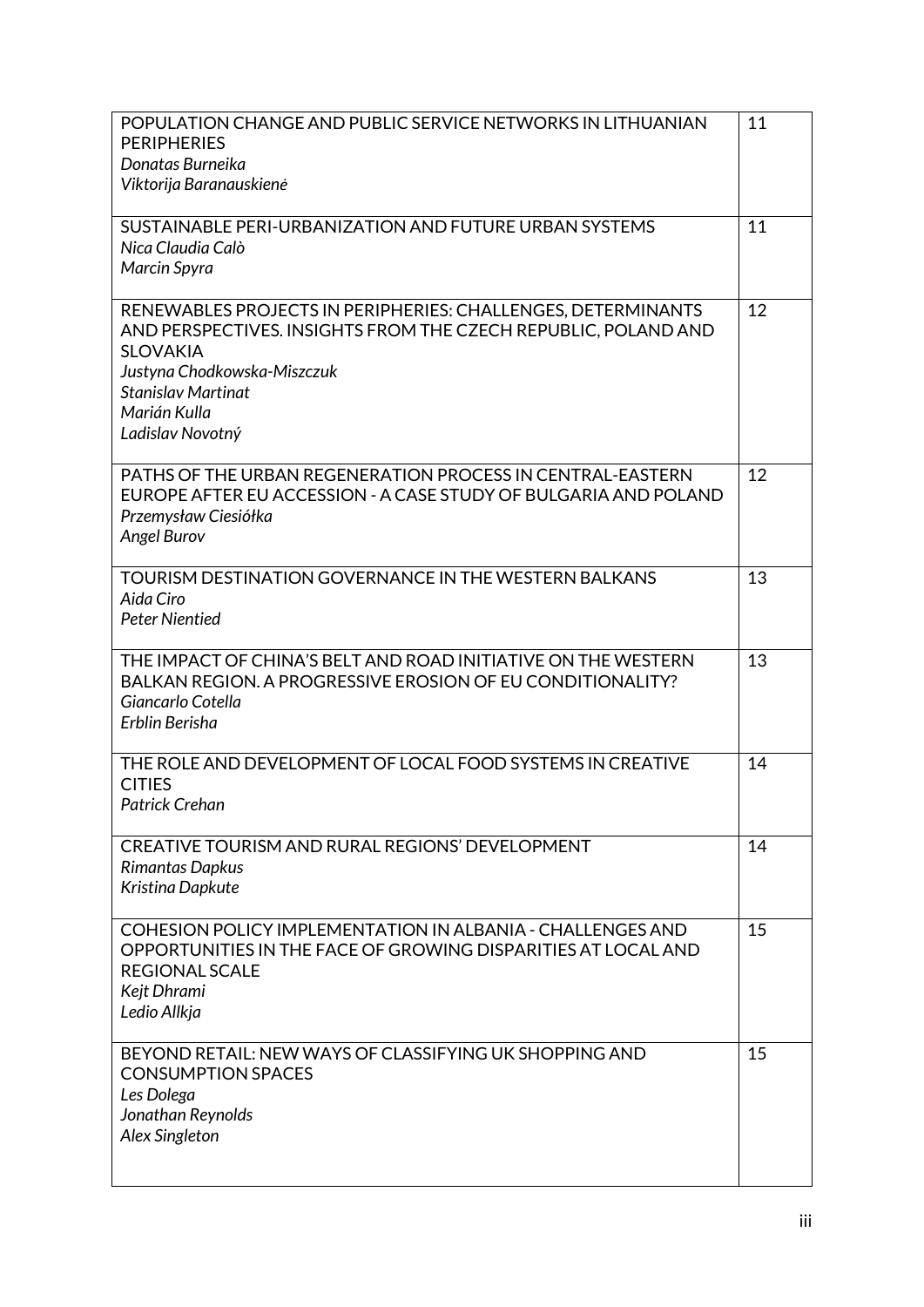| CRITICAL EVALUATION OF THE COMPLEX INDICATORS OF SMART CITIES<br>Tamás Dusek                                                                                          | 16 |
|-----------------------------------------------------------------------------------------------------------------------------------------------------------------------|----|
| CROSS BORDER COOPERATION AND THE EGTC - ANALYSING ITS<br><b>ADOPTION AT THE REGIONAL LEVEL</b><br>Martina Eckardt<br>Stefan Okruch                                    | 16 |
| ANALYZING THE CITY'S LEVEL OF CREATIVITY THROUGH QFD APPROACH<br>Péter Faragó                                                                                         | 17 |
| CREATIVE CITY FROM THE PERSPECTIVE OF STRATEGY BUILDING. THE CASE<br>OF GYŐR<br>Dávid Fekete                                                                          | 17 |
| EMPLOYMENT-RELATED COMMUTING TO PROVINCIAL CAPITAL CITIES<br>AND THEIR FUNCTIONAL AREAS IN 2016<br>Sylwia Filas-Przybyl<br><b>Tomasz Klimanek</b><br>Jacek Kowalewski | 18 |
| THE ROLE OF EDUCATION IN CLIMATE PROTECTION<br><b>Balazs Gyorgy Forman</b><br>Erika Sipos                                                                             | 18 |
| AFTER 1990, BUDAPEST WENT THROUGH A VERY SPECIAL INDUSTRIAL<br><b>DEVELOPMENT</b><br><b>Balazs Gyorgy Forman</b><br>Erika Sipos                                       | 18 |
| <b>URBAN SPRAWL - THE POLISH WAY</b><br>Agnieszka Gajda<br>Aleksandra Jarzmik                                                                                         | 19 |
| THE SIGNIFICANCE OF REVITALIZATION FOR THE TOURIST<br>ATTRACTIVENESS OF A CITY ON THE EXAMPLE OF SZCZECIN<br>Anna Gardzińska                                          | 19 |
| PRACTICES OF CONSUMPTION AND SPATIAL JUSTICE. CASE OF LOKAL<br><b>CHAIN IN LVIV</b><br>Olena Gulenok                                                                  | 20 |
| THE DETERMINANTS OF ECONOMIC RESILIENCE IN RURAL REGIONS. A<br>CASE STUDY OF THE URBAN-RURAL DIVIDE IN POLAND<br>Barrai Hennebry                                      | 20 |
| RURAL COWORKING: COWORKING SPACES IN VILLAGE CENTRES - AN<br>OPPORTUNITY FOR THEIR REVITALIZATION, TO AVOID COMMUTING AND<br>SOCIAL ISOLATION<br>Marco Hölzel         | 21 |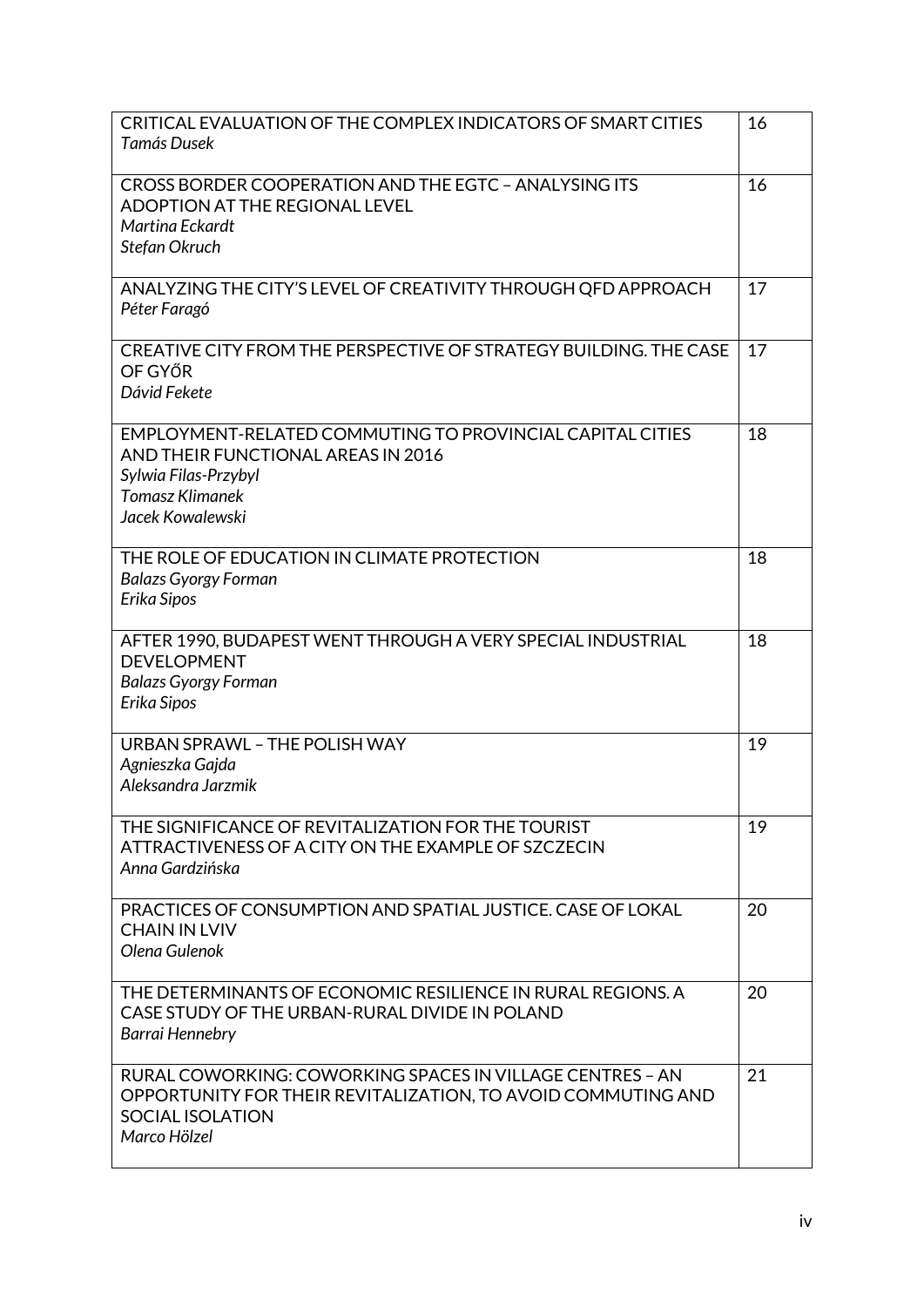| COMPARATIVE ANALYSIS OF FUNCTIONAL URBAN AREAS IN<br>TRANSDANUBIA AND THE NORD-VEST DEVELOPMENT REGION | 21 |
|--------------------------------------------------------------------------------------------------------|----|
| Reka Horeczki                                                                                          |    |
| THE ABILITY OF JESSICA PROJECTS TO INFLUENCE THE MARKET PROCESSES                                      | 22 |
| <b>IN CITIES</b><br>Piotr Idczak                                                                       |    |
| Ida Musiałkowska                                                                                       |    |
| TOURISM AS INSTRUMENTS FOR PRESERVATION OF URBAN CULTURE AND                                           | 22 |
| <b>HERITAGE</b>                                                                                        |    |
| Tanzia Islam<br>Sahjabin Kabir                                                                         |    |
|                                                                                                        |    |
| STATUS AND PERCEPTION OF AIR QUALITY IN CENTRAL AND EASTERN                                            | 22 |
| <b>EUROPEAN UNION CITIES</b><br>Marinela Istrate                                                       |    |
| Bănică Alexandru                                                                                       |    |
| Muntele Ionel                                                                                          |    |
|                                                                                                        |    |
| FACTORS OF CROSS-BORDER CONVERGENCE: WHAT STIMULATES AND                                               | 23 |
| WHAT HINDERS ECONOMIC COHESION OF THE BORDER AREAS WITHIN                                              |    |
| THE EU?<br>Andrzej Jakubowski                                                                          |    |
|                                                                                                        |    |
| FORMS OF SUBURBANIZATION IN JASTKÓW COMMUNE (LUBLIN                                                    | 23 |
| <b>METROPOLITAN AREA)</b>                                                                              |    |
| Grzegorz Janicki<br><b>Pawel Drozd</b>                                                                 |    |
|                                                                                                        |    |
| TO CHANGE OR NOT TO CHANGE THE ADMINISTRATIVE DIVISION OF                                              | 24 |
| POLAND: PROS AND CONS REVISITED                                                                        |    |
| Wojciech Janicki                                                                                       |    |
| Mariusz Sagan                                                                                          |    |
| URBAN REGENERATION IN POLAND: AN INSTRUMENT OF URBAN                                                   | 24 |
| DEVELOPMENT OR A TOOL FOR PRESERVATION OF LOCAL IDENTITY?                                              |    |
| Wojciech Jarczewski                                                                                    |    |
| A STUDY OF INSTITUTIONAL CHANGE WITHIN THE ROMANIAN NATIONAL                                           | 25 |
| VARIETY WITH A FOCUS ON ELITES, INTERNATIONAL FORCES AND LABOUR                                        |    |
| Ioana Jipa-Musat                                                                                       |    |
|                                                                                                        |    |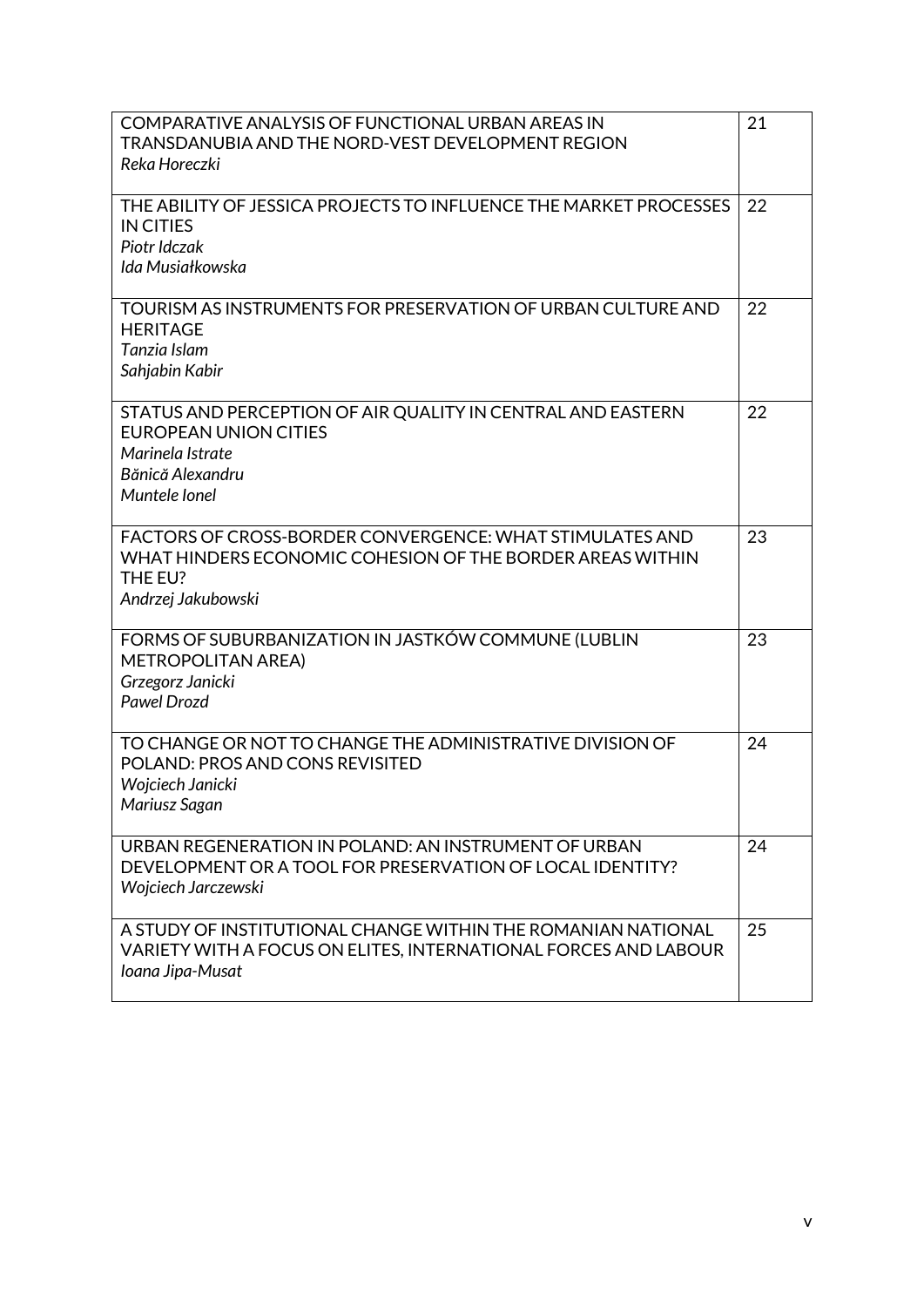| SMART CITY GOVERNANCE FROM BELOW: HOW HUNGARIAN TOWNS<br>RESPOND TO THE NEED OF INSTITUTIONAL DESIGN AND DIGITAL<br><b>CAPACITY BUILDING</b><br>Tamás Kaiser                                                  | 26 |
|---------------------------------------------------------------------------------------------------------------------------------------------------------------------------------------------------------------|----|
| SUSTAINABLE LIVELIHOOD AND THE QUALITY OF LIFE IN THE PERIPHERAL<br>AREAS OF THE EUROPEAN UNION ON THE EXAMPLE OF THE LUBELSKIE<br><b>VOIVODESHIP</b><br>Wioletta Kałamucka<br>Krzysztof Kałamucki            | 26 |
| THE ROLE OF HIGHER EDUCATION INSTITUTIONS IN SMART<br>SPECIALISATION PROCESS IN LUBELSKIE REGION<br><b>Marcin Kardas</b><br>John Edwards<br>Krzysztof Mieszkowski                                             | 27 |
| OVERVIEW OF THE LOCAL CREATIVE INDUSTRY BASED ON THE GROUP<br>DISCUSSION IN THE CITY OF GYŐR, HUNGARY<br>Petra Kinga Kezai                                                                                    | 28 |
| FORCED MIGRATION: CASE OF UKRAINE, 2014-2017<br>Viktoriia Kiptenko<br>Oksana Malynovska<br>Valentyn Stafiichuk                                                                                                | 28 |
| CLUSTER PATTERNS OF RESORT AND HEALTH-IMPROVING CHILDREN'S<br><b>TOURISM IN UKRAINE</b><br>Viktoriia Kiptenko<br>Kateryna Dolhova                                                                             | 29 |
| POLITICAL BUDGET CYCLE IN INVESTMENT ACTIVITY OF LOCAL<br><b>GOVERNMENTS. EVIDENCE FROM POLAND.</b><br>Krzysztof Kluza                                                                                        | 29 |
| POTENTIAL AND DEVELOPMENT TRAJECTORIES OF PERIPHERAL<br><b>METROPOLISES - THE CASE OF LUBLIN</b><br>Dagmara Kociuba<br>Mariusz Sagan                                                                          | 30 |
| METROPOLITAN LIFE WITH SMALL-TOWN CHARM OR RUSH OF THE BIG<br>CITY WITH DEFUNCT VILLAGE OF INSUFFICIENT SERVICES - THE CASE OF A<br>SUBURB IN THE BUDAPEST METROPOLITAN AREA<br>János B. Kocsis<br>Kyra Tomay | 30 |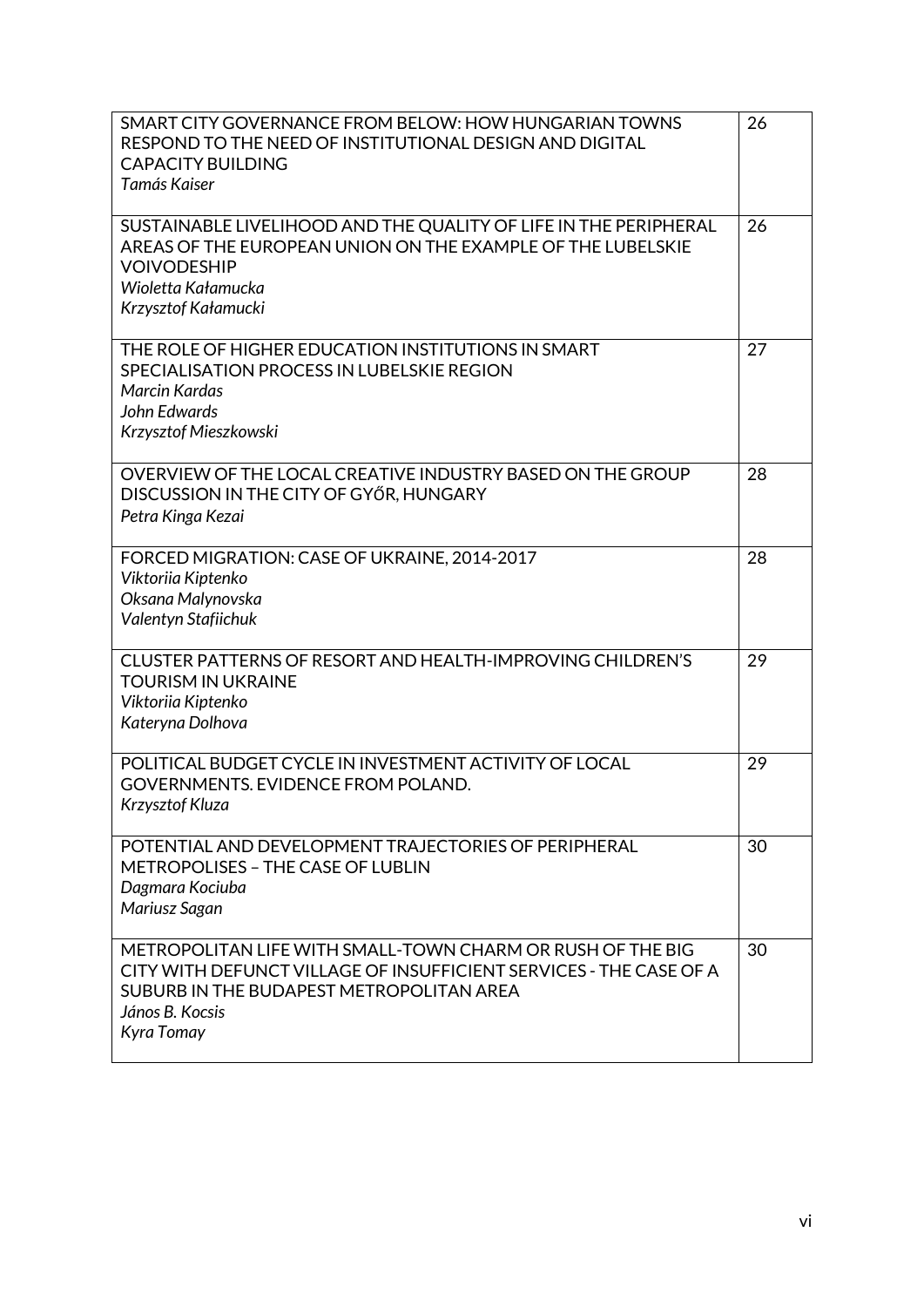| THE INTENSITY AND RANGE OF SUBURBANISATION IN POLAND IN THE<br>YEARS 2002-2017 IN THE CONTEXT OF CENTRAL AND EAST EUROPEAN<br><b>URBAN STUDIES</b><br>Jacek Koj<br>Łukasz Sykała<br>Agnieszka Mucha<br>Maciej Mróz<br>Wojciech<br>Dawid | 31 |
|-----------------------------------------------------------------------------------------------------------------------------------------------------------------------------------------------------------------------------------------|----|
| DO SPATIAL DIFFERENCES IN THE PERSONAL CAR MARKET REFLECT A<br>CORE-PERIPHERY STRUCTURE? THE CASE OF POLAND<br>Bartłomiej Kołsut<br>Tadeusz Stryjakiewicz                                                                               | 31 |
| DEVELOPMENT OF TRANSPORT NETWORKS IN CENTRAL AND EASTERN<br>EUROPE (1990-2015)<br>Tomasz Komornicki                                                                                                                                     | 32 |
| WOMEN'S ROLES DURING WAR AND OCCUPATION IN UKRAINE SINCE 2013-<br>2014<br>Oksana Koshulko                                                                                                                                               | 32 |
| TERRITORIAL EFFECTS OF THE INTEGRATION OF HUNGARIAN CO-<br><b>OPERATIVE SAVINGS</b><br><b>Sandor Zsolt Kovacs</b>                                                                                                                       | 33 |
| EFFICIENCY OF SPATIAL PLANNING AT THE LOCAL LEVEL - CASE STUDY<br>Cezary Kowalczyk<br>Krystyna Kurowska<br><b>Hubert Kryszk</b><br>Zbigniew Brodziński                                                                                  | 33 |
| FROM AGEING PERIPHERIES TO REJUVENATED SUBURBIA: PATTERNS OF<br><b>HOTSPOT VISUALISATION IN LATVIA</b><br>Zaiga Krisjane<br>Janis Krumins<br><b>Maris Berzins</b><br><b>Toms Skadins</b><br>Guido<br>Sechi                              | 34 |
| SEGMENTATION OF SMALL AND MEDIUM SIZE REGIONAL COMPANIES BY<br>THE REGIONAL DEVELOPMENT AGENCIES AS THE OPTIMISATION MEASURE<br>FOR ITS INNOVATION FUNDING<br>Jakub Kruszelnicki<br>Esteban Pelayo<br>Manuel Noya<br>Mikołaj Gołuński   | 34 |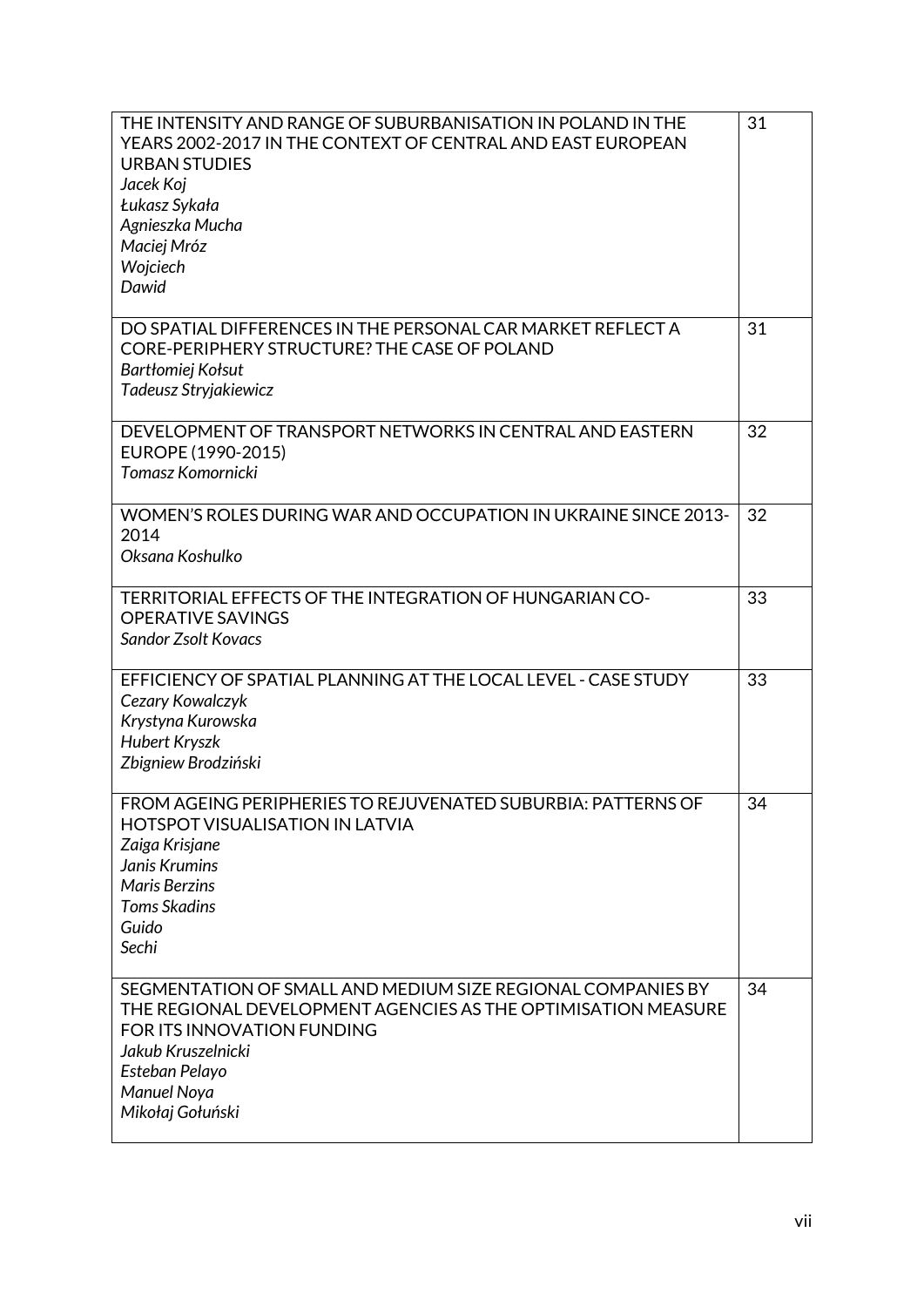| <b>IDEA CITTASLOW AS A NEW PROPOSITION TO STIMULATE LOCAL</b><br>35<br><b>DEVELOPMENT</b><br>Krystyna Kurowska<br>Zbigniew Brodziński<br>Cezary Kowalczyk<br>Aneta Janikowska<br>SUBURBANIZATION PROCESSES EXTENT BASED ON SATELITTE IMAGERY<br>35<br>Wojciech Łachowski<br>CROP MONITORING IN POLAND USING EARTH OBSERVATION DATA<br>36<br>Artur Łączyński<br>36<br>THE DISTRIBUTION OF COWORKING SPACES IN NEIGHBORHOODS<br>András Lévai<br>BORDER MIGRATION PROCESSES IN UKRAINE: THE POLISH VECTOR<br>37<br>Olga Levytska<br>THE ROLE OF A SOCIO-ECONOMIC ENVIRONMENT FOR INNOVATION<br>37<br><b>ACTIVITY OF ENTERPRISES</b><br>Judyta Lubacha<br>YOUTH AND THE REGIONAL FUTURE IN SEE. ARE WE READY FOR THE<br>37<br><b>CHALLENGE?</b><br>Veselina Lyubomirova<br>Georgi Nikolov<br>Georgi Tsolov<br>SUCCESSES & PITFALLS IN UKRAINE'S JOURNEY TOWARDS<br>38<br><b>HARMONISATION OF LABOUR LAW WITH BEST EUROPEAN PRACTICES</b><br>Olga Melnychenko<br>ACCESSIBILITY OF TOURIST AND RECREATIONAL SERVICES AS AN<br>38<br>ATTRIBUTE OF METROPOLITAN SPACE<br><b>Beata Meyer</b><br>39<br>INDUSTRY 3.0 AND 4.0 AS THE VEHICLE OF UPGRADING AND SMART<br>DIVERSIFICATION IN THE POLISH MANUFACTURING SECTOR?<br><b>Grzegorz Micek</b><br>Krzysztof Gwosdz<br>Agnieszka Sobala-Gwosdz<br>Arkadiusz Kocaj<br>Agnieszka<br>Świgost<br>SPONSORED ARTICLES AS AN INSTRUMENT OF TOURIST PROMOTION OF<br>39<br>THE CITY ON THE EXAMPLE OF LUBLIN AND THE BLOG "TASTEAWAY" | POPULATION CHANGE IN FUNCTIONAL URBAN AREAS | 35 |
|----------------------------------------------------------------------------------------------------------------------------------------------------------------------------------------------------------------------------------------------------------------------------------------------------------------------------------------------------------------------------------------------------------------------------------------------------------------------------------------------------------------------------------------------------------------------------------------------------------------------------------------------------------------------------------------------------------------------------------------------------------------------------------------------------------------------------------------------------------------------------------------------------------------------------------------------------------------------------------------------------------------------------------------------------------------------------------------------------------------------------------------------------------------------------------------------------------------------------------------------------------------------------------------------------------------------------------------------------------------------------------------------------------------------------------------------------------------------|---------------------------------------------|----|
|                                                                                                                                                                                                                                                                                                                                                                                                                                                                                                                                                                                                                                                                                                                                                                                                                                                                                                                                                                                                                                                                                                                                                                                                                                                                                                                                                                                                                                                                      | <b>Sławomir Kurek</b>                       |    |
|                                                                                                                                                                                                                                                                                                                                                                                                                                                                                                                                                                                                                                                                                                                                                                                                                                                                                                                                                                                                                                                                                                                                                                                                                                                                                                                                                                                                                                                                      |                                             |    |
|                                                                                                                                                                                                                                                                                                                                                                                                                                                                                                                                                                                                                                                                                                                                                                                                                                                                                                                                                                                                                                                                                                                                                                                                                                                                                                                                                                                                                                                                      |                                             |    |
|                                                                                                                                                                                                                                                                                                                                                                                                                                                                                                                                                                                                                                                                                                                                                                                                                                                                                                                                                                                                                                                                                                                                                                                                                                                                                                                                                                                                                                                                      |                                             |    |
|                                                                                                                                                                                                                                                                                                                                                                                                                                                                                                                                                                                                                                                                                                                                                                                                                                                                                                                                                                                                                                                                                                                                                                                                                                                                                                                                                                                                                                                                      |                                             |    |
|                                                                                                                                                                                                                                                                                                                                                                                                                                                                                                                                                                                                                                                                                                                                                                                                                                                                                                                                                                                                                                                                                                                                                                                                                                                                                                                                                                                                                                                                      |                                             |    |
|                                                                                                                                                                                                                                                                                                                                                                                                                                                                                                                                                                                                                                                                                                                                                                                                                                                                                                                                                                                                                                                                                                                                                                                                                                                                                                                                                                                                                                                                      |                                             |    |
|                                                                                                                                                                                                                                                                                                                                                                                                                                                                                                                                                                                                                                                                                                                                                                                                                                                                                                                                                                                                                                                                                                                                                                                                                                                                                                                                                                                                                                                                      |                                             |    |
|                                                                                                                                                                                                                                                                                                                                                                                                                                                                                                                                                                                                                                                                                                                                                                                                                                                                                                                                                                                                                                                                                                                                                                                                                                                                                                                                                                                                                                                                      |                                             |    |
|                                                                                                                                                                                                                                                                                                                                                                                                                                                                                                                                                                                                                                                                                                                                                                                                                                                                                                                                                                                                                                                                                                                                                                                                                                                                                                                                                                                                                                                                      |                                             |    |
|                                                                                                                                                                                                                                                                                                                                                                                                                                                                                                                                                                                                                                                                                                                                                                                                                                                                                                                                                                                                                                                                                                                                                                                                                                                                                                                                                                                                                                                                      |                                             |    |
|                                                                                                                                                                                                                                                                                                                                                                                                                                                                                                                                                                                                                                                                                                                                                                                                                                                                                                                                                                                                                                                                                                                                                                                                                                                                                                                                                                                                                                                                      |                                             |    |
|                                                                                                                                                                                                                                                                                                                                                                                                                                                                                                                                                                                                                                                                                                                                                                                                                                                                                                                                                                                                                                                                                                                                                                                                                                                                                                                                                                                                                                                                      |                                             |    |
|                                                                                                                                                                                                                                                                                                                                                                                                                                                                                                                                                                                                                                                                                                                                                                                                                                                                                                                                                                                                                                                                                                                                                                                                                                                                                                                                                                                                                                                                      |                                             |    |
|                                                                                                                                                                                                                                                                                                                                                                                                                                                                                                                                                                                                                                                                                                                                                                                                                                                                                                                                                                                                                                                                                                                                                                                                                                                                                                                                                                                                                                                                      |                                             |    |
|                                                                                                                                                                                                                                                                                                                                                                                                                                                                                                                                                                                                                                                                                                                                                                                                                                                                                                                                                                                                                                                                                                                                                                                                                                                                                                                                                                                                                                                                      |                                             |    |
|                                                                                                                                                                                                                                                                                                                                                                                                                                                                                                                                                                                                                                                                                                                                                                                                                                                                                                                                                                                                                                                                                                                                                                                                                                                                                                                                                                                                                                                                      |                                             |    |
|                                                                                                                                                                                                                                                                                                                                                                                                                                                                                                                                                                                                                                                                                                                                                                                                                                                                                                                                                                                                                                                                                                                                                                                                                                                                                                                                                                                                                                                                      |                                             |    |
|                                                                                                                                                                                                                                                                                                                                                                                                                                                                                                                                                                                                                                                                                                                                                                                                                                                                                                                                                                                                                                                                                                                                                                                                                                                                                                                                                                                                                                                                      |                                             |    |
|                                                                                                                                                                                                                                                                                                                                                                                                                                                                                                                                                                                                                                                                                                                                                                                                                                                                                                                                                                                                                                                                                                                                                                                                                                                                                                                                                                                                                                                                      |                                             |    |
|                                                                                                                                                                                                                                                                                                                                                                                                                                                                                                                                                                                                                                                                                                                                                                                                                                                                                                                                                                                                                                                                                                                                                                                                                                                                                                                                                                                                                                                                      |                                             |    |
|                                                                                                                                                                                                                                                                                                                                                                                                                                                                                                                                                                                                                                                                                                                                                                                                                                                                                                                                                                                                                                                                                                                                                                                                                                                                                                                                                                                                                                                                      |                                             |    |
|                                                                                                                                                                                                                                                                                                                                                                                                                                                                                                                                                                                                                                                                                                                                                                                                                                                                                                                                                                                                                                                                                                                                                                                                                                                                                                                                                                                                                                                                      |                                             |    |
|                                                                                                                                                                                                                                                                                                                                                                                                                                                                                                                                                                                                                                                                                                                                                                                                                                                                                                                                                                                                                                                                                                                                                                                                                                                                                                                                                                                                                                                                      |                                             |    |
|                                                                                                                                                                                                                                                                                                                                                                                                                                                                                                                                                                                                                                                                                                                                                                                                                                                                                                                                                                                                                                                                                                                                                                                                                                                                                                                                                                                                                                                                      |                                             |    |
|                                                                                                                                                                                                                                                                                                                                                                                                                                                                                                                                                                                                                                                                                                                                                                                                                                                                                                                                                                                                                                                                                                                                                                                                                                                                                                                                                                                                                                                                      |                                             |    |
|                                                                                                                                                                                                                                                                                                                                                                                                                                                                                                                                                                                                                                                                                                                                                                                                                                                                                                                                                                                                                                                                                                                                                                                                                                                                                                                                                                                                                                                                      |                                             |    |
|                                                                                                                                                                                                                                                                                                                                                                                                                                                                                                                                                                                                                                                                                                                                                                                                                                                                                                                                                                                                                                                                                                                                                                                                                                                                                                                                                                                                                                                                      |                                             |    |
|                                                                                                                                                                                                                                                                                                                                                                                                                                                                                                                                                                                                                                                                                                                                                                                                                                                                                                                                                                                                                                                                                                                                                                                                                                                                                                                                                                                                                                                                      |                                             |    |
|                                                                                                                                                                                                                                                                                                                                                                                                                                                                                                                                                                                                                                                                                                                                                                                                                                                                                                                                                                                                                                                                                                                                                                                                                                                                                                                                                                                                                                                                      |                                             |    |
|                                                                                                                                                                                                                                                                                                                                                                                                                                                                                                                                                                                                                                                                                                                                                                                                                                                                                                                                                                                                                                                                                                                                                                                                                                                                                                                                                                                                                                                                      |                                             |    |
|                                                                                                                                                                                                                                                                                                                                                                                                                                                                                                                                                                                                                                                                                                                                                                                                                                                                                                                                                                                                                                                                                                                                                                                                                                                                                                                                                                                                                                                                      |                                             |    |
|                                                                                                                                                                                                                                                                                                                                                                                                                                                                                                                                                                                                                                                                                                                                                                                                                                                                                                                                                                                                                                                                                                                                                                                                                                                                                                                                                                                                                                                                      |                                             |    |
|                                                                                                                                                                                                                                                                                                                                                                                                                                                                                                                                                                                                                                                                                                                                                                                                                                                                                                                                                                                                                                                                                                                                                                                                                                                                                                                                                                                                                                                                      |                                             |    |
|                                                                                                                                                                                                                                                                                                                                                                                                                                                                                                                                                                                                                                                                                                                                                                                                                                                                                                                                                                                                                                                                                                                                                                                                                                                                                                                                                                                                                                                                      |                                             |    |
|                                                                                                                                                                                                                                                                                                                                                                                                                                                                                                                                                                                                                                                                                                                                                                                                                                                                                                                                                                                                                                                                                                                                                                                                                                                                                                                                                                                                                                                                      |                                             |    |
|                                                                                                                                                                                                                                                                                                                                                                                                                                                                                                                                                                                                                                                                                                                                                                                                                                                                                                                                                                                                                                                                                                                                                                                                                                                                                                                                                                                                                                                                      |                                             |    |
|                                                                                                                                                                                                                                                                                                                                                                                                                                                                                                                                                                                                                                                                                                                                                                                                                                                                                                                                                                                                                                                                                                                                                                                                                                                                                                                                                                                                                                                                      |                                             |    |
|                                                                                                                                                                                                                                                                                                                                                                                                                                                                                                                                                                                                                                                                                                                                                                                                                                                                                                                                                                                                                                                                                                                                                                                                                                                                                                                                                                                                                                                                      | Katarzyna Michalczuk-Ouerghi                |    |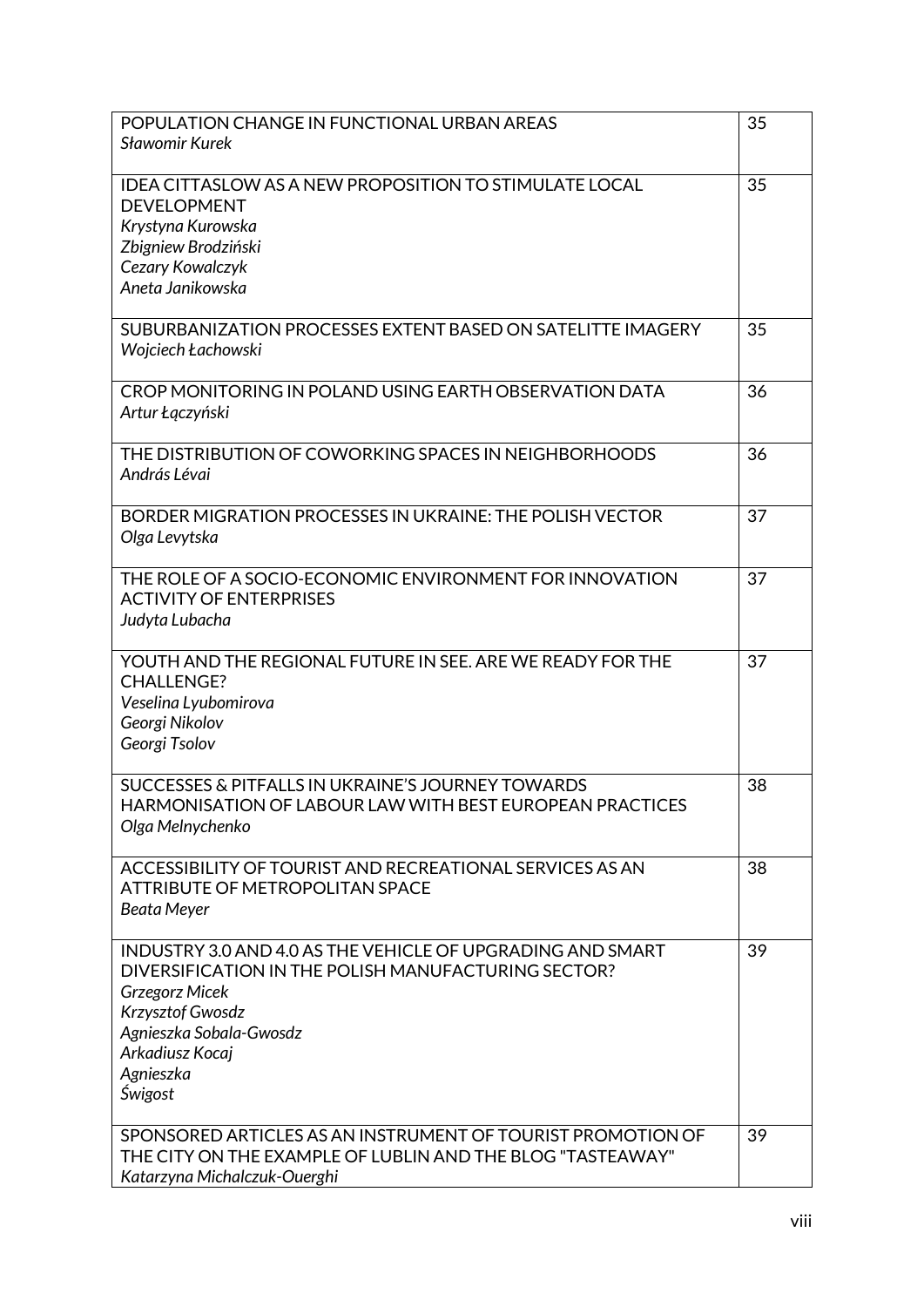| BAZA KONKURENCYJNOŚCI AS A POTENTIAL SOURCE OF INFORMATION<br>ON RESEARCH AND INNOVATION COLLABORATION<br>Krzysztof Mieszkowski                                                                                                        | 40 |
|----------------------------------------------------------------------------------------------------------------------------------------------------------------------------------------------------------------------------------------|----|
| BORDERS AND BORDER CITIES IN TRANSITION: TOWARDS A TYPOLOGY<br>Andrzej Miszczuk<br>Andrzej Jakubowski                                                                                                                                  | 40 |
| ALLOTMENT GARDENING IN POLAND - NEW POSSIBILITIES OF SOCIAL,<br>CULTURAL AND RECREATIONAL DEVELOPMENT IN TERMS OF<br>SUSTAINABILITY AND QUALITY OF LIFE<br>Justyna Mokras-Grabowska                                                    | 41 |
| INSTITUTIONAL TRANSFORMATION OF THE RUSSIAN MARKET OF SOCIAL<br>SERVICES IN THE CONDITIONS OF REGIONAL DIFFERENTIATION<br>Tatyana Morozova<br>Galina Kozyreva<br>Raisa Belaya                                                          | 41 |
| CREATIVE CITY MODEL - EXAMPLE OF GYŐR<br>Szabolcs Morvay                                                                                                                                                                               | 42 |
| THE GROWING POWER OF LARGEST UKRAINIAN CITIES<br>Olga Mrinska                                                                                                                                                                          | 42 |
| INCLUSIVE INNOVATION POLICIES AND SOCIAL INNOVATION AS A WAY TO<br><b>INCLUSIVE GROWTH IN CEE COUNTRIES</b><br>Dorota Murzyn                                                                                                           | 43 |
| TOWARDS THE GIG. GIG WORKERS IN CENTRAL AND EASTERN EUROPEAN<br>(CEE) COUNTRIES<br>Melania Nieć<br>Grzegorz Rzeźnik                                                                                                                    | 43 |
| MACROECONOMIC EFFECTS FROM DEBT-FINANCING OF THE<br>INFRASTRUCTURE FINANCING GAP IN THE REGION AND LOCAL<br><b>GOVERNMENTS IN MACEDONIA</b><br>Marjan Nikolov<br>Vesna Garvanlieva Andonova<br>Ivana Velkovska<br>Ana Marija Petrevska | 44 |
| DEVELOPMENT AND IMPLEMENTATION OF METHODOLOGY OF IN-DEPTH<br>RESEARCH ON CONSTRUCTION ACTIVITY IN GMINAS AND FUNCTIONAL<br>AREAS COVERED BY ITI<br>Agnieszka Nocko                                                                     | 45 |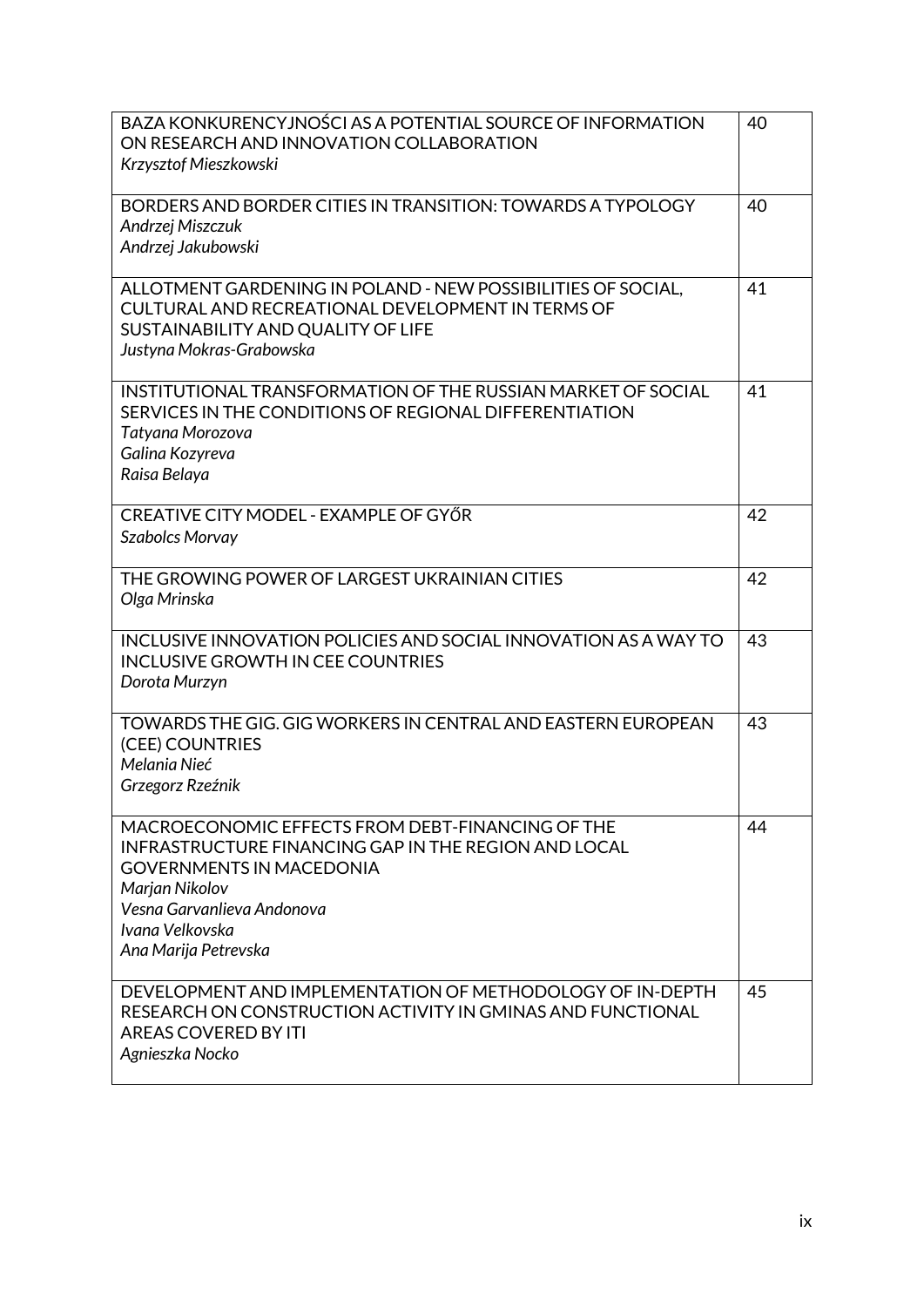| FINANCIAL INSTRUMENTS OR GRANTS? MICROECONOMIC EFFECTS OF<br>PUBLIC AND PRIVATE SOURCES<br>Gyorgyi Nyikos<br>Attila Béres<br>Gergő Závecz<br>Tamás Laposa          | 46 |
|--------------------------------------------------------------------------------------------------------------------------------------------------------------------|----|
| WHERE DOES THE COHESION POLICY FUNDING SUPPORTING SMART<br>SPECIALISATION GO TO?<br>Agnieszka Olechnicka<br>Paweł Śliwowski                                        | 47 |
| URBAN REVITALIZATION - INSUFFICIENTLY USED CHANCE FOR SOLVING<br>SOCIO-ECONOMIC PROBLEMS OF POLISH CITIES<br>Joanna Popławska                                      | 48 |
| GROWTH POLES OR LONELY WOLVES: TWO-CENTURY-LONG<br>DEVELOPMENTAL TRAJECTORIES OF METROPOLITAN AREAS<br>Korneliusz Pylak                                            | 48 |
| PERSISTENCE OF ENTREPRENEURSHIP IN DIFFERENT HISTORICAL<br><b>CONTEXTS</b><br>Korneliusz Pylak<br><b>Michael Fritsch</b><br>Michael Wyrwich                        | 48 |
| TRANSPORT CORRIDORS AS A SOCIO-ECONOMIC GENERATOR<br>Besjana Qaja<br>Elizabeta Susaj<br>Enkelejda Kucaj                                                            | 49 |
| ECONOMIC RESILIENCE OF THE COMMAND AND CONTROL FUNCTION OF<br>CITIES IN CENTRAL AND EASTERN EUROPE<br>Piotr Razniak<br>Anna Winiarczyk-Raźniak<br>Sławomir Dorocki | 49 |
| EVALUATION OF POST REVITALIZATION SPACE - SELECTED ISSUES<br>Krzysztof Rogatka<br>Tomasz Starczewski                                                               | 50 |
| SUBJECTIVE AND COMMUNITY WELLBEING INTERACTION<br>IN A MULTILEVEL SPATIAL MODELLING FRAMEWORK<br>Dominik Rozkrut<br>Wlodzimierz Okrasa                             | 50 |
| CONDITIONS OF GENTRIFICATION PROCESSES IN POST-SOCIALIST CITY -<br>CASE STUDY OF THE LUBLIN CITY<br>Edyta Samojedna                                                | 51 |
| POSSIBILITIES OF ACTIVATING SENIORS IN URBAN SPACE<br>Agnieszka Sawińska                                                                                           | 51 |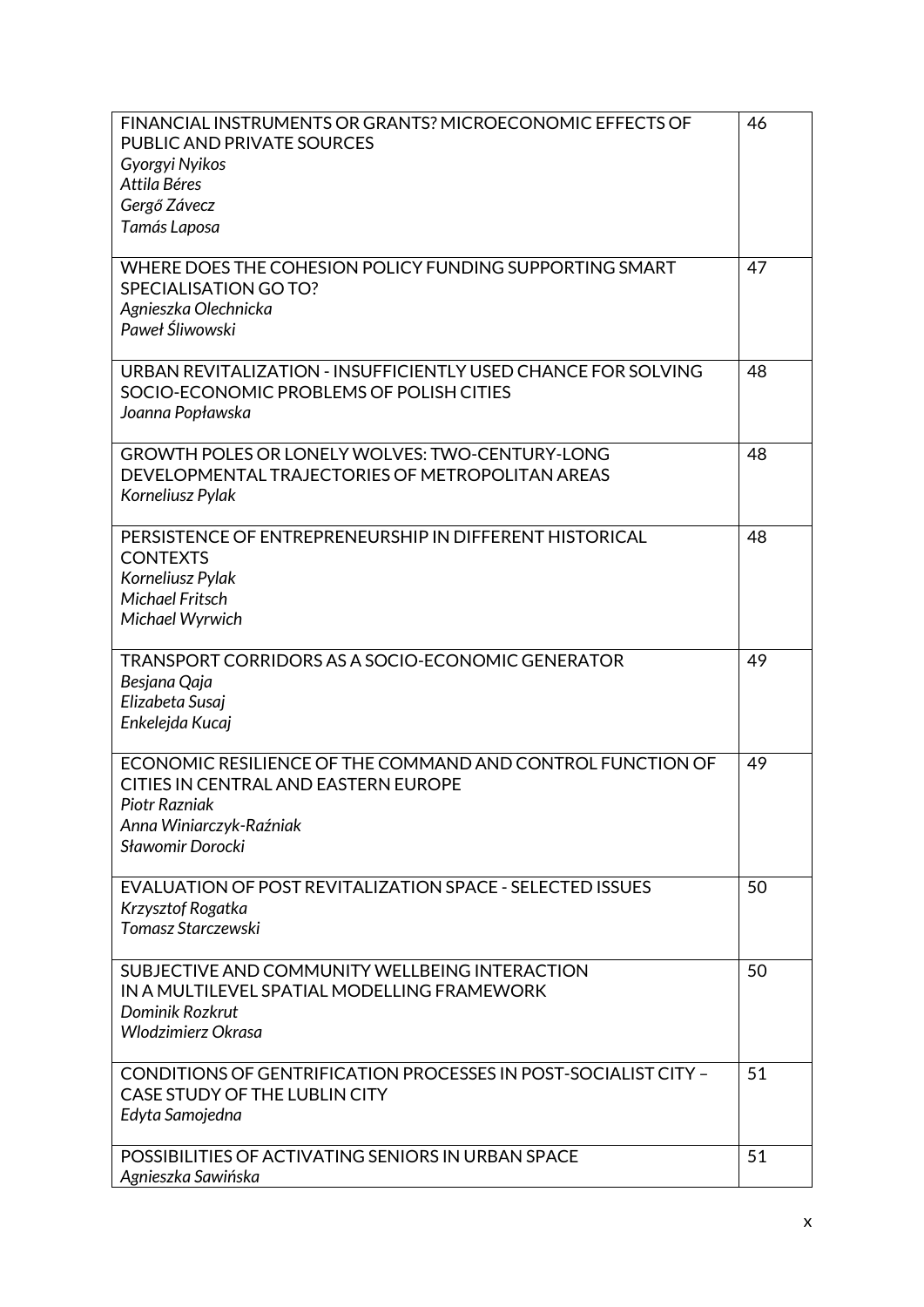| GEOGRAPHY OF ACCESSIBLE TOURISM FOR ALL IN THE EUROPEAN UNION<br>Mariana Senkiv                                                                                                                                        | 52 |
|------------------------------------------------------------------------------------------------------------------------------------------------------------------------------------------------------------------------|----|
| DELINEATION AND DEVELOPMENT OF RIGA FUNCTIONAL AGGLOMERTION<br><b>DURING POST-SOCIALISM</b><br><b>Toms Skadins</b>                                                                                                     | 52 |
| SOCIO-ECONOMIC AND ECOLOGICAL PROCESSES IN BORDER AREAS<br>EXCHANGED BETWEEN THE USSR AND POLAND IN 1951<br>Roman Slyvka<br>Viktoriya Pantyley<br>Roman Lozynskyy<br>Eugene Ivanov                                     | 53 |
| SMART CITY AND MUNICIPAL STRATEGIC DEVELOPMENT DOCUMENTS IN<br>THE CZECH REPUBLIC<br>Lenka Smékalová<br>Filip Kučera                                                                                                   | 53 |
| CHALLENGES OF LOCAL POLICY TOWARDS THE SUSTAINABLE<br>DEVELOPMENT OF THE METROPOLIS AND THE PERIPHERY IN CEEC<br>Tomasz Starczewski<br>Justyna Chodkowska-Miszczuk<br>Krzysztof Rogatka<br>Aleksandra Lewandowska      | 54 |
| ABANDONED AGRICULTURAL LAND QUANTIFICATION IN URBAN AREAS<br>USING HIGH RESOLUTION SATELLITE IMAGERY<br>Tadeusz Stryjakiewicz<br>Sławomir Królewicz<br>Juan José Ruiz-Lendínez<br>Barbara Maćkiewicz<br>Paweł<br>Motek | 54 |
| THE LEGAL STATUS OF CANARY ISLAND AS A CROSS-BORDER REGION AND<br>THE MOST RECENT MIGRATION ROUTE<br>Anna Szachoń-Pszenny                                                                                              | 55 |
| OVERTOURISM AS A DETERMINANT OF THE URBAN RESILIENCE<br>DEVELOPMENT - ON THE EXAMPLE OF SELECTED CITIES<br>Marta Szaja<br>Beata Meyer                                                                                  | 55 |
| MODERN MODEL OF URBAN COMPETITIVENESS<br>Ewelina Szczech-Pietkiewicz                                                                                                                                                   | 56 |
| BEYOND THE METROPOLIS. QUALITY OF LIFE AS A DEVELOPMENT<br>OPPORTUNITY FOR SECONDARY CITIES IN POLAND<br>Magdalena Szmytkowska                                                                                         | 56 |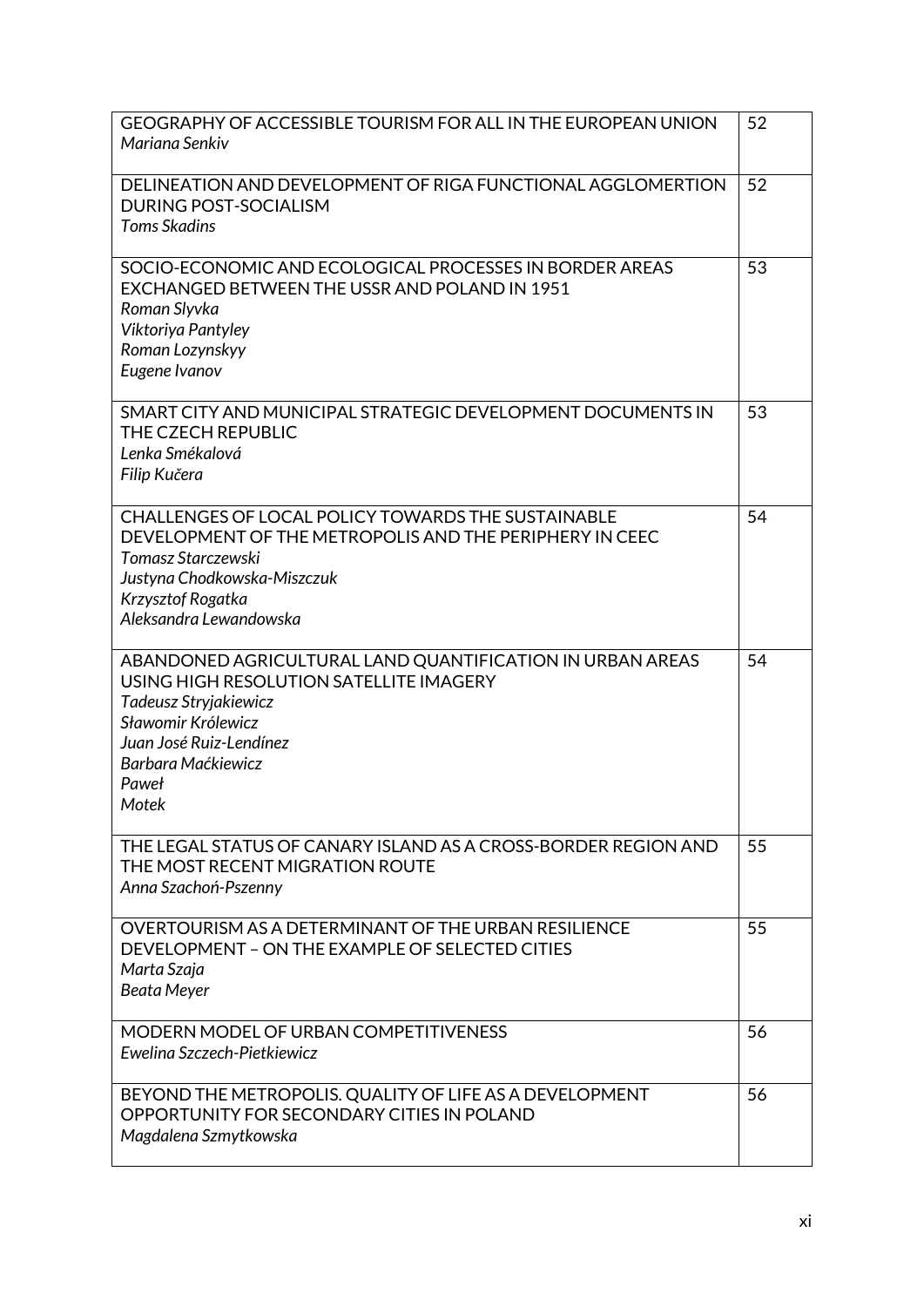| "NEWEST" TRANSPORTATION LINES, THE IMPACT ON LAND VALUE. CASE OF<br><b>TIRANA</b>                                                                                                                                                       | 56 |
|-----------------------------------------------------------------------------------------------------------------------------------------------------------------------------------------------------------------------------------------|----|
| Amanda Terpo                                                                                                                                                                                                                            |    |
| INFORMAL CITIZEN PARTICIPATION IN HUNGARIAN LOCAL DECISION-<br><b>MAKING</b><br>Dorottya Teveli-Horváth                                                                                                                                 | 57 |
| THE CREATIVE CLASS GOES TO THE COUNTRYSIDE? - THE ROLE OF URBAN<br>AND RURAL GENTRIFICATION IN THE ENTREPRENEURIAL AND<br><b>INNOVATION ECOSYSTEMS</b><br>Kyra Tomay                                                                    | 57 |
| THE METROPOLITAN CHALLENGE IN EUROPEAN URBAN AREAS<br><b>Ivan Tosics</b>                                                                                                                                                                | 58 |
| POST-SOCIALIST BUDAPEST: CHANGING CONSTELLATIONS OF LEADERSHIP<br>AND DEVELOPMENT. FROM SELF DETERMINATION THROUGH EU FUND<br>DOMINATION TILL NATIONAL CONTROL<br><b>Ivan Tosics</b>                                                    | 58 |
| TERRITORIAL RESCALING AND POLYCENTRIC GOVERNANCE APPROACHES<br><b>IN ALBANIA</b><br>Rudina Toto<br>Dritan Shutina                                                                                                                       | 59 |
| THE ROLE OF FUNCTIONAL AREAS IN POLISH AND PORTUGUESE<br><b>ECONOMIC SPACE</b><br>Karolina Trykacz                                                                                                                                      | 59 |
|                                                                                                                                                                                                                                         |    |
| SUPPORT OF SINGLE-INDUSTRY TOWNS IN RUSSIA AND KAZAKHSTAN:<br><b>COMPARATIVE ANALYSIS</b><br>Irina Turgel<br>Larisa Bozhko                                                                                                              | 60 |
| REGIONAL DIFFERENTIATION AND THE EFFECT OF INDIVIDUAL AND<br>REGIONAL CHARACTERISTICS ON ADOLESCENT FERTILITY: THE CASE OF<br><b>LITHUANIA</b><br>Ruta Ubareviciene<br>Gintare Pociute-Sereikiene<br>Vaida Tretjakova<br>Lina Sumskaite | 60 |
| SMART CITIES AND 5G NETWORKS: AN EMERGING TECHNOLOGICAL AREA?<br>Darko Vukovic<br>Dmitry Kochetkov                                                                                                                                      | 61 |
| DEMOGRAPHIC SHRINKAGE AND ITS CONSEQUENCES FOR VILLAGES IN<br><b>POLAND</b><br>Monika Wesołowska                                                                                                                                        | 61 |
| <b>INDEX</b>                                                                                                                                                                                                                            | 62 |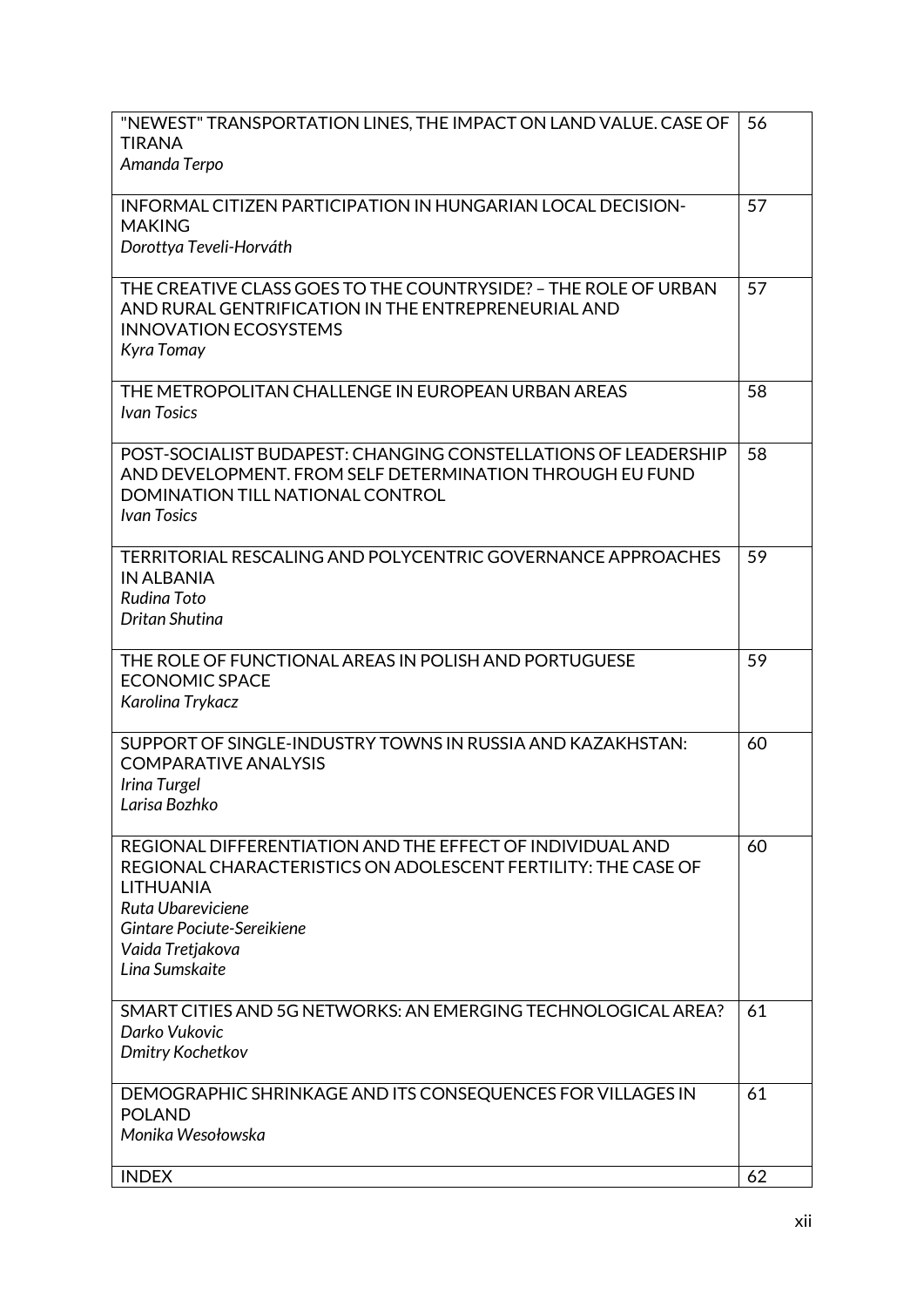#### **PLENARY ABSTRACTS**

#### **ROADS AND PRODUCTIVITY: AN INVESTIGATION OF THE EFFECTS OF TRANSPORTATION INFRASTRUCTURE ON FIRM PRODUCTIVITY PATTERNS ACROSS EAST AND WEST GERMANY**

Samira Barzin, University of Groningen, The Netherlands

#### TBC

#### **PRICE-SETTING BEHAVIOR OF NON-FINANCIAL FIRMS AND REGIONS – SELECTED ISSUES**

Piotr Boguszewski, National Bank of Poland, Poland

Price-setting behavior of non-financial firms deserves special attention of central banks; esp. those responsible for direct inflation targeting. Despite many attempts and a lot of effort putting into these problems some puzzles remain unsolved. It could be supposed that to the some extend widely used concept of price of the "main product" obscures good understanding of price mechanisms within companies. In reality firms delivered bundle of products and even if such mystic "main product" exists it is turned out to be heterogenous in many dimensions. If so it is natural that uniform pricing policy for particular product or products is relatively rare and better understanding of this policy requires some qualitative insight into stimuli, decision processes and strategies applied by enterprises in this diversified environment. In this presentation preliminary results in this strand, obtained within previous the latest annual surveys administered by NBP, are examined.

#### **COHESION POLICY AND ITS IMPACT ON THE CEES**

Martin Ferry, European Policies Research Centre, United Kingdom

The accession of the Central and Eastern European (CEE) countries presented the EU with its most formidable integration challenges since the formation of the European Economic Community. Much of the 'heavy lifting' was done during the pre-accession period with political, institutional, economic and social reforms in the CEE Candidate Countries that were initiated or accelerated by the conditionalities involved in meeting the requirements of the acquis communautaire. The gains and losses associated with accession and integration have not been distributed equally. A key feature of the post-accession period has been widening of economic and social disparities, often reflected in different patterns and rates of regional and local development. EU Cohesion Policy has been the major policy tool for providing EU funding for regional and local development to Central and Eastern European countries and regions, intended to fulfil the EU's Treaty commitment to economic, social and territorial cohesion. A central strategic and operational challenge for CEE countries has been how to deploy these funds to best effect, a challenge met with mixed success across time and between countries. This paper examines the record of Cohesion Policy in CEE. It charts the evolution of EU funding from the pre-accession period through successive MFF periods and explores the impact and 'added value' of Cohesion Policy for regional and local development in CEE, concluding with reflections on lessons learned.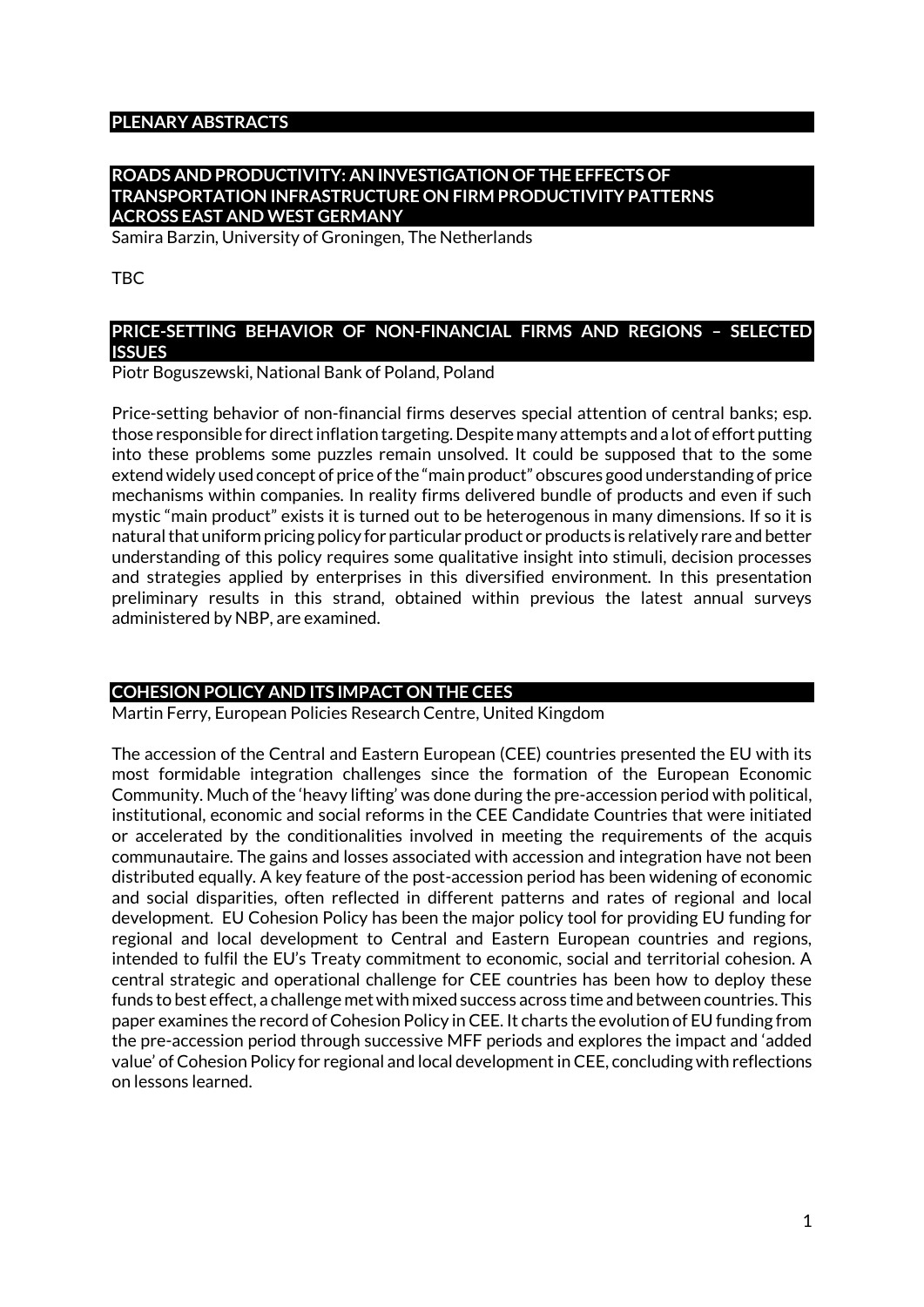#### **DEMOGRAPHIC CHANGE AND CHALLENGE IN CENTRAL AND EASTERN EUROPE**

Agnieszka Fihel, University of Warsaw, Poland Marek Okólski, Lazarski University, Poland

The Central and East European countries have entered the transition process starting in 1989 with relatively favourable demographic structures. However, during last three decades severe demographic changes have occurred – also as the outcome of their EU accession - which have made demography to become one of the greatest challenges for their development in the future. The paper will cover the following issues:

1. An account of demographic situation in the CEE region around 1990: intra-regional similarities and differences, and basic characteristics around all-European picture: a brief characteristic of population of CEE region vis-a-vis other parts of Europe will be presented.

2. Averting the health (mortality) crisis of final period of the communist era and catching up with the West. Distinct trends in mortality in the CEE region will be presented..When available, regional (NUTS-2) level will be applied for analyses.

3. Getting into a trap of the lowest-low fertility: the course of fertility decline in the CEE region and its possible determinants: transitory degradation of economic conditions after 1989, rising unemployment and the emergence of high competitive labour market, the spread of alternative (to long-lasting marriage) family forms and attitudes, and (last but not least) shrinking welfare state and atrophy of family policy.

4. CEE as a European reservoir of labour (and migrant workers) or towards the concluding phase of the migration transition. The tendencies in international migration against the background of the European migration transition (from the net sending status to net receiving status) will be presented. The analysis concerns different trends in international migration in the CEE region: large outflows either in absolute (Poland and Romania) or relative (the Baltic States) terms in some countries, the onset of immigration in other countries (the Czech Republic, Russia?).

5. Demographic prospects: depopulation and rapid ageing, and their demographic causes. Specificity of the CEE region (worldwide) consists of coincidence of three demographic processes taking place simultaneously: increasing life expectancy, declining fertility and emigration of young persons. As these processes result in an accelerated depopulation and population ageing, demographic developments may hinder economic development in the CEE region in the near future.

6. The paper will be concluded by major societal and economic challenges that stem from the forthcoming demographic situation.

The analysis will be based on the structural indicators of populations (share of old persons, the old-age dependency ratio) and their evolution since 1990, at the national or and regional level.

# **CEE COUNTRIES AND EU COHESION POLICY 2021-2027 – NEW FUNDS, SIMPLER RULES AND MORE AMBITIOUS POLICY OBJECTIVES – A PERFECT POLICY MIX FOR CEECS?**

Aleksandra Kisielewska, European Commission - DG Regional and Urban Policy, Belgium

The 2021-2027 MFF negotiations belong again to the most complex processes, both technically and politically. This is not an accounting exercise but an EU-wide debate about policies in numbers.

In the eve of the departure of one of the biggest contributors to the EU budget and facing numerous new challenges, the Commission presented a compromise between the need for moderate cuts and the ambitions for a modern budget.

Despite the 9.9% reductions, Cohesion Policy remains the most important EU investment tool that will continue to cover all EU regions. The CEECs have made impressive socio-economic progress since they became EU members. The natural consequence of getting richer is a gradual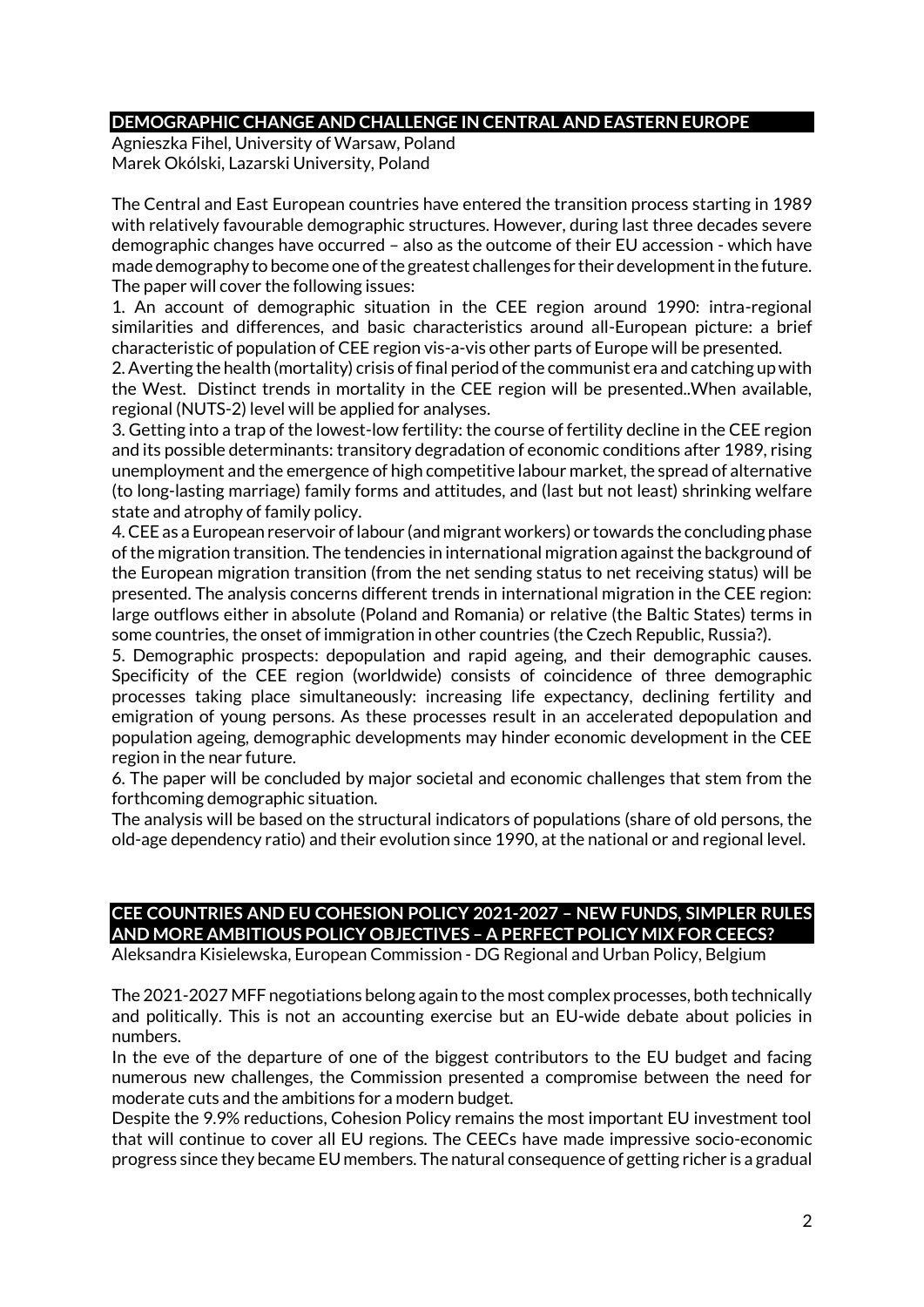decrease in cohesion policy support. However, the total allocation for all CEECs, is still impressive – 172,7 billion euro in 2018 prices.

The Commission's proposal is not revolutionary. Most of the novelties in the package are linked to the simplification of implementation rules which is generally in line with CEECs' interests. The objectives of the policy are focused on smarter, greener, more connected, more social Europe which is closer to citizens. More emphasis will be put on innovation and climate objectives as well as ESF+ rather than traditional transport and environment sectors. This is not warmly welcomed by all CEECs who strive for more flexibility in programming, also in order to better capture the challenges for their metropolises and peripheries. Still long before the end of the programming process, my presentation will shed some light into the negotiation processes described above.

# **CHALLENGING CORE-PERIPHERY-RELATIONS FROM A CEE PERSPECTIVE**

Thilo Lang, Leibniz-Institute For Regional Geography, Germany

In the past years, Central and Eastern Europe has been characterised by increasing socio-spatial polarisation at regional level. Empirical observations based on classic GDP and population data demonstrate pertinent North-South, East-West and Core-periphery disparities within the European Union with national level convergence of the CEE countries with the old member states. This "catching-up process" has been to the expense of furthering regional polarisation, however. The enduring de-coupling of a rising number of non-metropolitan regions in CEE (and beyond) has recently raised concerns that the European Union is unable to distribute wealth to all regions and turns into an elitist project unable to reach the majority of European residents. In this presentation, I suggest to understand the current shape of regional development in Central and Eastern Europe as the result of three interrelated processes: a strong coreperiphery discourse favouring the large agglomerations and the 'West' over the 'East', a political over-emphasis on economic development particularly pushing metropolitan regions to global competitiveness, and the materiality of core-periphery dependencies furthering the peripheralisation of areas outside of the major agglomerations. The presentation concludes with some suggestions for alternative regional policies.

#### **GOVERNANCE TURN AND TERRITORIAL POLARISATION IN CENTRAL AND EASTERN EUROPE**

Ilona Pálné Kovács, Centre for Regional Studies of the Hungarian Academy of Sciences, Hungary

It is widely agreed opinion that the quality of governance has crucial impact on the efficiency of development policy. Consequently it is not an accident that the EU cohesion reports are investigating the governance quality of the member states both at central and regional level. Unfortunately the CEE countries belong to the group of member states where the governance quality is far below the average and there are only few regional governments which were able to contribute to the catching up by better policy performance. Although the methodology of measuring governance quality requires likely further adjustments but we could accept the recognition that the governance performance is still one of the unexploited reserves of better cohesion policy.

The presentation deals with the institutional arrangement and actor relations of government systems in some CEE countries trying to provide evidence for the assumption that decentralised and open kind of territorial governance performs better and that the lack of political will and ability to share the power with the local and "horizontal" partners have led among other facts to the centralizing governance turn in the region. The author concludes that the new neo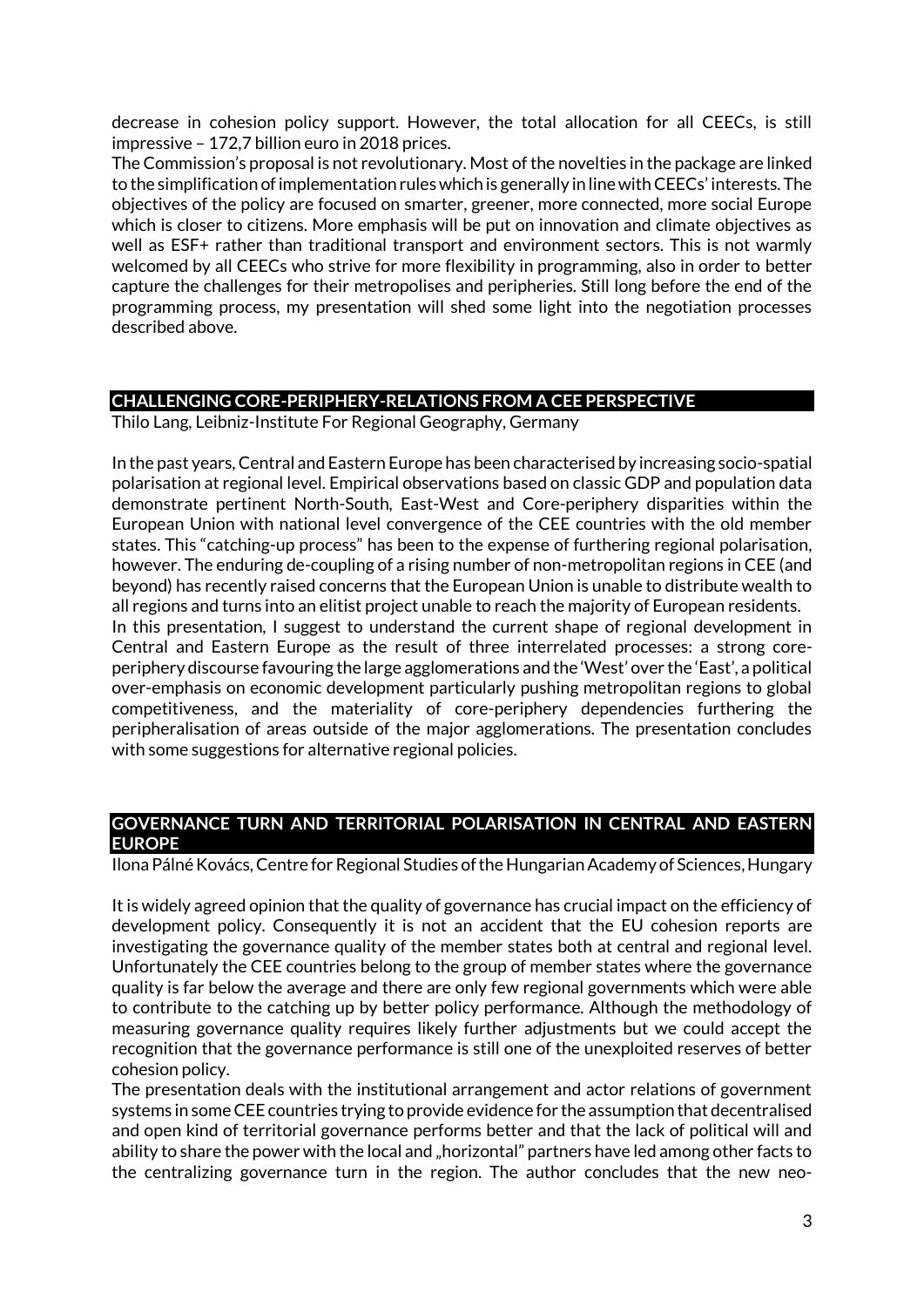Weberian, centralised and populist regimes emerged in the region jeopardise the continuation of EU cohesion policy in the former manner or the two speed, asymmetric solutions will be used in the cohesion policy as well.

# **WHY DO INVESTORS CHOOSE CERTAIN CITIES AS INVESTMENT LOCATIONS ON THE PERIPHERY OF THE EU? EXAMPLE OF LUBLIN.**

Mariusz Sagan, Lublin City Council, Poland

Lublin is one of the emerging metropolises on the outskirts of the European Union, often called the capital of Eastern Poland and its main economic, intellectual, academic and cultural centre. Despite its peripheral location close to the cut-off EU border of Ukraine, poor transport accessibility, being the centre of a backward region and the baggage of very strong, posttransformation turbulence, the city effectively attracts Polish and foreign investors. The aim of the paper is, on the one hand, to present the motives behind the business decision to invest in this part of Europe, along with the presentation of the stage process of selection of potential investment locations. On the other hand, the activities of the Lublin self-government will be indicated as part of the implementation of the local development policy, the aim of which is to attract investors. On this basis, conclusions will be drawn, based on the example of Lublin, to what extent location processes in peripheral areas are conditioned by natural processes (cost arbitration, communication accessibility, quality of business environment, pool of talents), and to what extent by strong involvement and determination of local government in acquiring new companies. To sum up, the city of Lublin, very affected by the transformation, located peripherally with limited transport accessibility, managed to break through the classical location barriers, mainly thanks to a wise and contextual economic policy, supported by creative bureaucracy and maximum use of network endogenous resources.

#### **REGIONAL DYNAMICS AND STRUCTURAL CHANGES IN CENTRAL AND EASTERN EUROPEAN COUNTRIES**

Maciej Smetkowski, Centre for European Regional and Local Studies (EUROREG), University of Warsaw, Poland

Grzegorz Gorzelak, EUROREG, Uniwersytet Warszawski, Poland

Owing to their robust economic development during the decade preceding the financial crisis of 2008–09 (out of which only Poland emerged without an open recession) the CEEs have significantly closed the gap to the 'old' Member States (EU15). On the one hand, this was a result of a good global economic climate until the financial crisis of 2008, and on the other, a direct and indirect consequence of their accession to the EU. This trend was halted by the global economic crisis of 2008, which invites questions concerning the reactions of the regional structures of the analysed countries and the spatial effects of economic growth during the time of economic prosperity preceding the crisis.

The aim of this paper is to analyse the regional dynamics of the Central and Eastern European (CEE) countries – EU(10). The chapter seeks answers to the following research questions: (a) Has the regional development of CEE countries been in line with J. Williamson's hypothesis, which suggests that the relationship between the level of national development and the magnitude of regional differences resembles an inverted letter U? (b) What have been the main factors responsible for the changes in their spatial pattern? (c) How has the economic crisis affected the growth dynamics of these regions? Empirical studies focused on regional development patterns versus national income level change. The present growth processes were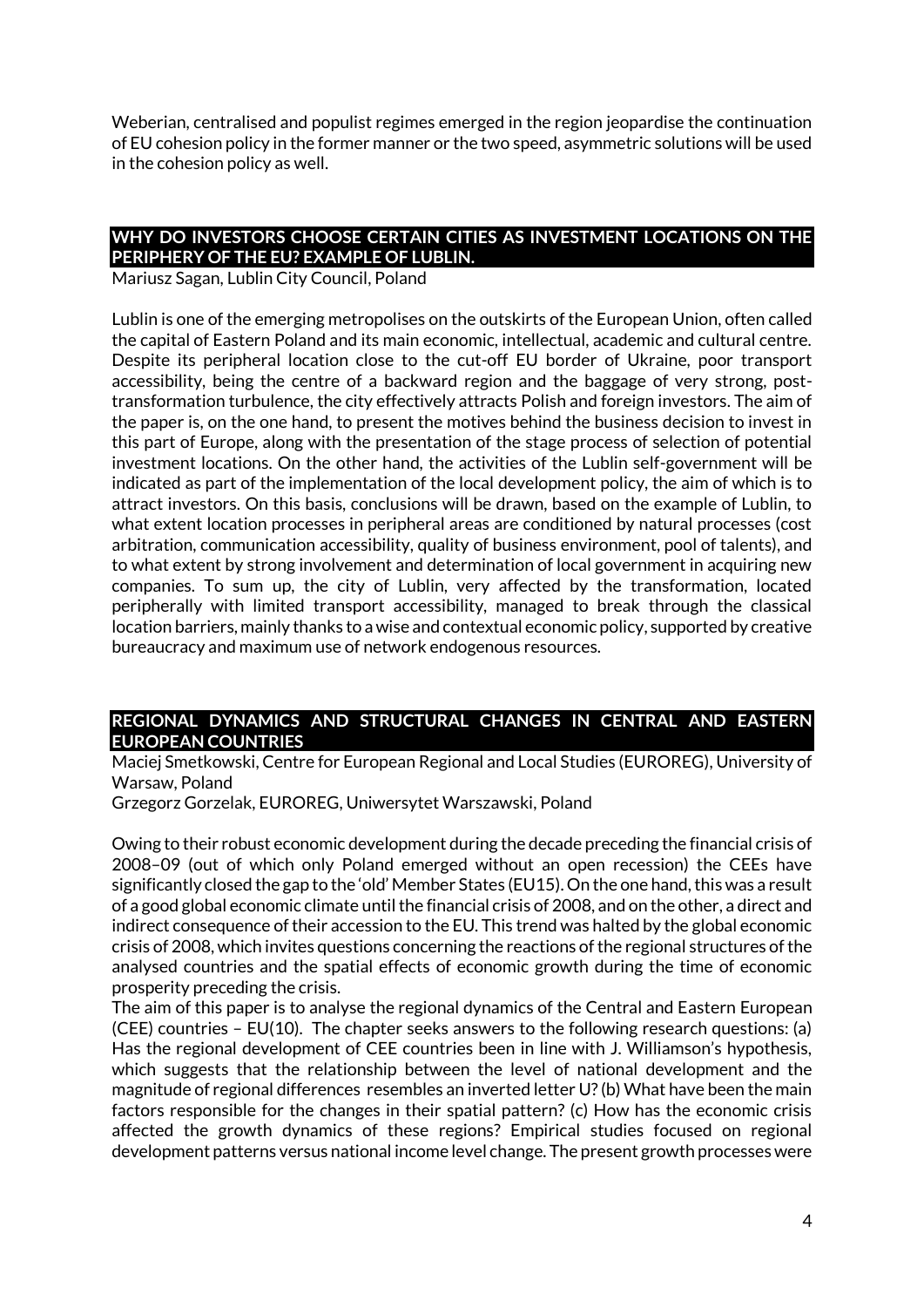analysed in relation to long-lasting spatial patterns, created over centuries and referred to by the Braudelian term 'longue durée'.

#### **EU COHESION POLICY AND CEE**

Piotr Zuber, Warsaw University, Faculty of Geography and Regional Studies, Poland

Everybody can see that we are living in the time of change. We can hint this looking at social, economic, cultural and climate transformations which we experience every day. The pattern of territorial development is also following the path – the regions and cities are not any more stable structures promising the same life and work opportunities as they used to do for centuries. Poland is interesting case of a country in which for last 30 years territorial pattern of growth has been radically changed:

first due to the collapse of so called "planned economy" and introduction of the liberal economic system;

• secondly due to the decentralisation which empowered people and sub-national authorities, supported locally rooted democracy and created the system of checks and balances which turned on to be very influential;

• thirdly due to the integration process with the EU, smart absorption of EU funds and successful Europeanisation of domestic policies and practices of the administration, especially at regional and local levels.

It seems that we have recently entered new phase of development in which driving force behind (including territorial developments) is the globalisation and internal dynamics of the EU. We can see this for example in migration flows, in the metropolisation process of the most innovative urban areas, decline of hundreds of medium size cities and emerging new regional divisions. This is happening not because of the policies we implement (including cohesion policy) but rather despite them. Acknowledging the source of territorial development changes (and fighting old myths) for sure would be beneficial for tackling properly new challenges which the Government, regional and local authorities and the whole society are facing.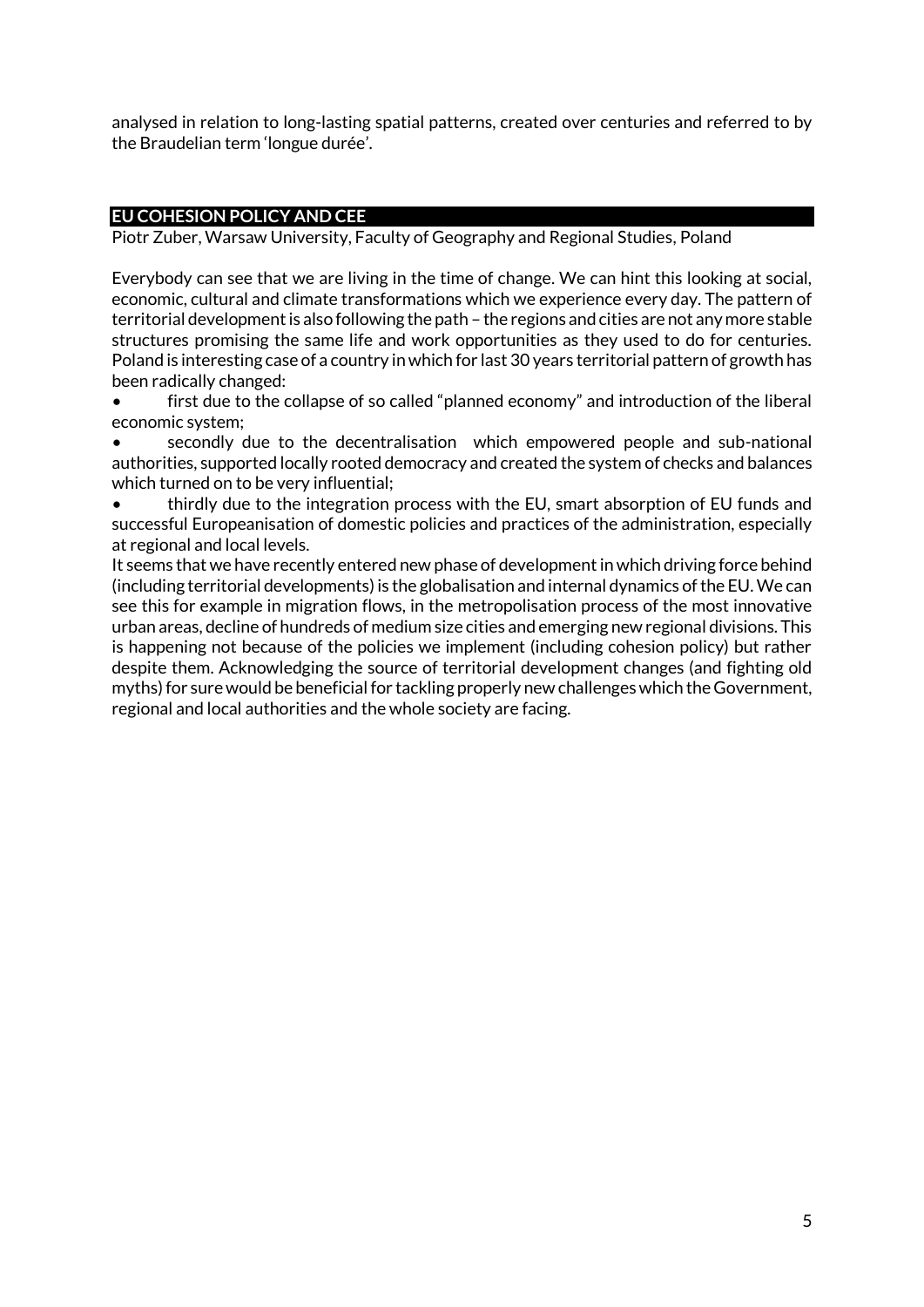#### **PARALLEL SESSION ABSTRACTS**

#### **FACTORS INFLUENCING FOREIGN DIRECT INVESTMENTS IN AZERBAIJAN**

Abdulla Alikhanov, ADA University, Azerbaijan

The study investigates whether and to what extent Foreign Direct Investment (FDI) is determined by some economic indicators and growth factor in Azerbaijan. The study uses yearly data to examine the case of Azerbaijan with two main using empirical regression models. Our empirical models are estimated in which FDI is dependent variables and trade openness, human development index (HDI), per capita GDP, real exchange rate and corporation tax are explanatory variables. The result show that FDI flows are positively dependent on mainly on trade openness, HDI index value and per capita GDP. As the result of test, the sign of coefficients are also in line with our expectations, in which our empirical study confirm study results in this field. Further, the study provides economic interpretations of empirical findings. Moreover, the paper also provide policy recommendations on FDI and its effect for regional development in Azerbaijan.

# **A TYPOLOGY OF TRANSPORTATION CONFLICTS IN RURAL AND REMOTE COMMUNITIES: SOME INSIGHTS FOR CENTRAL EASTERN EUROPE**

Luc Ampleman, Jan Kochanowski University, Poland

In recent years, the question of inequality in transportation has been the object of critical scholarship. In this regard, a substantial literature has provided a better understanding of the disadvantageous conditions and the mobility gap(s) faced by actors in rural and remote areas. Remarkably, despite the richness of these studies, there has been little interest in the local and regional conflicts triggered by the development (or abandonment) of transportation networks in these regions. Besides the publication of independent case studies, the impact (emotional, financial, infrastructural, socio-political) of these conflicts on local rural and remote communities have not been rigorously documented. Moreover, the strategies used by local transport decision makers and advisors in order to negotiate the maintenance, the improvement or the abandonment of transport systems remain unfamiliar. The present paper undertakes to identify what kinds of conflict do face local actors in rural and remote areas and how they negotiate better mobility conditions for their polities. To do so, the paper first presents the various forms of transportation conflicts by developing the typology proposed by Phillipe Subra. Drawing on the anisotropic analysis developed by structural geographers (Ritchot, Desmarais), the second part of the paper discusses how transportation conflicts are triggered by the 'political control of mobility' of certain actors. Finally, the paper proposes to illustrate how these conflicts take form by using cases from three peripheral European areas: the Barents Sea regions; North Scotland and North-East Poland.

# **FOOTBALL AND URBAN SCALING**

Sóti Attila, Széchenyi István University, Hungary Eszter Bokányi, Eőtvos Lorant University Budapest, Hungary Gábor Vattay, Eőtvos Lorant University Budapest, Hungary

Social sciences have an important challenge today to take advantage of new research opportunities provided by large amounts of data generated by online social networks. Because of its marketing value, sports clubs are also motivated in creating and maintaining a stable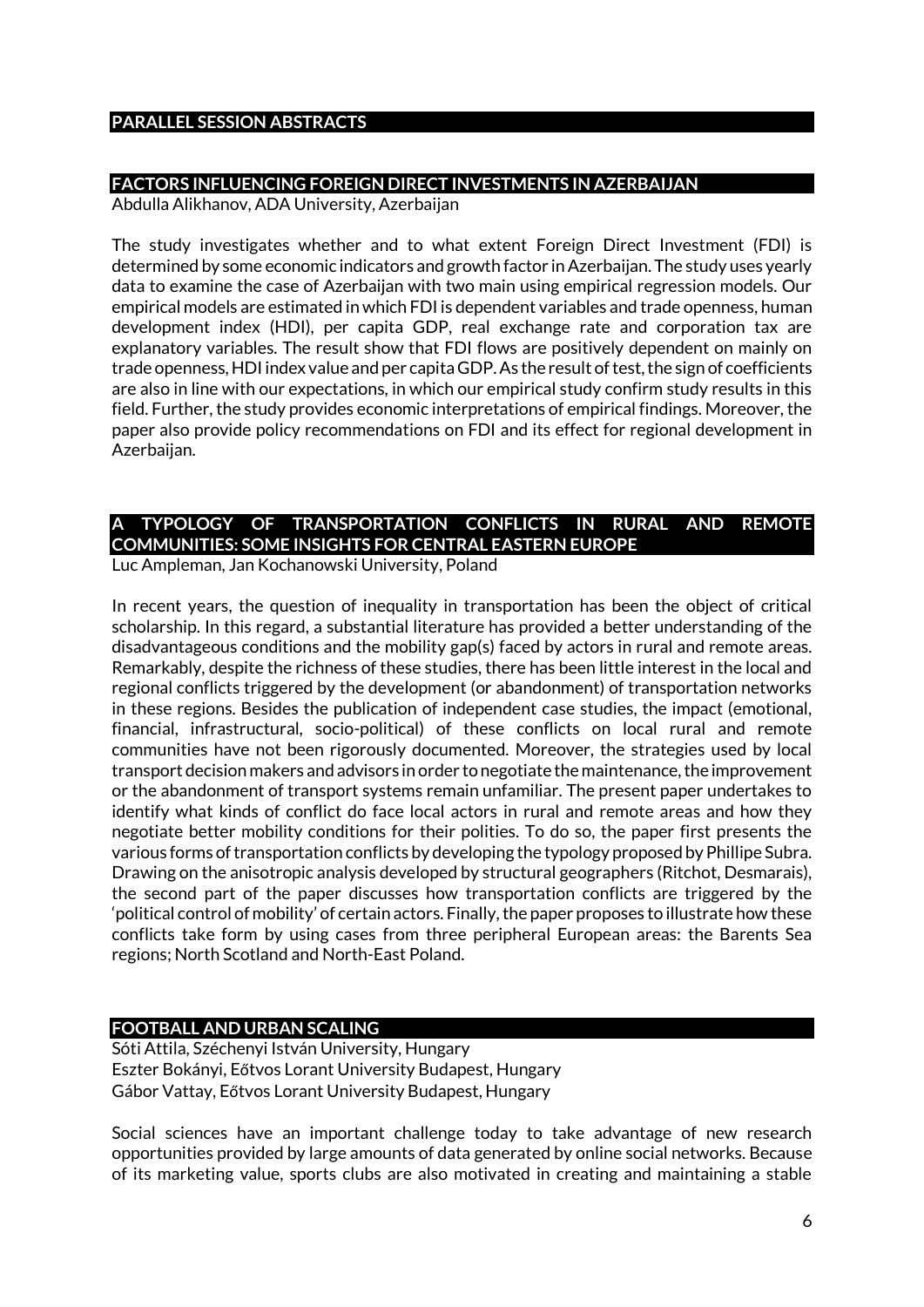audience in social media. In this paper, we analyze followers of prominent football clubs on Twitter by obtaining their home locations. We then measure how city size is connected to the number of followers using the theory of urban scaling. The results show that the scaling exponents of club followers depend on the income of a country. These findings could be used to understand the structure and potential growth areas of global football audiences and can help to understand where some regions are in cultural development.

# **THE INFLUENCE OF PUBLIC TRANSPORT ACTS 2019 IN POLAND ON CONFLICTS CONCERNING THE SHAPE OF THE PUBLIC TRANSPORT NETWORK**

Duszan Augustyn, Jagiellonian University in Kraków, Poland

Keywords: Public transport, transport networks, remote areas, social exclusion, Poland

In 2019, the Polish Government introduced drafts of new legislation on public transport. The main objective of these laws is to determine a new division of responsibilities within the public administration system for planning, implementation and financing of public transport. These new regulations, if implemented, would significantly affect the scope of responsibilities and competencies of transport organizers, in particular regarding the creation of transport plans and funding mechanisms.

These changes in the legal framework governing the organisation of public transport in Poland may contribute to:

- Increase of tensions between individual local government units, especially in the field of public transport planning, due to potentially clashing interests of different groups.

- Limited or unfair access to financing, with a risk of favouring local government units tied with the ruling party.

- Ineffective route planning based on administrative boundaries rather than the real needs of a regions' residents.

- Lobbying of transport companies contracted to operate public passenger lines and those operating on commercial routes, as well as lobbying of institutions dependent on public transport such as schools, public administration and companies relying on public transport for its commuters.

As a result of maintaining an underfinanced, unsustainable transport system based solely on commercial public transport for more than two decades, Poland has experienced a collapse of the public transport system in remote areas. The absence of complex policies in the field of public transport has caused millions of people to suffer from transport exclusion, especially in settlements located outside the main transport routes. This is resulting in disputes over the structure of the regional transport network. The aim of the research paper is to identify potential axes of conflict between transport organizers, government and local governments providing co-financing transport services, passengers as well as companies providing public and commercial passenger transport.

### **RE-SCALING DECISION-MAKING: A GENEALOGY OF CIVIC PARTICIPATION IN THE EUROPEAN COHESION POLICY**

Vasilis Avdikos, Panteion University, Greece Eirini Iliopoulou, Regional Development Institute, Greece

The paper will critically explore the evolution and application of civic participation as part of the European Cohesion Policy (EUCP), eventually focusing on the Integrated Territorial Development (ITD) approach. In this framework, we will examine the co-relations between scalar structures (EU, state, local authorities) and local agencies of civic participation, and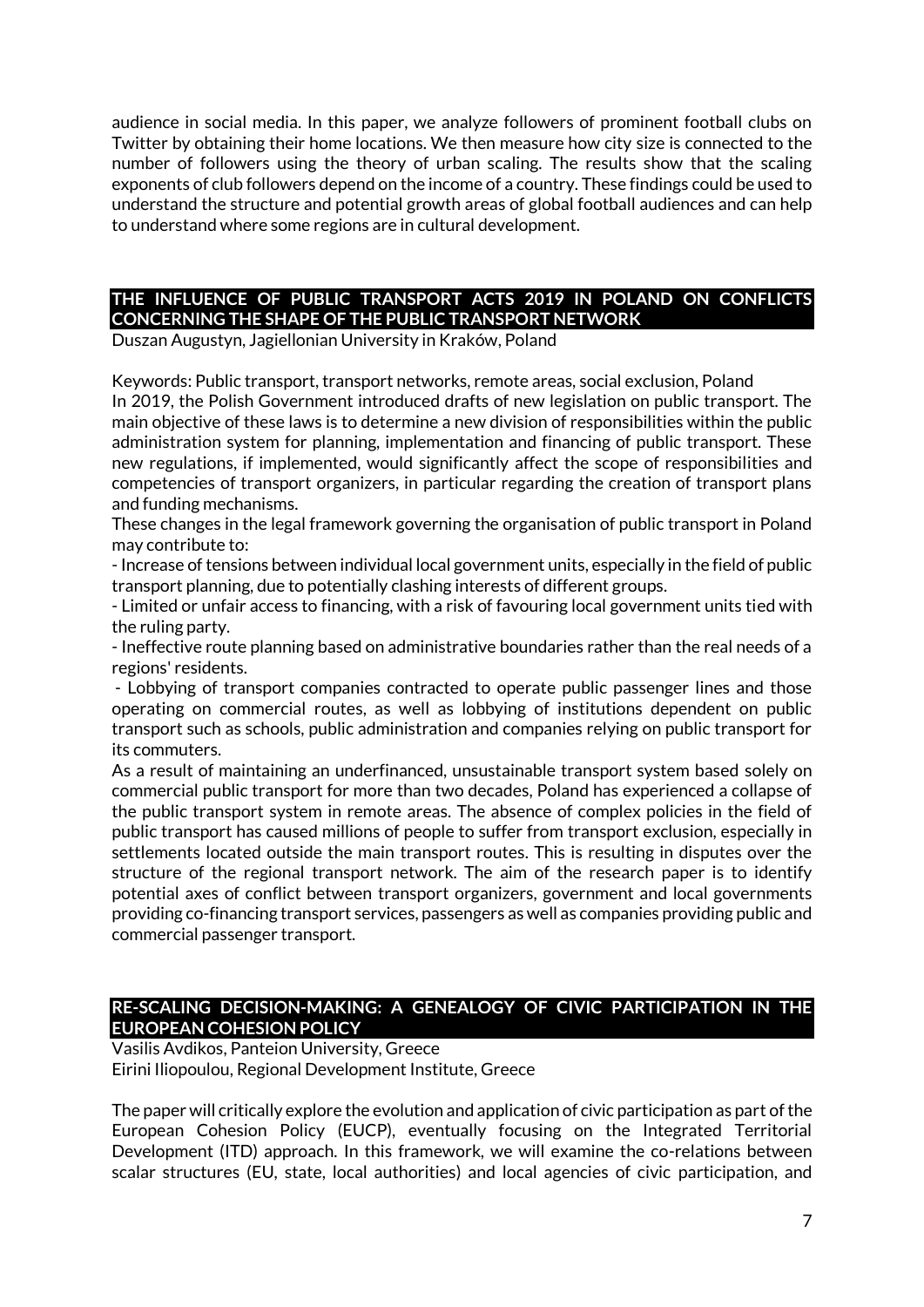explore its extent of influence on potential institutional change, in terms of shifting control away from the state and the capital towards urban inhabitants.

It is suggested that there is a scalar instability of decision-making regarding where decisions are taken and who takes those decisions for the production of urban space. At the same time, we claim that civic participation in EU-funded territorial instruments creates new exclusions for local inhabitants from the decisions that shape their cities. A wide list of declarations, guidelines, working papers, resolutions, recommendations and directives adapted by the European Council describe and analyse civic participation in decision-making. However, its range and depth are questioned, if not delimited.

Building upon critical voices, we wonder if and how civic participation as a tactical vehicle is able to reconfigure the institutional and discursive landscape of territorial governance. To this end, we aim to discuss: How do the structural dynamics of the EUCP (including relevant regional and national strategies) influence local agency as well as subsequent institutional and discursive transformations? How is a genealogy of civic participation being developed in the EUCP? Who are the main actors portrayed as 'stakeholders' and what is their level and extent of influence?

# **EQUALIZATION GRANTS AND LOCAL TAXATION. EVIDENCE FROM POLAND**

Monika Banaszewska, Poznań University of Economics and Business, Poland

We investigate the impact of equalization grants on local taxation policies. We consider preferential tax treatment in real estate taxes in Poland in the years 2005-2017. The change in equalization formula enables us to exploit quasi-experimental approach (difference-indifferences estimation). Vertical equalization grants are found to diminish tax effort of their beneficiaries. This result is confirmed in various sensitivity checks.

# **SDGS AS A DRIVER OF INNOVATIONS IN STATISTICS**

Renata Bielak, Statistics Poland, Poland

National Statistical Offices are faced with the challenge of measuring progress of Sustainable Development Goals (SDGs). This task concerns the whole statistical process and influences the way users explore the data. Efforts for smooth narrative should go together with delivering a response to common standards and current trends, e.g. open data. For NSOs this is not only a challenge but also a unique opportunity to strengthen their potential and introduce innovations into official statistics.

Monitoring the SDGs requires exploring data sources, which opens up new perspectives for obtaining information on areas not yet covered by statistical surveys that are of great interest to the public. In order to increase usefulness and application of data, statistics have to be oriented towards data users. This process involves adjusting statistics and form of data presentation to the needs of different user groups. Rapidly evolving technological development provides support for statistics in this field. NSOs have a potential to absorb innovations related to digital presentation and data sharing. As a result, they can set new trends in communication with users.

The lecture will be focused on activities concerning SDGs undertaken by Statistics Poland. Newly introduced Polish SDG platform will be presented as an example of innovative means of sharing information. Practical approaches on how to prepare user-tailored statistics and implement original technological solutions will be also discussed.

Key words: SDGs, monitoring, functional areas, user-tailored statistics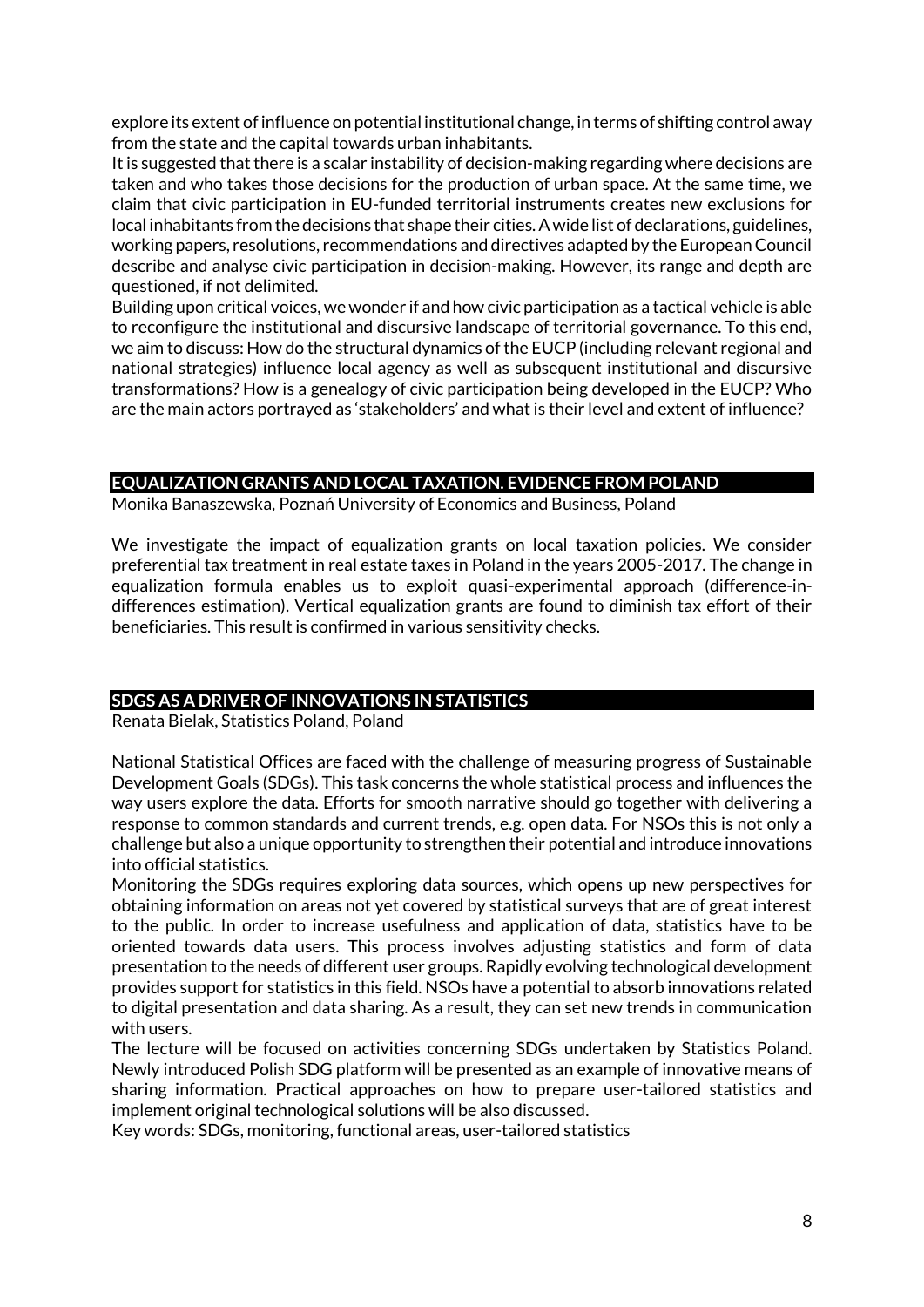#### **SHEDDING NEW LIGHT ON SPECIAL ECONOMIC ZONES: TIME AND PLACE-BASED MICROANALYSES**

Jakub Bis, Lublin University of Technology, Poland Korneliusz Pylak, Maria Curie Sklodowska University, Poland Andrzej Kotarba, Space Research Centre Polish Academy of Sciences, Poland Tomasz Żminda, Lublin University of Technology, Poland

For decades, Special Economic Zones (SEZ) have attracted the attention of politicians and economists because of their effectiveness in creating economic growth. For developing countries SEZ shape convergence processes as they attract both foreign and domestic investors to less developed regions and build entrepreneurial ecosystems, thereby contributing to the growth of these areas. However, in Poland, SEZ do not always play a role for which they are designed. They are often created in more developed regions instead of helping the poorest ones to break out of their path dependency. As a result, the exploitation rate of SEZ in poor regions is lower than in more developed regions and the very existence of SEZ does not contribute to the development of the former. On the other hand, the analyses of SEZ performance effectiveness are too generalised due to lack of sufficient data. The most common analysis uses municipality data, while SEZ cover often a tiny portion of them. This may cause interference of other growth factors outside SEZ and thus erroneous conclusions from the surveys.

We address these issues in the paper and overcome all the shortcomings of existing studies on SEZ. First, we draw precise borders of Polish SEZ based on cadastral data of the geodetic parcels, including the changes in 1995–2018. Second, we trace the intensity of parcels exploitation by applying nightlight maps for the period. Then, we employ propensity score matching to estimate the effect of SEZ on local economic growth. The conclusions for policymakers are derived.

#### **ASPECTS OF INTERACTION OF HUMAN CAPITAL WITH THE ECONOMIC DEVELOPMENT OF THE BULGARIAN REGIONS**

Desislava Botseva, University of National and World Economy, Bulgaria Elka Vasileva, University of National and World Economy, Bulgaria Nikola Tanakov, University of National and World Economy, Bulgaria

The relevance of this study is determined by the importance of human capital for the economic development of the Bulgarian regions. Human capital is defined as a public phenomenon of specific resource type that creates added value based on education, knowledge, skills, intelligence and acquired professional experience.

The report analyzes the challenges in front of the development of human resources and related issues, and suggests that some could be resolved at regional level by creating different forms of competitive advantages for economically active people.

The aim of the research is highlighting key issues of the negative demographic trends that affect the labor market and the impact on the regional economy. The authors' thesis states that satisfying the need of skilled workforce is crucial for achieving competitiveness and vitality of the Bulgarian regional economy. The analyzed subject is the working population of Bulgaria and its spatial distribution on the territory.

The study utilized a variety of methods of analysis and assessment, including statistical, comparative, descriptive, the goal is to solve the formulated tasks as follows:

- Whether GDP has an impact on the employed in Bulgaria;

- On what depends the income of households in different regions;

- Do foreign direct investments affect the number and structure of the population by region. The report states that the human capital's worth is determined by its value in market conditions

and its ability to generate future income. It offers a systematization of theoretical formulations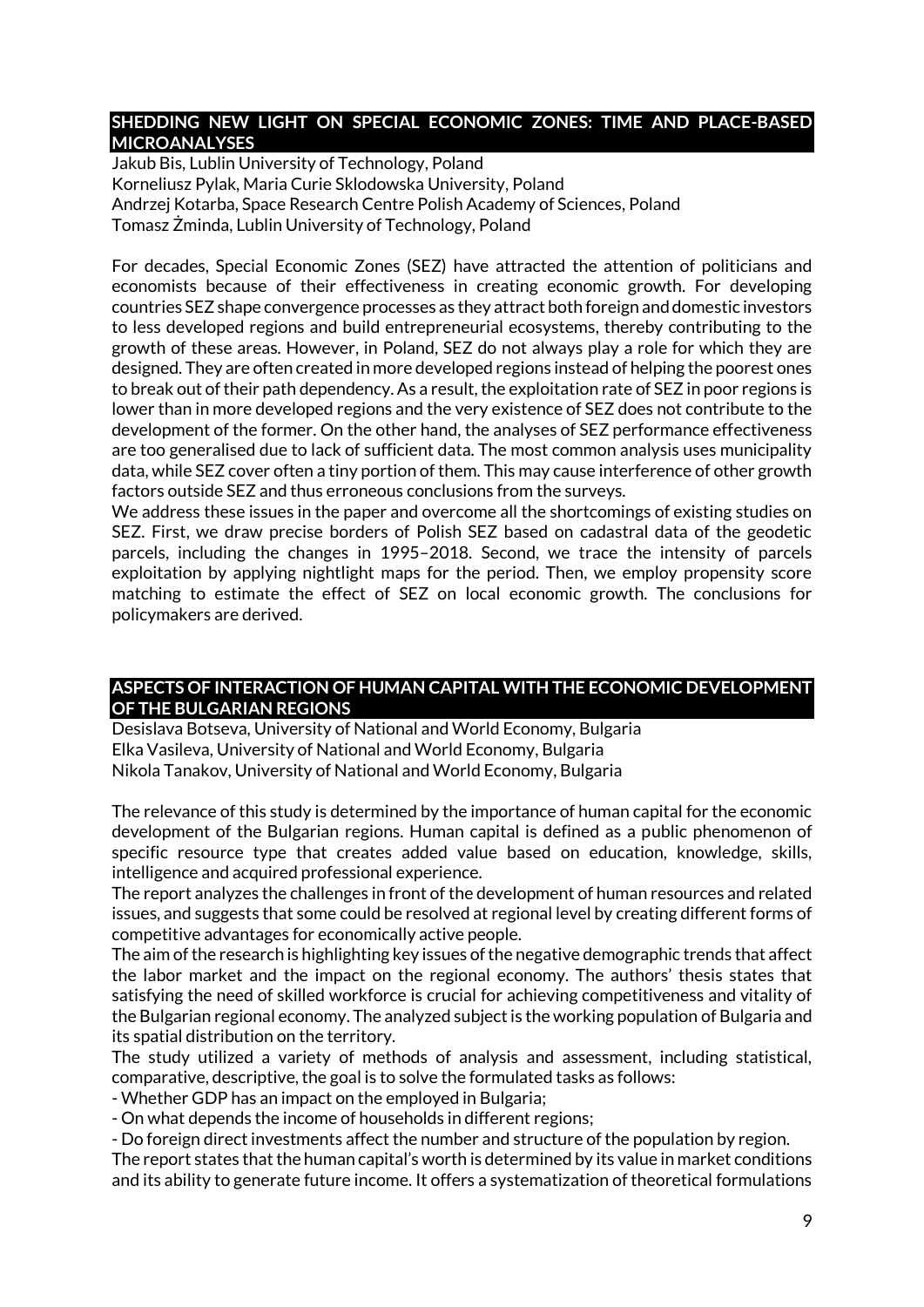for defining human capital and distinguishing it from other modern capital forms of a nonmaterial nature (social, informational, intellectual, managerial, organizational, etc.) but the main focus is on the demographic approach for analyzing and assessing human resources and their impact on regional economic development.

#### **PERIPHERALITY OF RURAL AREAS IN THE SOCIO-DEMOGRAPHIC DIMENSION. AN EXAMPLE OF EASTERN POLAND.**

Patryk Brambert, Jan Kochanowski University, Poland Iwona Kiniorska, The Jan Kochanowski University in Kielce, Poland Wioletta Kamińska, The Jan Kochanowski University in Kielce, Poland

Spatial diversification of socio-economic development contributes to the emergence of marginalized (peripheral) areas. This process particularly affects rural areas. The aim of this study is to identify peripherality of rural areas in Eastern Poland in the socio-demographic dimension. In the assessment of peripherality of selected local systems of Eastern Poland, cluster analysis was applied with the use of Ward's minimum variance method with the Euclidean distance. Hierarchical rankings of homogeneous clusters have been developed for comparative purposes for the 2004 and 2014 conditions. The area of the study covers all rural gminas and rural parts of urban-rural gminas from five voivodeships (NUTS 2): Lubelskie, Podkarpackie, Podlaskie, Świętokrzyskie and Warmińsko-Mazurskie. Calculations are based on measures of social conditions of the population, including living conditions, obtained from the Local Data Bank of the Statistics Poland. The result of comparative analysis of peripherality of rural areas in Eastern Poland is the identification of regularities and trends. The degree of marginalization increases with the distance from cities, which proves the consolidation of the core-peripheries pattern. An increased level of peripherality in rural areas is particularly visible in Podlaskie and Lubelskie Voivodeships. On the other hand, the most distinct, bipolar spatial diversity has been registered in Warmińsko-Mazurskie Voivodeship. It is a region of both low and high levels of peripherality, with continuity of the territory covered in favour of that lower degree of the phenomenon in question.

# **COHERENCE ANALYSIS OF THE VISEGRAD COUNTRIES' REGIONS**

Urszula Bronisz, Statistical Office in Lublin, UMCS, Poland

The European Union's cohesion policy is one of the most important European integration pillars and at the same time the basic instrument for removing development disparities between regions of the European Union. Focused on strengthening areas that face particular difficulties, the policy aims to reduce economic, social and territorial disparities. The issue of cohesion is an important subject of theoretical and practical considerations. The observed polarization of the European Union regions makes analysis of cohesion processes in relation to different territorial systems relevant. Cohesion policy has evolved over the past decades. Initially, it focused on national matters of the Member States and the funds were mainly directed towards infrastructure investments, while in the following years the focus was shifted towards investments aimed at supporting regions in the area of entrepreneurship, innovation and human capital development. New instruments have been introduced, such as: multi-annual programming, strategic investments, and greater involvement of regional and local partners. Conducting an effective cohesion policy requires understanding phenomena and processes occurring in the environment. Disproportions in the socio-economic development of particular areas often have a structural character resulting from peripherality in geographical terms, ie the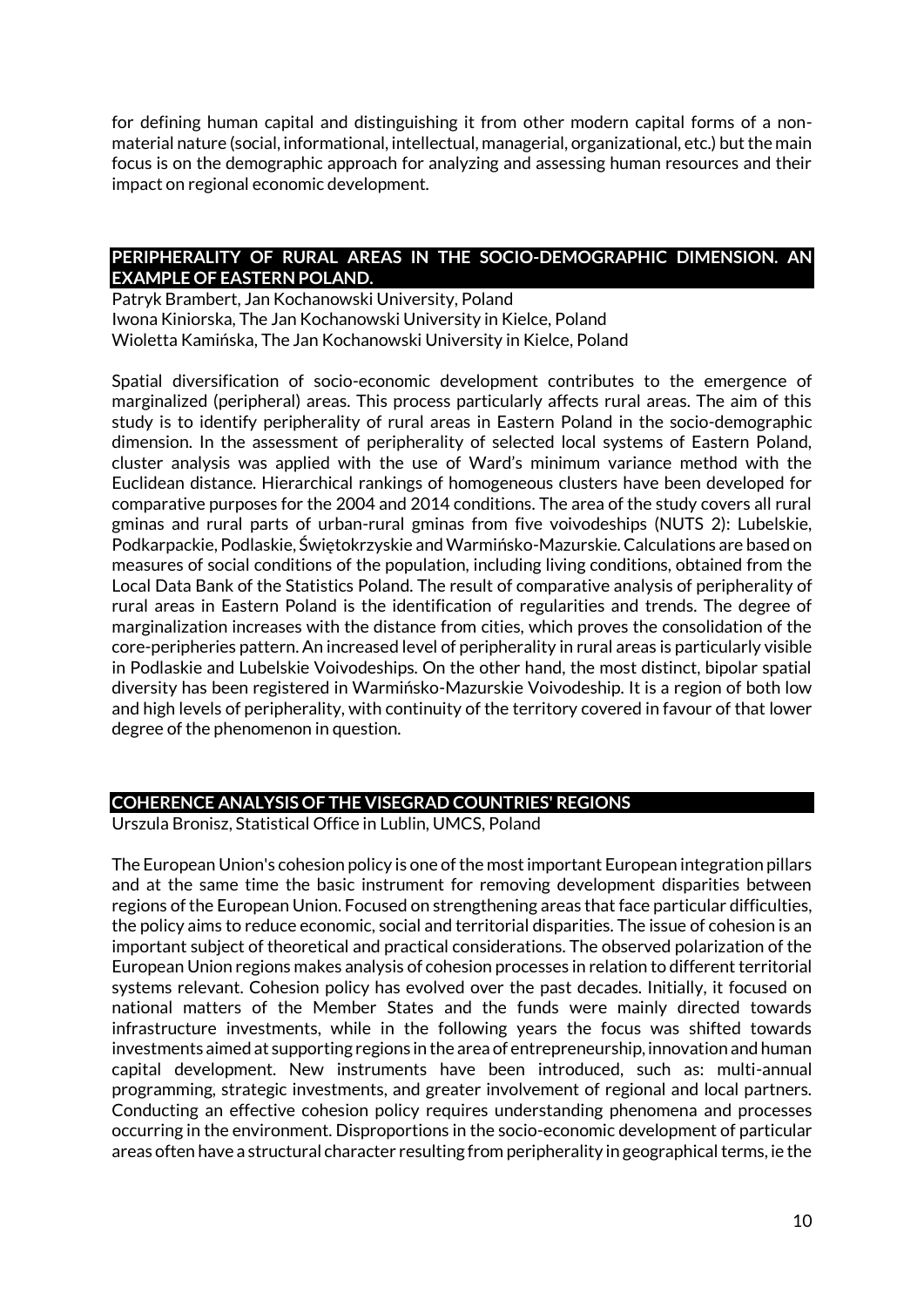location of the region, difficult climatic and geographical conditions, and in economic terms, i.e. an unfavorable structure of the economy or insufficiently developed infrastructure.

The aim of the paper is to analyse the level of economic, social and territorial cohesion of regions of the Visegrad Group. The Visegrad Group ie. Poland, Czech Republic, Slovakia and Hungary (also known as the "Visegrad Four" or simply "V4") cooperate in a number of areas within the all-European integration. In this context, one of the basic issues affecting the level of mutual cooperation is the level of their social, economic and territiorial cohesion. In the article, we try to analyze, compare and divide the surveyed regions of "Visegrad Four" into similar groups in terms of their level of cohesion.

# **POPULATION CHANGE AND PUBLIC SERVICE NETWORKS IN LITHUANIAN PERIPHERIES**

Donatas Burneika, Lithuanian Social Research Centre, Lithuania Viktorija Baranauskienė, Lithuanian Social Research Centre, Lithuania

The paper deals with 3 interrelated processes taking place in Lithuanian peripheral regions. Regional differentiation of wellbeing, depopulation and shrinking public networks are reshaping Lithuania and its urban network. Such trends are visible both on national scale and within metropolitan regions – cities and their hinterlands. The research is based on empirical methodology and statistical data analysis is the main research method. The paper aims to reveal differences of economic wellbeing, resulting trends of depopulation in peripheral regions mostly related to out migration and shrinking public infrastructure, which further damages attractiveness of peripheral places in Lithuania. Since the collapse of Soviet Union, fast decrease of employment in industry and agriculture damaged first of all peripheral regions and later resulted in mass emigration, which is still evident in most Lithuanian municipalities. The decrease of jobs in these sectors meant that majority of residents of non-metropolitan regions had to find new jobs outside the localities they reside. The fast depopulation of peripheral regions results in shrinking public services, what, however, is taking place differently in different regions. The shrinkage of public sector reduces attractiveness and jobs in such regions even more. Every municipality pursues different policy, which is not necessarily well grounded to existing changes of population and often weakly coordinated with neighbouring municipalities. Authors seek to reveal the spatial characteristics of ongoing trends and establish relationships between trends of population shrinkage and public decisions concerning management of public infrastructure.

# **SUSTAINABLE PERI-URBANIZATION AND FUTURE URBAN SYSTEMS**

Nica Claudia Calò, Martin Luther University Halle-Wittenberg, Germany Marcin Spyra, Martin Luther University Halle-Wittenberg, Germany

Different regions in Europe, especially in Central Eastern Europe (CEE), are the subject of intensive peri-urbanization. The consequent diminishing of Open Spaces (OS), considered as one of the most valuable resource for European cities and regions, and the constant emerging of Peri-Urban-Landscapes (PULs), are one of the most relevant effects of this phenomenon. PUL are transitional and hybrid territories covering many jurisdictional units (e.g. communes or municipalities), connecting urban and rural areas and involving diverse governance actors. Overestimated role of grey infrastructures over green infrastructures fosters intensive fragmentation of ecosystems, loss of natural habitats and consequent loss of biodiversity. Various environmental conflicts arise in PULs, such as agricultural vs recreational land use or human activities vs wildlife habitats. The socio-economic dynamics are significantly affected by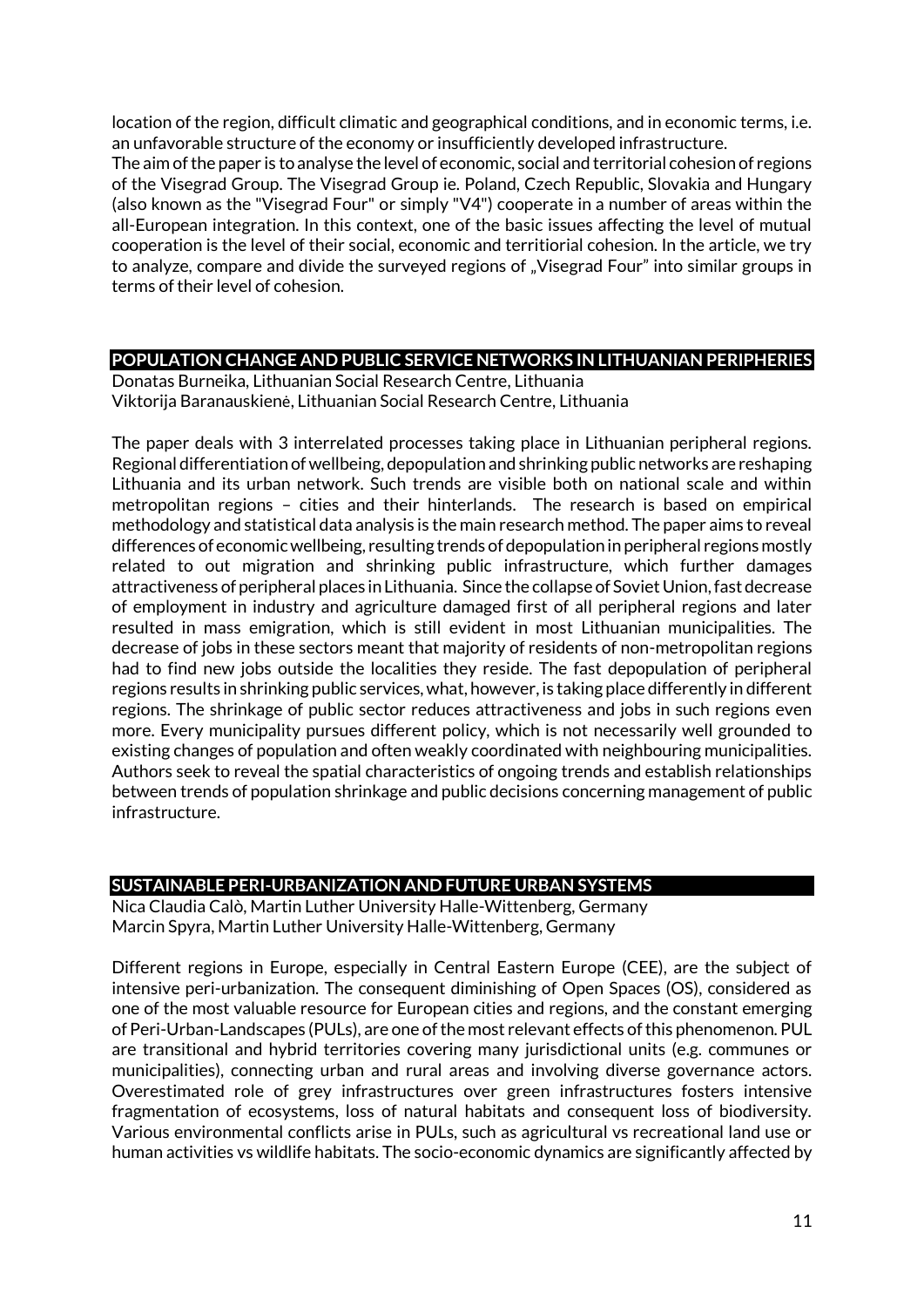urbanization, bringing some specific challenges related to isolation, crime, education, addiction, and degradation of natural heritage.

Peri-urbanization processes are the result of specific land use decisions implemented at urban and regional scales. The future of urban systems is strictly dependent on the current land use decisions and the way ecosystems services, and social infrastructures, can be protected, conserved, promoted and developed.

To better reflect the sustainability of urban systems, effective and adequate governance approaches for PULs are needed. The innovative research related to governance of PUL has to pursue a connection to the broader stakeholder community in order to define and learn from existing and emerging good practices in different socio-economical contexts.

# **RENEWABLES PROJECTS IN PERIPHERIES: CHALLENGES, DETERMINANTS AND PERSPECTIVES. INSIGHTS FROM THE CZECH REPUBLIC, POLAND AND SLOVAKIA**

Justyna Chodkowska-Miszczuk, Nicolaus Copernicus University, Poland Stanislav Martinat, Cardiff University, United Kingdom Marián Kulla, Pavol Jozef Šafárik University, Slovakia Ladislav Novotný, Pavol Jozef Šafárik University, Slovakia

Renewables production has recently expanded across the post-communist Central European countries. This study addresses the renewable energy projects located in peripheries in the Czech Republic, Poland and Slovakia, and so it has an ambition to contribute to the comprehensive research in the context of challenges, determinants and perspectives of energy transition. The analysis is based on a set of quantitative and qualitative methods, and the results are thoroughly illustrated by three case studies of biogas plants representing specific features and circumstances of biogas plants in analysed countries. The results reveal mutual conditionality between operating plants and local structures. The study also provides insight into the impact of biogas plants operation to the rural development, the spatial regularities of identified changes, to point out the directions of energy transition and to analyse the relationships formed between the new energy entities and the places where they are located.

#### **PATHS OF THE URBAN REGENERATION PROCESS IN CENTRAL-EASTERN EUROPE AFTER EU ACCESSION - A CASE STUDY OF BULGARIA AND POLAND**

Przemysław Ciesiółka, Adam Mickiewicz University in Poznań, Poland Angel Burov, University of Architecture Civil Engineering and Geodesy in Sofia, Bulgaria

The enlargement of the EU towards Central-Eastern Europe in years 2004-2007 and related EU Funds have provided new chances but also brought new challenges of both big metropolitan cities and smaller settlements. One of the challenges, especially important, was to define the proper national and local policy of the urban regeneration of neglected areas, which were very much in this part of Europe. The aim of the paper will be the analysis and evaluation of actions taken at the national and local level in the field of urban regeneration after accession to the EU in Bulgaria and Poland. The paper compares the general national and local planning approach and capacity building for urban regeneration in the context of regulative and procedural issues. The local case studies represent two types of urban areas under regeneration – the metropolitan cities Poznan and Sofia and the medium-sized towns of Pila and Gabrovo. The results are in a form of concurrent evaluation of both achievements and doubtful effects from the national and local process regarding the envisaged and the recently realized activities for regeneration of the deprived urban neighborhood. The discussion and conclusions address the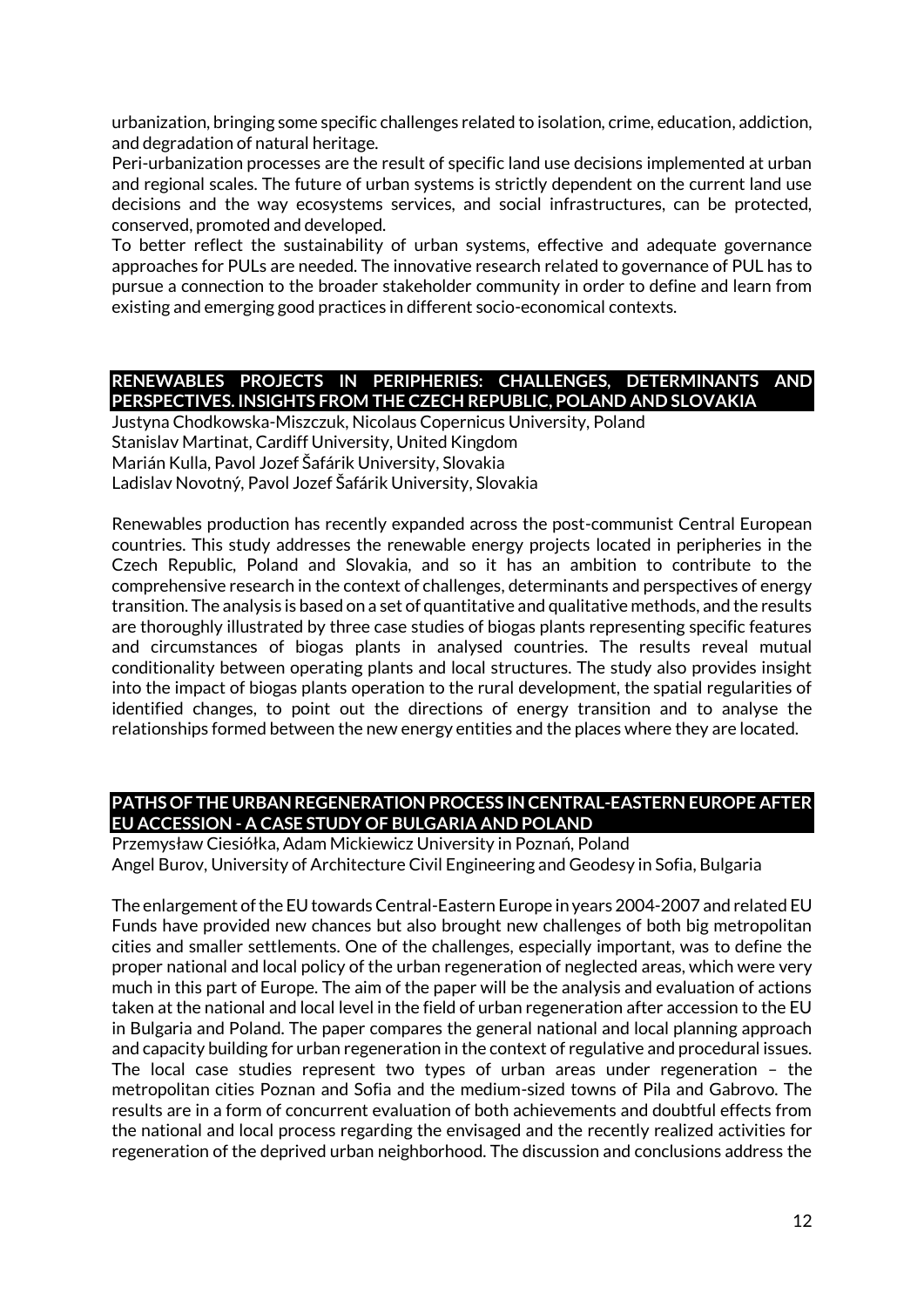impact of the EU regional policy framework and funding upon the national urban planning and regeneration policies.

#### **TOURISM DESTINATION GOVERNANCE IN THE WESTERN BALKANS**

Aida Ciro, Co-PLAN, Institute for Habitat Development, Albania Peter Nientied, POLIS University, Albania

The paper aims at looking at tourism destination governance in countries of the WB region. Tourism destinations are generally seen as open, dynamic, complex and fragmented markets, and susceptible to competition, social media imaginaries and changing tourist preferences. Territorial qualities, defined differently by stakeholders and consumers, impact a destination's competitiveness. Tourism destination governance, i.e. forms of collective decision-making by tourism providers, citizen and local authorities to serve longer term common interests, is required if the broad nature of tourism benefits is to be realised and potential costs are to be managed.

EU (2012) suggested that governments in the Mediterranean region are increasingly recognising their integrating, decision-making role in tourism development. For the WB this does not seem to hold as yet: tourism stakeholders' behaviour regarding collaboration appears to be negative. This paper will investigate why the seemingly obvious approach of tourism destination governance is hard to develop.

The paper will first review the concept of tourism destination governance and develop a framework for empirical research along lines of good governance and leadership. The empirical part will consist of a study of various tourism destinations in the WB. Conclusions on the state of the art of tourism destination governance for each of the cases will be drawn.

Based on the conclusions, the paper will reflect on the tourism governance concept, with the help of Stoker's. (2010;2011) studies. The point of basic criteria of good governance as preconditions of tourism destination governance and micro-foundations of governance (leadership dispositions) will be discussed.

#### **THE IMPACT OF CHINA'S BELT AND ROAD INITIATIVE ON THE WESTERN BALKAN REGION. A PROGRESSIVE EROSION OF EU CONDITIONALITY?**

Giancarlo Cotella, Politecnico di Torino, Italy Erblin Berisha, Politecnico di Torino, Italy

Since the 1990s, the various countries that compose the Western Balkan Region (WBR) are involved into a complex process of European integration and, although at different paces, they are progressively nearing the moment of accession. This has several implications for the spatial integration of European continent, as explicitly recognized by a number of EU strategies and programmes (CEC, 2018). In the last decade, however, a new, cumbersome actor entered the game: the launch of the Belt and Road Initiative (BRI) in 2013, as a part of China's "going-out strategy", has led to an incremental inflow of Chinese capitals in the regions and, in turn, to a potential reshaping of existing power relations (Tonchev, 2017).

To shed light on this matter, the contribution analyses the logics of the BRI interventions in the Western Balkan Regions in terms of vision, approach, priorities, sectors and volumes of investments, means of implementation. It then compares these findings with the main logics that characterise the EU integration process that the countries in the area are currently undergoing. In particular, the contribution strives to understand whether the increasing inflow in the regions of economic resources, attached to different development priorities and implementation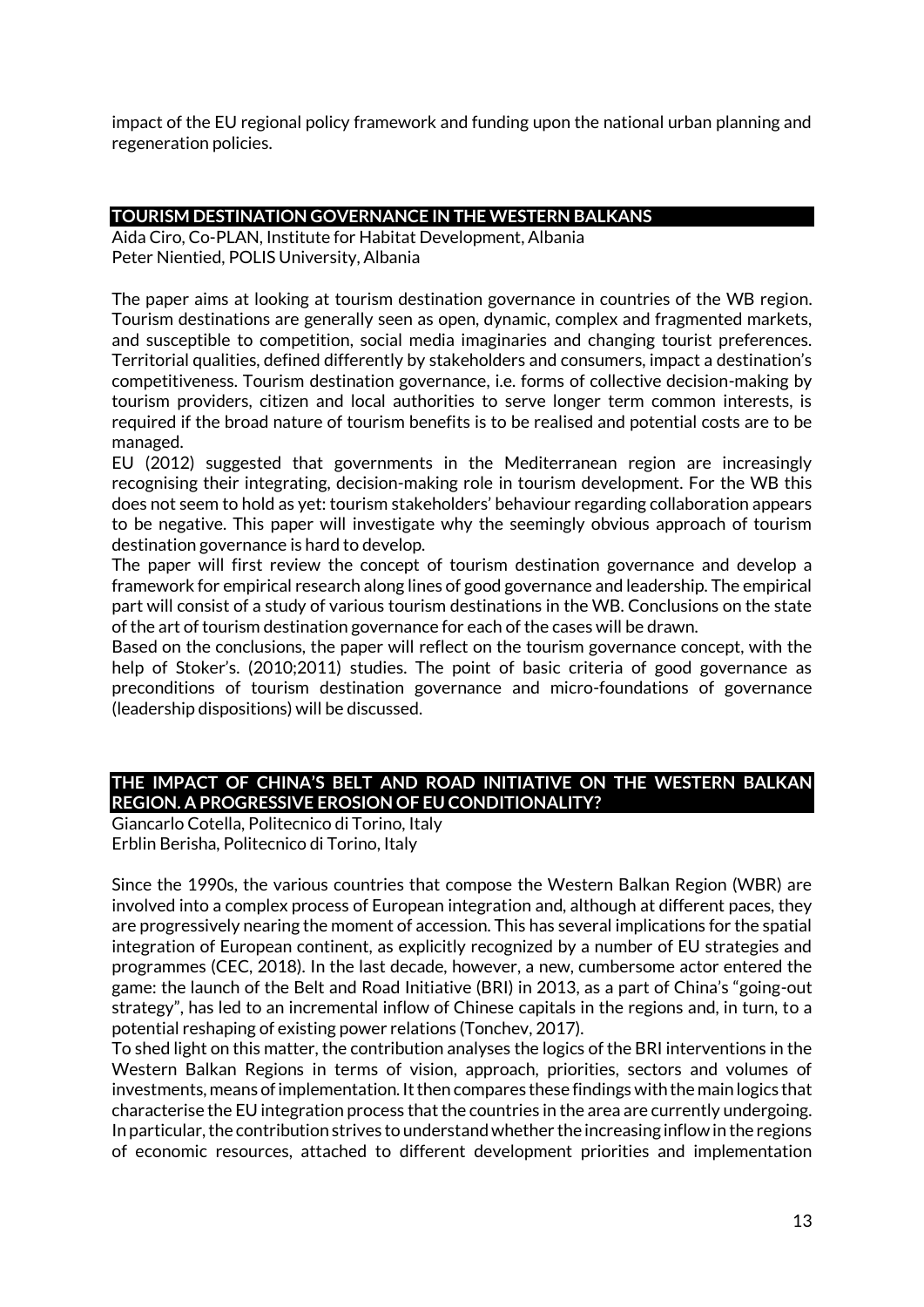means, may progressively weaken the role of the EU in the region and, in turn, slower or even undermine the integration of the WBR into the EU.

Overall, the analysis shows how the BRI impact in the Western Balkan Region is more relevant for its political connotations that for its economic dimension. As already recognized by Stumvoll and Flessenkemper (2018), whereas China's action is expected to motivate the EU to speed up its engagement to the Western Balkans, it raises at the same time a number of questions concerning the hegemony of the EU in the region, hence weakening at least partly the conditionality mechanisms on which the latter counts to push through its spatial development logics.

Keywords: Belt and Road Initiative, Western Balkan Region, European integration, China, economic conditionality

References

CEC – Commission of the European Communities (2018). A credible enlargement perspective for and enhanced EU engagement with the Western Balkans. COM(2018) 65 final, Strasbourg: Europeam Commission.

Tonchev, P. (2017). China's Road: into the Western Balkans. EU Institute for Security Studies. Stumvoll, M., Flessenkemper, T. (2018) China's Balkans Silk Road: Does it pave or block the way of Western Balkans to the European Union? CIFE Policy Paper N. 66.

#### **THE ROLE AND DEVELOPMENT OF LOCAL FOOD SYSTEMS IN CREATIVE CITIES**

Patrick Crehan, CKA, Belgium

The development of vibrant local food systems is quickly becoming a priority for cities in Europe. Local food systems contribute to food security and create employment. They make places attractive to live in and to visit for both business and leisure. They provide tangible evidence of creativity on the part of public administration, local society and consumers as well as the small businesses that serve them.

This paper summarizes the findings of the EU funded SKIN project on short food supply chains. It describes how the the future of local food systems will thrive based on superior performance in sales, marketing and distribution, and on the development of collaborative business models that link rural and urban spaces. The findings are supported by good practice case studies, site visits and interviews with entrepreneurs in the course of the SKIN project.

The paper provides a scheme for urban-rural policy coordination on the design of schemes to support the transformation of local food systems, in ways that provide benefits for the agri-food, retail, transport, logistics and the business service sectors, in the broader context of development of the circular bio-economy.

# **CREATIVE TOURISM AND RURAL REGIONS' DEVELOPMENT**

Rimantas Dapkus, Vytautas Magnus University, Lithuania Kristina Dapkute, Vilnius University, Lithuania

Lithuanian rural regions suffer from the increasing backwardness in the economy grow and outlive depopulation. Rural regions' development measures mostly covers farming and foodchain businesses development. Unfortunately, taken activities have not solved mentioned problems. Nevertheless Lithuanian rural regions still have preserved rich local heritage and folklore traditions, many historical and craftsman-made monuments. The performed research was based on the problem question – how much rural areas are attractive for creative tourism development and what measures of competitiveness strengthening should be undertaken by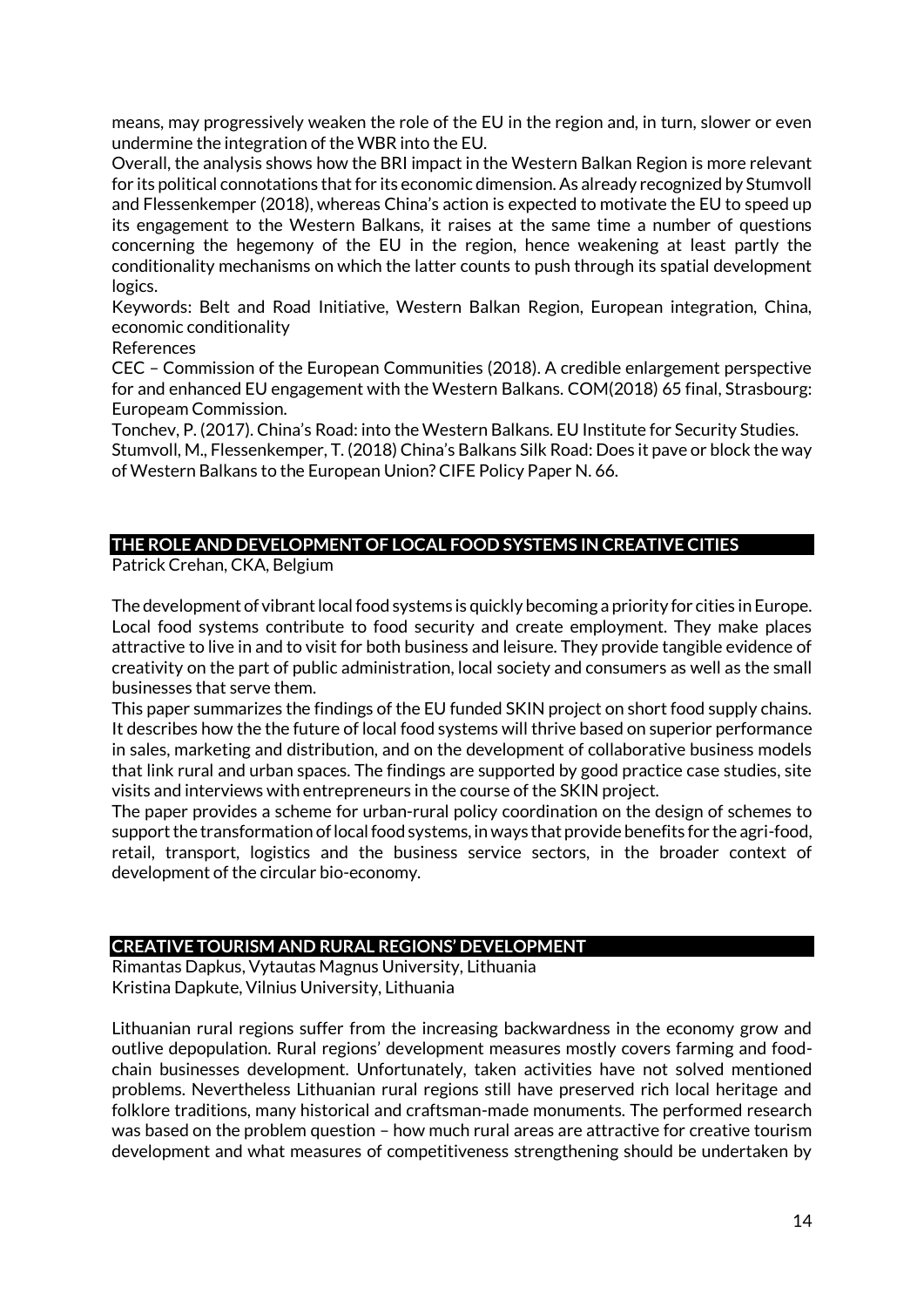municipalities and private business owners in order to encourage the tourism development in the rural regions, that could lead for its economy grow.

#### **COHESION POLICY IMPLEMENTATION IN ALBANIA - CHALLENGES AND OPPORTUNITIES IN THE FACE OF GROWING DISPARITIES AT LOCAL AND REGIONAL SCALE**

Kejt Dhrami, Co-PLAN, Institute for Habitat Development, Albania Ledio Allkja, Co-PLAN Institute for Habitat Development / Polis University - Permanent Workshop on TG, Albania

While the discussion on regional development in Albania has begun over a decade ago, the legal framework to support it is still very fragile. To date, no well-established institutional setup is in place for the implementation of cohesion policy. Moreover, the mechanism for the allocation of funding for regional development does not operate according to a proper operational programme, but through an annual programme, established by Line Ministries according to their current priorities. The progress made so far was in regional development policies has been ranked by the European Commission as 'moderate'. Some issues hamper the existing financing mechanism to function effectively, such as: the unpredictability of investment priorities, political involvement in allocating investments, and the fragmentation of the funding into many small-scale interventions.

Therefore, this contribution gives an overview of the efforts mobilized by the Government of Albania to establish a mechanism for regional development, and the challenges faced during the process. Moreover, the paper addresses territorial and economic disparities indicated in Albania, both in national, regional, and local scale. In the face of the new Cohesion Policy programming period (2021-2027), the aforementioned disparities, along with the institutional challenges, need to be addressed in an integrated, comprehensive way. This research gives an insight on the existing situation of regional development and shares some policy recommendations for the future of Albania, for both, the pre-accession period, and upon becoming part of the EU acquis.

#### **BEYOND RETAIL: NEW WAYS OF CLASSIFYING UK SHOPPING AND CONSUMPTION SPACES**

Les Dolega, University of Liverpool, United Kingdom Jonathan Reynolds, University of Oxford, United Kingdom Alex Singleton, University of Liverpool, United Kingdom

Early attempts to classify shopping activity often took a relatively simple approach, largely driven by the lack of reliable data beyond fascia name and retail outlet counts by centre. There seems to be a consensus amongst contemporary scholars, commercial research consultancies and retailers that more comprehensive classifications would generate better-informed debate on changes in the urban economic landscape, as well as providing the basis for a more effective comparison of retail centres across time and space, particularly given the availability of new data sources and techniques and in the context of the transformational changes presently affecting the retail sector. This paper seeks to demonstrate the interrelationship between supply and demand for retailing services by integrating newly available data sources within a rigorously specified classification methodology. This in turn provides new insight into the multidimensional and dynamic taxonomy of consumption spaces within Great Britain. Such a contribution is significant in that it moves debate within the literature past simple linear scaling of retail centre function to a more nuanced understanding of multiple functional forms; and secondly, in that it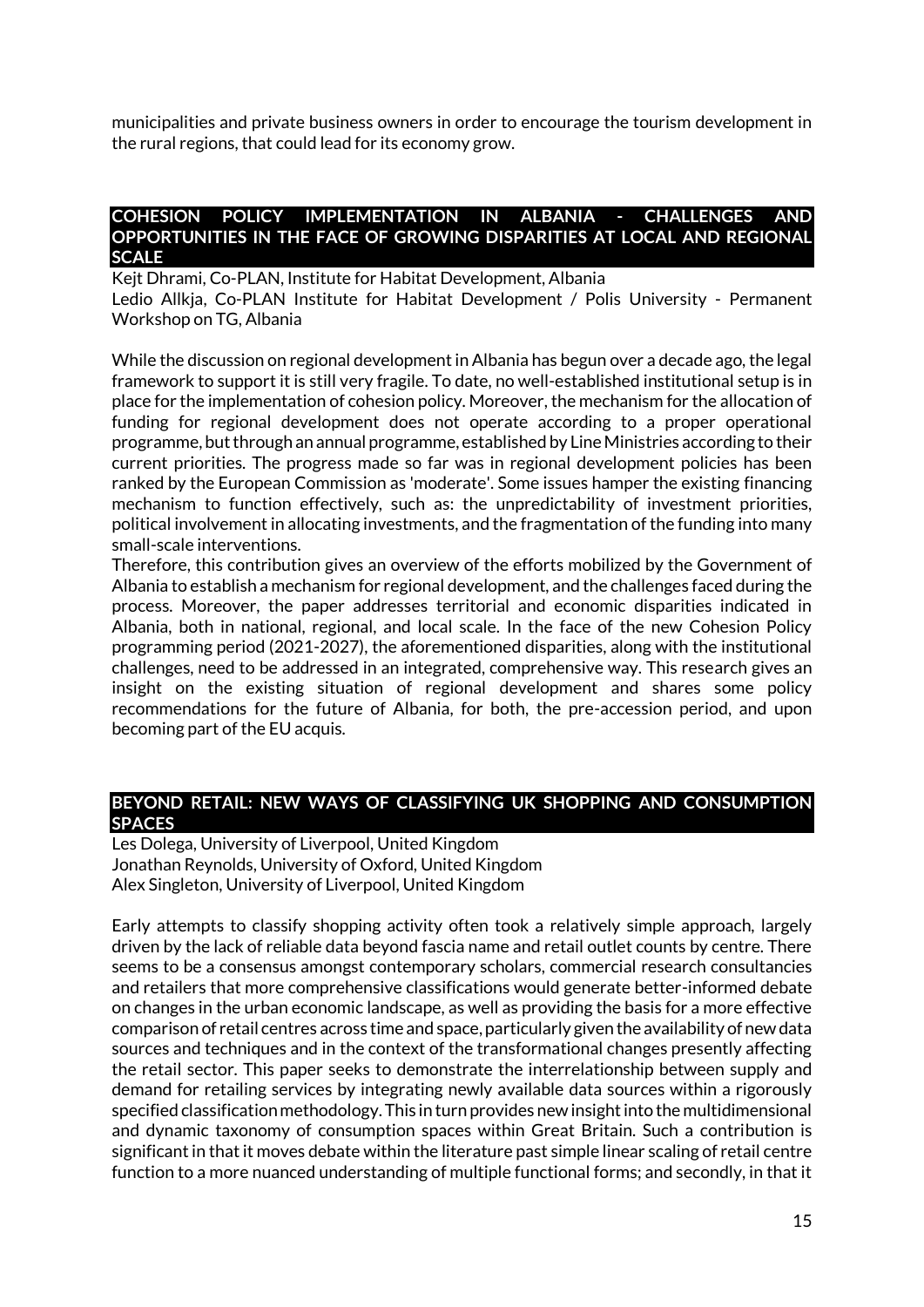provides a nationally comparative and dynamic framework through which the evolution of retail structures can be evaluated. Using non-hierarchical clustering techniques, the results are presented in the form of a two-tier classification with five distinctive 'coarse' clusters and fifteen more detailed and nested sub-clusters. The paper concludes that more nuanced and dynamic classifications of this kind can help deliver more effective insights into changing role of retailing and consumer services in urban areas across space and through time and will have implications for a variety of stakeholders.

### **CRITICAL EVALUATION OF THE COMPLEX INDICATORS OF SMART CITIES**

Tamás Dusek, Széchenyi István University, Hungary

As the popularity of smart city research is increasing, the "measurement" of "smartness" became also a popular research topic. This is in accordance with the demand of the planners and project financing institutions for the success indicators, and with the observable tendency of new and newest indicators for describing the settlements from the point of view of the quality of life, liveability, creativity, environmental issues, social capital, development and many other fashionable research aspects of modern societies. Today, the pure list of this indicators would be a very long reading. Other motivation for new indices is the publication possibilities: a new index (with a rotund naming) can be created and published with changing only a minor part of a previous index.

The paper deals with the problem of creating composite index numbers for the evaluation of Smart city projects and for the comparison of "smartness" of different cities, both at a theoretical-methodological level and at empirical level. Creating complex indicators can be very useful, when it is based on new original (primer) statistics, and when it is used for critical and contextual analysis, evaluation. However, the paper examines mostly different types of problems: poor data quality, rapid temporal change in the field of digitalization, use of inadequate (very traditional) indicators (nothing to do with digitalization or smart technologies), spatially different data content, conceptually problematic indicators (higher or lower level of the indicator is more advantageous?) and so on. The complex indicators are popular tools of technocrats, but the transformation of a multi-indicator system into a one-dimensional metric scale is a highly questionable practice.

#### **CROSS BORDER COOPERATION AND THE EGTC – ANALYSING ITS ADOPTION AT THE REGIONAL LEVEL**

Martina Eckardt, Andrassy Universität Budapest, Hungary Stefan Okruch, Andrassy University Budapest, Hungary

The European Grouping of Territorial Cooperation (EGTC) is a novel European legal tool for cross-border, inter-regional and transnational cooperation. Introduced in 2006, it allows cooperating regional authorities, associations or other public bodies from different nation states to establish a legal entity of its own. The EGTC is meant to improve the governance of territorial cooperation, thus having beneficial economic effects in dealing with cross-border challenges.

So far the literature on the EGTC instrument is predominantly descriptive in nature. There is a large strand of literature describing the underlying legal regulations from a legal science point of view. In addition, there exists a body of literature from political science which analyses the potential of the EGTC as a means to foster regional and thus European integration form a mainly normative point of view. Furthermore, there are some case studies which analyze the impact of a single or a selected number of EGTCs. We aim to expand the current research on the EGTC in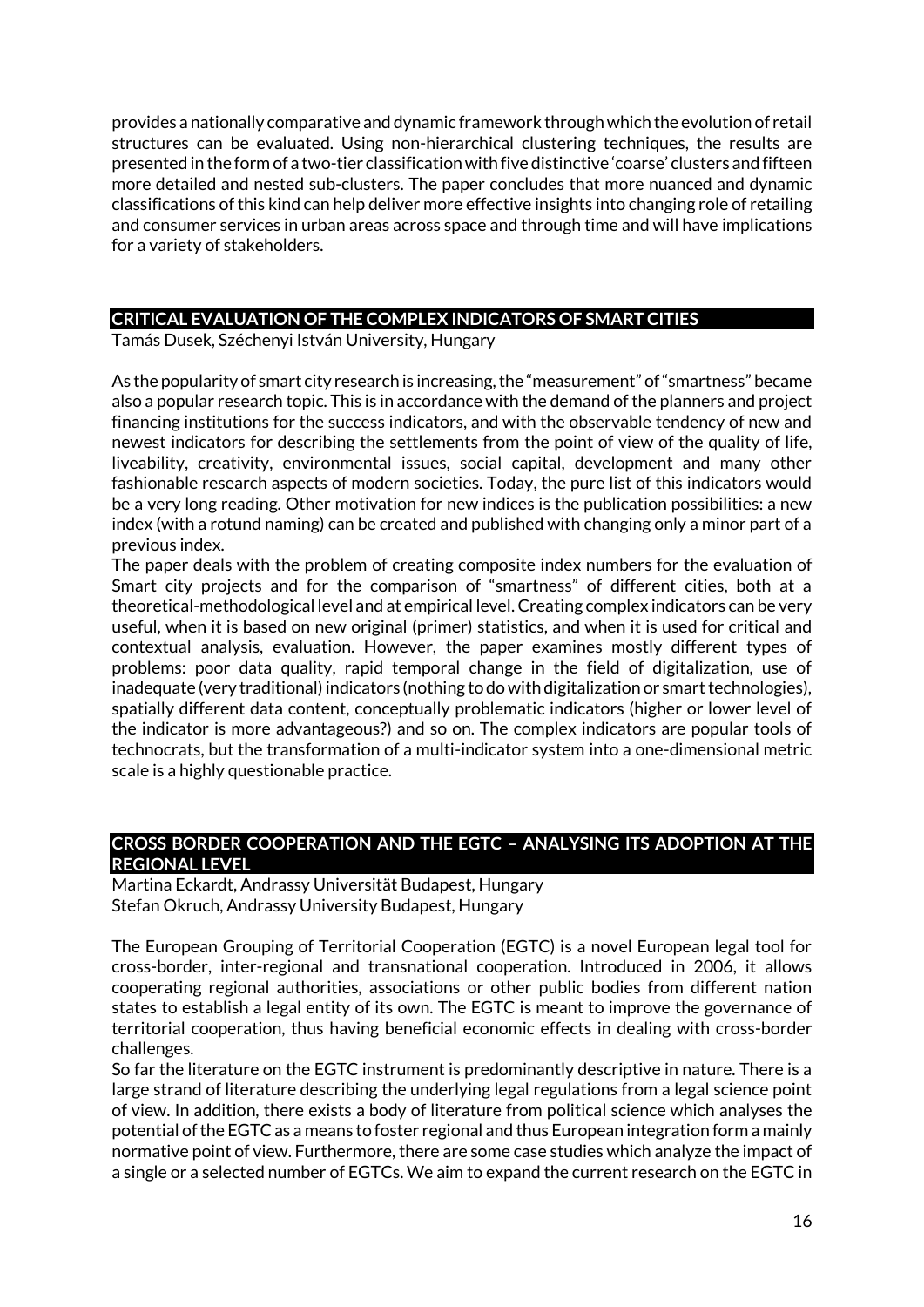regard to both the questions addressed - (1) what are the similarities and differences of the regions where EGTCs are located?, (2) what are the factors promoting the adoption of EGTCs? After developing a set of testable hypotheses, we will use an original dataset at the NUTS2 level to test them. We apply econometric methods, like logistic regression to answer our research questions. Based on our findings, we will formulate recommendations for policy design regarding territorial and cross border cooperation.

#### **ANALYZING THE CITY'S LEVEL OF CREATIVITY THROUGH QFD APPROACH**

Péter Faragó, Széchenyi István University, Hungary

The proportion of people living in urban areas of developed countries has been increasing steadily for decades and is expected to exceed 80 percent by 2050. This trend has driven many scholar's attention to studies investigating urban development and regeneration, quality of life in cities and human, governance, industry, education, and technology related aspects. Creativity is inarguably one of the critical factors in the further development of today's cities. The creative city's human infrastructure comprises of the people working for the city, their professional and informal networks, the knowledge they manage and share, and even the way they spend their time. In order to assess the creativity level of a city, we need to understand the citizens' requirements and needs comprehensively. The Quality Function Deployment approach initially was developed in the 1960s to support decisionmaking with great emphasis on customers' requirements and product or service development in meeting these. This technique enables us to study the citizens' needs and expectations in‐depth and determine their preferences with individual group segmentation. The vast involvement of citizens in the process of understanding their preferences delivers high reliability in finding the fields that need the most attention for improvement. Targeting these most underperforming fields will deliver the most improvement in the quality of citizens' life that fosters creativity and implies development in most related areas.

Keywords: Creative city, creativity level, Quality Function Deployment

# **CREATIVE CITY FROM THE PERSPECTIVE OF STRATEGY BUILDING. THE CASE OF GYŐR**

Dávid Fekete, Széchenyi István University, Hungary

Győr is the 6th biggest city in Hungary, the number of its inhabitants is 130.000. Győr is the most developed Hungarian city after the capital, Budapest. Győr is a traditional industrial city, nowadays, there is the world's biggest car engine factory and a big car producing plant in the city. The city has got attractive natural, industrial environment and a vivid cultural life. Győr was a candidate city for European Capital of Culture 2023 and during the bidding process it has developed a new creative strategy. The target of the presentation is to show the building process of the strategy, the most important goals and visions and to characterize the best practices of the Creative Győr Strategy as an example of a Central and Eastern European city. The presentation tries to give some new approaches about strengthening cultural and creative activities in an industrial city.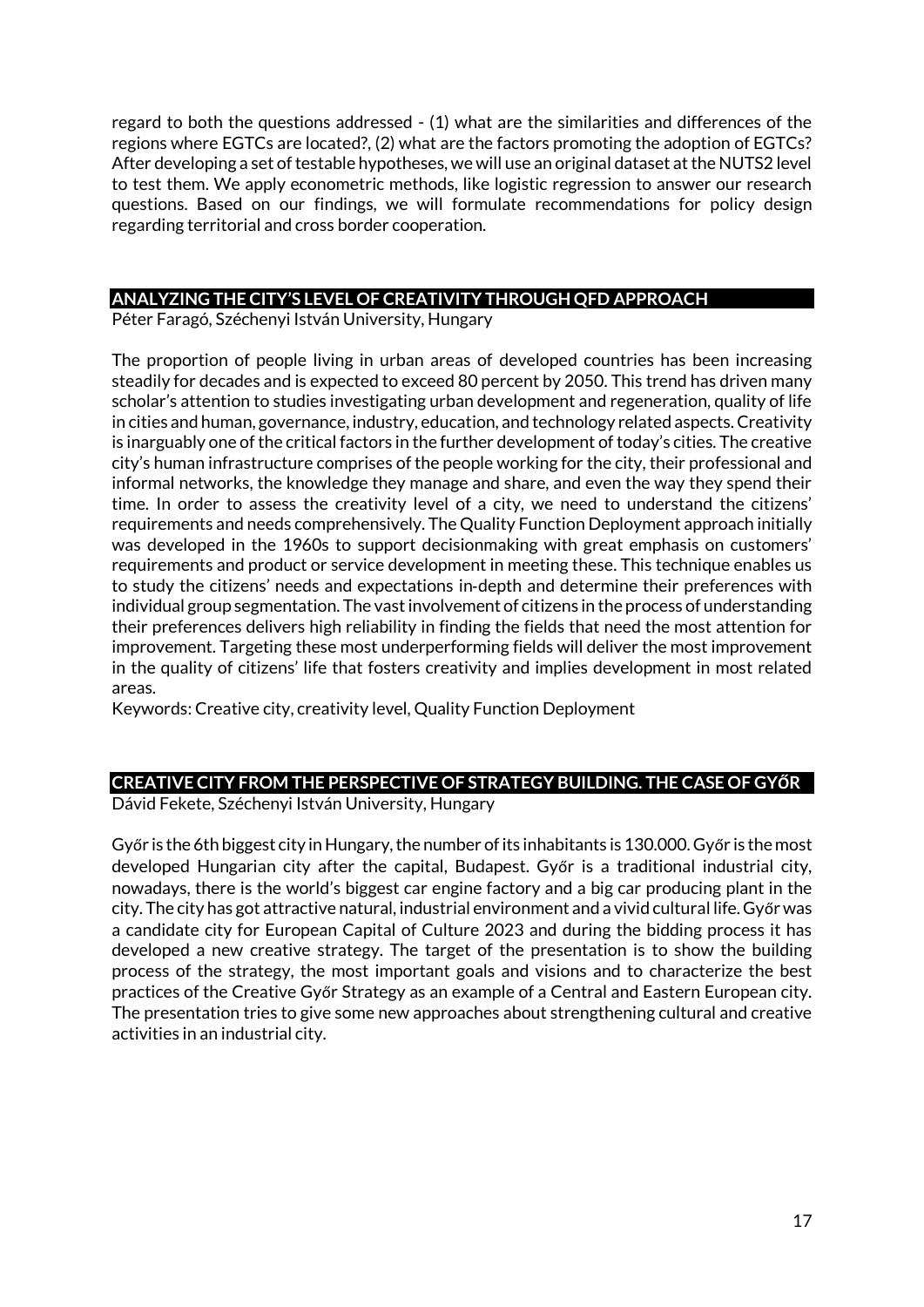# **EMPLOYMENT-RELATED COMMUTING TO PROVINCIAL CAPITAL CITIES AND THEIR FUNCTIONAL AREAS IN 2016**

Sylwia Filas-Przybyl, Statistics Poland, Poland Tomasz Klimanek, Statistics Poland, Poland Jacek Kowalewski, Statistics Poland, Poland

The paper provides a summary of the third round of the study of employment-related commuting based on data from administrative registers. The previous two rounds were based on data for 2006 and 2011. Their results are used, among other things, to delimit functional urban areas and local labour markets, as the basis for the study of the impact of large and medium-sized towns, to plan development strategies for local government units at different levels and the development of public transport, e.g. regional or metropolitan railway lines, the road network, and as the subject of debates in local government publications.

The target population analysed in the study includes employed persons, according to their place of residence and employment in 2016. The territorial scope includes communes and municipalities of residence from which employed persons commute and communes where they work, including a distinction between urban and rural parts of urban-rural communes. The intensity and directions of commuting flows are determined on the basis of administrative data from the Ministry of Finance and the Social Insurance Institution.

The purpose of the presentation is to report the results of the study "Employment-related commuting in 2016", for selected provincial capital cities and their functional areas. In addition to the analysis of commuting flows in absolute and relative terms, the presentation will feature additional measures for communes that make up the functional rea of a given provincial capital city. These measure include: the ratio of incoming to outgoing commuters, which can be treated as an indicator of the "attractiveness" of the local labour market, and the share of outgoing commuters in the total number of employed persons, which can be regarded as a measure of the strength of the push factors that drive migration.

# **THE ROLE OF EDUCATION IN CLIMATE PROTECTION**

Balazs Gyorgy Forman, Corvinus University of Budapest, Hungary Erika Sipos, Budapest Business School, Hungary

300 students from Budapest were interviewed in a multiple-choice questionnaire on environmental protection and climate change. The questionnaire is based in part on European Social Survey 591 questionnaires. Students, who are already among the best in society, have a higher level of environmental awareness than the average of EU28 in all the questions in the questionnaire. At the same time, it was observed that the most environmentally conscious behavior was shown by passive actions requiring only attention. When the choice of an environmentally conscious alternative meant a higher cost for them, their environmentally conscious behavior was already at a lower rate.

# **AFTER 1990, BUDAPEST WENT THROUGH A VERY SPECIAL INDUSTRIAL DEVELOPMENT**

Balazs Gyorgy Forman, Corvinus University of Budapest, Hungary Erika Sipos, Budapest Business School University of Applied Sciences, Hungary

The center of the former machine industry in Hungary ceased to exist. Hungarian machinery companies, which were largely transported to the Soviet market and lagging behind in technology, were in great trouble in the early 1990s. Soviet markets that accountfor half of their production have been lost. Their inflexible production and management systems were coupled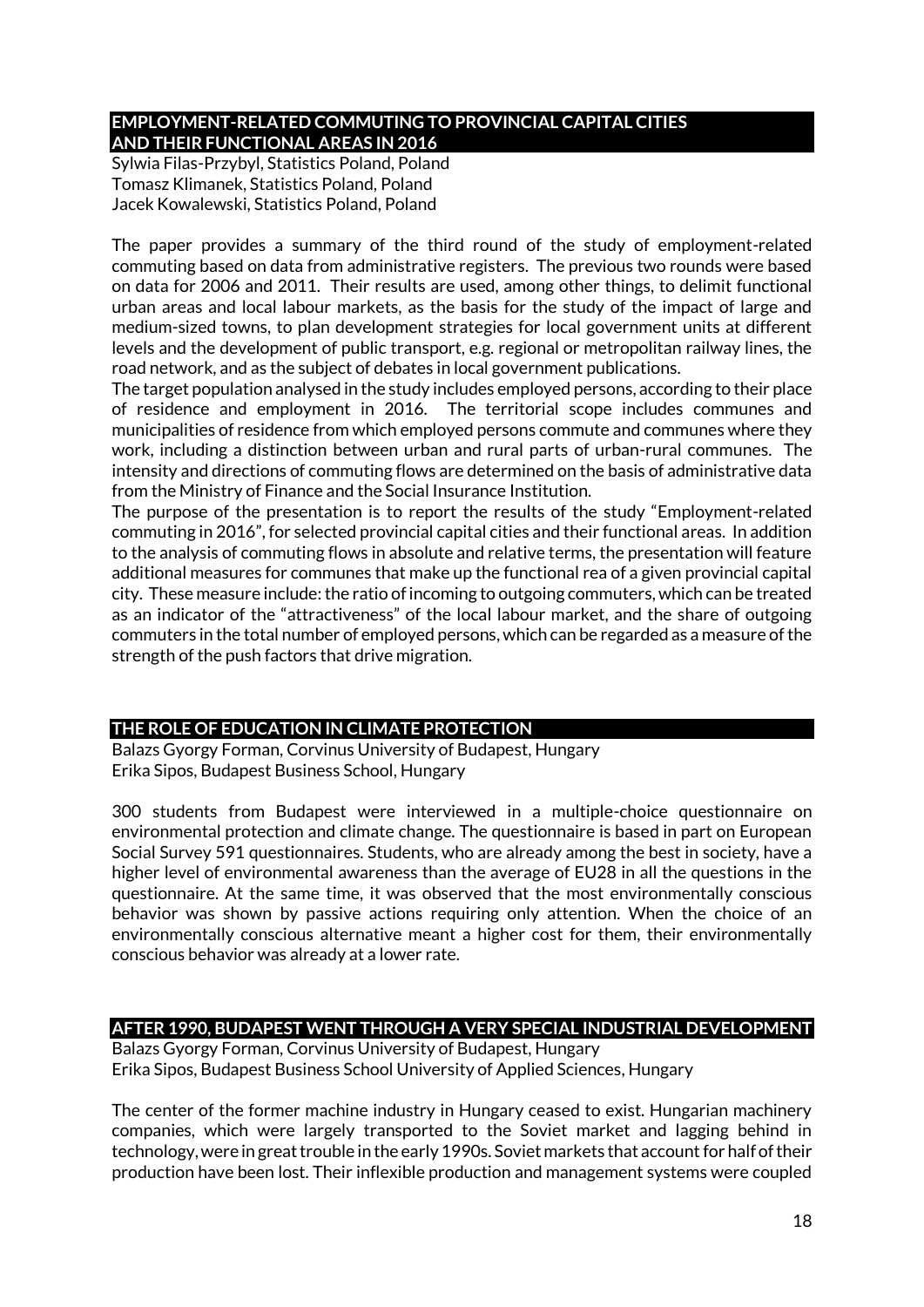with huge debt. The loss of the market in 1991 and the legislative shock of 1992 caused many companies to go bankrupt. In most cases, corporate bankruptcies became liquidation. However, the management of brownfields has become the responsibility of district governments. The fact that this has been successful or not in the geographical location has also been due to the attitude of stakeholders. Three districts have been selected. The 9th, 13th and 21st districts.

District 9 has been successfully transformed due to state-of-the-art developments, cultural institutions and private sector investments.

In the 13th district, the local government successfully acquired the property of the companies being liquidated. The district transformed the former industrial center of Budapest into a new business district of the capital with successful asset management. In the new business district, besides companies, the state is only the tenant of some of the new offices. Spontaneous development is driven by favorable geographical location and mutually reinforcing decisions by private investors.

In the 21st district, where Budapest was the largest industrial plant employing workers, it was not possible to get to the real estate ownership for 30 years. The plant, which once worked for 30,000 people, is nowadays a c. 1000 owners share. The overall technical arrangement and revitalization of the area is unimaginable in the management of ownership without expropriation by the municipality.

#### **URBAN SPRAWL – THE POLISH WAY**

Agnieszka Gajda, Institute of Urban and Regional Development, Poland Aleksandra Jarzmik, Institute of Urban and Regional Development, Poland

Nice house in the green, calm and quiet surroundings, lack of infrastructure, spatial chaos and long hours spent on commuting – these are two different faces of suburbanisation. For many years now one can notice migrations from cities to less urbanised areas. Rapid suburbanisation and urban sprawl are one of the most crucial problems of spatial management in Poland. Although both processes have huge impact on the landscape they are very hard to quantify. Numerous studies aiming for delimiting functional urban areas have been conducted, but they take commune as minimal mapping unit not taking into consideration internal spatial differences.

There are numerous metrics and methods to describe suburbanisation and urban sprawl. The aim of the study is to identify suburbanization and urban sprawl zones of all major towns and cities in Poland. The research is based on buildings registry data and registry of building permits (2016-2018) with supplementary data from migrations and commuters databases (2002-2017). The research is conducted within project "New model of urbanisation in Poland – practical implementation of the principles of responsible urbanisation and compact city (NEWURBPACT) is co-funded by the National Centre for Research and Development within the Strategic Research and Development Programme "Social and economic development of Poland in the conditions of globalising markets" – GOSPOSTRATEG"

#### **THE SIGNIFICANCE OF REVITALIZATION FOR THE TOURIST ATTRACTIVENESS OF A CITY ON THE EXAMPLE OF SZCZECIN**

Anna Gardzińska, University of Szczecin, Poland

Revitalization is a complex process aimed at introducing spatial, technical, social and economic changes in the degraded areas of a city. Revitalization also contributes to the socioeconomic development of urban areas through increasing income, inhabitant employment rates and real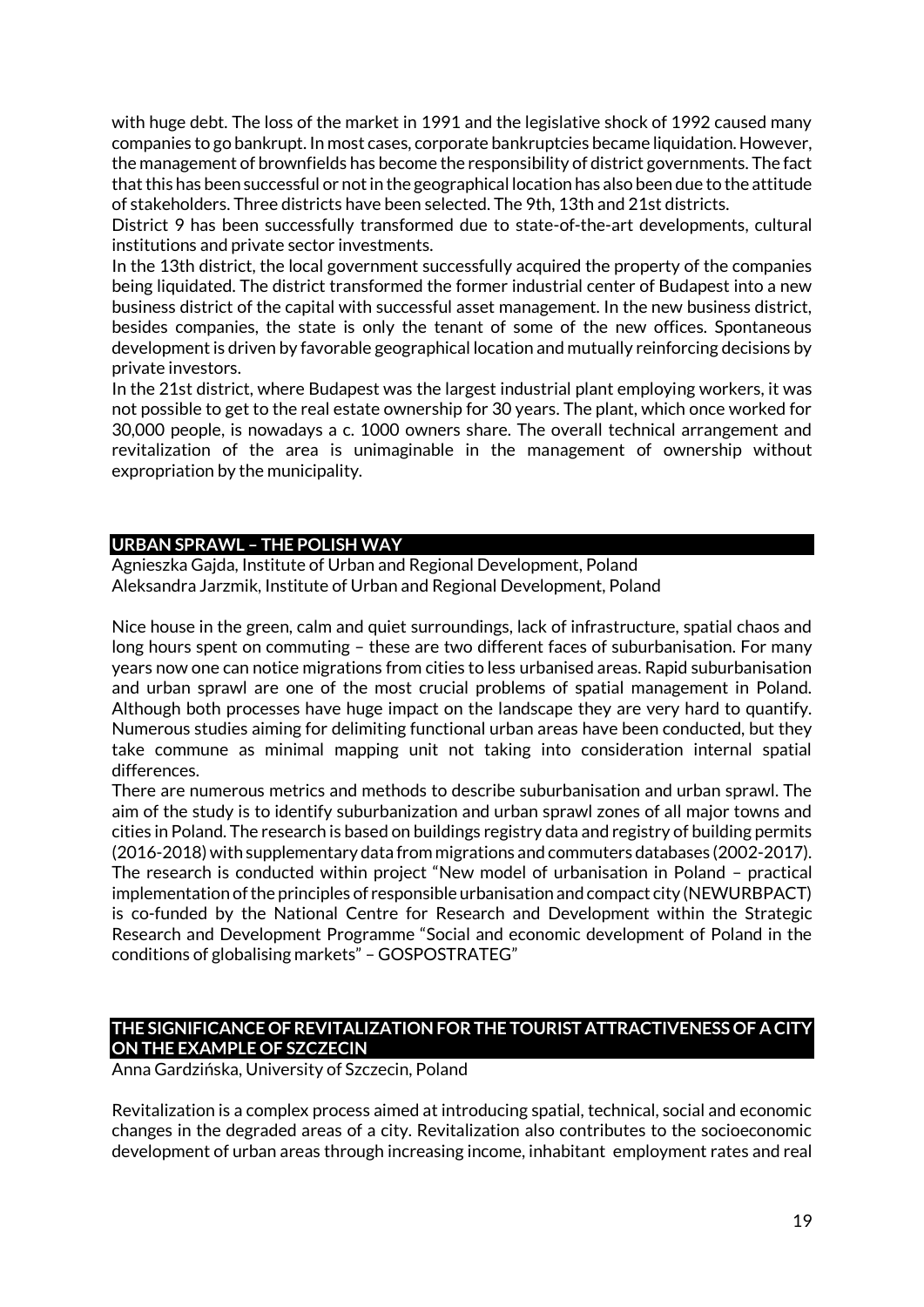estate value. As a result, many Polish cities perceive revitalization as a chance for development and leading a city's most damaged and neglected districts out of crisis.

Revitalization also contributes to an increase in a city's tourist attractiveness and results in increasing tourist numbers. Usually, the object of revitalization are the historic city areas, which are connected to the local community and their heritage. Revitalized spaces attract tourists because they are usually characterized by culturally rich territorial planning or modern urban structure.

The revitalization process is also taking place in Szczecin. Śródmieście was distinguished as a unique revitalization area which, despite intense exploitation, requires an increase in popularity and the restoration of socioeconomic value, historical buildings as well as the resolution of present social problems.

The main aim of the article is to evaluate the revitalization process in Szczecin and to showcase its influence on the tourist attractiveness of the city. The results of a questionnaire survey carried out among the inhabitants of Szczecin indicate that the planned revitalization process is only partly effective both in social and tourism aspects.

# **PRACTICES OF CONSUMPTION AND SPATIAL JUSTICE. CASE OF LOKAL CHAIN IN LVIV**

Olena Gulenok, Ukranian Catholic University, Ukraine

Over the past decade, changes in socio-spatial inequalities have been taking place in Lviv. These changes are usually explained from the demand side, for example through transformations of the consumption preferences, however there are also supply side factors of the transformations. These changes are related to the strategies urban economic elites employ for profit-making and expansion. LOKAL is a chain of restaurants that has monopolised the city centre of Lviv with its restaurants and shops aimed at tourists. The concentration of capital has reached its highest point, and small businesses cannot compete with the LOKAL chain. Because of the expansion of LOKAL, local consumers may be displaced by tourists, as well as poor consumers by more rich ones. In order to study these issues, I pose next research question: how do practices of consumption pushed by LOKAL chain influence the spatial justice in Lviv? My theoretical perspective derives from studies of spatial justice (Harvey 2008, Soja 2009), as well as research on consumption and leisure. Main methods are mapping of change of the consumption spaces and in-depth interviews with the urban dwellers who have changed their consumption practices since the expansion of LOKAL. The chosen case has potential to show what are the consequences of monopolization of consumption and leisure by one elite for the spatial justice in the city.

# **THE DETERMINANTS OF ECONOMIC RESILIENCE IN RURAL REGIONS. A CASE STUDY OF THE URBAN-RURAL DIVIDE IN POLAND**

Barrai Hennebry, Adam Mickiewicz University, Poland

This paper examines how the recent economic recession has affected the urban-rural divide in Poland. Poland has been affected by an increasing urban-rural divide as economic activity continues to be more heavily concentrated in urban regions. This paper will examine the extent to which the recent economic recession has accentuated this divide. Rural regions in Poland are economically disadvantaged. However, rural regions are very diverse and experience very different economic realities. Using an adaptation of Martin's (2012) sensitivity index as a measure of resilience, this paper will analyse the different levels of resilience across rural regions of Poland. This paper adds to the growing body of literature on regional resilience by focusing on the economic resilience of rural regions within a CEE context. The determinants of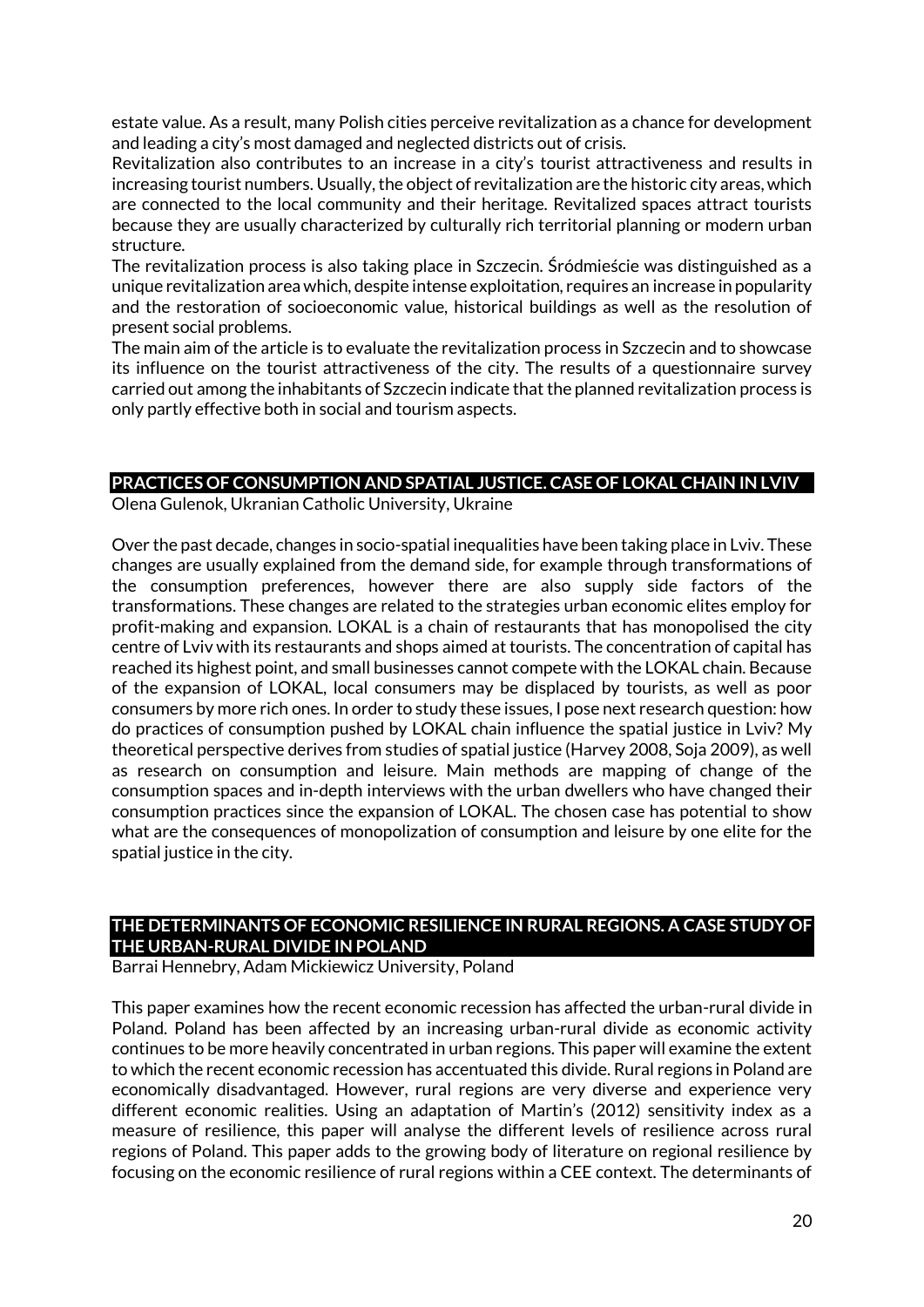resilience are divided into four categories, as outlined by ESPON (2014); business and economy, people/population, place-based, and community/society.

#### **RURAL COWORKING: COWORKING SPACES IN VILLAGE CENTRES – AN OPPORTUNITY FOR THEIR REVITALIZATION, TO AVOID COMMUTING AND SOCIAL ISOLATION**

Marco Hölzel, Technical University Munich - Chair of Land Management, Germany

Preliminarily insights on the appearances of coworking spaces in village centres, the impact on the vitality of villages and the changes of mobility behaviour.

The "doughnut effect" led to increasing abandoned inner towns and villages. Bringing the inner towns back to use, provides several opportunities. Historical buildings and town structure could be preserved, by use, care and maintenance.

Instead of isolating freelance or telework at the home office, coworking spaces offer social contacts.

Spatial requirements for coworking spaces fit to several former uses as shops, taverns, farmhouses etc. Coworking spaces could be initial.

The reuse of buildings lead people back to town, rather carbon neutral by bike, regarding the shorter distance from home to the inner village, than to the office in a remote city. Infrastructure like roads and public transport getting unburdened, particularly in rush hours. Occasional meetings in the office can spread to alternative time slots.

As in regular office or commercial areas those people working there need some services for lunch and on occasion the chance to shop groceries and more things. This is opportunity for the village centre to get some of the former uses back in operation, like tavern, laundry, maybe a backer and possibly new shops for coffee or parcel. People will be seen on streets and in the buildings and live would come back to the former abandoned heart of villages.

# **COMPARATIVE ANALYSIS OF FUNCTIONAL URBAN AREAS IN TRANSDANUBIA AND THE NORD-VEST DEVELOPMENT REGION**

Reka Horeczki, MTA KRTK, Hungary

My research aims to present the long-term developmental legislation and characteristic features of small towns which entities strongly influence the economic, social and political life of Eastern and Central Europe. My paper applies comparison comparative framework; it investigates primarily the development and opportunities of countries with a significant small town network disposing of similar assets and structures. It is obvious that there are several countries among the successor states of the Austro-Hungarian Empire where the development of small towns was an important perspective from the aspect of social, economic and political evolution (for example: see the birth of conservative values, small-town-mentality, local patriotism, and landlordism). The analyzed areas in my presentation are: the Transdanubian region in Hungary and the Nord-Vest development region in Transylvania – the area between the Hungarian-Romanian border and the Királyhágó. These areas were border regions during the Monarchy and now they are still in this status. Regarding the analysed regions, identical urban development paths are discernible. The factors which have relevant impacts on small town development potentials are: geographic position, historical development, and the emergence of civil society. Beside these aspects, local traditions, practices, special age-long agricultural activities, specialized knowledge or economic attitude (small firm production possibilities, special horticultural activities) are also relevant features.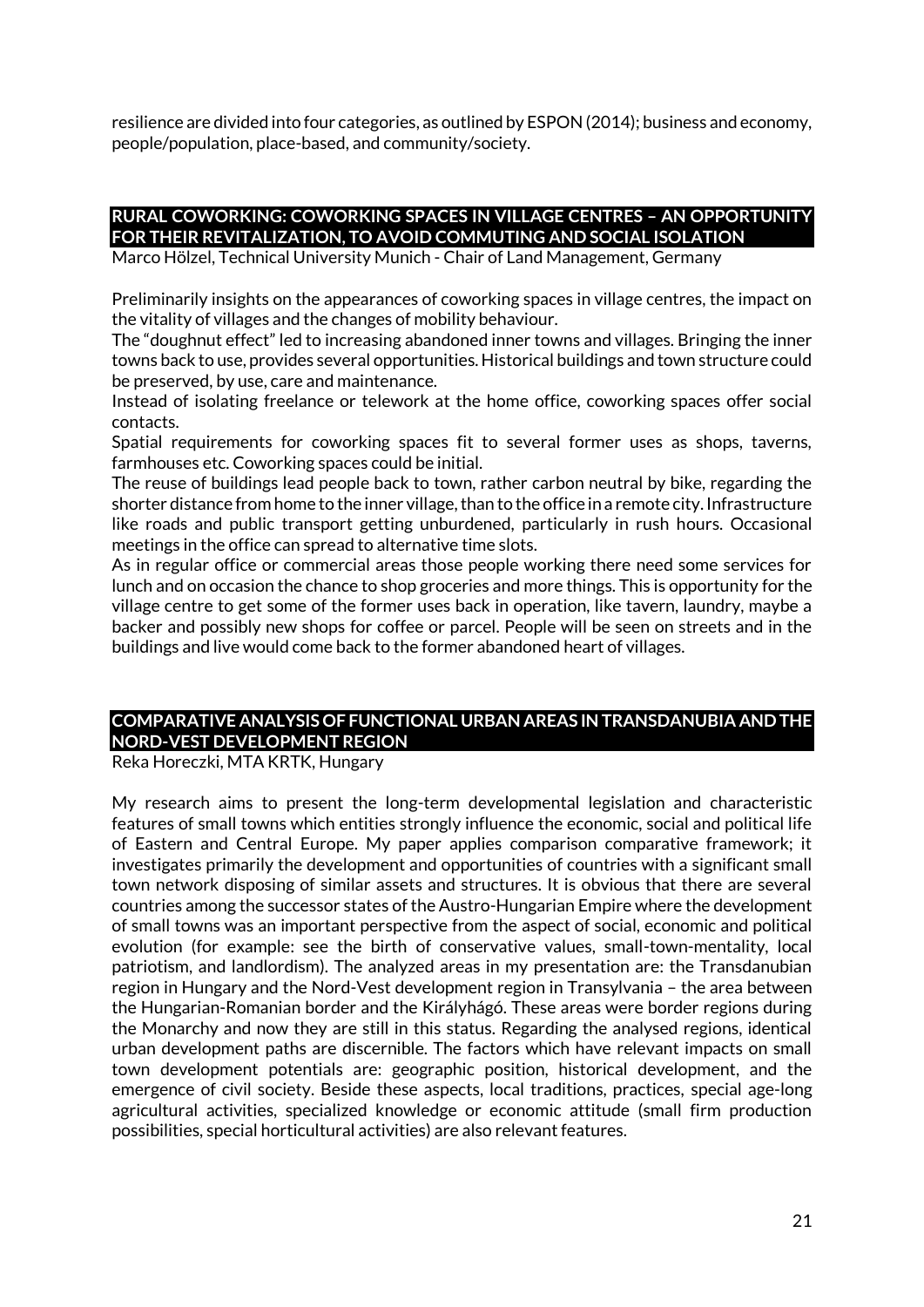#### **THE ABILITY OF JESSICA PROJECTS TO INFLUENCE THE MARKET PROCESSES IN CITIES**

Piotr Idczak, Poznan University of Economics, Poland Ida Musiałkowska, Poznan University of Economic and Business, Poland

JESSICA initiative as a financial engineering instrument was introduced to enhance and accelerate investments in disadvantaged urban areas. The novel aspect of JESSICA is that this instrument should not only support and promote sustainable urban development but also provide incentives that lower risk capital investments and consequently allow to overcome existing market failures. This should lead to the provisions of the new jobs, products or services in a particular location which will address actual market needs. Such an approach is to result in achieving a real impact on the ground, and also in receiving a real leverage rate of the private sector. Moreover, projects implemented within the JESICA initiative should boost the multiplier effects.

Thus, the paper aims to identify whether the JESSICA projects have contributed to generating positive market effects, as well as to indicate the factors that were most responsible for the occurrence of these phenomena. The results show that 75% out of all projects generated positive market effects in form of new jobs, services or products. The generation of revenues by particular project was the most influential factor determining the capacity of a given project to create positive markets effects.

# **TOURISM AS INSTRUMENTS FOR PRESERVATION OF URBAN CULTURE AND HERITAGE**

Tanzia Islam, Technical University of Berlin & Deyalkotha, Bangladesh Sahjabin Kabir, Independent researcher,

Densely populated cities usually have number of variables decisive to urban changes. Among all, economy plays the most important role in reshaping the cities. What value does a city carry to its inhabitants and the public often depends on the economic activities taking place. In many cities, history and heritage are not necessarily taking an active part and do not carry the primary importance when the needs of the inhabitants are a matter of discussion. For regular activities, city leaders may not consider history in the first place. A city rich in history and culture can often be poorly presented only due to the lack of financial means. An income generating activity can however generate public interest. Urban tourism can play a crucial role in advocating for heritage preservation.

This paper discusses on various tourism initiatives in cities that not only helps in survival of the urban heritage but also active participation of the citizens through education and awareness programs. The scholarship also presents comparative examples where initiatives and activities have prevented built heritage from deterioration. The purpose of this paper is to present ideas on how urban tourism can upgrade neighborhood developments through cultural and historic education.

#### **STATUS AND PERCEPTION OF AIR QUALITY IN CENTRAL AND EASTERN EUROPEAN UNION CITIES**

Marinela Istrate, "Alexandru Ioan Cuza" University of Iasi, Romania Bănică Alexandru, Alexandru Ioan Cuza University of Iasi, Romania Muntele Ionel, Alexandru Ioan Cuza University of Iasi, Romania

Air quality is a highly important environmental topic as it has a major impact on population's health and wellness. Although progress has been made in tackling air pollution within EU, the population still confronts with numerous exceedances of air quality limit values. In the cities of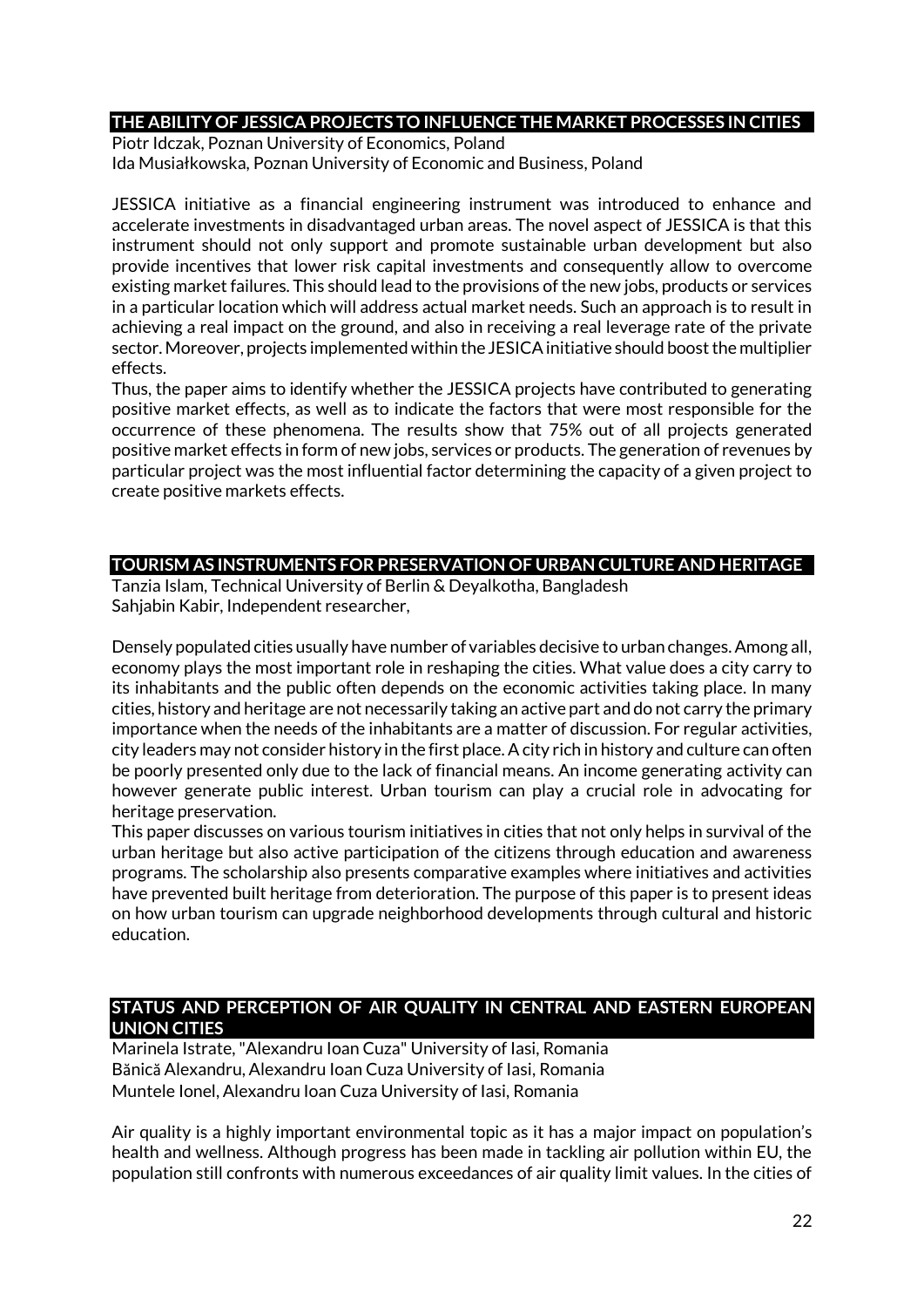Central and Eastern EU, these issues continue to be a major threat as there are still difficulties in restructuring and greening the industrial sector and traffic management. The present paper investigates the relation between the air quality in cities and its perception, by analyzing both the values of pollution and the results of public inquiries concerning this subject. In order to assess the air quality this approach uses the databases from European Environment Agency i.e. time series on urban population exposed to concentrations above EU standards for selected air pollutants (PM10, PM2.5, O3, NO2), but also the estimation of years of life lost attributable to air pollution (YLL). The public perception is evaluated by taking into account the results of the surveys conducted for completing the Special Eurobarometer Report 2017 and Gallup World Poll 2019 database. The data were analyzed by using multivariate statistics, in order to highlight certain typologies of the countries regarding the population's objectivity and sense of responsibility in identifying the extent and importance of urban air pollution issue. Comparing the results from the Central and Eastern European metropoles to those from Western and Northern Europe, results major differences in thinking and behaving in order to address air pollution at individual and community level. The conclusions lead towards the need not just to increase economic cohesion in EU, but also to develop social and environmental responsibility.

# **FACTORS OF CROSS-BORDER CONVERGENCE: WHAT STIMULATES AND WHAT HINDERS ECONOMIC COHESION OF THE BORDER AREAS WITHIN THE EU?**

Andrzej Jakubowski, Maria Curie-Sklodowska University, Poland

A co-occurrence of various factors such as environmental, historical, geopolitical, as well as different dynamics and directions of socio-economic and political processes resulted in the occurrence of considerable disproportions in the development level of the cross-border areas in the EU, and substantial differences observed in other aspects. The European integration leads to the gradual abolition of barriers resulting from the existence of traditional state borders and differences being a consequence of the separate legal, fiscal and monetary systems, etc., as well as the development of cross-border cooperation. This contributes to the increase of economic and social ties in cross-border areas, what – in accordance with the concept of interregional convergence – might, under appropriate conditions, lead to the acceleration of the development of a part of cross-border areas characterized by a lower level of economic development.

In the paper we seek to identify the factors determining cross-border economic convergence/divergence processes in the conditions of the European integration, leading to strengthening cross-border cohesion or to the further increase in spatial inequalities between areas located on two sides of the state border. To do so, we test empirically the relationship between different conditions and resources of geographical, economic, social and institutional nature as well as some structural changes with the process of the reduction of regional disparities at the interface between the EU states (cross-border convergence).

#### **FORMS OF SUBURBANIZATION IN JASTKÓW COMMUNE (LUBLIN METROPOLITAN AREA)**

Grzegorz Janicki, Maria Curie-Sklodowska University, Poland Pawel Drozd, Maria Curie-Sklodowska University in Lublin, Poland

The paper attempts to describe different manifestations of the urban sprawl process in the suburban area of the city of Lublin. The detailed analysis was based on the example of a compact area of 15 km2 in total, located near the city boundary, and divided into five villages from the Jastkow commune. The study employed urban mapping, study area investigation, and an inhabitants survey. The objective of the study was the identification of settlement forms and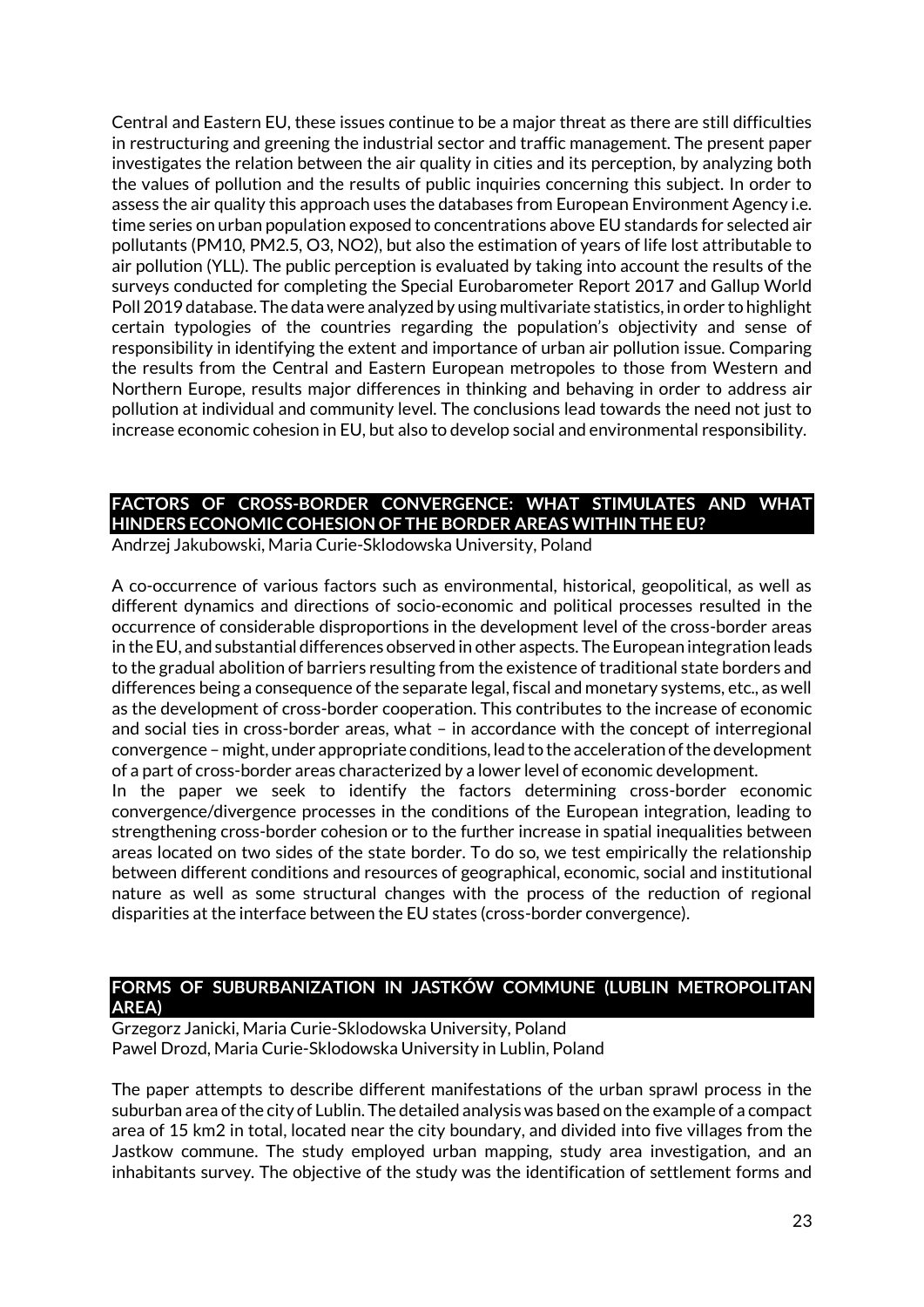layouts, as well as the form of land use developed within the suburban commune, directly caused by the progressing suburbanisation processes. The co-occurrence of dispersal of housing development and semi-urbanisation of traditional layouts of agricultural villages was determined in the study area. As a result, lack of spatial order is observed, as well as the diminishment of the compact building development line due to the construction of houses at a considerable distance from each other, and development of chaotic and incoherent singlefamily house complexes devoid of the necessary technical and road infrastructure. Locating modern villa housing in close proximity of traditional homesteads related to agriculture is also common. The highest density of housing development is observed directly at the boundary of the city. Due to the maintained high interest in building plots in the area, the traditional agricultural function is becoming almost completely replaced by housing development. A specific effect of the pressure of the city is also the discontinuity of rural building development resulting from the construction of the city's ring express road.

### **TO CHANGE OR NOT TO CHANGE THE ADMINISTRATIVE DIVISION OF POLAND: PROS AND CONS REVISITED**

Wojciech Janicki, Maria Curie-Sklodowska University, Poland Mariusz Sagan, Lublin City Office, Poland

Poland is one of the few European countries in which the administrative division is subject to constant changes. In the relatively short period after the end of World War II, i.e. at a time when the state borders were basically stable, radical changes of this division were made at least three times, the last change took place in 1999. Despite the fact that there were strong arguments for each change, almost since the day the change was made, a debate began on the need for corrections or even further radical changes. Although there are many arguments of an objective, social and economic nature in favour of adopting specific solutions, in the Polish social space the discussion on administrative division usually has a clear political colour. Although it is not about classic gerrymandering, many politicians try to buy voters with promises to implement the demands of regional communities that most often strive to achieve self-governance at regional level by changing the administrative division of the country.

Much less frequently, the front line in the discussion on the administrative division is located between supporters of introducing changes that will achieve specific economic, social or political goals, and supporters of maintaining the current status quo. This paper is intended to fill this gap and identify the key arguments in favour of change and those against any further change. A rarely used form of discussion has been adopted, in which one of the authors presents arguments for and the other furnishes arguments against. We leave it to the readers to judge what is the outcome of the confrontation.

## **URBAN REGENERATION IN POLAND: AN INSTRUMENT OF URBAN DEVELOPMENT OR A TOOL FOR PRESERVATION OF LOCAL IDENTITY?**

Wojciech Jarczewski, Institute of Urban Development, Poland

Urban regeneration/renewal is an inner-city process that began in the 1950s in Western Europe and the USA, aimed at regenerating degraded residential environments and since the 1970s – at improving the attractiveness of places. In Poland, during the socialist era, city centres were underinvested, but certain processes were implemented in these areas: reconstruction, neointegration, and later, retroversion.

The process, known in Western Europe and North America as urban regeneration/renewal, became popular in Poland as "revitalisation" around 2004, after Poland's accession to the EU.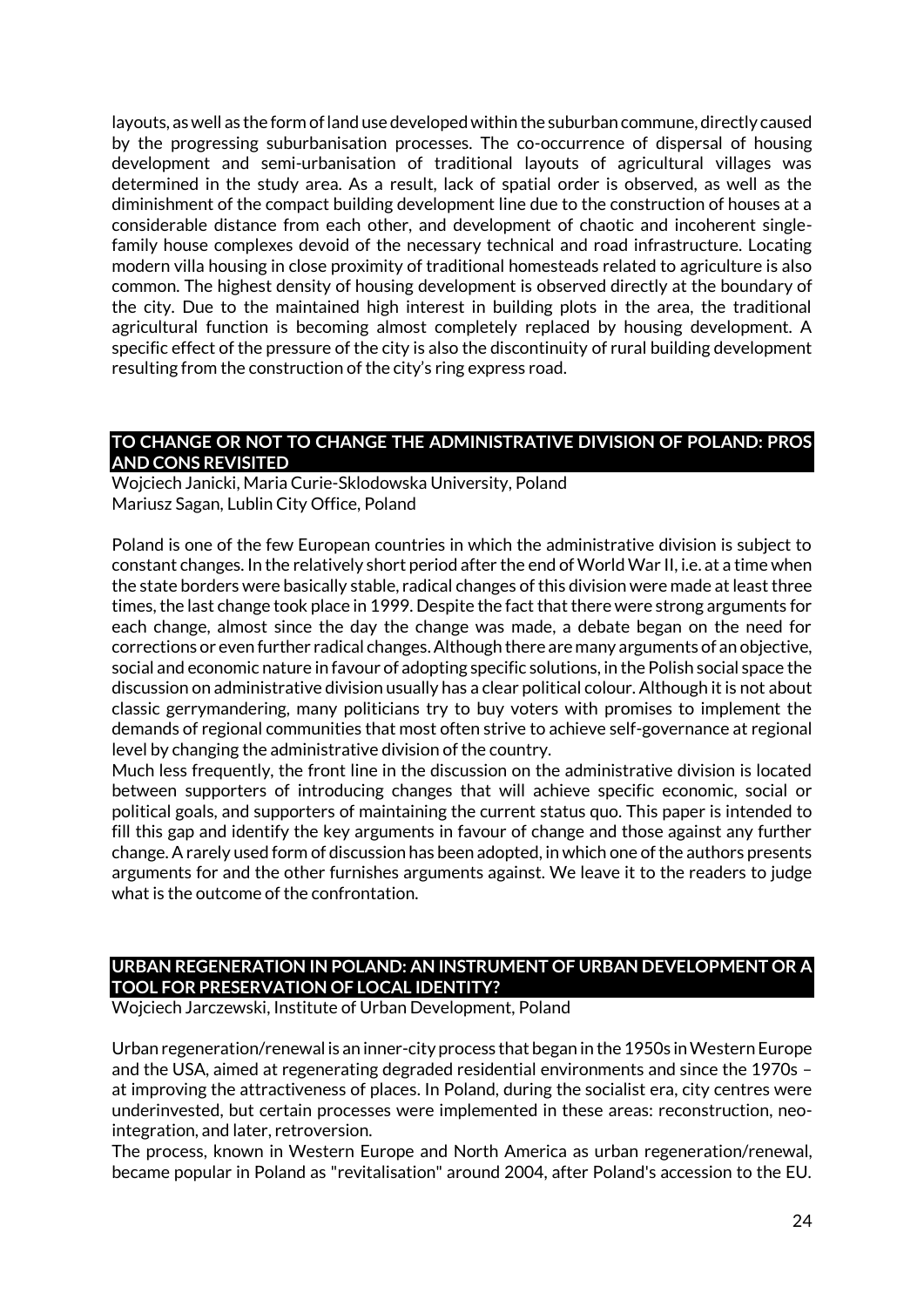The Regional Operational Programmes co-financed by the EU provided funds for "revitalisation" as an instrument of urban renewal.

Following detailed research of "revitalisation" projects, it was found that "revitalisation" in Poland was only partly referring to experiences of urban regeneration/renewal. Three groups of activities are referred to as revitalisation:

- 1. Transformation of post-industrial and degraded areas
- 2. Renewal/aestheticisation of city centres (recently also rural areas)
- 3. Implementation of other projects important for local communities

Most of the "revitalisation" projects focused on renewal of centres, which meanwhile were losing their functions. Revitalisation was unable to stop this process. However, it was found that local communities needed city centres to build their identity and were willing to allocate public funds to them, even if they did not use them.

The research is a part of the NewUrbPact project co-financed by the National Centre for Research and Development within the Strategic Programme of Scientific Research and Development Works "Social and economic development of Poland in the conditions of globalizing markets" – GOSPOSTRATEG.

# **A STUDY OF INSTITUTIONAL CHANGE WITHIN THE ROMANIAN NATIONAL VARIETY WITH A FOCUS ON ELITES, INTERNATIONAL FORCES AND LABOUR**

Ioana Jipa-Musat, Queen Mary University of London, United Kingdom

An increasingly acknowledged shortcoming of the comparative political economy literature constitutes its relatively static analysis and its insufficient accountability of context-specific explanatory variables. The accent is either placed on whether institutions are defined as rules and norms that shape economic activity or as specific incentives that help structure an economy, influencing and directing its pattern of economic change towards growth, stagnation or decline, rather than the specificity of the institutions themselves, their origins and their evolution. Changes in the institutional configuration of political economies in the last decades have made it increasingly apparent that the comparative political economy literature has conceptual problems in relation to its ability to account for institutional change.

My study seeks to provide a more patterned and nuanced explanation for institutional change in Central Eastern European national varieties via the utilisation of the Romanian case study. By challenging and stepping away from the traditional elements of change of the comparative political economy literature, the aim of my study is to introduce a more dynamic, historicallybased, context-specific and agent-driven conceptualisation of institutional change. In order to operationalise this approach, I hypothesise the existence of dominant elites as the principal drivers of institutional change in CEE varieties. Additionally, I incorporate the role of international forces – multinational corporations (MNCs) and International Financial Institutions (IFIs) – and organised labour as key variables that can influence the story of institutional change. To capture the story on institutional change, I have selected the Romanian car manufacturing sector – an institutional order with continuity from the Socialist regime to the newly-established foreign capital-based variety, and very distinct characteristics in terms of timeframe, structure and composition, and geography.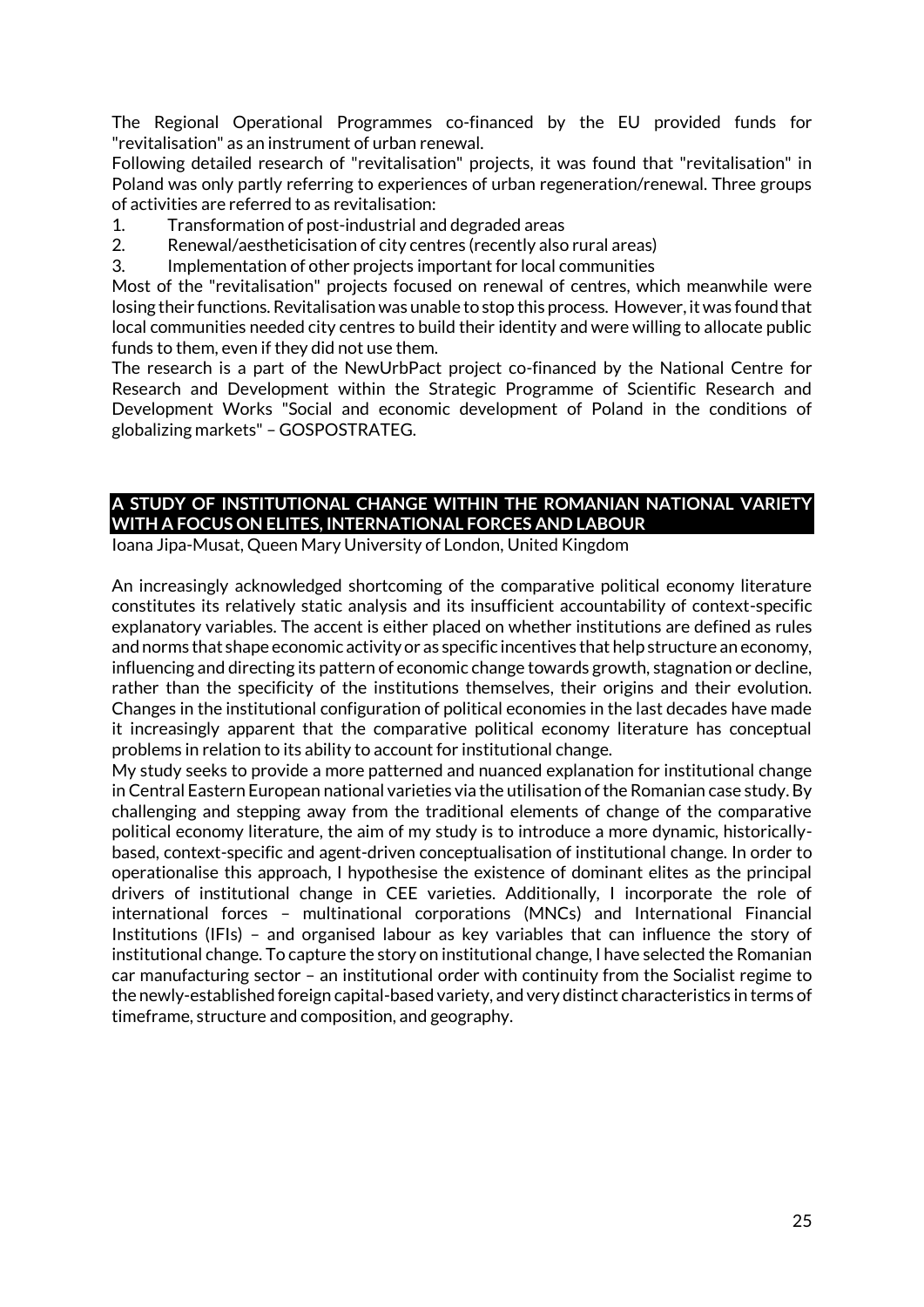# **SMART CITY GOVERNANCE FROM BELOW: HOW HUNGARIAN TOWNS RESPOND TO THE NEED OF INSTITUTIONAL DESIGN AND DIGITAL CAPACITY BUILDING**

Tamás Kaiser, National University of Public Service, Hungary, Hungary

Recently the concept of smart specialisation has appeared in the European Union's cohesion policy, as well as many cities and regions choose to use culture and creativity for achieving economic development in the era of digital transformation. As a result, many local and central governmental institutions are required to create supportive environment and smart governance to increase the quality of public services delivery, as well as dealing with growing urban problems.

As a complex developmental program focusing not just on the infrastructural development but also on the improvement of the human abilities, the Hungarian Government launched the socalled 'Digital Welfare' Programme, within which several smart city pilot developments will be supported in a few chosen Hungarian towns and small cities providing best practices for further investments in other peripheral urban areas. The paper argues that there is a need to create a digital strategy which should be relied on a strong leadership with proper institutional and digital capacities in order to establish a 'digital ecosystem'. The main findings of the research show that cities participating in the pilot programmes seek to pay a role of 'strategic enabler' in order to develop a new business model and collaborative digital environment between the public and private actors. However, its success for depends mainly on the 'smart ability' of local governments based on citizen-friendly institutional design, administrative efficiency and interoperability.

## **SUSTAINABLE LIVELIHOOD AND THE QUALITY OF LIFE IN THE PERIPHERAL AREAS OF THE EUROPEAN UNION ON THE EXAMPLE OF THE LUBELSKIE VOIVODESHIP**

Wioletta Kałamucka, Maria Curie-Sklodowska University, Poland Krzysztof Kałamucki, Maria Curie-Skłodowska University in Lublin, Poland

The research has been conducted on the basis of the rural municipalities of Dołhobyczów, Dzierzkowice and Janów Lubelski Commune. The analyzed case studies come from different geographical locations of the peripheral parts of Lublin Voivodeship, which also differ when it comes to socio-economical development. The contemporary manner of securing the locals' livelihood is subject to leading socio-economical processes, that is, stabilization of the situation after the abandonment of State Agricultural Farms (Dołhobyczów Commune), development of plantation agriculture and other non-agricultural functions related to the proximity of the city (Dzierzkowice Commune) as well as development of tourism (Janów Lubelski Commune).

To present the case studies, the author applies a unified model of the statistical approach based on the official quantitative data, quantitative research, analysis of questionnaire responses as well as discussions with locals, community representatives and the fieldwork conducted by the author herself. The empirical research reveals that there is a connection between livelihood security, quality of the natural environment and the locals' approach to it. The analyzed examples show that the inhabitants are not inclined to leaving the country permanently if there are job prospects for them. Investing in the household and farm only proves that many labour emigrants would like to return there. This seems to be the right place for considering the migrations of rural natives to cities as an important element of development on a regional level.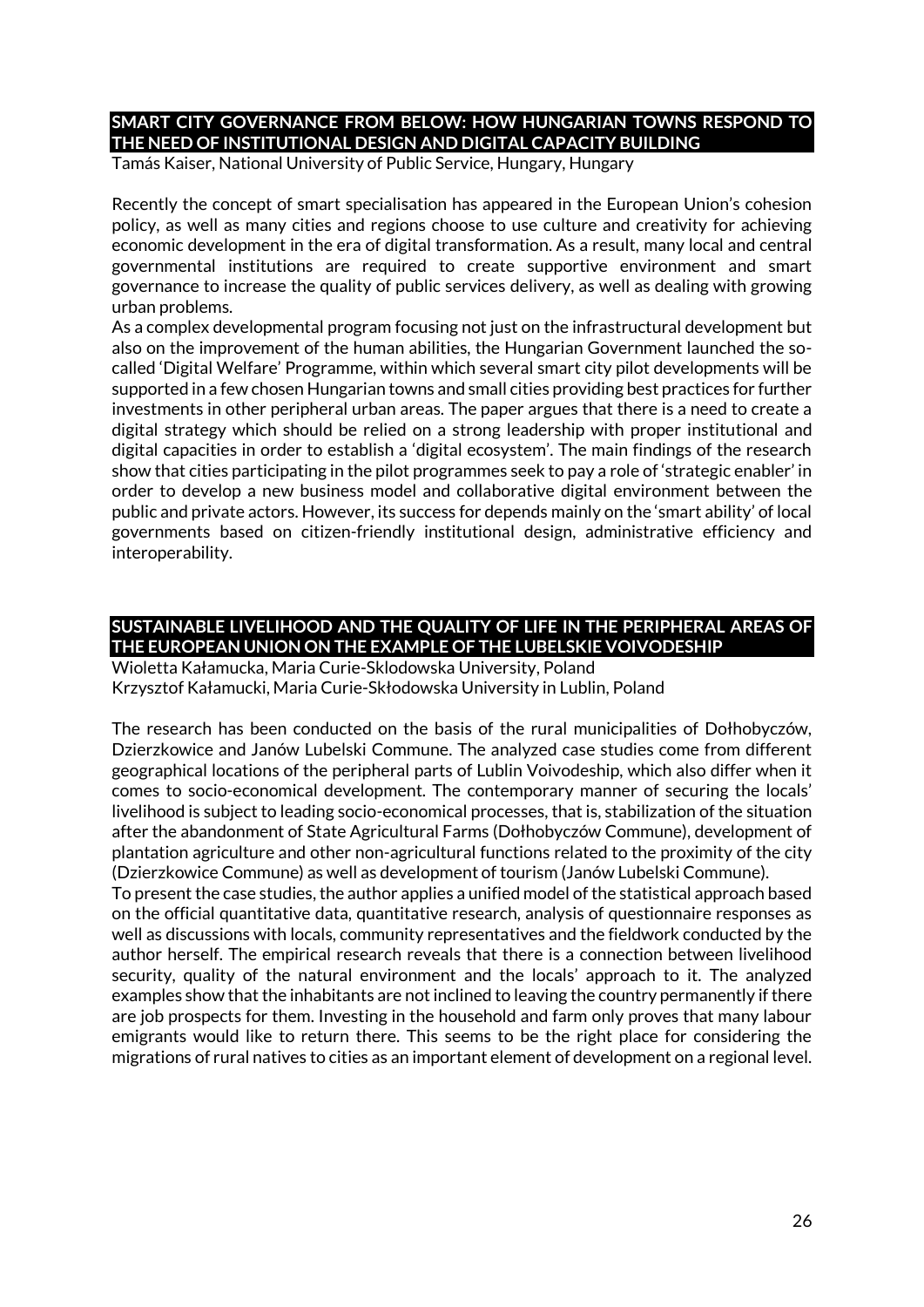#### **THE ROLE OF HIGHER EDUCATION INSTITUTIONS IN SMART SPECIALISATION PROCESS IN LUBELSKIE REGION**

Marcin Kardas, University of Warsaw, Poland John Edwards, Joint Research Centre B.3, Spain Krzysztof Mieszkowski, Formerly Joint Research Centre B.3, Spain

The Smart Specialisation Strategies (S3) aim to build competitive advantage through knowledge based development of national and regional economies. S3 should mobilise activities of different groups of stakeholders, especially business, academia, NGOs and citizens. Nevertheless, the partnerships between Higher Education Institutions (HEIs) can fail to achieve their early ambitions due to many barriers and constraints. As a consequence, the potential of HEIs is not fully exploited in many countries and regions, especially in less developed regions. It raises the questions: how Higher Education Institutions (HEIs) can be better integrated into S3 policy mixes, how the European Structural and Investment Funds can be more effectively spent in this field and how institutional capacity in Europe's regions can be built by strengthening the role of HEIs within the 'quadruple helix' of government, academia, business and civil society. Above questions have been addressed by EC HESS project.

Lubelskie region has been selected as a case study in HESS project to pursue 'action research', with the dual objective of understanding how HEIs have been involved in the design and implementation of S3, and to help develop a closer partnership between the regional authority and its HEIs.

The following two research questions have been identified as useful for Lubelskie region to analyse the engagement of HEIs in S3 process:

1. How can HEIs best feed into the design and implementation of the strategy – what governance mechanisms can be put in place to maximise their contribution?

2. How do HEIs work with the regional stakeholders to build critical mass in two of the S3 priority areas: Bioeconomy (one of the main regional specialisations) and photonics (a new, emerging specialisation)?

Desk research analysis, interviews, pre-workshop (two focus groups) and final workshop with key stakeholders allowed for analysis of regional S3 environment, including the identification of specific regional challenges and activities of HEIs and the Marshal Office, which could address them (as an action oriented research).

The results of research indicate that the integration of HEIs was stronger in the design phase of S3 compared to its implementation phase mainly due to limited policy instruments dedicated to HEIs at regional level. Bioeconomy and photonics identified in RIS3 represent two different approaches to the EDP. The both areas differ in terms of description in RIS3 document, instruments used to support projects as well as character of cooperation, especially at international level. The first one is more familiar with "technology push" model (the leading role is played by HEIs) and the second represents rather "demand pull" model with the leading role of companies.

The analyses of S3 environment linked with 'action research' approach constitute useful framework to better understand strengths and weaknesses of potential new policy instruments, which could strengthen the engagement of HEIs in S3 processes: in the case of Lubelskie region the implementation of some policy instruments (i.e. pre-commercial procurements, publicprivate partnerships) would be difficult in coming future due to relatively low regional absorptive and institutional capacities as well as a lack of regional critical mass. However, other instruments (i.e. joint research projects, industrial PhDs) have gained a lot of interest from HEIs, other regional stakeholders and policymakers.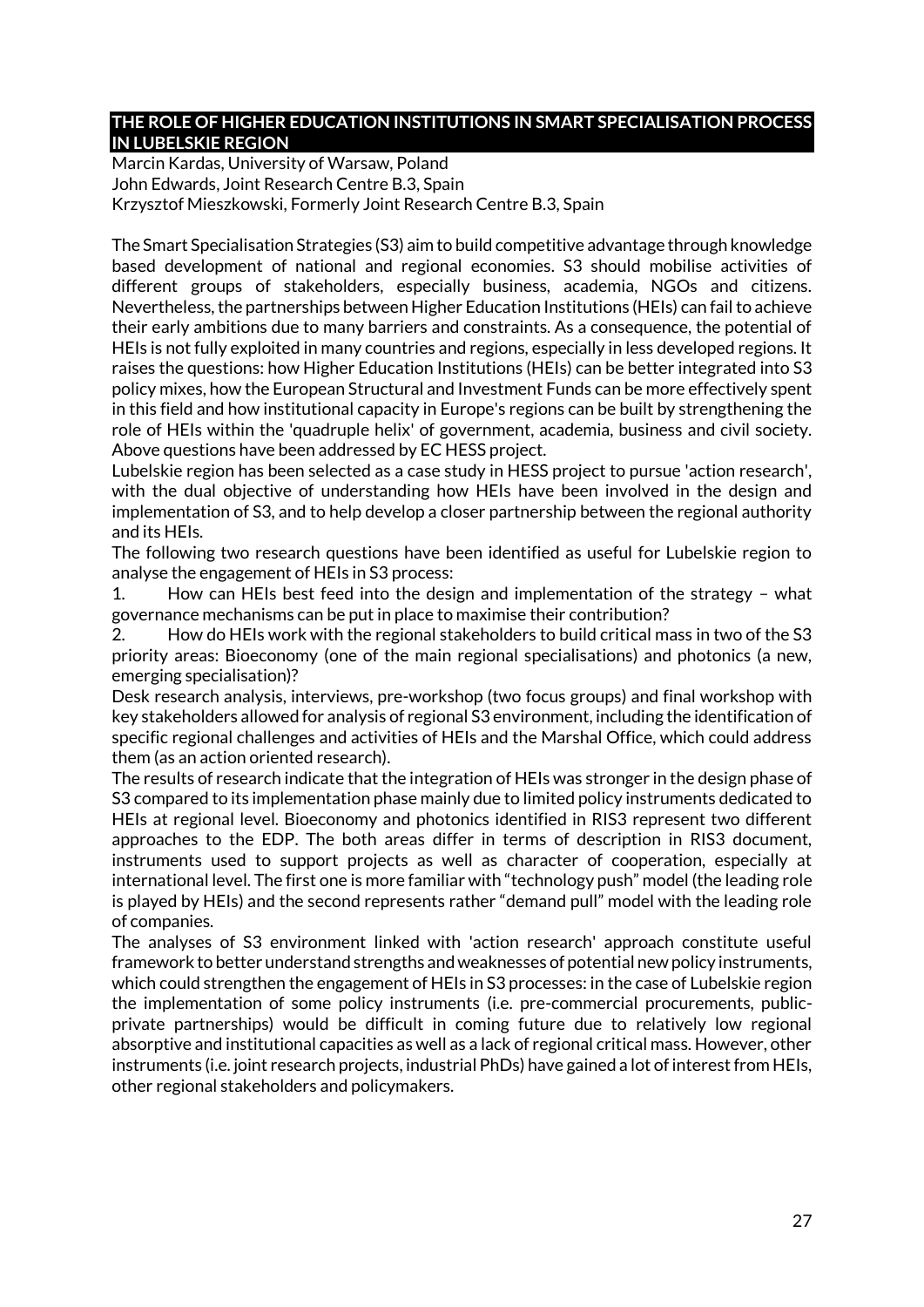### **OVERVIEW OF THE LOCAL CREATIVE INDUSTRY BASED ON THE GROUP DISCUSSION IN THE CITY OF GYŐR, HUNGARY**

Petra Kinga Kezai, Széchenyi István University Doctoral School of Regional- and Economic Sciences, Hungary

This paper as part of the creative activities and the analysis of industry in Győr study introduces the creative activities, their organized system, present creative enterprises and actors. The aim of the study is to give an overview of the local creative industry and to provide a solid foundation for the creation of a "Creative Győr Strategy".

A focus group discussion was conducted with local creative actors in a wide variety of industries and arts. The following questions have been asked to the creative actors: What does it mean creative city? Does Győr consider as a creative city? What features are attached to Győr's creative character? What do creative actors need and how they could help to develop? Keywords related to the creative Győr strategy's mission.

The research result supported a "creative strategy for Győr", helping to further develop the creative space and industry in our city.

Keywords: Győr, creative industry, creative strategy, development

#### **FORCED MIGRATION: CASE OF UKRAINE, 2014-2017**

Viktoriia Kiptenko, Taras Shevchenko National University of Kyiv, Ukraine Oksana Malynovska, Taras Shevchenko National University of Kyiv, Ukraine Valentyn Stafiichuk, Taras Shevchenko National University of Kyiv, Ukraine

Ukrainian metropolises and peripheries experience political, economic, humanitarian, and environmental challenges caused by Russia hybrid warfare, the migration of refugees and internally displaced persons (IDPs), in particular.

Unlike refugees, forced migrants (IDPs) remain within the borders of the country and include the citizens of Ukraine, foreigners or stateless people forced to leave their place of residence because of Russia annexation of the Autonomous Republic of Crimea or the hostilities in part of Donetsk and Luhansk regions of Ukraine.

Data on the number and structure of IDPs, including their flows geography (2014-2017) suggest that the initial migration vector to Kyiv, Kharkiv regions, and the controlled by Ukraine part of Donetsk region expanded to parts of Lugansk region later. Prevalence of children and persons of working age changed to the dominance of pensioners and disabled persons respectively. Their inclusion practices responded accordingly.

The non-governmental (volunteer), governmental and international organizations assisted IDPs with psychological, humanitarian and legal aid, helped in release of captives and to their families , families of killed in battle heroes and missing in action people, supported regained cities, social rehabilitation and adaptation of children and adults, educational and cultural projects, monitoring of human rights of IDPs observance, etc. These unique experience of speedy and spatially distributed response to the trials of hybrid war and overt armed aggression of Russia serve to decision- and policy-making related to current and new challenges.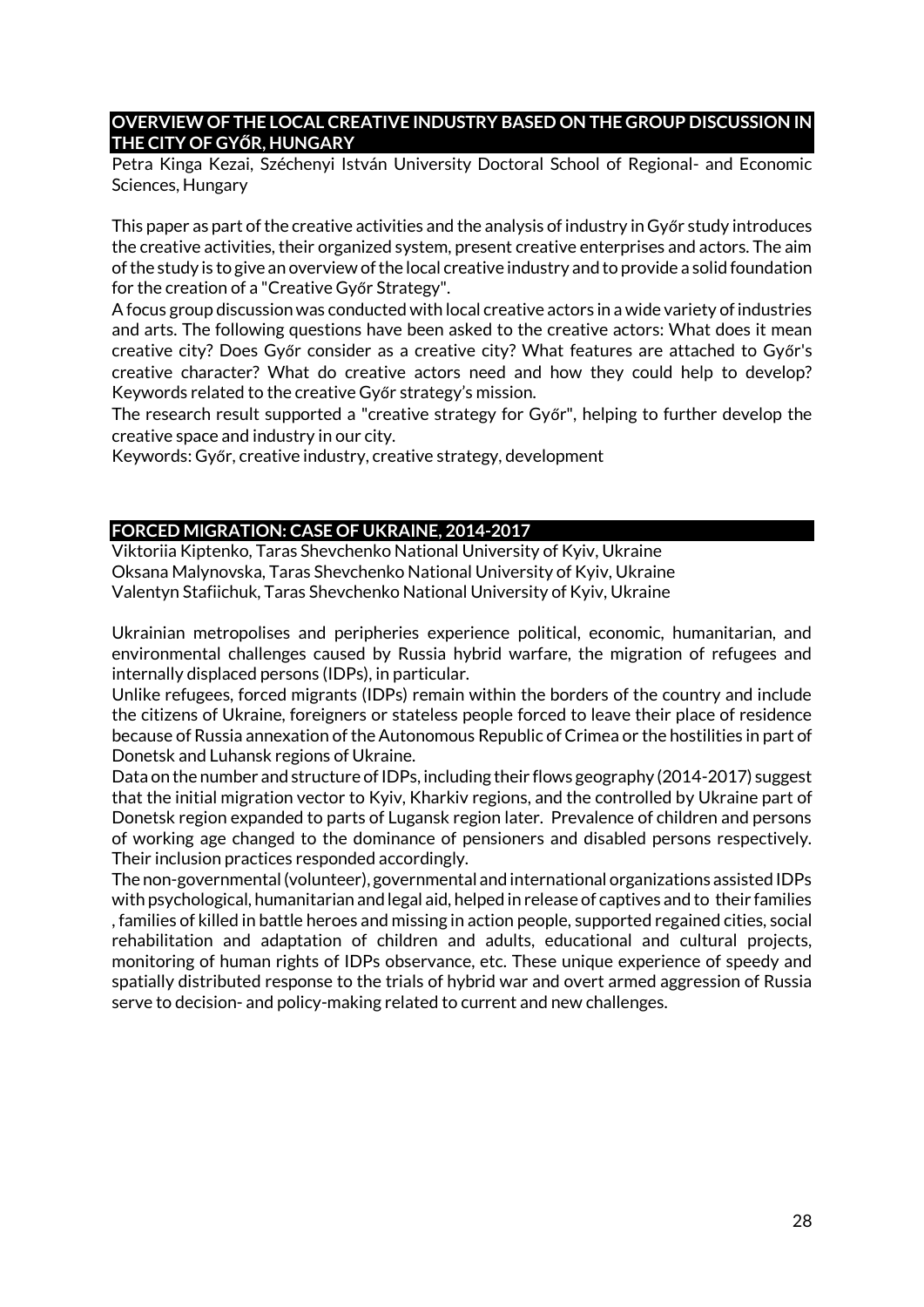### **CLUSTER PATTERNS OF RESORT AND HEALTH-IMPROVING CHILDREN'S TOURISM IN UKRAINE**

Viktoriia Kiptenko, Taras Shevchenko National University of Kyiv, Ukraine Kateryna Dolhova, Taras Shevchenko National University of Kyiv, Ukraine

Decentralization and reform challenges in Ukraine put forward issues of resort and healthimproving children's tourism (RHICT) planning, including spatial one, in particular.

Substantiation of cluster features of RHICT and its sub-clusters advances considerations of the evolutionary transformations of children's tourism in Ukraine through the lenses of genesishistoric approach.

The integral index of spatial differentiation of RHICT facilities and efficiency of their tourism and recreation activities accounts administrative districts scaled data used also for PESTEE- and factor analysis. The outcome of the latter identifies nine groups of multi-factors – functional, social, infrastructural, economic, specialization, positioning, cultural-political, informational, and technological.

Spatial patterns analysis reveals that natural resources distribution and consumers concentration reason the RHICT facilities location predominantly in rural and suburban areas of district centers or cities of regional subordination. The characteristics of links between RHICT enterprises and related entities examined across the country in conjunction with prevailing factors influence on specific territories justify further geographical comparison and cluster analysis. The results of the latter substantiate grouping of cities of regional subordination and administrative districts according to the level of RHICT development: very high – three administrative-territorial units (ATU), high – 34 ATU, medium – 232 ATU, low – 226 ATU and very low – 58 ATU.

Following the above we propose spatial clusters pattern – Polisky, Carpathian, Zhytomyr-Vinnitsky, Pridneprovsky, Kherson-Nikolaevsky, Dnipro-Kharkivsky, Desnyansko-Pridneprovsky, Donetsk-Luhansky, Podolsky trans-regional, 25 regional, 443 local and 582 local sub-clusters - to improve planning of RHICT in Ukraine.

### **POLITICAL BUDGET CYCLE IN INVESTMENT ACTIVITY OF LOCAL GOVERNMENTS. EVIDENCE FROM POLAND.**

Krzysztof Kluza, Warsaw School of Economics, Poland

Theory of political business cycles in democratic systems, initially formulated by Nordhaus (1975), indicates that politicians have an incentive to operate with different economic instruments to acquire voters or secure re-election. On the national level, such behaviour was analysed for example by Efthyvoulou (2012) who evidenced a systematic electoral cycle in fiscal policy (spending and budget deficits grow in election years) in the European Union countries. Similar situation takes place on the local government level. Several pieces of research confirm that there is a relationship (of a varying strength) between the growing scale of local government expenditures, investments or the amount of debt raised and the phase of election cycle – see Veiga, Veiga (2007), Foucault, Madies, Paty (2008), Guillamón, Bastida, Benito (2013), Köppl Turyna, Kula, Balmas, Waclawska (2016). Other research shows the impact of the political budget cycle on the outcome of the elections (see e.g. Boukari (2019)) or the credit risk of local government (see e.g. Lara-Rubio, Rayo-Cantón, Navarro-Galera, Buendia-Carrillo (2017), and Boukari (2019)).

In this paper we focus on the analysis of local government investment as they are one of the most flexible part of the local government budget so there is a strong incentive to use them as an election support instrument. Based on the panel data encompassing the three complete election cycles (2007-2018) in Poland and all local government units (over 2800 entities) we check the existence of relationship between local government investments and phase of the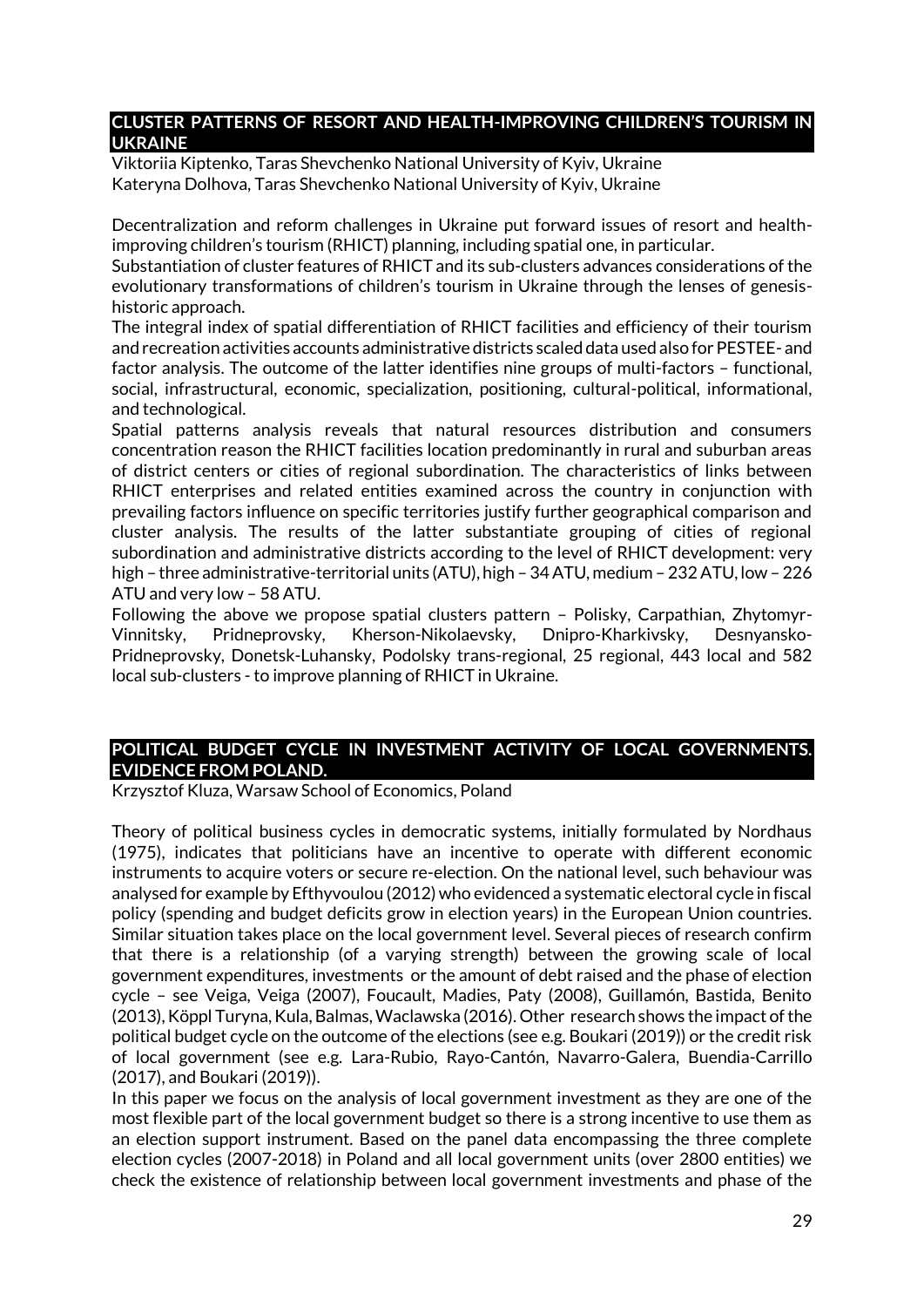political budget cycle. The results of the analysis show that even as a single explanatory variable timing is a significant factor explaining the behaviour of local government investment. This confirms the existence of political budget cycle in Polish local governments.

#### **POTENTIAL AND DEVELOPMENT TRAJECTORIES OF PERIPHERAL METROPOLISES – THE CASE OF LUBLIN**

Dagmara Kociuba, Maria Curie-Sklodowska University, Poland Mariusz Sagan, SGH Warsaw School of Economics, Poland

The aim of the work is to specify the development trajectories of peripheral metropolises taking Lublin as an example. The investigation started with determining the inventory of dominating functions and the range of impact of metropolitan functions. In particular, two periods of city development were analysed: before 2007, when stagnation was observed due to lack of proper exploitation of development opportunities and uncontrollable, post-transformational deindustrialisation and de-servicization. After 2007 the city experienced rapid growth triggered by the use of unique methods of strengthening endogenic potential. As a result, a methodology of reaching innovative solutions stimulating socio-economic growth of metropolis located at the periphery of the EU could be created. The end product of the work is a model of ecosystem development of a peripheral metropolis.

### **METROPOLITAN LIFE WITH SMALL-TOWN CHARM OR RUSH OF THE BIG CITY WITH DEFUNCT VILLAGE OF INSUFFICIENT SERVICES - THE CASE OF A SUBURB IN THE BUDAPEST METROPOLITAN AREA**

János B. Kocsis, Corvinus University of Budapest, Hungary Kyra Tomay, University of Pécs, Hungary

Towns and villages within the agglomeration belt of major East-Central European cities have undergone profound social and economic transformations in the last about thirty years that are usually put under the umbrella term 'suburbanisation'. This term, originally developed in the English-speaking countries, may somewhat be misleading as it would imply, as it were, the emergence of prestigious low density homogeneous residential areas with full scale of sophisticated services necessary for the urban way of living.

Whereas most of the suburbanites seem to favour big city life without the big city, a significant chunk appears to be seeking a rural utopia, although with advanced modern, so to say, urbanised local services. Even in the most distinguished suburbanised areas, however, we find scarce and underdeveloped web of serviced for the middle or upper strata as shopping and strip malls and alike are the foci of consumption mainly for all the populace. The composition of services mostly still reflects the needs of original, lower status residents with struggling green-grocer's, filthy watering holes and second-hand shops. Meanwhile the old residents of these ex-villages are inch by inch losing not only their old identity but their calmness and green whereas trying to keep up with the changes but their community and local character seem to change to something different for good.

We carried out an in-depth analysis with various sociological methods in one of the affected communities around Budapest the results of which will be presented with an assessment of the question in the title.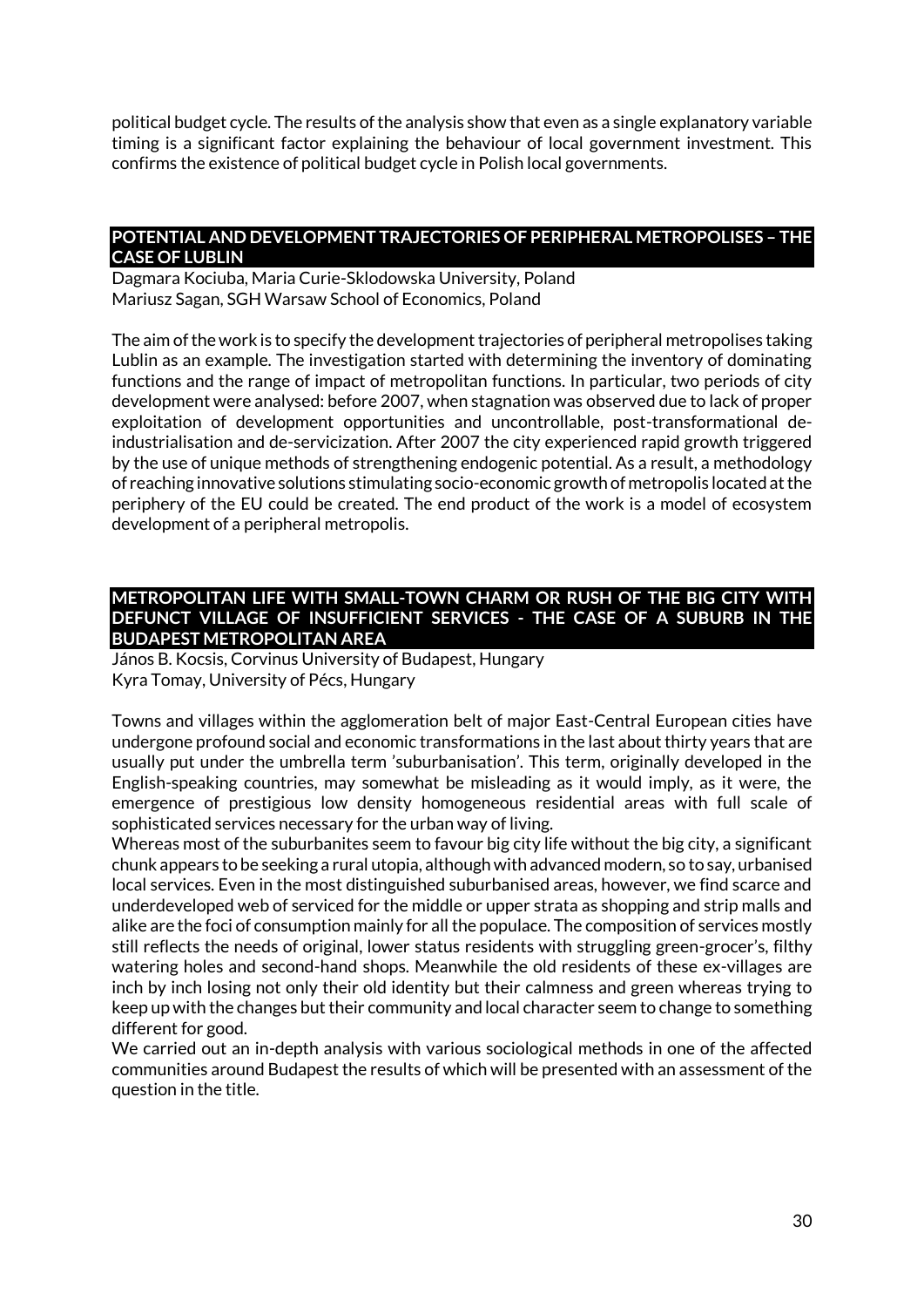## **THE INTENSITY AND RANGE OF SUBURBANISATION IN POLAND IN THE YEARS 2002- 2017 IN THE CONTEXT OF CENTRAL AND EAST EUROPEAN URBAN STUDIES**

Jacek Koj, Institute of Urban and Regional Development, Poland Łukasz Sykała, Institute of Urban and Regional Development, Poland Agnieszka Mucha, Institute of Urban and Regional Development, Poland Maciej Mróz, Institute of Urban and Regional Development, Poland Wojciech Dawid, Institute of Urban and Regional Development, Poland

The suburbanisation in Poland is a complex, multidimensional phenomenon with a nationwide significance and strong interregional diversity. Although it is commonly present in polish urban studies, a few major research gaps have been identified. First, the emphasis is placed on the largest polish cities whereas the researches concerning the whole settlement network are missing. Second, there is a shortage of analyses combining all aspects of the phenomenon (demographic, spatial, economic and functional links).

The aim of the paper is to present the delimited zones of intensive suburbanisation in Poland considering all above aspects. The research has an innovative character, because it includes all polish cities and towns above 20,000 residents, allowing to make general conclusions regarding the whole population. The results of study will also be compared with the outcomes of the studies in other CEE countries in order to identify the unique characteristics of the polish urbanisation model. One of the main conclusions is that the process of suburbanisation in Poland is characterised by an extremely wide range, involving about one third of polish communes. Another interesting observation is the fact, that the rank-size rule does not apply here, as in some cases medium-sized towns have wider zones of suburbanisation than large cities.

The research is a part of the NewUrbPact project co-financed by the National Centre for Research and Development within the Strategic Programme of Scientific Research and Development Works "Social and economic development of Poland in the conditions of globalizing markets – GOSPOSTRATEG".

### **DO SPATIAL DIFFERENCES IN THE PERSONAL CAR MARKET REFLECT A CORE-PERIPHERY STRUCTURE? THE CASE OF POLAND**

Bartłomiej Kołsut, Institute of Socio-Economic Geography and Spatial Management, Adam Mickiewicz University, Poland

Tadeusz Stryjakiewicz, Institute of Socio-Economic Geography and Spatial Management, Adam Mickiewicz University in Poznań, Poland

Numerous regional studies show that spatial differences in the car market are related to the level of economic development, spatial accessibility and core-periphery structures. The analysis of the structure and dynamics of the car market in Poland is particularly interesting because the last 15 years have been the time of revolutionary changes of individual motorization. After joining the European Union the number of personal cars increased twofold, and the import of used cars from Western countries was a decisive factor in transactions on the secondary market. In the recent years, we have also been observing a dynamic development of the market for new cars, which is associated with an increase in the level of personal incomes and changes in the consumers' purchasing patterns. All these changes have a different course depending on the location of a given area in relation to the cores of socio-economic development.

The aim of our study is to identify and explain the diversity of regional markets for personal cars in Poland analyzed in the perspective of core-periphery structures. The study uses a big set of data (more than 100 billion records) obtained from the Central Vehicle Evidency that have not been analyzed so far. They describe several characteristics of personal cars registered in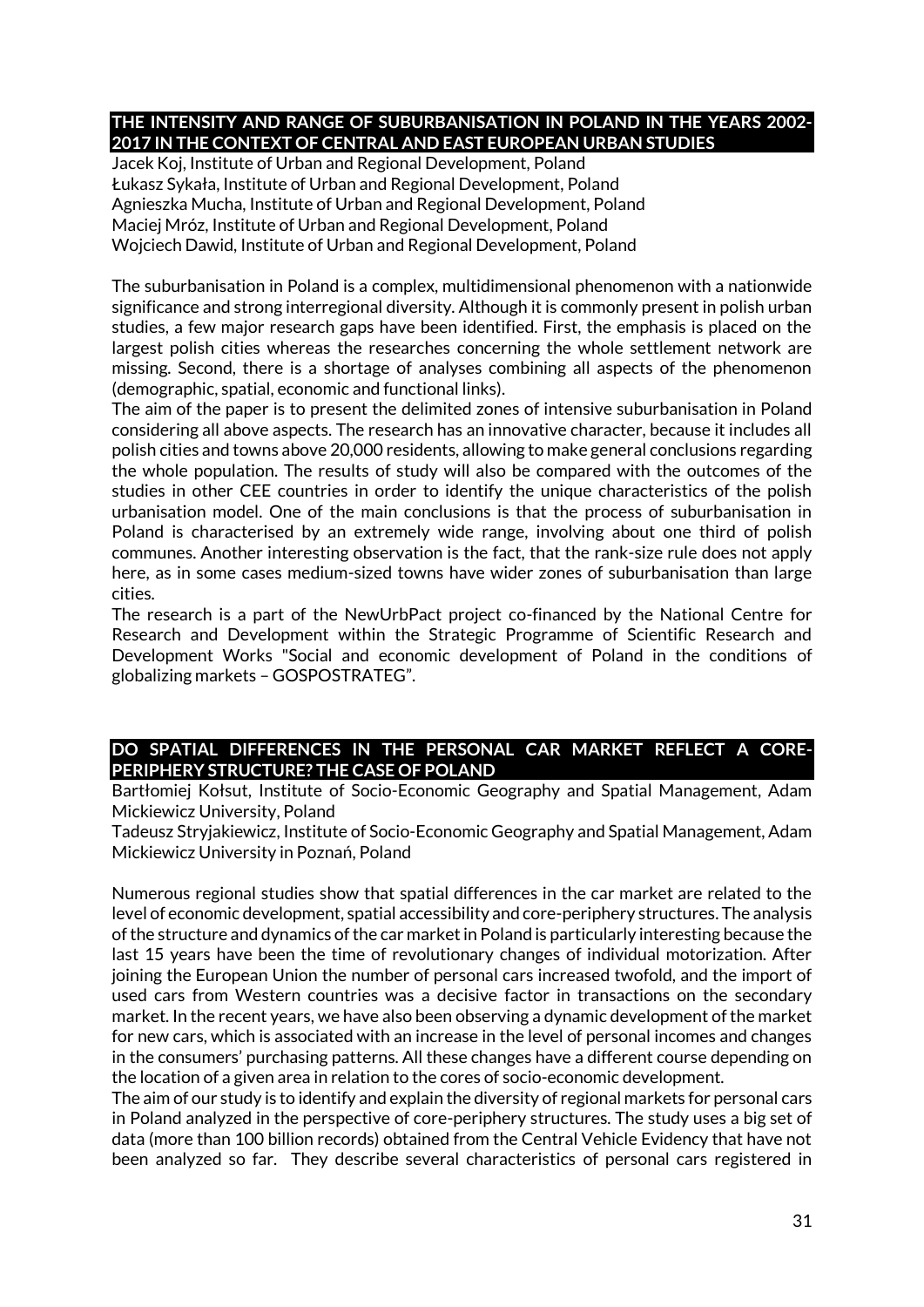Poland, including the location of their owners at the municipal level (2,478 spatial units). In our paper we try to answer the following research questions:

1. How the features and indicators of the market for personal cars and the core-periphery characteristics are interconnected?

2. How are they spatially distributed and changing over time?

3. What are the consequences of our findings for regional policy?

The study is based on the results of the project "Spatial dimension of car market (r)evolution in Poland" financed by the National Centre of Science.

#### **DEVELOPMENT OF TRANSPORT NETWORKS IN CENTRAL AND EASTERN EUROPE (1990- 2015)**

Tomasz Komornicki, Institute of Geography And Spatial Organization, Polish Academy of Sciences, Poland

The paper presents the conditions and state of development of transport networks that existed at the very beginning of the transition period in Central and Eastern Europe, and the changes that took place during 1990-2015. The analysis is focused on road and railway networks. The effects of new investment projects are evaluated with the use of accessibility indicators. The method of potential accessibility has been used (based on the negative exponential distancedecay function).

It was found that, the investment projects, undertaken in the analysed countries (after 1989) increased the internal polarisation regarding accessibility and the broadly conceived transport situation. This increase of spatial polarisation took place both on the scale of the entire CEE macroregion and inside the particular countries (especially the bigger ones, like Poland and Romania). This appears to be an unavoidable consequence of the wide program of investment undertakings. The investments realised contributed to better integration of the transport systems in CEE countries with the old member countries (mainly with Germany and Austria) and, to a somewhat lesser degree, to mutual integration between the accession countries. Links across the external boundary of the European Union improved only in a couple of locations. The paper is based on the results of the European projects (ESPON TRACC, GRINCOCH).

#### **WOMEN'S ROLES DURING WAR AND OCCUPATION IN UKRAINE SINCE 2013-2014**

Oksana Koshulko, Polish Academy of Sciences, Poland

This study presents the results of research on the role of women in their own empowerment in Ukraine since 2013-2014.

Since 2013-2014, several types of women's organizations have been created in the country. The role of these is very significant and among them are organixations for soldiers' mothers and wives of military men; female veterans, current female soldiers and officers; humanitarian volunteers for internally displaced persons and for the Armed Forces of Ukraine since the war and occupation have started in Donbas; Crimean Tatar women, the wives, sisters, daughters and mothers of repressed Crimean Tatar men in the territory of Crimea since 2014.

What is the role of these women's organizations? Their main goal and role is to defend rights of children and internally displaced persons; to help and support female veterans and current female soldiers and officers; to support the soldiers' mothers and the wives of military men, whose sons or husbands were killed or captured during the war in Donbas; to support and extend Crimean solidarity and to support the families of repressed Crimean Tatars.

Thus, the role of women in bringing about their own empowerment in Ukraine since 2013-2014 is extremely valuable. For example, some of them have been invited to the NATO Headquarters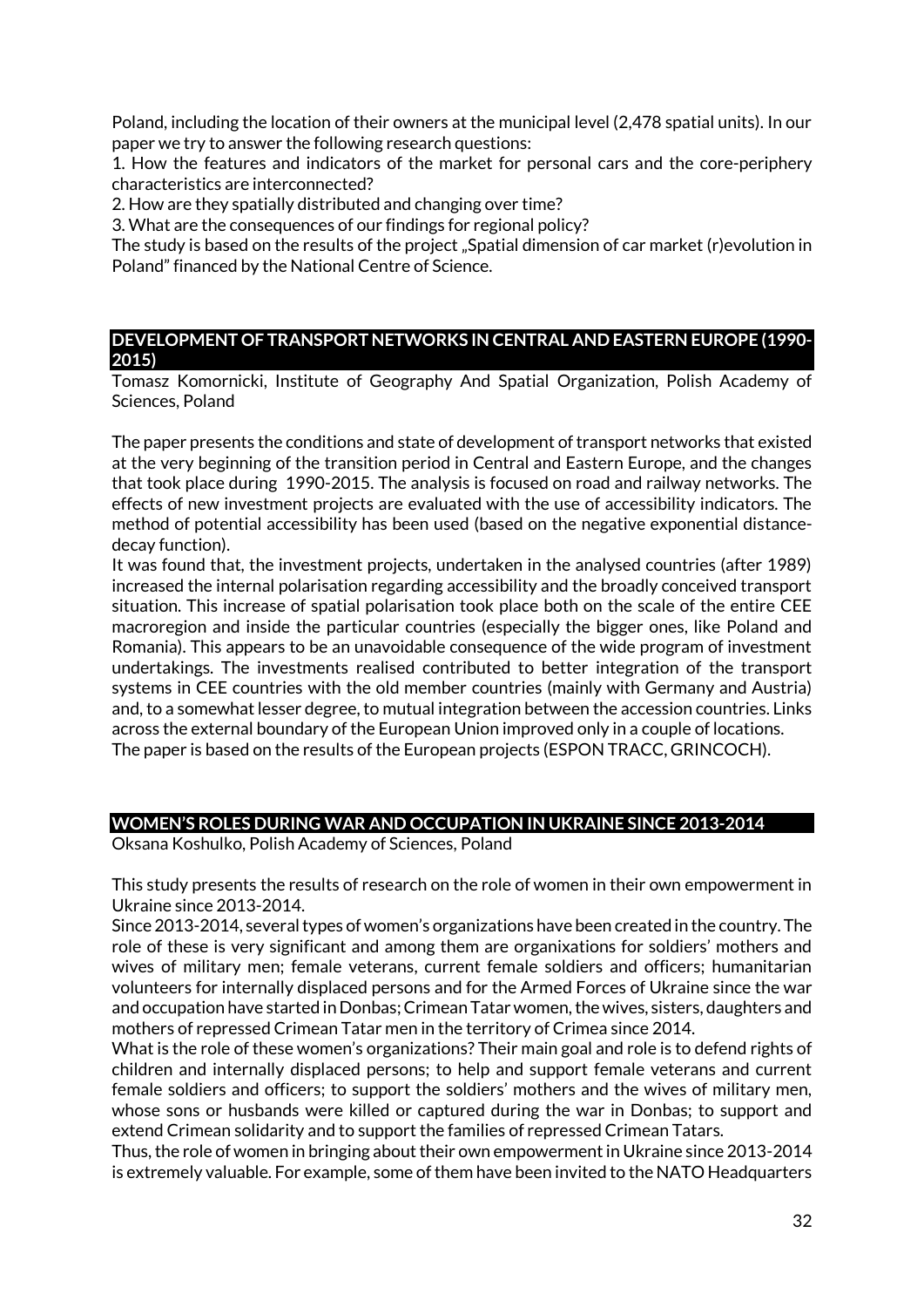in Brussels, Belgium and the United Nations Headquarters in New York, USA to tell about the war and occupation in Ukraine since 2013-2014 as well as threats for Ukraine and the E.U. from Russia.

# **TERRITORIAL EFFECTS OF THE INTEGRATION OF HUNGARIAN CO-OPERATIVE SAVINGS**

Sandor Zsolt Kovacs, Hungarian Academy of Sciences, University of Pécs, Hungary

The Hungarian cooperative bank sector was characterized by the lack of integration and fragmentation before 2013. To solve this problem, several scientifically based solutions with international examples (German, Italian) have been proposed but the Hungarian Government made an Act. for the rapid solution of this problem because of the slowness of the bottom-up models, alternatives. This top-down integration has several positive results related to economy of scale and resource efficiency, but this can also be characterized by an important disadvantage with little publicity. The 'bank of the countryside' function seems to be lost, the financial decision-makers is going further and further away from the local level, the financial exclusion rate increase in the peripheral and rural areas.

In my presentation, I would like to present this process with the help of different distance indicators.

## **EFFICIENCY OF SPATIAL PLANNING AT THE LOCAL LEVEL - CASE STUDY**

Cezary Kowalczyk, University of Warmia and Mazury in Olsztyn, Poland Krystyna Kurowska, University of Warmia and Mazury in Olsztyn, Poland Hubert Kryszk, University of Warmia and Mazury in Olsztyn, Poland Zbigniew Brodziński, University of Warmia and Mazury in Olsztyn, Poland

The basic spatial policy implementation tool in the commune is local spatial development plans, which in a binding manner define the purpose and rules of land development. In the absence of a local plan, land development can be implemented on the basis of a decision on land development and development conditions. The aim of the research is to indicate the relationship between "land planning", understood as preparation of municipalities to change the development and to implement the investment process (degree of coverage applicable to local spatial development plans) and increase in property taxes as a result of implementation of plans (change of agricultural and forest functions at another).

The effectiveness of spatial planning is to a large extent dependent on the accuracy of choosing areas for which local spatial development plans are drawn up. The sooner the premises for the implementation of the local spatial development plans are available, the faster the municipalities have the chance to increase their own tax revenues, which allow them to carry out their own tasks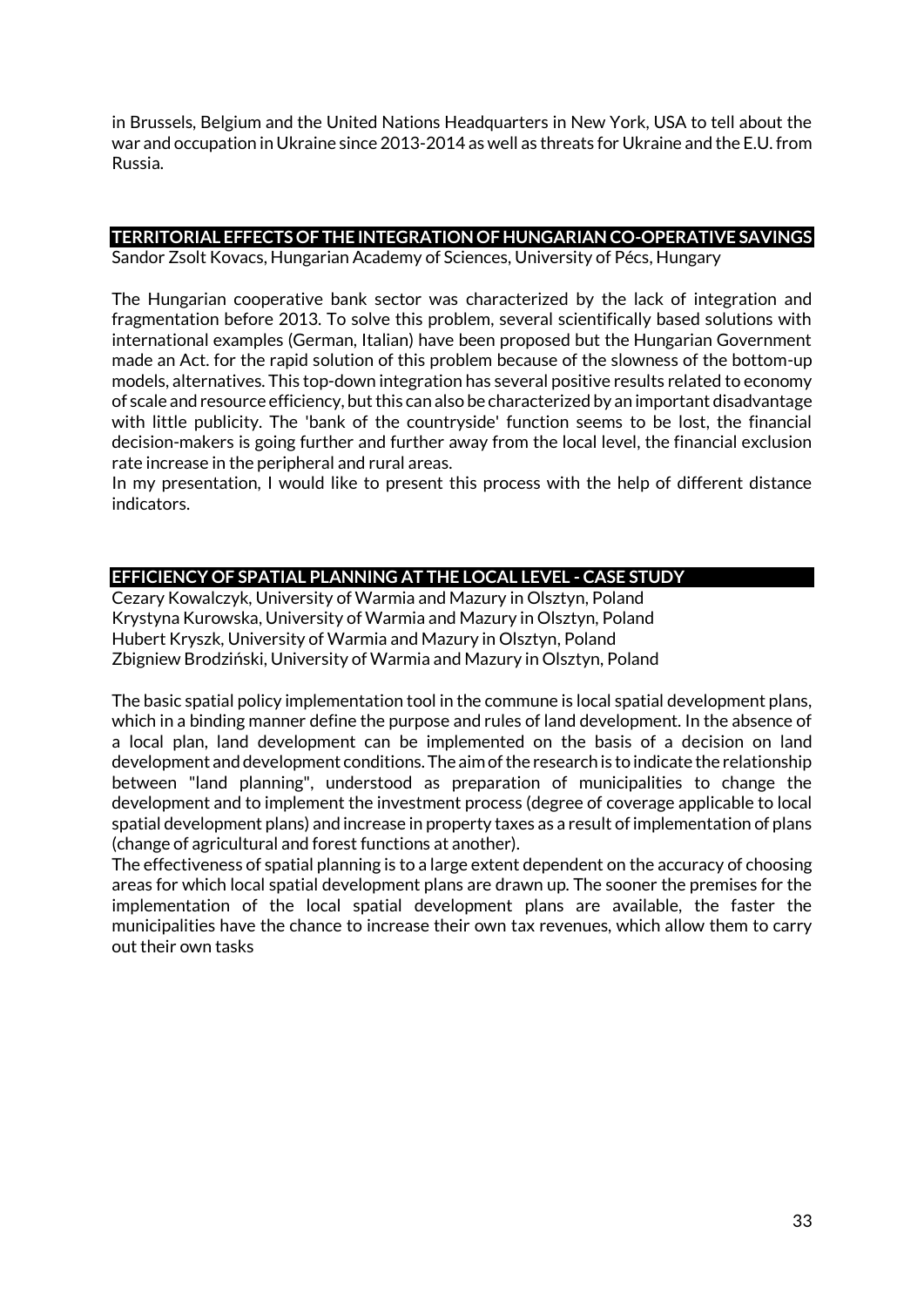#### **FROM AGEING PERIPHERIES TO REJUVENATED SUBURBIA: PATTERNS OF HOTSPOT VISUALISATION IN LATVIA**

Zaiga Krisjane, University Of Latvia, Latvia Janis Krumins, University of Latvia, Latvia Maris Berzins, University of Latvia, Latvia Toms Skadins, University of Latvia, Latvia Guido Sechi, University of Latvia, Latvia

The aim of the study is to evaluate age structure changes in Latvia focusing on metropolitan area of the capital city (Riga) and related peripheral areas by determining areas of ageing and rejuvenation trends in period from 2000 to 2016.

Demographic ageing is persistent and relates to many cities and rural areas in post-socialist countries within CEE. Previous studies stresses that the changes in age structure within postsocialist cities and the suburbs are mostly suburbanisation-driven, even though they occur more slowly than changes associated with the natural movement of the population.

The analysis is based on visualisation of 2000 and 2011 Census and 2016 Population register data and provide hotspot polarisation in peripheral and central parts of the country by defined age groups, namely persons aged up to 35 years of age in comparison to those over 65 years of age. Spatial visualisation with Hot spot analysis (Getis-Ord Gi\*) tool allowed to identify clustering patterns of the specific subgroups with significantly high and low share within the given territorial unit (local level using 1km2 geocoded grids) .

Our research shows evidence of a different age composition and development patterns within the country, capital city Riga and its suburban area. There is an influx of younger age group observed in the suburban part, but hotspots of elderly population are highlighted in peripheral parts of the country.

#### **SEGMENTATION OF SMALL AND MEDIUM SIZE REGIONAL COMPANIES BY THE REGIONAL DEVELOPMENT AGENCIES AS THE OPTIMISATION MEASURE FOR ITS INNOVATION FUNDING**

Jakub Kruszelnicki, Cracow University of Technology, Poland Esteban Pelayo, EURADA, Belgium Manuel Noya, Linknovate, Spain Mikołaj Gołuński, Cracow University of Technology, Poland

Small and Medium Enterprises (SMEs) are significant beneficiaries of EU funds supporting the development of innovation-based competitiveness. Those companies are diverse regarding both, the type of activity and the competitive environment. In individual countries and regions of the EU and associated countries, the Regional Development and Innovation Agencies (RDAs) decide on the type and scale of support provided to SME companies based on heterogeneous data resources, using different criteria for segmentation of SMEs. The lack of a coherent segmentation system makes these activities often ineffective. For this reason, the problem of low

efficiency of aid funds, both at the level of regions and innovative SME entities, is an increasingly frequently raised problem. European project OaSIS shows that in the era of analytics of large data sets, the universal digitisation, collection and processing of more and more information, the creation of tools enabling the identification of

enterprises with high growth potential is justified and technically feasible. The autor discusses the barriers limiting the analysis of the business ecosystem at the regional level, pointing to the limitations of existing methodologies for assessing regional innovation and entities representing the SME sector. Project OaSIS is introduced as the solution developing pan-European tools for regional SMEs segmentation as well as innovation support measures'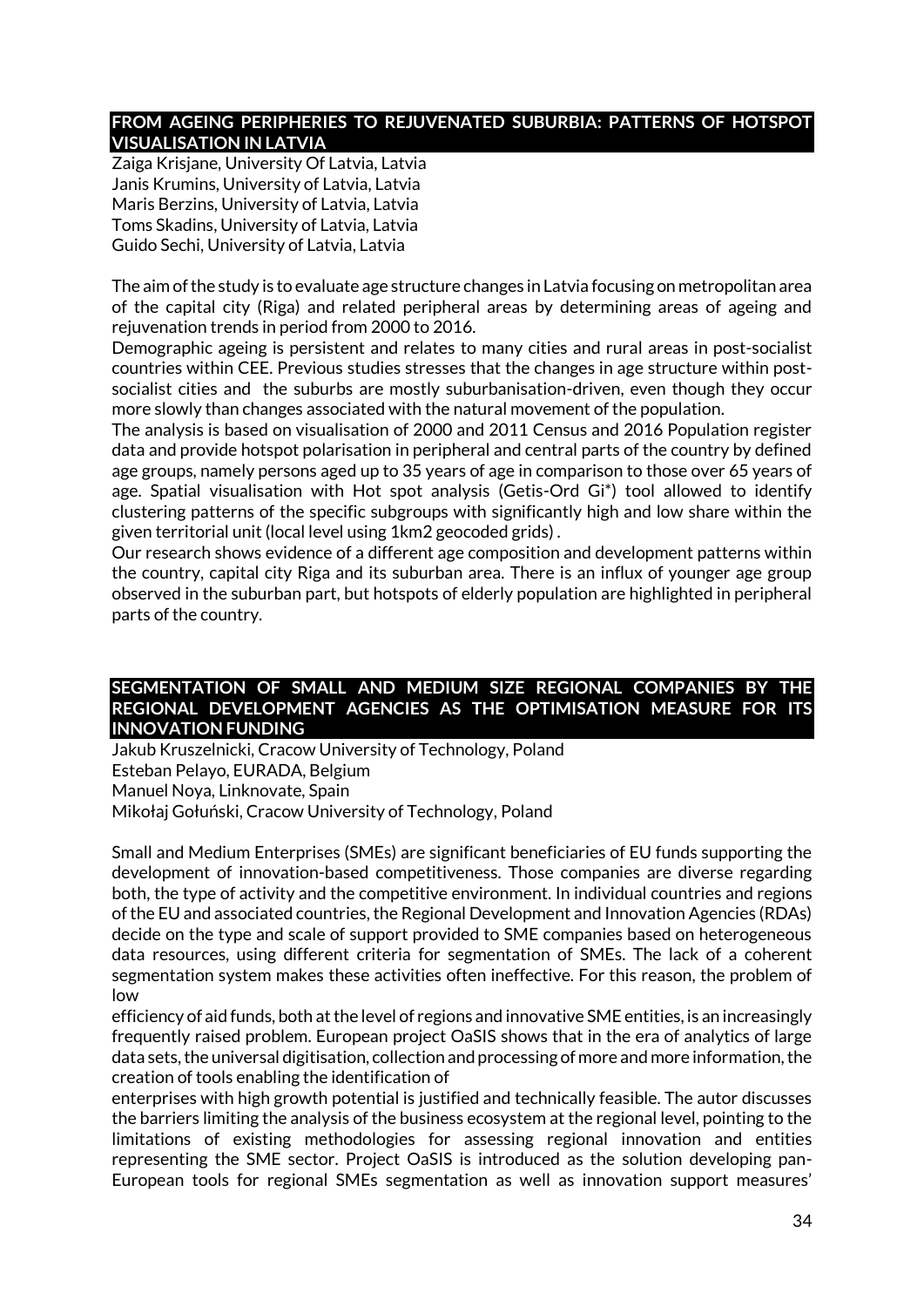benchmarking. The pilot software and methodology is being developed in collaboration with 14 Regional Development Agencies and is aiming to showcase the optimization of existing approaches.

# **POPULATION CHANGE IN FUNCTIONAL URBAN AREAS**

Sławomir Kurek, Pedagogical University Of Cracow, Poland

The aims of the research is to present an analysis of population change of FUAs in Poland against other municipalities. The study of differences in population growth or decline between city cores and commuting zones of FUAs was conducted. In addition, the study shows trends in population change by size and location of FUAs. The study shows that in 1990-2016, suburbanisation, depopulation, and the shrinking of cities were the predominant population processes in the Functional Urban Areas of Poland. The most conspicuous suburbanisation processes were observable in large and medium-sized FUAs, while depopulation mainly affected the FUAs that used to be single-industry centres in the socialist period, and lost their economic foundations during the transformation. Few FUAs experienced reurbanisation, but only in nine of the units was the population growth in the central part of the urban region higher than the (positive) population growth in the commuting zone.

## **IDEA CITTASLOW AS A NEW PROPOSITION TO STIMULATE LOCAL DEVELOPMENT**

Krystyna Kurowska, University of Warmia and Mazury in Olsztyn, Poland Zbigniew Brodziński, University of Warmia and Mazury in Olsztyn, Poland Cezary Kowalczyk, University of Warmia and Mazury in Olsztyn, Poland Aneta Janikowska, University of Warmia and Mazury in Olsztyn, Poland

The Citaslow network comprises about 230 cities in the world, of which 26 are located in Poland. In the context of popularizing the idea - life in the style of slow - we was decided to undertake research in this area. Based on the premises concerning the measurable effects of the city's membership in the Citaslow network regarding the level and quality of life of residents, the aim of the research was to identify the impact of the Cittaslow concept on local development. Referring to the main objective of the research, the hypothesis was assumed that membership in the Cittaslow network has a positive impact on the local development of the city. The hypothesis will be verified on the basis of surveys conducted in June 2019 among residents of selected cities associated in the network, using a questionnaire. According to the research of other authors, the quality of life in cities belonging to the Citaslow network over the past few years has definitely improved. However, there is no answer to the question to what extent the fact of the city's participation in the Citaslow network and related to membership in the network implementation of its principles influenced the current situation.

#### **SUBURBANIZATION PROCESSES EXTENT BASED ON SATELITTE IMAGERY**

Wojciech Łachowski, Institute of Urban and Regional Development, Poland

Urban areas are mainly impervious surfaces. Impervious surfaces are artificial structures proving about human expansion. Impervious materials include asphalt, concrete, bricks, stones, or roof tiles. The percentage between 10 and 30 of impervious areas in the reference unit indicates occurrence of scattered detached dwellings. Changes in the proportion of impervious surfaces could be helpful in assessing the growth of suburban areas. In order to assess the usability of the method, I analyzed changes in the impervious surfaces for the functional area of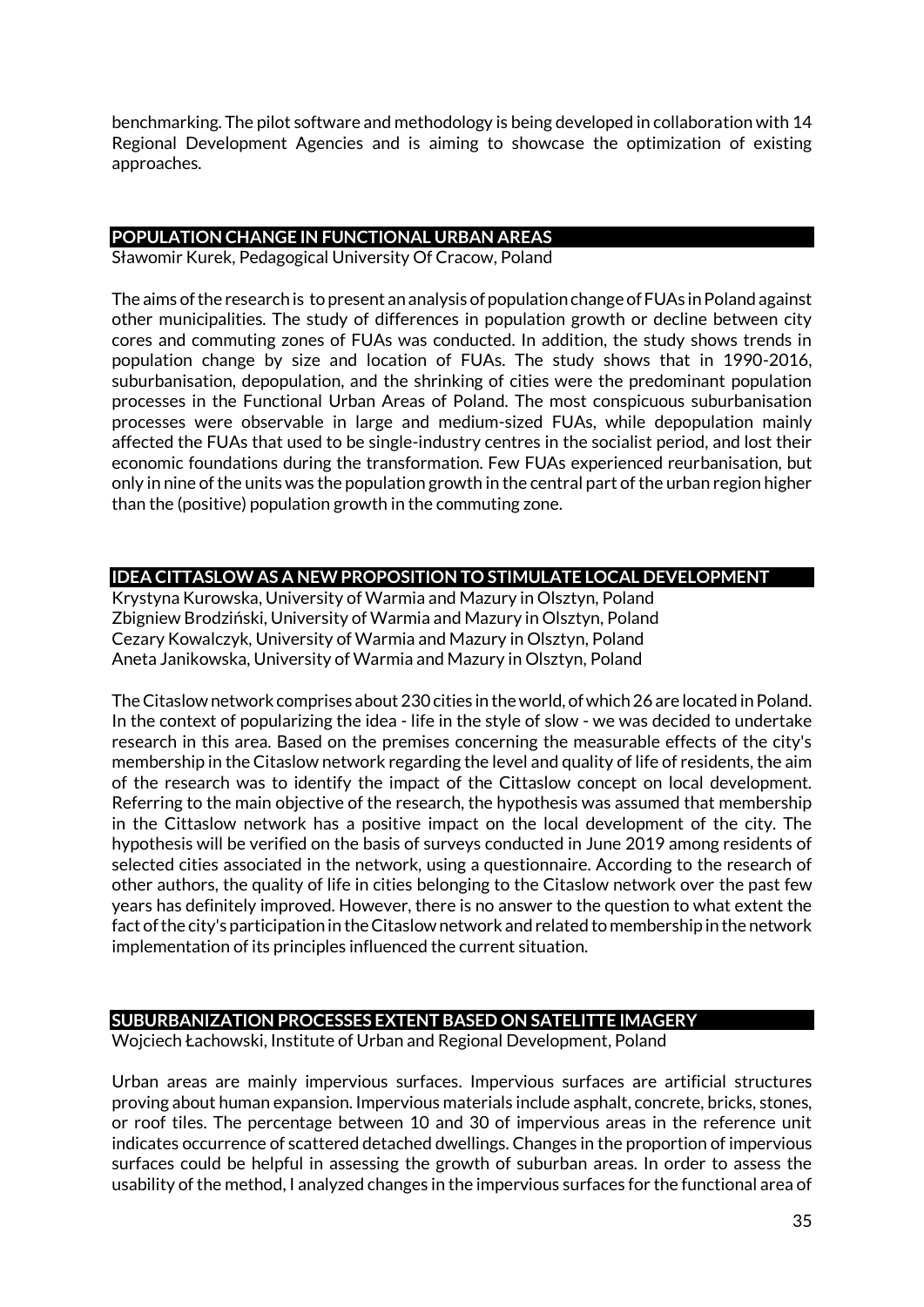Poznań in 2001 and 2018. I used open Landsat imagery data downloaded from United States Geological Survey website for the period of growing vegetation in the summer. Data preprocessing included atmospheric and geometric correction to minimize further classification errors. I checked the usability for the analysis of three popular methods of extraction the impervious surfaces: rule-based classification, support vector machine, and random forest. The results of the analysis were: a map of changes in impervious surfaces extend and a map which presented a percentage of impervious surfaces in the generated hexagonal grid for two time periods. The research indicates a significant increase of impervious surface in the study area, which is the evidence of suburbanization processes occurrence. Landsat data has been helpful in determining the extent of suburbanisation, however, it could not be useful for the analysis of smaller functional areas.

### **CROP MONITORING IN POLAND USING EARTH OBSERVATION DATA**

Artur Łączyński, Statistics Poland, Poland

The easy access to vast inventories of earth observation data enables to develop the efficient crop monitoring system. The EU Copernicus satellites of the Sentinel series provide data regularly with high spatial resolution throughout the whole globe. Availability of such massive data source strengthens queries to reduce respondent burden and obtaining statistics faster and on the lower aggregation level. Using this immense data inventories earth observation data in time series are processed and classified in order to obtain crop areas, intensity of vegetation, climatic conditions or estimated yields. In completed and ongoing projects, several major crops are included such as cereals, maize, rape, potato, orchards, sugar beets, grasslands covering 90% of agricultural area in Poland. The classification method bases on use of supervised machine learning methods. The classification procedure is assisted by in situ data collection and administrative data (The Land Parcel Identification System). The whole classification process includes several steps such as data acquisition, preprocessing (segmentation, delimitation of objects), classification and validation, generalization in territorial units. The in situ information makes a training sample in the classification and validation reference, while the administrative data serves for preprocessing and segmentation. The obtained accuracy of crop recognition reaches up to 96%.

The projects have been carried out by the Agriculture Department of Statistics Poland in cooperation with the Space Research Centre Polish Academy of Science, Institute of Geodesy and Cartography, European Space Agency.

Key words: remote sensing, crop monitoring

#### **THE DISTRIBUTION OF COWORKING SPACES IN NEIGHBORHOODS**

András Lévai, Széchenyi István University, Hungary

The creative economy is affected by space, so I started to research which factors cause that some of the cities are creative, some are not. After reading the literature of creative industries I found that they are focusing only on city level. A whole city can not be "creative", it is more of an attribute of a city neighborhood. The coworking spaces represent the creative people, workplace and amenities, so I collected the location of coworking spaces with web spiders and I used basic text mining to classify the neighborhoods. In my presentation I show my findings in the spatial distribution of coworking spaces on neighborhood level.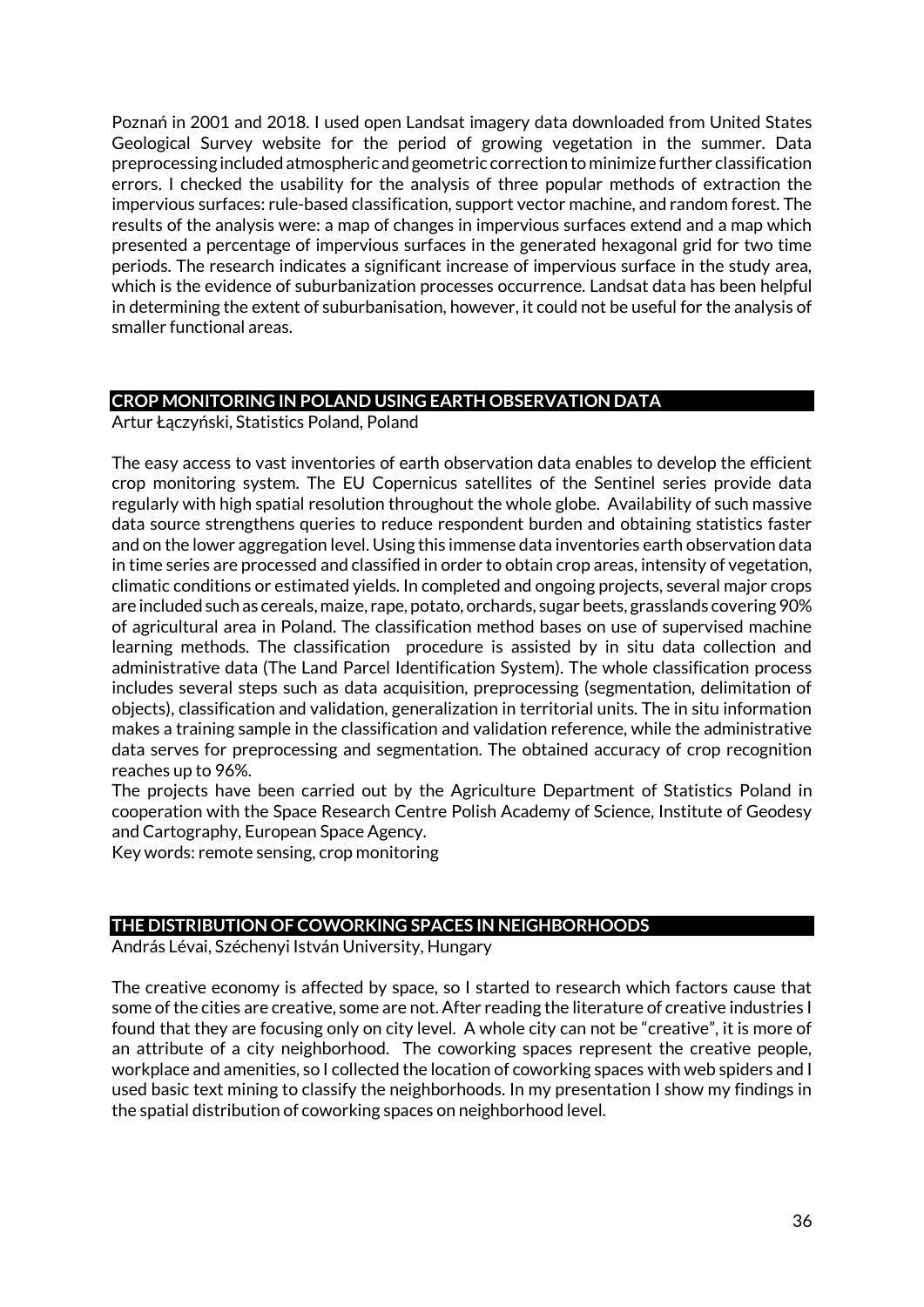#### **BORDER MIGRATION PROCESSES IN UKRAINE: THE POLISH VECTOR**

Olga Levytska, Institute of Regional Research n.a. M.I. Dolishniy of the National Academy of Sciences of Ukraine, Ukraine

In recent years, the economic and political situation in Ukraine has worsened because of the state's economic stagnation, escalation of the armed conflict in the East, and decrease in the level of public life. Ukraine has faced a new wave of emigration, posing a significant threat to workforce disposal and the loss of a substantial share of the country's labour potential. In this regard, there is an objective need for constant monitoring of population movement not only within large regional migration systems but also within small ones. The assessment of the scale and consequences of population migration's influence in regional and local dimensions on the socio-economic development of border areas is equally important. Such research should be a basis for developing effective mechanisms for regulating migration processes in a border region. The aim of the paper is the analysis of scale and types of Ukrainian migration to Poland in border areas and the following suggestion of measures for migratory risks minimization. Thus, the paper considers the push-factors for residents of border areas stimulating population movements towards Poland, the scale and characteristics of Ukrainian migration to Poland by the example of Podkarpackie Voivodeship and Lviv Oblast as the most cooperating border regions, and the primary measures for improvement of the Ukrainian-Polish cooperation. The paper presents a literature review concerning the trans-border cooperation, the concept of

territorial migration system, features and data on border migration of Ukrainians to Poland, in terms of its scale, intensity and types.

#### **THE ROLE OF A SOCIO-ECONOMIC ENVIRONMENT FOR INNOVATION ACTIVITY OF ENTERPRISES**

Judyta Lubacha, Cracow University of Economics, Poland

The main aim of conducted research was to identify patterns of innovation activities undertaken by innovative enterprises and to identify factors of a given type of an innovation activity. It is assumed that the features of socio-economic environment (in particular human capital, social capital, formal institutions, foreign investors) influence predominant pattern of an innovation activity undertaken by innovative enterprises. To examine the relation between various elements of socio-economic environment and engagement of innovative enterprises into an innovation activity the estimation of econometric panel models for selected variables was performer. Analysis was conducted for years 2004-2014, and 16 Polish regions.

## **YOUTH AND THE REGIONAL FUTURE IN SEE. ARE WE READY FOR THE CHALLENGE?**

Veselina Lyubomirova, University of National and World Economy, Bulgaria Georgi Nikolov, University of National and World Economy, Bulgaria Georgi Tsolov, University of National and World Economy, Bulgaria

The paper analyzes the youth profile in four SEE countries – Bulgaria, Croatia, Romania, Slovenia by indicators with significant impact to the regional growth and sustainability challenges. The main idea is to find answers to the question – how youth is shaping the national future and are the EU and country policies prepared to face the challenge. The analysis is made in three directions, so to be structured systematic picture of the phenomena. On national level is outline youth profile, based on mix from latest available sociological and statistical data for young people in the chosen countries, relevant to socio-economic development issues and in relation with the EU youth guarantee policy for the four member states. The results are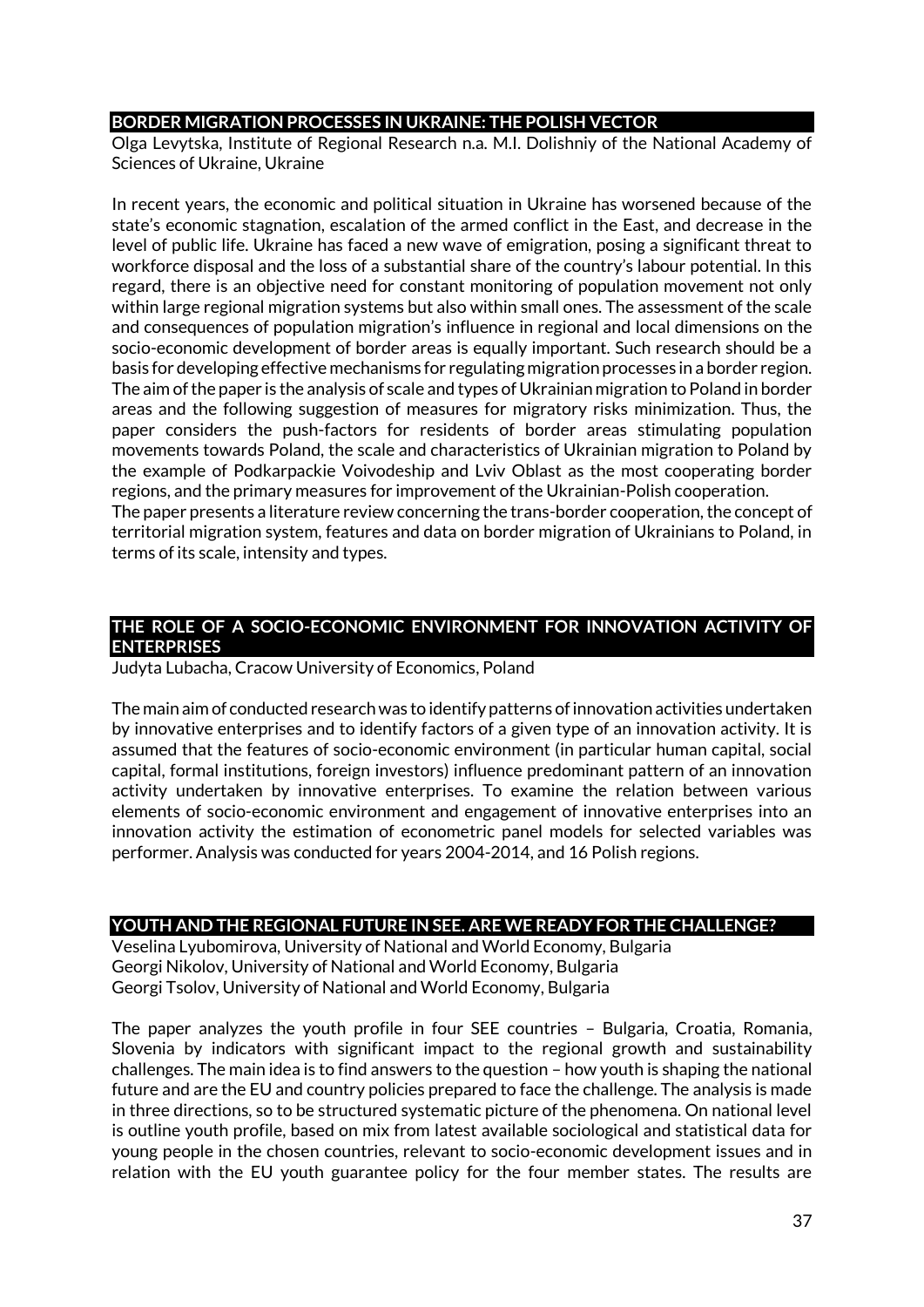discussed in the socio-economic context of European semester policy areas – employment, education, social policy. The article gives the opportunity for outlining the national picture of youth profile – youth policy, as well as the comparison between the four analyzed member states.

### **SUCCESSES & PITFALLS IN UKRAINE'S JOURNEY TOWARDS HARMONISATION OF LABOUR LAW WITH BEST EUROPEAN PRACTICES**

Olga Melnychenko, PwC Legal Ukraine, Ukraine

After the collapse of the Soviet Union, Ukraine made a substantial progress in developing its legislation framework in all areas that are vital for building democracy.

Bringing labour legislation in line with European practices has always been among the areas in focus, as the effective legislation doesn't represent a fair balance of interests between employers and employees. The effective Labour Code was many times modernized since 1971 when it was adopted during the Soviet era. Still, it lags far behind current European practices and event doesn't keep up the pace with some local practices in Ukraine that have engrained defacto over these years. Effectively, certain areas lack its regulation and suggest various interpretations leaving employees and employers lost in conjectures on what is right and what is wrong.

Among key pitfalls on the way to improvements here is constant counteraction from trade unions and slowdown in passing bills in anticipation of regular/irregular elections.

Still, policy makers and employers achieved a series of successes in the course of their cooperation. One of such successes was simplification of employment of foreigners in Ukraine. Also, multinational companies having their business in Ukraine and struggling with dismissal of their local CEOs, have now witnessed that such dismissals have become easier to implement due to relevant changes in the Labour Code adopted several years ago. It is also expected to simplify the regulation of employees' distant work. Such positive trends set over the previous decades give a strong hope that there are many more progressive changes to come. Modernization of labour legislation, together with developments in other areas, essentially improve the investment climate and demonstrate that Ukraine is open for future changes, no matter what future holds.

#### **ACCESSIBILITY OF TOURIST AND RECREATIONAL SERVICES AS AN ATTRIBUTE OF METROPOLITAN SPACE**

Beata Meyer, University of Szczecin, Poland

Changes in preferred lifestyle that promote, among others, healthy, pro-ecological and active behaviors contribute to an evolution of the way leisure time is spent, thus increasing the significance of active recreation both in the place of residence and outside of it. The increasing number of tourists and their journeys is also a result of traveling having been accepted as an element of modern lifestyle (and, to a degree, an indication of social status) as well as of the progressive democratization of tourism, which causes groups that were previously unable to participate in tourist activity (i.e. seniors, families with young children, persons with disability) to be incorporated into those activities.

Despite the continuous increase in the number of tourism and recreation participants, the diversity of spatial accessibility for this type of services is clearly visible. Rural areas, despite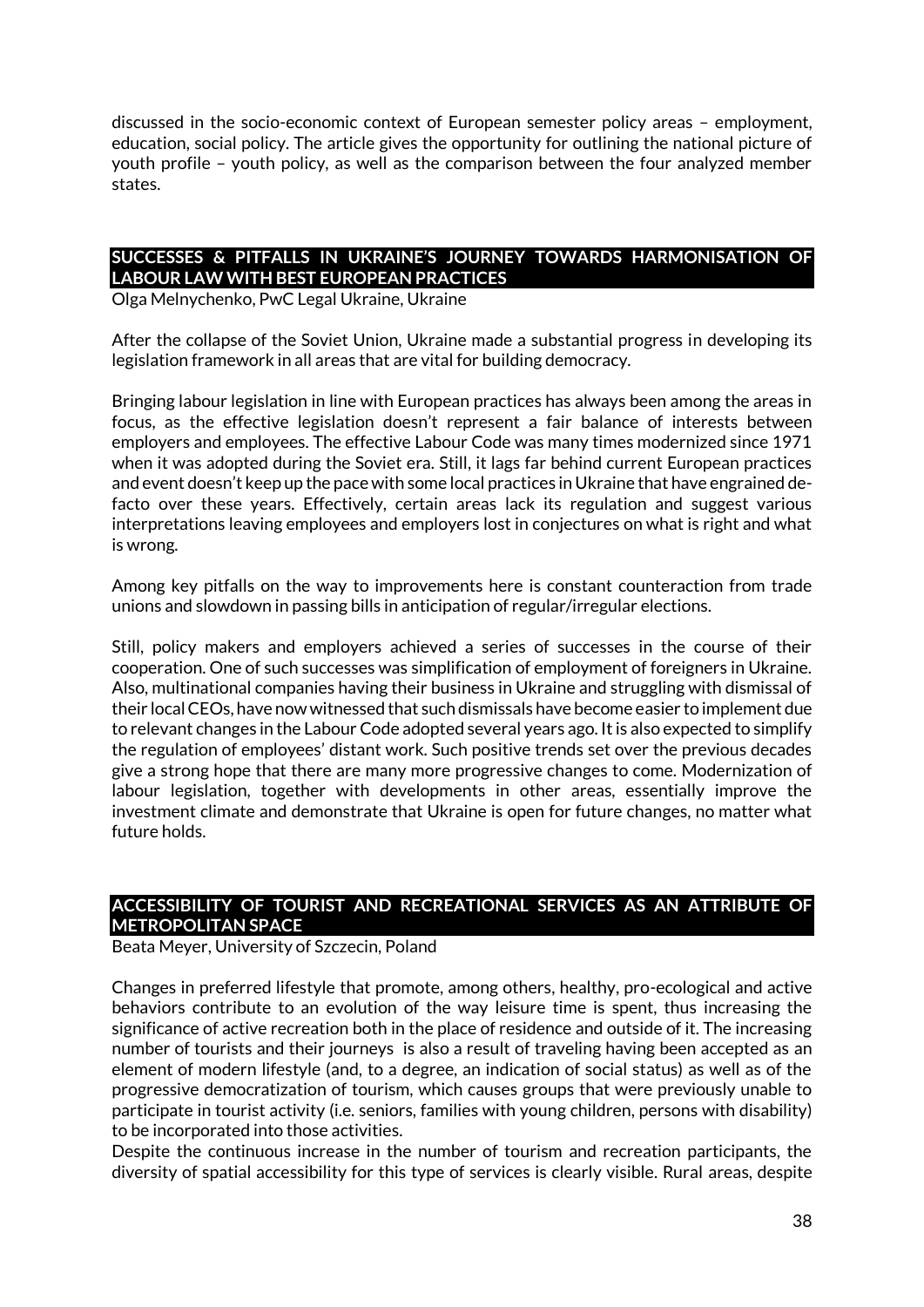possessing the potential for infrastructure and recreational services development, are often deprived of those services and their inhabitants remain essentially the largest group that does not participate in tourist activities (or does so sporadically). Privileged areas are urban areas, especially metropoles. Metropolitan spaces perform many diverse functions, among which those which result in a high quality of life for the inhabitants are currently becoming dominant. Among those, services which ensure a satisfying use of leisure time connected with tourism and recreation are of high significance.

The aim of the elaboration is to compare and evaluate the accessibility of tourist and recreational services in metropolitan and peripheral areas as well as to determine the significance of tourism and recreational services accessibility as an attribute of metropolitan space.

### **INDUSTRY 3.0 AND 4.0 AS THE VEHICLE OF UPGRADING AND SMART DIVERSIFICATION IN THE POLISH MANUFACTURING SECTOR?**

Grzegorz Micek, Jagiellonian University, Poland

Krzysztof Gwosdz, Jagiellonian University, Institute of Geography and Spatial Management, Poland

Agnieszka Sobala-Gwosdz, The Bronisław Markiewicz State Higher School of Technology and Economics in Jarosław, Poland

Arkadiusz Kocaj, Jagiellonian University, Institute of Geography and Spatial Management, Poland

Agnieszka Świgost, Jagiellonian University, Institute of Geography and Spatial Management, Poland

In the EU and national industrial policies, robotization and digitalisation of the manufacturing sector are treated as emerging determinants of economic growth, competitiveness and product/process upgrading. However, this hypothesis should be questioned while looking at the limited scale of the Industry 3.0&4.0 implementation in Poland, observed mainly in domestic enterprises. The concept of smart diversification is employed in a couple of manufacturingoriented Polish regions to discuss the role of robotization and digitalisation. Leading suppliers of industry 3.0&4.0 solutions are identified and mapped. The authors ponder on the main drivers of implementation of industry 3.0 and 4.0 in the chosen manufacturing sectors of the Polish industry, aiming to reveal whether new technologies might be an important trigger for regional smart specialisation or diversification.

The conceptual discussion is empirically informed by in-depth interviews with managers of manufacturing companies in the automotive and home appliances industry and key informants representing companies delivering Industry3.0&4.0 solutions.

The authors acknowledge funding from the Polish National Science Center (project 2017/27/B/HS4/01935, Paths and limits to industrial upgrading: high- or low-road of development in Polish manufacturing) and from the European Trade Union Institute (Digital transformation and changes in the drivers of / obstacles to catching up in factory economies).

### **SPONSORED ARTICLES AS AN INSTRUMENT OF TOURIST PROMOTION OF THE CITY ON THE EXAMPLE OF LUBLIN AND THE BLOG "TASTEAWAY"**

Katarzyna Michalczuk-Ouerghi, Maria Curie-Sklodowska University, Faculty of Earth Sciences and Spatial Management, Poland

Today, there are many tools to promote the attractiveness of tourism and consequently, to encourage potential tourists to take advantage of local tourist services of the city or region.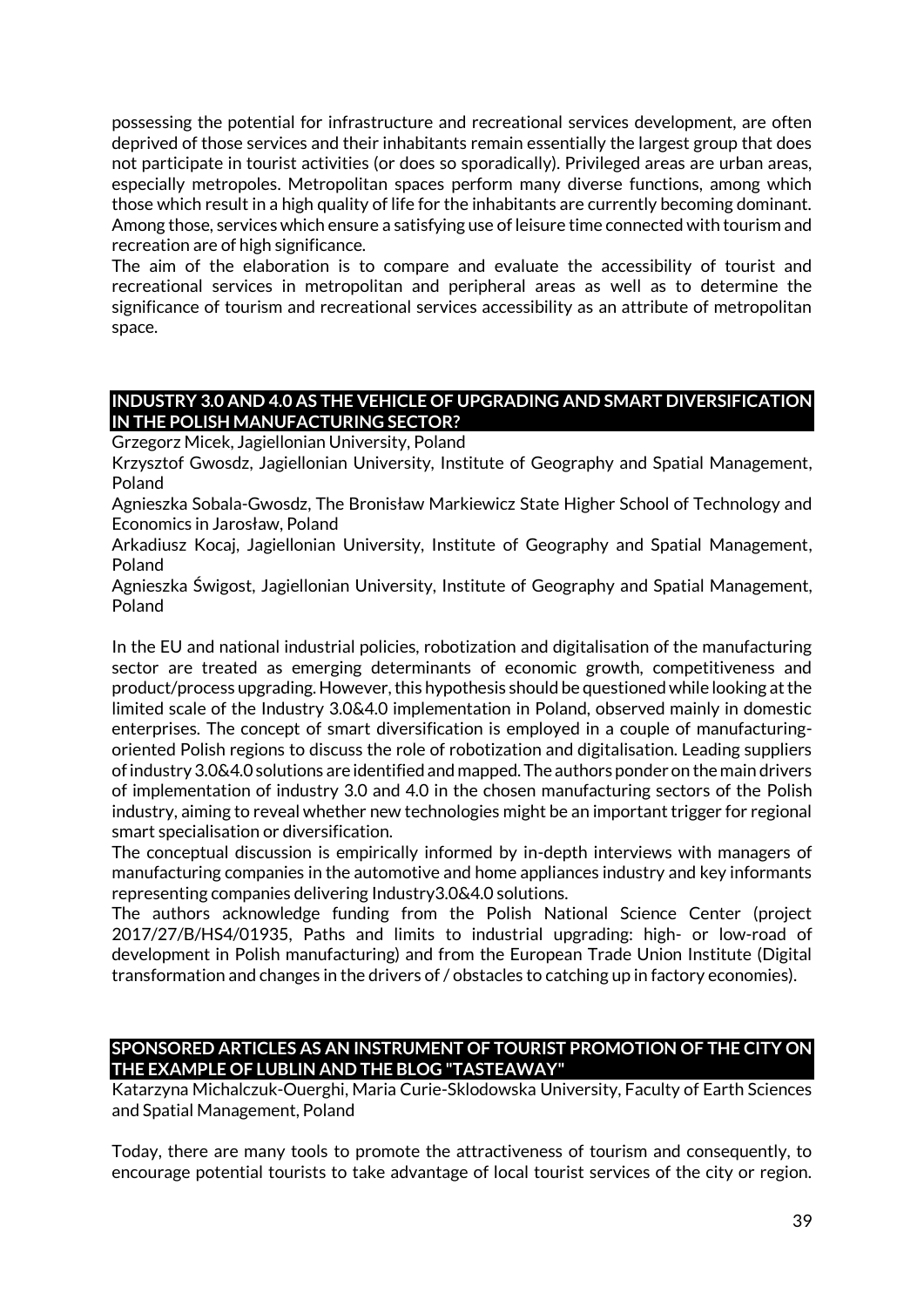Market changes, emerging new trends or technological progress oblige marketing specialists to constantly search for a new policy that will precisely address the needs of consumers. These changes consistently lead to conducting research that would reliably assess the success of individual promotion methods in the field of both local and regional tourism. Sponsorship articles placed on thematic blogs have become increasingly popular marketing tools, which combined with intense activity in social media, are high popular. In the case of the tourism industry, the most often undertaken form of cooperation is cooperation with popular travel bloggers based on content marketing.

The article is an attempt to determine the system of cooperation of cities with travel bloggers and the role of this type of marketing strategy in promoting a city important on the cultural map of Poland. Methods used to estimate the level of effectiveness of this type of tools in the tourist promotion of the city were also characterized. The example of Lublin and the blog "Tasteaway" also assessed the level of effectiveness of this cooperation in the demand sector, i.e. in the intensification of tourist traffic in Lublin.

# **BAZA KONKURENCYJNOŚCI AS A POTENTIAL SOURCE OF INFORMATION ON RESEARCH AND INNOVATION COLLABORATION**

Krzysztof Mieszkowski, Formerly JRC - European Commission, Spain

The Baza Konkurencyjności is a database on procurement calls. This paper considers it an interesting source of information on external resources necessary for beneficiaries of the Polish operational programmes under Thematic Objective I to carry out their research and innovation projects.

Since December 2015 the Baza Konkurencyjności has been used to publish calls for tender from beneficiaries of the operational programmes 2014-2020. They are obliged to apply the principle of competitiveness in accordance with the provision of the Guidelines on eligibility of expenditure under the European Structural and Investment Funds for 2014-2020. Since January 2018, all entities applying for EU funds have also had to follow this rule.

The paper discusses positive aspects of this database, but also defines limitations in its use. Some of them are related to the laws which regulate the re-use of public data and protection of personal data released in calls. Others are related to the scope and completeness of the database records. The guidelines define the type of entities and their minimum value of tender which must be published in the Baza Konkurencyjności. Each record of the call follows a template which facilitates the presentation of requirements for goods or services, their delivery, characteristics of potential providers, and criteria for selecting the best offers. The information on the best bid might also be found.

This database can provide information on the territorial location of beneficiaries, their partners and winning bidders. This can support studies on e.g. agglomeration of research and innovation activities, research and innovation collaboration, or knowledge flows.

#### **BORDERS AND BORDER CITIES IN TRANSITION: TOWARDS A TYPOLOGY**

Andrzej Miszczuk, Maria Curie-Sklodowska University, Poland Andrzej Jakubowski, Maria Curie-Skłodowska University in Lublin, Poland

National borders constitute a changeable and evolving matter which exerts an impact upon the local and regional development of areas located in their proximity in a way which transforms in time. The impact of the same boundary upon the development of border regions in various historical periods may differ. It may also have a diverse influence upon development processes occurring on both sides of the boundary. The situation is determined by the geographic location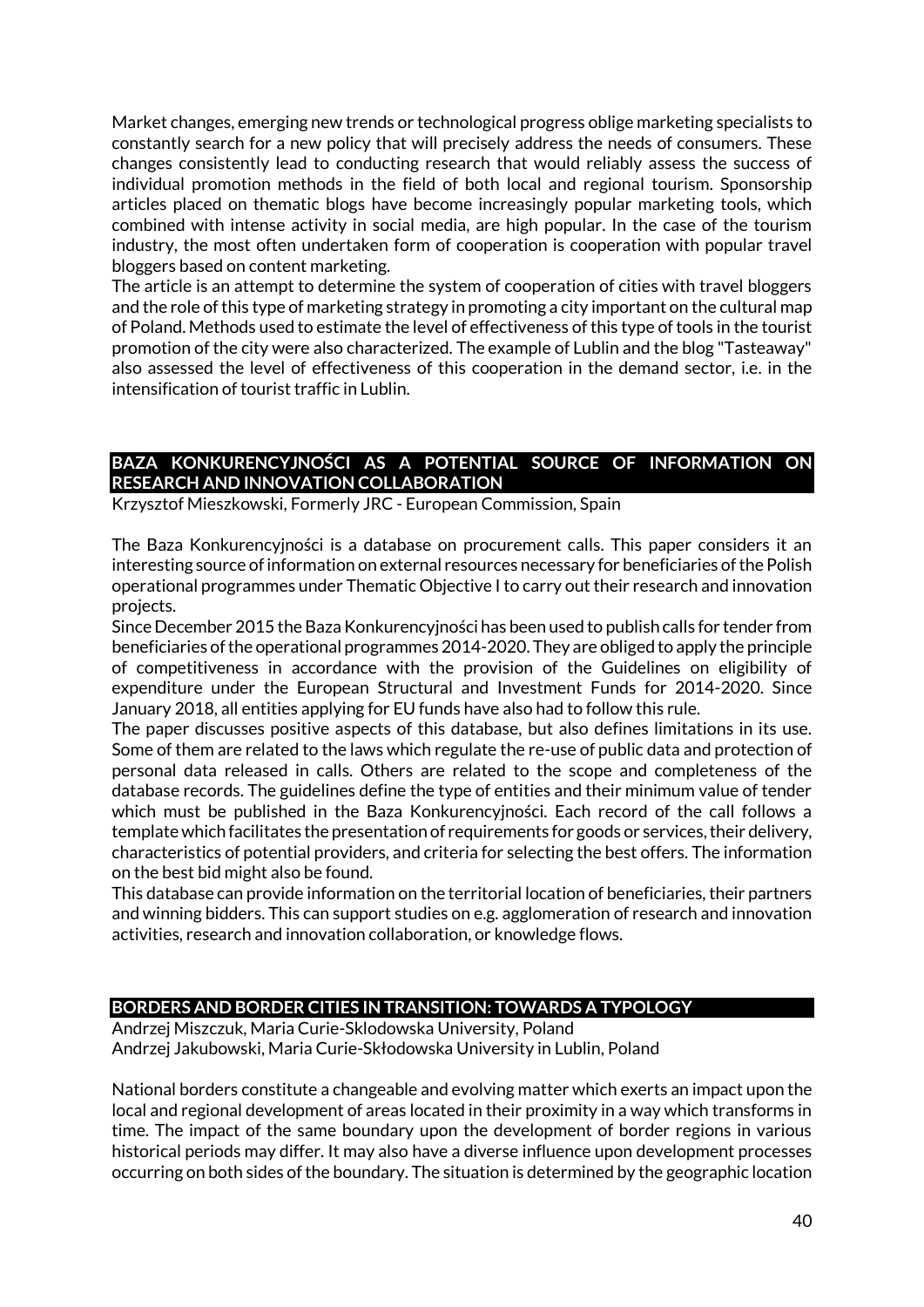in the spatial structure of a specific country, the character and the level of development of the country and areas located across the border, and the character of the border itself. The objective of the paper is an attempt to develop a typology of border cities. The typology will focus upon geopolitical determinants and their outcomes viewed in static and dynamic terms, all in the theoretical aspect. The synthesis of both approaches enabled 18 possible types of border cities to be isolated. Three of these were discussed in the form of case studies (Cieszyn, Chełm, Przemyśl).

# **ALLOTMENT GARDENING IN POLAND - NEW POSSIBILITIES OF SOCIAL, CULTURAL AND RECREATIONAL DEVELOPMENT IN TERMS OF SUSTAINABILITY AND QUALITY OF LIFE**

Justyna Mokras-Grabowska, Uniwersytet Łódzki, Poland

For over 200 years, allotment gardens are rooted in the European, urban cultural landscape (Crouch, Ward 2007, Breuste, Artmann 2014). Currently in Europe, there is a growing interest in allotment gardening as a development of an alternative lifestyle (Breuste, Artmann 2014). It is postulated that they should be included in the system of urban green areas and constitute recreational spaces both for users of plots and local communities (quality of life). Allotment gardens, having the status of public utilities, meet the essential collective needs of locals, including recreational and social functions. Allotment gardening in Poland concentrated in the Polish Allotment Federation owns 4667 family allotment gardens, in which there are 917 445 plots with a total area of 40 862,9613 ha. Since 2018, the Open Social Development Program, whose objectives include modernization and improvement of infrastructure as well as universal access to the gardens for local communities (including marginalized groups) has been implemented. This issue seems to be important also due to the increasingly frequent problem of liquidation of allotment gardens, which is related to the implementation of new spatial development plans and new residential areas. In the years 2015-2019, 312 allotment gardens in Poland were liquidated (3277 plots), of which only 17% was a public purpose. According to global trends (sustainable cities), allotment gardens should, however, be preserved as productive and "living" places, they should constitute important places for spending free time and social integration (urban functional areas).

#### **INSTITUTIONAL TRANSFORMATION OF THE RUSSIAN MARKET OF SOCIAL SERVICES IN THE CONDITIONS OF REGIONAL DIFFERENTIATION**

Tatyana Morozova, Institute of Economics of the Karelian Research Centre of the Russian Academy of Sciences, Russia

Galina Kozyreva, Institute of Economics of the Karelian Research Centre of the Russian Academy of Sciences, Russia

Raisa Belaya, Institute of Economics of the Karelian Research Centre of the Russian Academy of Sciences, Russia

The center-peripheral structure of the territories of any state inevitably predetermines their socio-economic inequality. Taking into account the well-known general trends of migration outflow of the population from the periphery, the formation of territorial zones of increased social ill-being becomes an inevitable consequence. One of the tools for leveling regional inequality is social policy, and its most sensitive element is the system of social services for citizens in need of social protection and support.

The results of a number of international studies conducted under the agreement of the Russian Federation and the EU Karelia Cross-Border Cooperation demonstrate a narrow range and the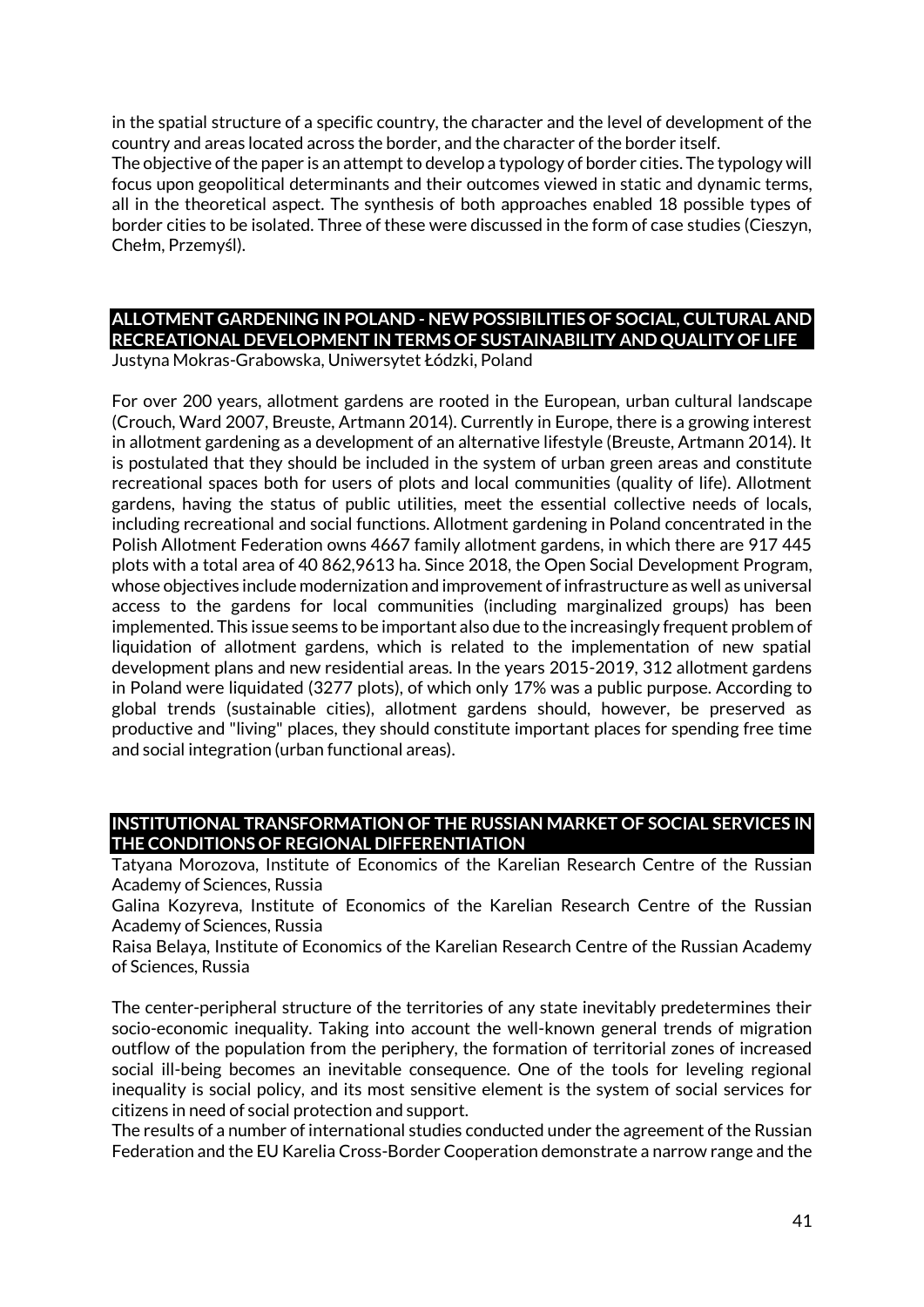simplest forms of social services consumed. The low level of claims from the recipients of social services reinforces the narrowed model of social services of a rigid paternalistic type.

At the same time, there is a diversification of social service providers in the social services market, which reduces the mismatch between supply and demand and contributes to the segmentation of supply. A social experiment conducted in the framework of an international project on the introduction of innovative mobile technologies has shown that market elements contribute to increasing the availability and efficiency of social services, especially relevant in peripheral areas.

The process of forming a mixed model of a liberal-paternalistic type is accompanied by institutional support through Russian legislation in the field of social services, including a set of measures to denationalize social services and build an effective model that meets Russia's development prospects.

#### **CREATIVE CITY MODEL - EXAMPLE OF GYŐR**

Szabolcs Morvay, Széchenyi István University, Hungary

The creative and cultural economy is increasingly important in relation to the economies of the European Union. The social benefits of the creative sphere are becoming more and more recognized in the eyes of cities' decision-makers, culture and creativity-based urban development has become a strategic issue, with both the European Union and European cities increasingly focusing on strengthening the creative segment. The European Commission has launched an online platform to examine the creative strengths and weaknesses of cities, named the Cultural and Creative Cities Monitor. The tool compares European cities on the basis of their creative and cultural colors, and tries to measure the creative character of cities with different indicators. Why does the creative sphere and culture become important for cities in the 21st century? What makes a city truly a creative city? The creative and cultural sectors of future will exist along with the industrial system, or the creative activities will replace the industrial activities? Researchers, international organisations and European Union institutions have been looking for the answers to these questions for over two decades. It was already felt in the 70s that answers should be given to the urban problems of declining industrial centres and as a result urban researchers tried to add culture as a new element to their analysis, and then there were additional examining elements: the creativity and later creative economy. In the 1990's Western-European and North American cities renewed by cultural development were already mentioned, and by the turn of the century the role of a new social class, the creatives or the creative class in urban development was already written about. (Czirfusz 2013, Florida 2002) In the last decade creative individuals came into focus as well, their embedding in the urban environment, the openness of the city, the exploration of their ways to connect to the city's economic policy, support policies to alleviate their labour market dependency, in addition to shaping the creative urban vision in the head of youths based on creativity and support to exploit creativity as a potential skill. (Tokatli 2011, Pratt 2008, 2011, Allen-Hollingworth 2013) In lecture, I examine the concept, nature, measurement possibilities and expressive indicators of the creative city along these issues. And I show Győr's creative segment along several aspects.

#### **THE GROWING POWER OF LARGEST UKRAINIAN CITIES**

Olga Mrinska, European Bank for Reconstruction and Development, United Kingdom

Fluid geopolitical landscape of Ukraine, which is disrupted by the occupation and security crisis with Russia, creates new challenges and opportunities for the spatial development. As it lost 7% of its territory and 2.5 million people due to conflict, Ukraine experiences substantial re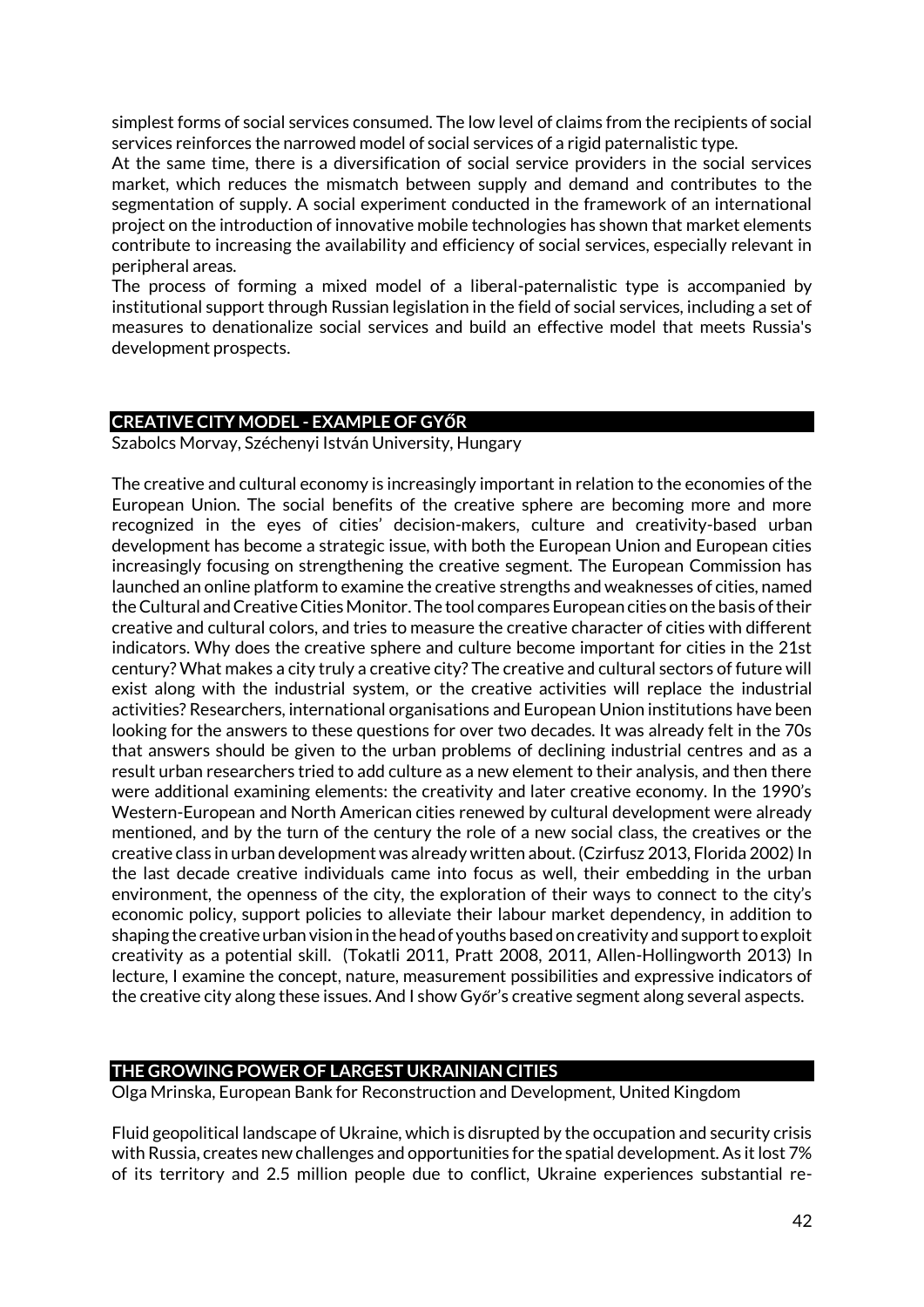calibration of spatial balances and redesign of policies that ensure spatial cohesion. The largest cities – with the population above 500,000 people – play significant role in this process. These are capital city of Kyiv, Dnipro (former Dnipropetrovsk), Lviv, Odesa and Kharkiv.

Loss of Donetsk, once second largest city of Ukraine, due to the conflict in Eastern Ukraine, created additional opportunities for all these cities, as many people and businesses relocated from occupied territories. At the same time loss of industrial assets and reduction in trade with Russia had significant implications for the structure of Ukrainian output and export, with largest cities now contributing greater shares in national wealth and employment. Ongoing upgrade of infrastructure makes them significant transport hubs serving larger macro-regions. And as decentralisation reform (including fiscal) and self-government reform progress, the cities are gaining status of powerful regional centres, that offer a much wider range of public and private services.

This paper analyses the recent trends in the development of five largest cities of Ukraine in the context of Ukrainian transformations. It focuses attention on growing population, their productivity, level of education, investment flows and increasing share of high value-added sectors.

### **INCLUSIVE INNOVATION POLICIES AND SOCIAL INNOVATION AS A WAY TO INCLUSIVE GROWTH IN CEE COUNTRIES**

Dorota Murzyn, Pedagogical University Of Cracow, Poland

Innovation has long been recognised as a key driver of economic growth, but recently they are also seen as a way to promote social inclusion. First of all, social innovation (developing new ideas, services and models to better address social issues) can help achieve active inclusion by enhancing the effectiveness of policies and services in order to maximise positive social impact. Secondly, innovation could serve inclusive growth through proper innovation policy. There is a new concept emerging - inclusive innovation policies – that is understood as removing barriers for disadvantaged groups (social inclusiveness), laggard firms (industrial inclusiveness) and regions (territorial inclusiveness) to enable all segments of society to participate in and benefit from innovation.

The aim of the paper is to contribute to a better understanding of the challenges associated with the implementation of social innovation and inclusive innovation policy in the less developed countries (on the example of CEE region). It explores regional trends in several indicators associated with social inclusiveness, industrial inclusiveness and territorial inclusiveness, that underpin innovation capacity. The research questions are as follows: whether and how inclusive innovation policies and social innovation can influence the achievement of inclusive growth? is there a need for an inclusive innovation policy in the countries of Central and Eastern Europe? what are the challenges associated with the implementation of social innovation and inclusive innovation policy in CEE countries? From a methodological point of view, the author uses descriptive analysis, analysis of strategic documents and statistical analysis.

### **TOWARDS THE GIG. GIG WORKERS IN CENTRAL AND EASTERN EUROPEAN (CEE) COUNTRIES**

Melania Nieć, Polish Agency for Enterprise Development, Poland Grzegorz Rzeźnik, SWPS, Poland

Ben Casselman, The NY Times analyst, wrote: "You can see the gig economy everywhere but in the statistics" (07/2018). Why? Because the Gig economy has both created new labor markets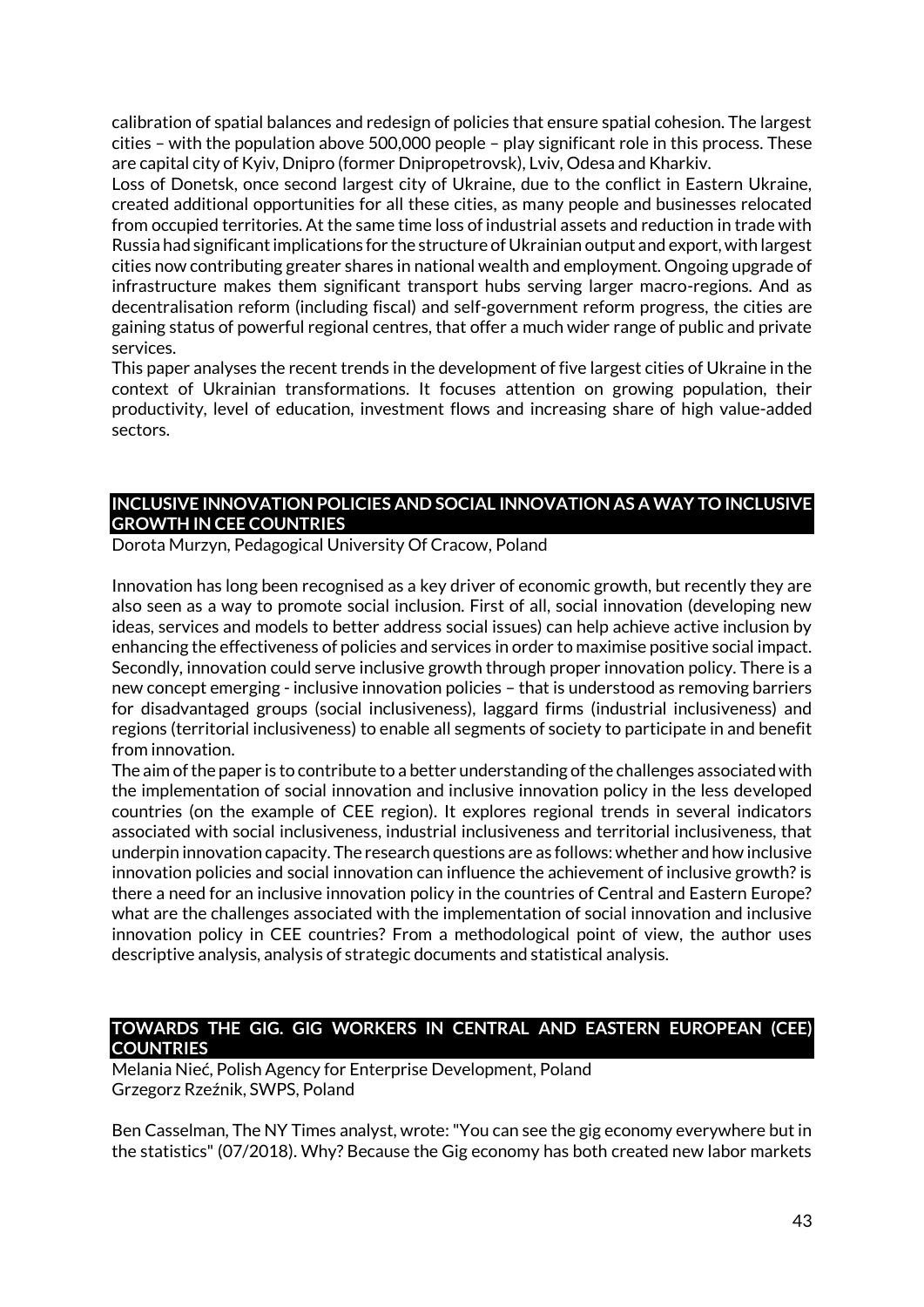across branches and redefined old ones, mostly in the U.S. and EU-15, but CEE economy already has similar experiences and challenges.

The key parts of the article are: the economic and labor market context of the gig economy in the EU, CEE, the results of own research prepared and carried out in 2019 as part of The Global Entrepreneurship Monitor (GEM) research program in comparison to governments data and insights from the prev. studies about work and employment in the digital age. GEM is the world's foremost study of entrepreneurship conducted with researchers from the Polish Agency for Enterprise Development.

GEM survey among the adult popul. as well as among the national experts provides new knowledge about the gig economy scale in many countries and characterizes people undertaking this form of work. The paper focuses on the gig economy in selected countr. from CEE, tries to systematize the characteristics of people who undertake to work in this new segment of the economy. The analyses the relevant literature as well as issues related to the employment status of gig economy employees. The surveyed experts indicate the importance and future of gig and the role of gig workers. The unique knowledge, thanks to the GEM methodology and the surveys conducted according to the same rules are an advantage of this analysis.

The article is part of a wider literature on the development of gig economy and it will contribute to the ongoing analysis of gig workforce in CEE.

### **MACROECONOMIC EFFECTS FROM DEBT-FINANCING OF THE INFRASTRUCTURE FINANCING GAP IN THE REGION AND LOCAL GOVERNMENTS IN MACEDONIA**

Marjan Nikolov, Center for Economic Analyses, Macedonia, The Former Yugoslav Republic of Vesna Garvanlieva Andonova, Center for Economic Analyses, Macedonia, The Former Yugoslav Republic of

Ivana Velkovska, Center for Economic Analyses, Macedonia, The Former Yugoslav Republic of Ana Marija Petrevska, Center for Economic Analyses, Macedonia, The Former Yugoslav Republic of

Improvement of transport and energy connectivity is one of the flagship initiatives of the European Commission's strategy related to the enlargement perspective for the Western Balkans. Macedonia can contribute to the potential growth benefits for the Western Balkans from addressing the significant infrastructure gaps. It should be taken into consideration that despite the fact that infrastructure projects have a positive effect on economic performance in general, one could expect their financing to have opposite effects on the economy and that not all types of financing would be equally desirable. This imposes the question whether infrastructure projects should be financed by tax-financing preferable to debt-financing or the other way around. A "big push" in infrastructure investment is imperative for long-term prosperity, but it is very difficult to ensure sustained rapid growth without also keeping up sufficient rates of public investment. According to the Balanced Regional Development Law, at least 1 % of GDP in Macedonia should be invested in balanced regional development each year, however the planned finances for balanced regional development are less than 0.02% of GDP per year. The average realisation of capital expenditures at regional level as percentage of planned capital expenditure in 2017 is no more than 40.85%. Compared to ten years ago, this percentage has decreased by 7.03 p.p. The infrastructure financing debt for 2018 calculated as the difference between the planned and realised capital expenditure is estimated to be approx. 157 million EUR. For the purpose of estimating the effect on macroeconomic stability from financing the infrastructure financing gap with foreign debt we use a financial programing model Macroabc model. According to the results, the GDP growth will increase for 0.2 p.p. on average for the next 5 years, raising from the baseline scenario of 4.1% in 2020 to 4.3%. In the same time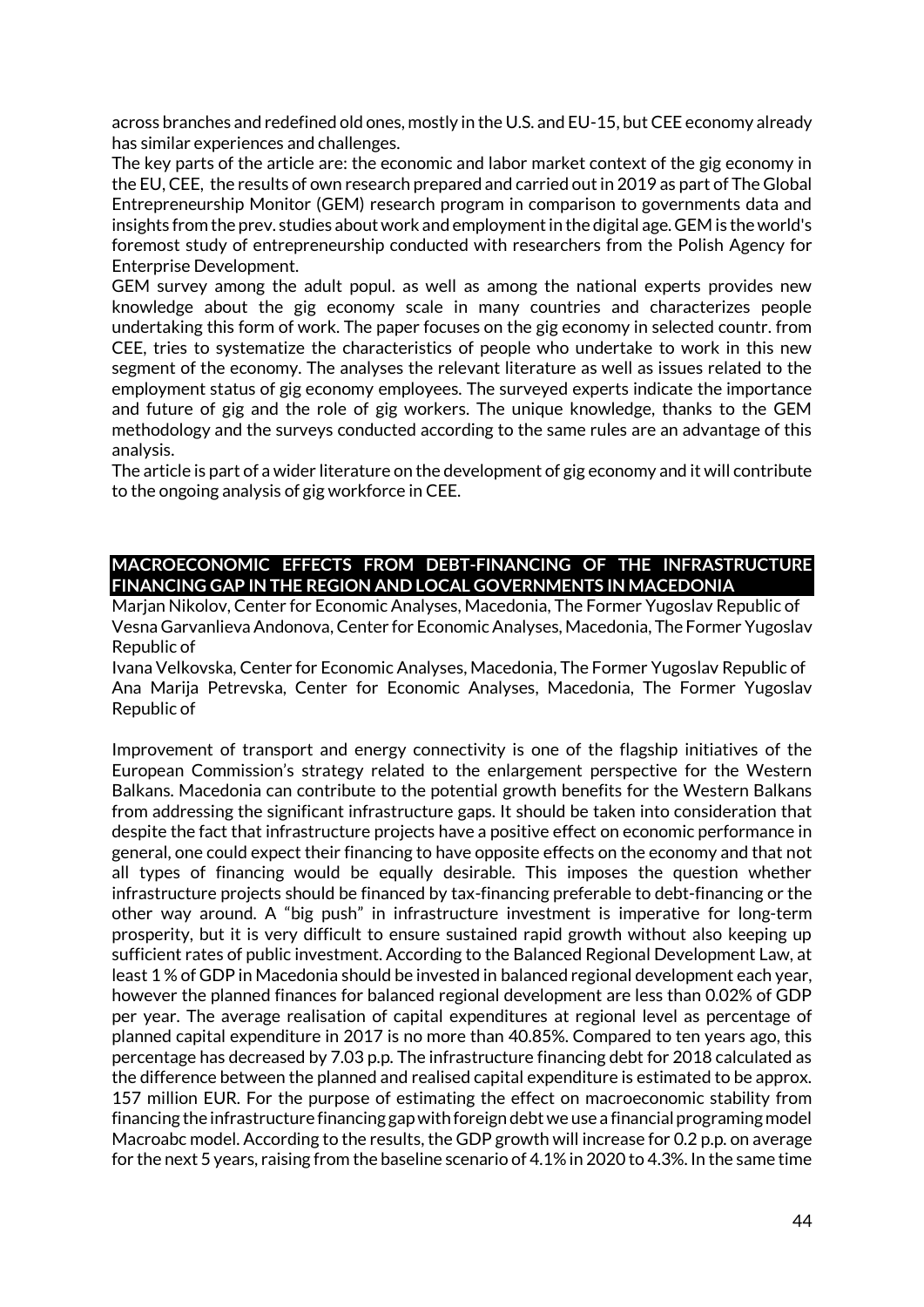the total government debt to GDP will rise up on average for the next five years for 2.7 p.p. and it will amount up to 54.1% in 2020.

# **DEVELOPMENT AND IMPLEMENTATION OF METHODOLOGY OF IN-DEPTH RESEARCH ON CONSTRUCTION ACTIVITY IN GMINAS AND FUNCTIONAL AREAS COVERED BY ITI**

Agnieszka Nocko, Statistical Office in Lublin, Poland

The availability of detailed statistical data on construction activity at the lowest possible territorial level plays a very important role in the process of monitoring the development of settlement systems and shaping policy adequate to needs (connected with this development) in the fields of spatial management, transport, energy, etc. Without such data and their proper interpretation it is difficult to manage land rationally and counteract unfavourable processes, such as chaotic urbanisation. It is very important to connect information about the future development of residential buildings construction with knowledge about the legal basis for the location of planned housing investments.

The object of the research work "Development and implementation of methodology of in-depth research on construction activity in gminas and functional areas covered by ITI" was to develop the methodology and then carry out in-depth studies of construction work, including legal basis for the location of residential buildings at the gminas' level and analysis of residential and service buildings construction in functional areas covered by Integrated Territorial Investments (ITI).

As part of the research work, the study was carried out of building permits and registrations with a construction project of new residential buildings in 2016. For the first time it was carried out at the territorial level of gminas and the information on the legal basis for the location of buildings was taken into account. The results of the survey enabled the analysis of the intensity of the planned housing development at the gminas' level and description of the extent to which the housing development in specific territorial units was based on LSDP (which may suggest planned and orderly development) or based on decisions on land development conditions – WZ (which may mean spreading in an unplanned way).

The analysis of the spatial intensity of residential buildings planned for construction, based on the permits issued in 2016 (building registrations accepted), at the gminas' level showed its very strong diversification. A very large number of residential buildings, construction of which was allowed in 2016, in relation to the total geodetic area (over 300 buildings per 100 km2) characterised some of gminas located in direct neighbourhood of the biggest cities. In turn, the smallest intensity (below 25 buildings per 100 km2) was observed mainly in gminas located peripherally in relation to large urban agglomerations. This seems to confirm the thesis about the strong influence of the phenomenon of metropolisation on the development of residential buildings construction, concentrating mainly in functional areas, including suburban zones of major urban centres of the country. The results of the study clearly showed that the main factor determining the share of residential building investments planned for construction based on local spatial plans in a given area is the degree of coverage of this area by binding local spatial development plans.

Cartograms showing detailed location (based on XY geographic coordinates) of new residential buildings for which construction was authorized in 2016 on the maps of gminas covered by a grid of 1 km squares were developed for selected areas. Works were mainly focused on developing, testing and evaluating the cartographic method of presenting the spatial diversity of the planned housing development on maps of gminas covered by a grid of 1 km squares. The research task was of a pilot nature, and the work carried out was primarily focused on methodological objectives and less on cognitive ones. The analysis of the developed maps allowed for a precise diagnosis of the intensity and location of the planned housing development.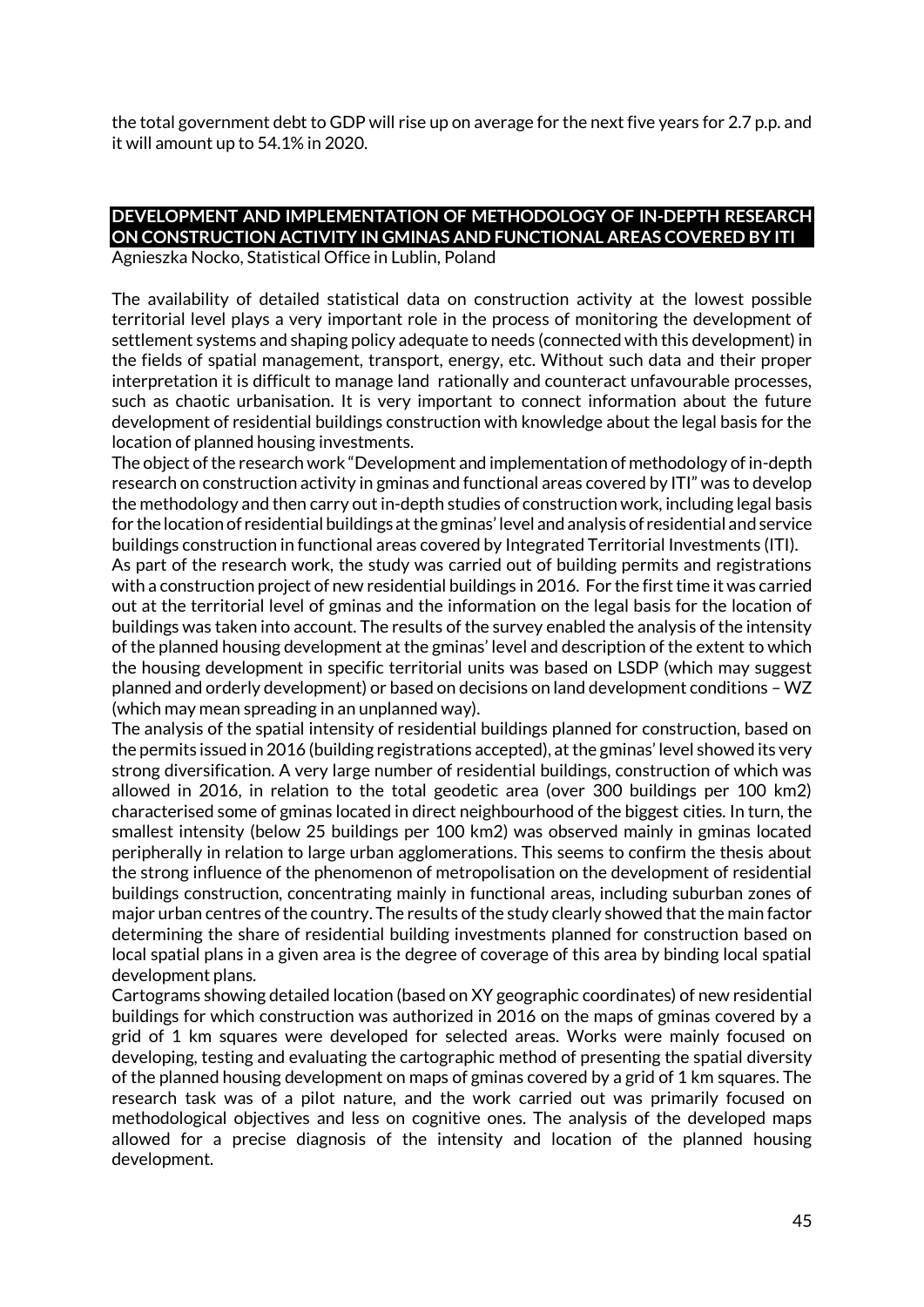As part of in-depth studies of construction activity in the urban functional areas, where the ITI are implemented, quantitative and qualitative analyses of material effects of housing and service construction as well as a study of the conditions of its development were carried out. The analysis was based on a wide range of indicators - concerning residential construction and construction of non-residential buildings, including service buildings, as well as contextual indicators - developed and calculated for the needs of the study. A multivariate comparative analysis of construction development in the ITI areas based on the synthetic indicator was carried out, and maps showing the distribution of new housing built in 2012-2016 in the ITI areas have been developed – using a grid of squares with a side of 1 km .

The results of the research work allowed to formulate conclusions and recommendations for public statistics units dealing with research in the field of construction statistics.

#### **FINANCIAL INSTRUMENTS OR GRANTS? MICROECONOMIC EFFECTS OF PUBLIC AND PRIVATE SOURCES**

Gyorgyi Nyikos, National University of Public Service, Hungary Attila Béres, Equinox Consulting, Hungary Gergő Závecz, Central Bank of Hungary, Hungary Tamás Laposa, National Unoversity of Public Service, Hungary

In the 2014-2020 programming period Hungary has been allocated very large amounts of funding sources from the European Structural and Investment Funds (ESIF). For the implementation of funds, a number of options are available, such as non-repayable grants and also financial instruments, including loans, equity and grants combined with loans. Hungary has decided to make a wide use of each of these funding options with significant funds being allocated to financial instruments. These latter sources are primarily used to fill the market gaps in the funding of companies' projects.

The research paper aims to present the different public and private funding sources available in Hungary and their effect on SMEs and larger companies is investigated. Besides the sources originating from the EU, the research will also focus on what scale public and private (commercial banks as well!) sources are used for economic development and how they compare with EU funds. The ultimate goal is to show whether the EU funds contributed to the development of the Hungarian economy at micro level or not.

The data to be analysed in the paper will be obtained through desk based research on the available funds and from public databases and other available sources regarding their use and effects.

The data analysis has focused on the effects of economic development on enterprises: employment, productivity and sales. The related research questions were how the different funds contributed to the development of the beneficiary enterprises, whether there is a difference in the scale of the effects for the different types of funding, and for the different types of firms. It is expected that the findings will show that EU funds should have an effect on the development of enterprises, and although we had some concerns about the scale of it, our research result confirmed this expectation.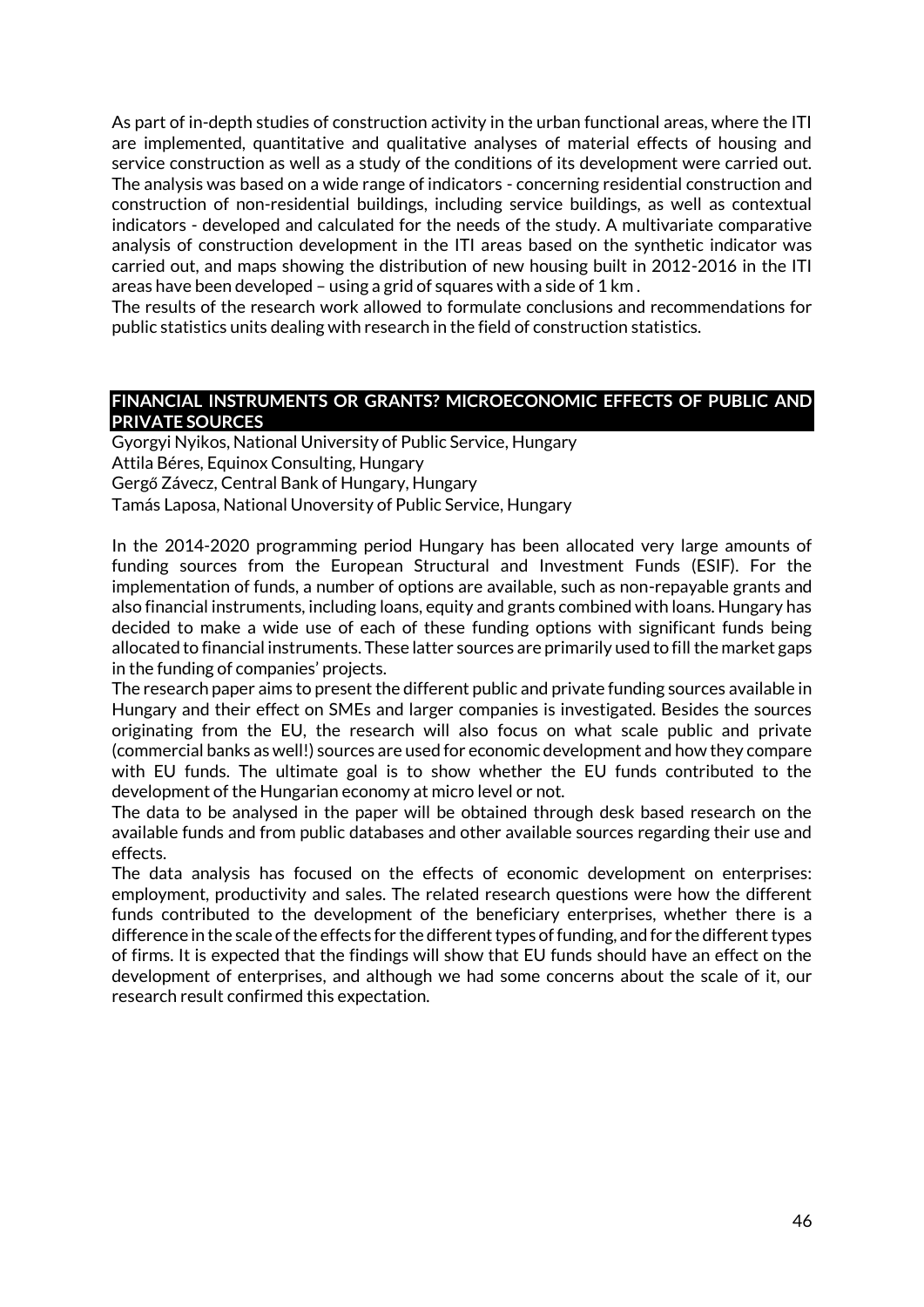### **WHERE DOES THE COHESION POLICY FUNDING SUPPORTING SMART SPECIALISATION GO TO?**

Agnieszka Olechnicka, Centre for European Regional and Local Studies (EUROREG), University of Warsaw, Poland

Paweł Śliwowski, EUROREG, University of Warsaw, Poland

The paper will look into the relation between thematic and spatial concentration of EU funds spending related to Smart Specialisation priority axis on the regional level in Poland. The initial findings are as follows:

1. All Regional Operational Programmes in Poland include one priority axis devoted to support R&D investment in firms, which activities fall into Smart Specialisations described in the RIS 3 Strategies. The absorption of these funds is highly concentrated at regional level. The observations from descriptive analysis is confirmed by the simple Geographic Concentration index (used by OECD).

2. Absorption of the national R&D programme – Smart Growth, is concentrated at the regional level, similarly as absorption within ROPs SS axis.

3. Majority of funding both from regional and national programmes is absorbed in regional capitals and their functional areas.

Moreover the study will aimed at investigation of continuity in using EU funds by the enterprises by comparting the present and previous financial periods. We presume that:

4. Only small fraction of SME beneficiaries from previous programming period are awarded grants in those highly concentrated and competitive ROP axes, in which adherence to smart specialisation is a eligibility criterion.

5. Around 1/3 firms apply both to Regional Operational Programmes (smart specialisation criteria) and National Smart Growth OP. Ca. 5% of project applications in Smart Growth were also submitted to Regional Programmes.

6. There is a small fraction of SMEs implementing projects in both regional and national programmes in 2014-2020 programming period.

# **URBAN REVITALIZATION - INSUFFICIENTLY USED CHANCE FOR SOLVING SOCIO-ECONOMIC PROBLEMS OF POLISH CITIES**

Joanna Popławska, Warsaw School of Economics, Poland

The aim of the article is to indicate the dominant trends in the urban revitalization in Poland in 1989-2018. I also try to examine the results of the realized revitalization investments and indicate mistakes that were made. Moreover, an important goal of the article is to research the activities undertaken by the Polish government to improve effectiveness and efficiency of revitalization.

In the article several research methods were used. The main source of knowledge was an analysis of research literature and official documents of European, national and local institutions that regulate the process of urban revitalization. An important source of information were interviews that I conducted in the years 2014-2017 with the municipal authorities of selected cities in Poland, entrepreneurs and representatives of urban movements. In the article I define the term revitalization as a process that is implemented on deteriorated urban areas, referring to a specific territory (specified based on objective criteria) and combines the efforts of different entities, which are – together – intended to lead to sustainable social and economic revival of the given area, to improve its attractiveness to the residents and to the entrepreneurs, and to improve the quality of life (National Urban Policy, 2015).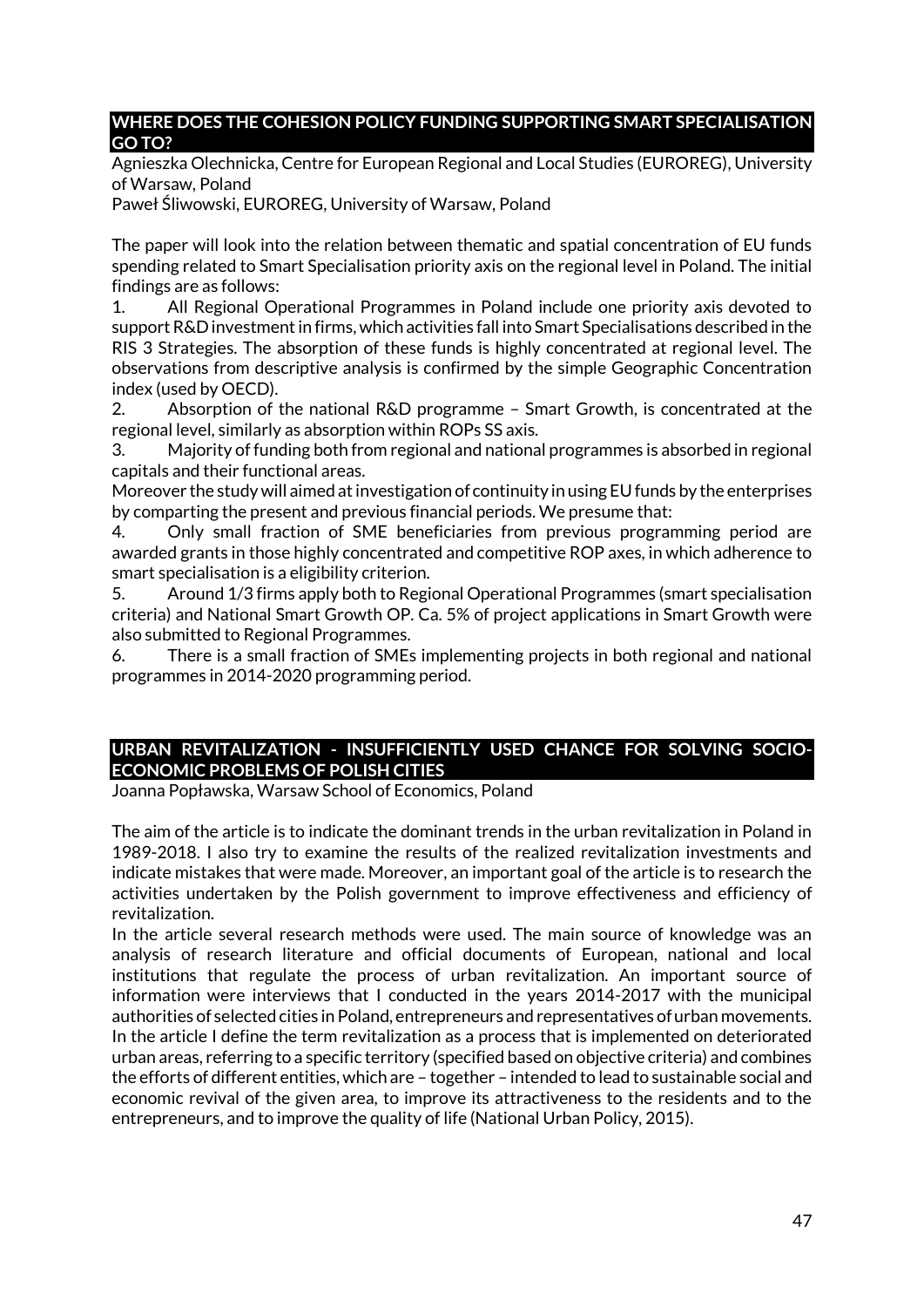### **GROWTH POLES OR LONELY WOLVES: TWO-CENTURY-LONG DEVELOPMENTAL TRAJECTORIES OF METROPOLITAN AREAS**

Korneliusz Pylak, Maria Curie-Sklodowska University, Poland

Contemporary cities have a central role in local and regional development through the concentration of their administrative and managerial functions, specialised services, entrepreneurial environment facilitating scientific, research activities and thus innovativeness, leading to structural changes of the economy towards knowledge-intensive industries. Development of cities most likely entails spill-over effects and contributes to the development of neighbouring districts, thereby creating metropolitan areas. However, in less developed regions, cities are not strong enough to have a sufficiently significant leverage effect on the development of adjacent localities, thus causing a stratification of the level of intra-regional development. Such an unfavourable predicament is extremely hard to reverse, as it is deeply embedded in the historical development paths of individual cities.

The aim of the paper is to investigate the extent to which history has affected the current metropolitan functions of both more and less developed cities. Since the beginning of the 19th century was a breakthrough for a significant acceleration of economic growth, the cities have also begun to develop intensively. Initially, the relatively high income of city dwellers could attract people from rural areas, causing migration and thereby accumulating demand and labour, which needed to be provided with basic services and housing. On the one hand, the growing market and on the other hand the necessity to ensure a high quality of life and safety were the origin of metropolitan functions in the 19th century. Then, in the 20th century, cultural and economic diversity, the accumulation of knowledge, and specialisation in knowledgeintensive industries were becoming increasingly important. Therefore, through the analysis of developmental trajectories of metropolitan areas in Poland from 1827 to 2017, the mechanisms behind metropolisation processes can be deciphered. Econometric and spatial analyses are provided in the paper. Conclusions on metropolitan strategies for policymakers and economic geographers are derived.

#### **PERSISTENCE OF ENTREPRENEURSHIP IN DIFFERENT HISTORICAL CONTEXTS**

Korneliusz Pylak, Maria Curie-Sklodowska University, Poland Michael Fritsch, Friedrich Schiller University Jena, Germany Michael Wyrwich, University of Groningen, The Netherlands

Persistence of entrepreneurship over longer periods of time could indicate a culture of entrepreneurship among the local population that may be an important factor for regional development, but does persistence of economic activity require cultural transmission? We exploit the diverse historical developments in the territory that is Poland today to analyze the level and the sources of persistence from the 1920s until today. Persistence is mainly found in those regions that were part of Germany before World War II. This persistence is noticeable despite the exchange of most of the pre-war population, ruling out that persistence is driven by transmission of culture. In most regions that were already part of Poland before World War II, the relationship between historical and current levels of entrepreneurship is not significant. Persistence of entrepreneurship is related to the historical success of regions, which we capture by the pre-war level of and self-employment in manufacturing industries, particularly in those that can be regarded as knowledge intensive. Our main conclusion is that persistence of entrepreneurship requires a certain level of successful economic development that we capture by the degree of industrialization in the early 20th century, but it does not necessarily require persistence of the local population.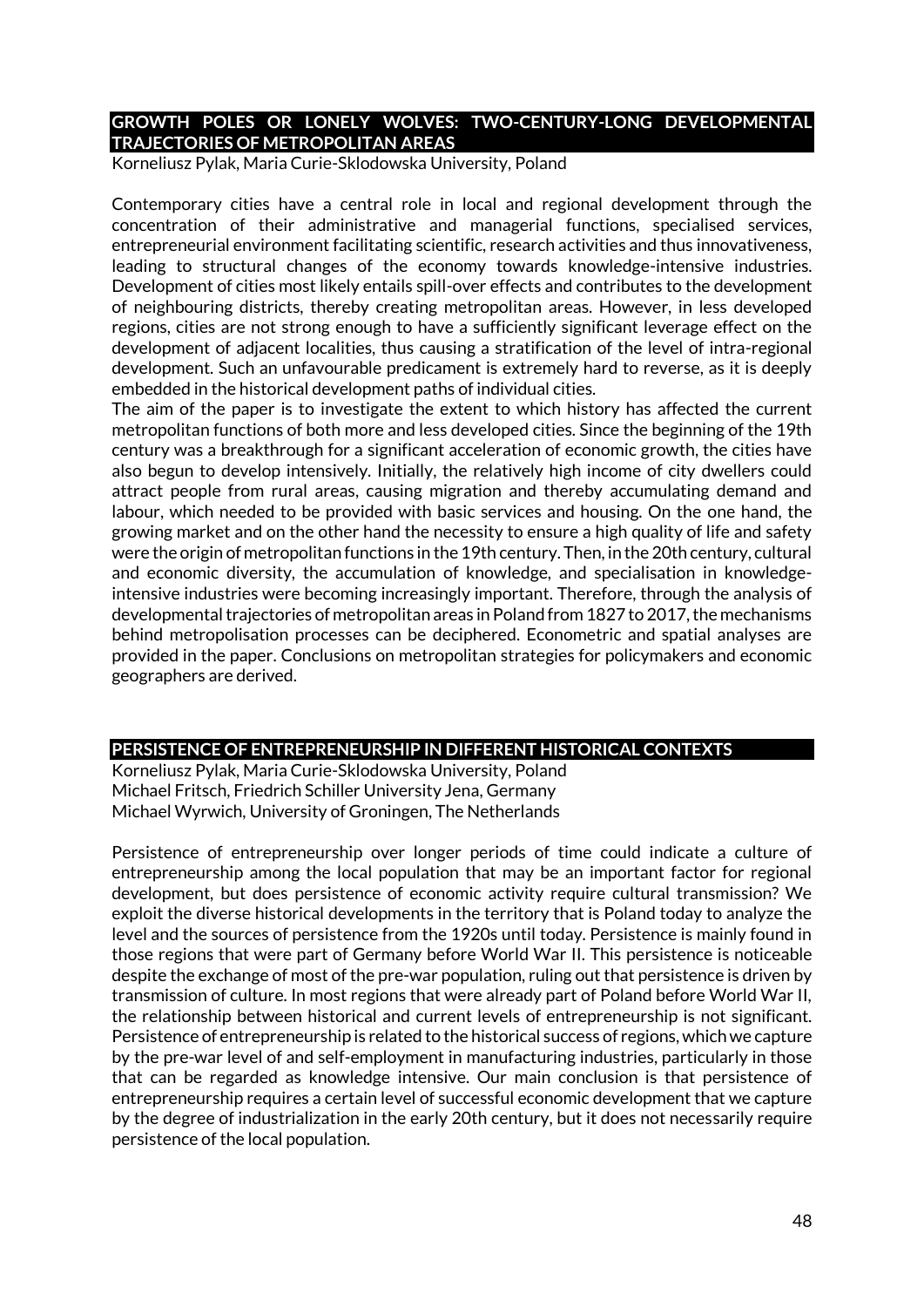### **TRANSPORT CORRIDORS AS A SOCIO-ECONOMIC GENERATOR**

Besjana Qaja, Polis University, Albania Elizabeta Susaj, Polis University, Albania Enkelejda Kucaj, Polis University, Albania

Corridors are the concentration lines of socio-economic activity that link two or more sovereign countries. Transport is a factor of crucial importance in all the economic and social activity of human society. For researchers, the economic, social, political and spatial dimensions of transport are all important, but also in some aspects and complementary, and there are times when the political dimension prevails. On a regional scale, links between transport and development are also apparent. From an economic perspective, transport corridors provide two basic attributes for territorial development, lower distribution costs and supplying land with various activities. In this context, this study attempts to analyze this relationship between the socio-economic aspects and their impact on the territory, to better understand the needs of the residents of different regions for the development of the areas in which they generate daily activity.

Landlocked cases are usually those who feel the most need for these infrastructures where the existence of transport corridors makes a significant difference in prices and time. Referring to case studies like Egnatia Odos, a very important corridor in northern Greece, a strong impact has been generated in terms of territorial cohesion. As a result of the reduction of travel time and cost, the relationships between the deepest urban centers and the most dynamic and developed ones have increased. A number of socio-economic indicators show that this has led to an increase in cohesion among the five regions that the highway passes.

### **ECONOMIC RESILIENCE OF THE COMMAND AND CONTROL FUNCTION OF CITIES IN CENTRAL AND EASTERN EUROPE**

Piotr Razniak, Uniwersytet Pedagogiczny w Krakowie, Poland Anna Winiarczyk-Raźniak, Pedagogical University of Krakow, Poland Sławomir Dorocki, Pedagogical University of Krakow, Poland

Current leading conceptualisations of cities take into account their principal economic functions; however, the increasingly iFmportant question is the following: How will these cities change in the event that these principal functions are lost? It is not only important for a city to rank high in a good economy, but also in an economic crisis that may affect its main functions. The authors utilise the concept of the command and control (C&C) function of cities to propose a new approach to the analysis of cities in a time of potential major crisis in a dominant sector consisting of the largest firms generating the command and control function of a city. This purpose is served by the creation of the Central and Eastern European Economic Centre Index (CEEECI), which reflects the potential of each studied city and its development and/or fields of economic specialisation of its largest companies capable of generating regional C&C functions of cities. Research has shown that the C&C functions of cities such as Warsaw, Prague, and Budapest are the most resistant to economic crisis of the dominant sector. More than half of the analysed cities are economically dominated by the consumer business and transportation and manufacturing sectors. The proposed conceptual model may be utilised to perform research on ways to help forecast the resilience to crisis level of the C&C function of cities.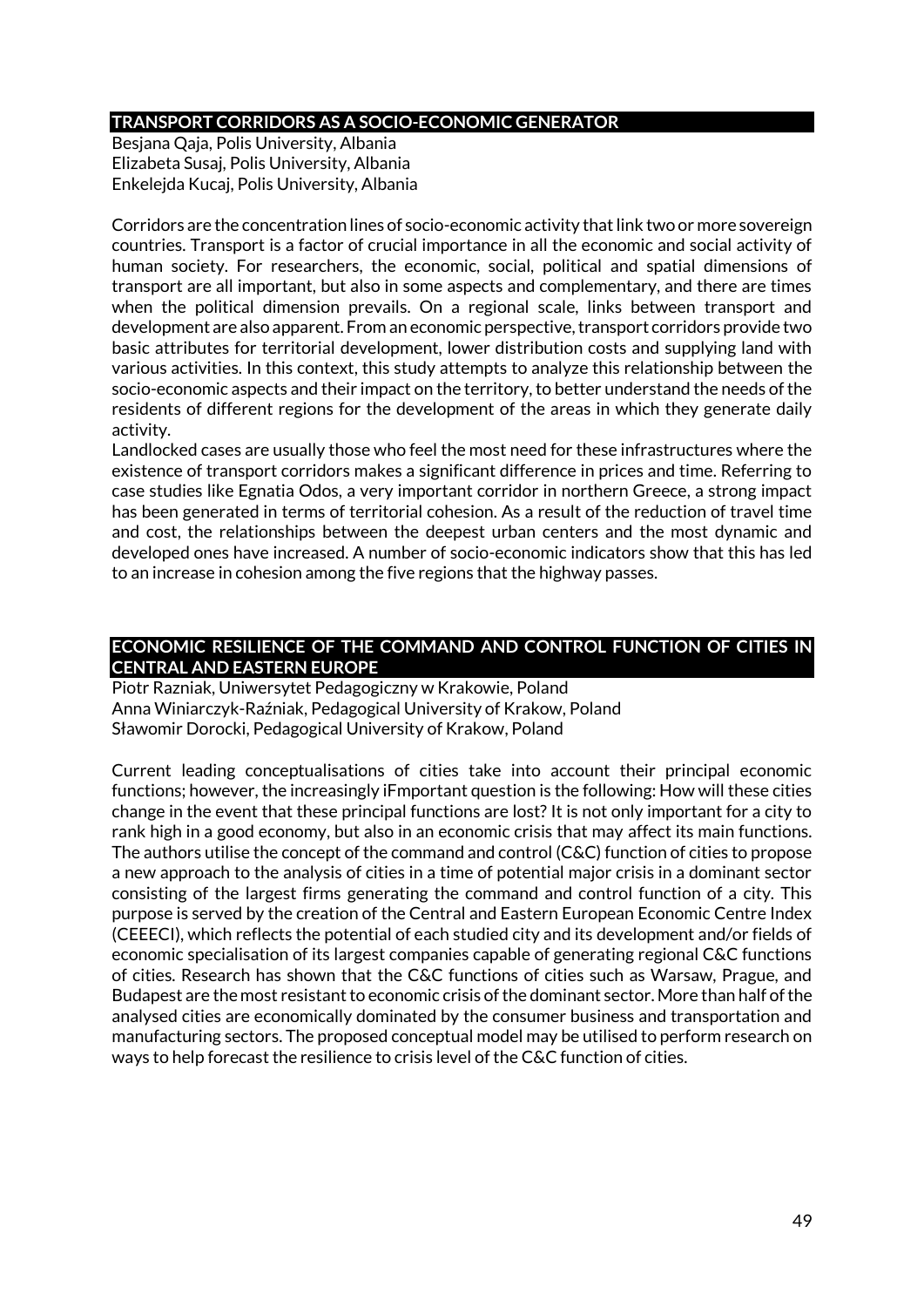### **EVALUATION OF POST REVITALIZATION SPACE - SELECTED ISSUES**

Krzysztof Rogatka, Nicolaus Copernicus University, Poland Tomasz Starczewski, Nicolaus Copernicus University in Toruń, Poland

The dynamics of socio-economic changes of recent times implies a number of changes and significantly affects in urban space. Cities occupy new areas, they grow and the spontaneous and often unplanned urbanization is signum temporis of present times. In order to counteract the chaotic appropriation of space, both in Poland and in the world, in the space management, a revitalization process was launched, which is referred to as a specific remedy for the social, spatial and economic problems. The purpose of this article is to attempt to answer the question of how revitalization activities in Poland are perceived by local communities, which are primarily dedicated to the process. The authors also test different methods that can be used to evaluate the post-revitalization space, trying to answer the question whether the revitalization activities have improved the broadly understood quality of life of the inhabitants.

# **SUBJECTIVE AND COMMUNITY WELLBEING INTERACTION IN A MULTILEVEL SPATIAL MODELLING FRAMEWORK**

Dominik Rozkrut, Statistics Poland, Poland

Wlodzimierz Okrasa, Cardinal Stefan Wyszynski University in Warsaw, and Statistics Poland, Poland

Analyzing the cross-level interaction between individual and community well-being needs both 'vertical' and 'horizontal' perspectives, combined: While multilevel modelling separates the effects resulting from personal characteristics from those resulting from community features, accounting for spatial variation and geographic membership prove that space and place matter too. To this aim, the explicitly spatial multilevel model is developed that allows to identify both types of effects (space and place-related) using the hierarchical (nested) data structure, with the lowest level administrative areas (NUTS5 units, communes/gminas) as the aggregate-level context for its members/residents. It is extended by an empirical application to demonstrate usefulness of the modeling approach. There are two types of well-being measures: (i) multidimensional index of local deprivation composed of eleven domain-scales using public file (Local Data Bank), , and (ii) individual (subjective) well-being measure derived from the nationwide Time Use Survey data (the 'time of unpleasant state' in so-called U-index)

An important methodological question concerns the omitting variable and the issue of endogeneity Two ways of dealing with it is considered. On the one hand, it is hypothesized that the level of community deprivation is a mediating factor between the residents' income and subjective well-being, and a path analytic version of structural model is employed to assess the direct and indirect effects. On the other, social capital (the third sector organizations' presence)can be interpreted within the 'compensating variation' approach to identify the utility gain derived from a unit increase in social capital as compensation for a possible income loss.

Spatial patterning, clustering and spatial dependence is extended by a direct assessment of the spatial interaction effect using flow-type data. In conclusions, a spatially integrated approach to vertical (multilevel) and horizontal (across areal units) relationships between individual (subjective) and group (community) measures of well-being is discussed.

Keywords: multilevel models, spatial interaction, measuring well-being, community deprivation, social capital.

References:

Fischer M.M., Getis A.,(Eds). 2010. Handbook of Applied Spatial Analysis: Software Tools, Methods and Applications. Springer.

Hong G., 2015. Causality in a Social World: Moderation, Mediation and Spill-over. Wiley.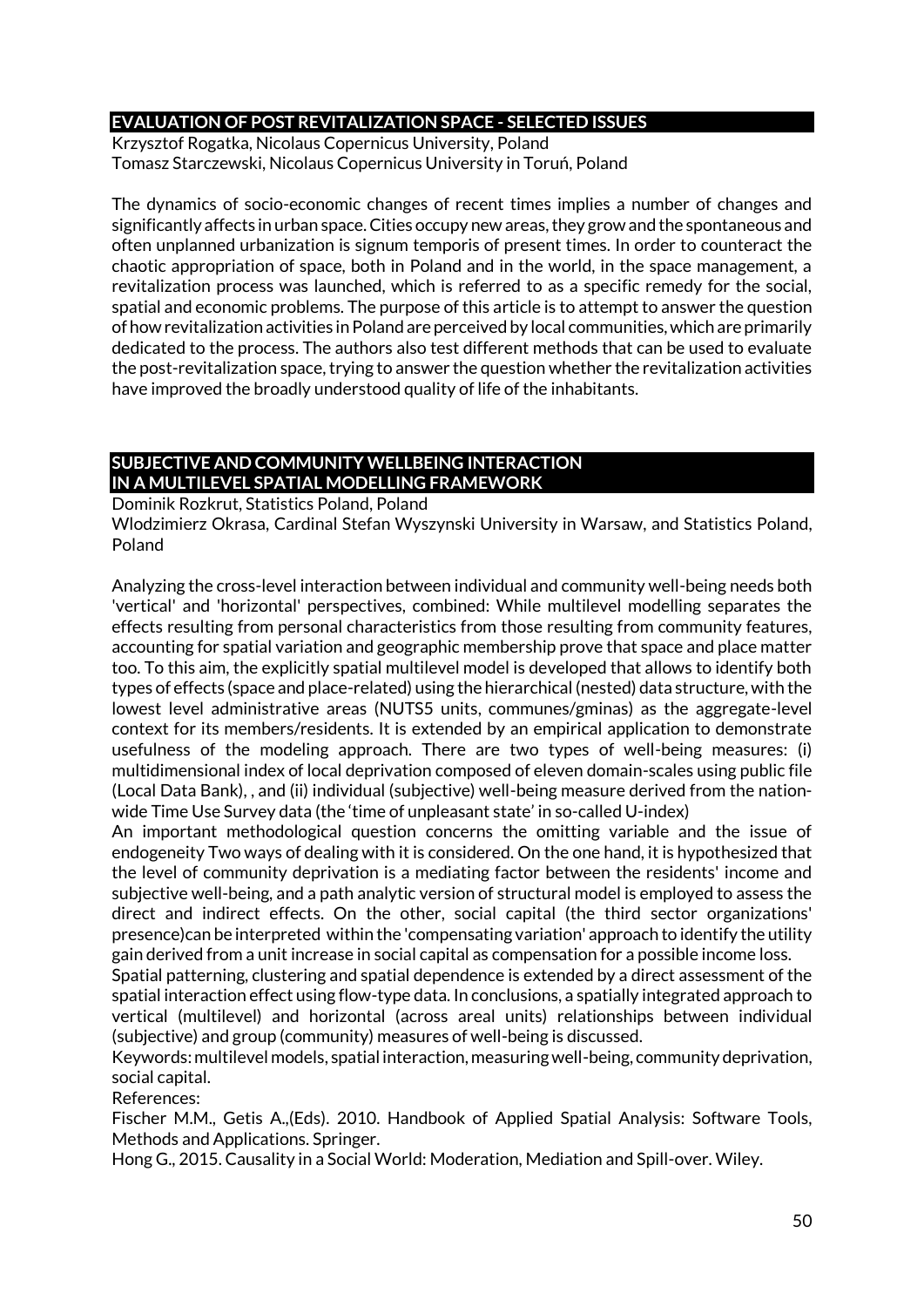Okrasa W., Rozkrut D., 2018. The Time Use Data-based Measures of the Wellbeing Effect of Community Development. Proceedings of the 2018 Federal Committee on Statistical Methodology (FCSM) Research Conference. [in press].

Patuelli R., Arbia G., (Eds), 2016.Spatial Econometric Interaction Modelling. Springer

### **CONDITIONS OF GENTRIFICATION PROCESSES IN POST-SOCIALIST CITY – CASE STUDY OF THE LUBLIN CITY**

Edyta Samojedna, Maria Curie-Sklodowska University, Poland

The process of gentrification is becoming increasingly important in the context of the sociospatial transformation of urban settlement and is one of the main factors in the restructuring of metropolitan areas. Gentrification is understood as the growth of neighbourhoods' sociomaterial status, changes in the urban area, reinvestment of capital and the direct or indirect displacement of less affluent residents. In contemporary research on gentrification should be considered the influence of globalization, because this process is both an element and the effect of the global processes in cities. Gentrification, independently of form, in global metropolises will be a more complex process than in small towns and the way it will be run depends on local conditions, context and scale. In post-socialist cities (including Polish towns), a significant influence on the urban development also have historical factors related to the socialist period and transformation.

The main purpose of the paper was to identify the conditions of gentrification process and to indicate their types and intensity in the post-socialist Lublin city. The paper also shows examples of various spatial forms of gentrification in the city. It was also important to show the effects of these processes both in the functional, spatial and social spheres, and to identify similarities and differences in relation to other Polish cities.

#### **POSSIBILITIES OF ACTIVATING SENIORS IN URBAN SPACE**

Agnieszka Sawińska, University of Szczecin, Poland

The ageing of European society is a vital challenge for the entities of social policy of cities. This is reflected in the concept of the silver economy, which is increasingly being considered in the literature. In modern terms, this concept refers, inter alia, to the growth of economic development due to the stimulation of seniors' activity.

Senior activity can be considered both in the context of professional activity and activities undertaken in leisure time. The considerations taken up in the article will concern the development of leisure time for seniors in the public space of cities. The article assumes that public entities (local self-governments, non-governmental organizations) play an important role in shaping initiatives for the benefit of seniors. These entities, bearing in mind the demographic trends and the resulting consequences for society, could initiate and promote in a responsible and conscious way solutions that not only activate seniors but also change the existing image of the senior.

The main goal of the article is to indicate the possibility of activating seniors in the space of cities. The theoretical part of the article will be a review of the literature concerning the areas of seniors' activity and social policy tools used by local governments. In the empirical part, an analysis and assesment of activities in the field of stimulating seniors' activity in the city of Szczecin (Poland) will be made. The article will also present model solutions taken in other cities.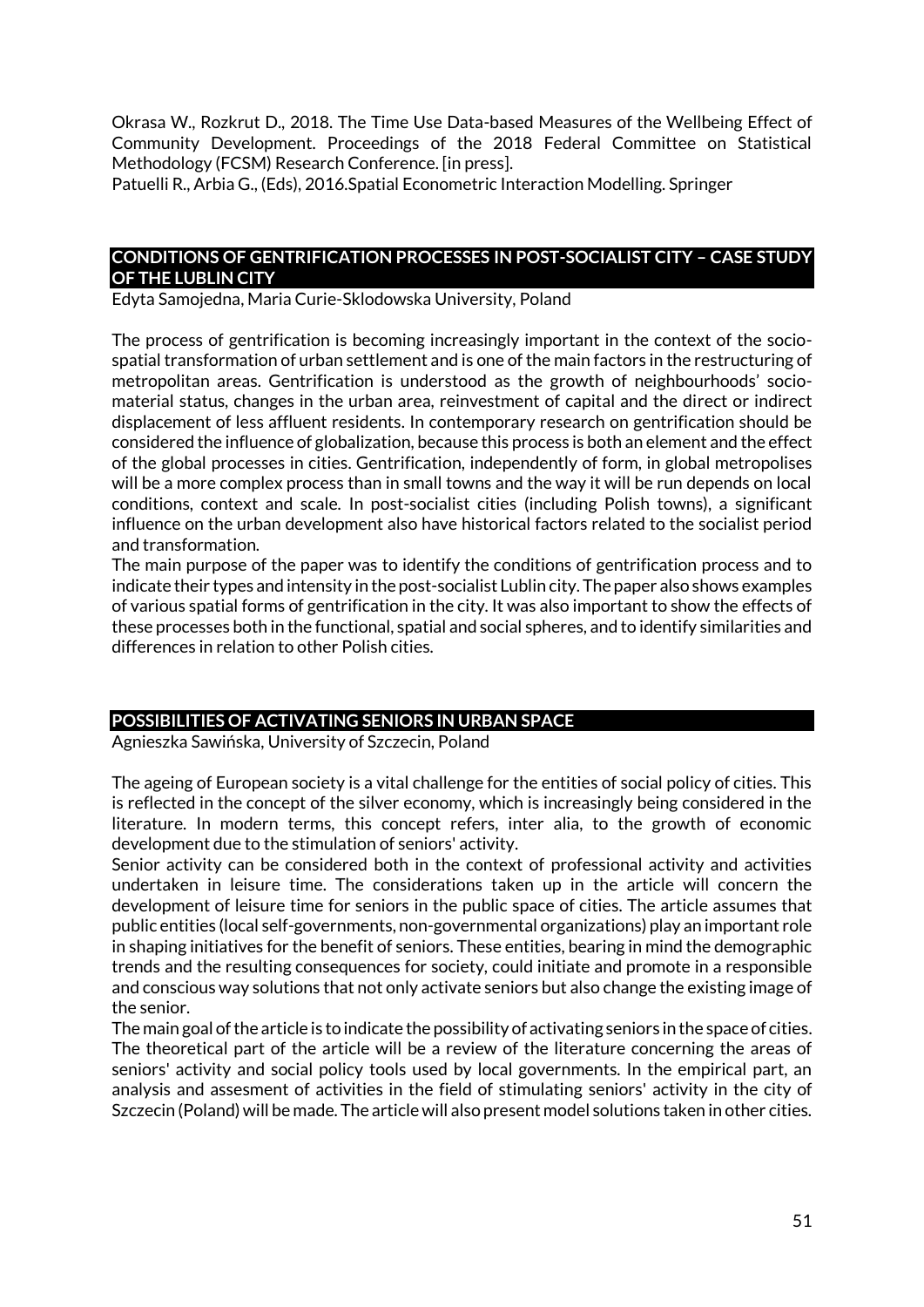#### **GEOGRAPHY OF ACCESSIBLE TOURISM FOR ALL IN THE EUROPEAN UNION**

Mariana Senkiv, Ivan Franko National University of Lviv, Ukraine

Modern approaches to understanding the concepts of accessible tourism for all are analyzed in this paper. Accessible tourism for all means that any tourism product should be designed irrespective of age, gender and ability and with no additional costs for customers with disabilities and specific access requirements. Role of the principles of universal design for accessible tourism for all is characterized. In contrast to the concept of accessibility, which only applies to low-mobility categories of the population and focuses on physical access to transport and buildings, as well as access to information, the concept of universal design emphasizes creating the same conditions convenient for all users, without impersonating some of them. Three main prerequisites for the development of accessible tourism for all in the European Union are determined and characterized: existing accessibility legislation and standards at the global, European and national levels, population ageing and increase in the number of people with disabilities. There is the problem in Ukraine of the lack of accessibility standards for tourism facilities and services, so it is important to learn the experience of the European Union, in particular, such Central and Eastern European countries as Poland, Slovenia and Latvia. The map of the most accessible cities of the European Union is created and the quantitative distribution of these cities by country of ownership is presented. Accessible to all tourism chain is analyzed on the example of Ljubljana city in Slovenia, which was twice noted by the European Commission as one of the most accessible.

#### **DELINEATION AND DEVELOPMENT OF RIGA FUNCTIONAL AGGLOMERTION DURING POST-SOCIALISM**

Toms Skadins, University of Latvia Faculty of Geography and Earth sciences, Department of Human Geography, Latvia

Research of agglomerations is an important topic in the field of urban studies. It has also gained prominence in the post-socialist states of Central and Eastern Europe, due to significant sociospatial re-structuring caused by rapid suburbanization.

Whilst rapid development and increasing functional links have been prevalent in most countries, the characteristics and historical aspects differ. For instance, Riga has developed as Latvia's main centre in many spheres, including, but not limited to employment, education and finances. That has influenced the functional connectivity structure, which is predominantly monocentric. Therefore, the aim of this research is to explore aspects of Riga agglomeration development and delineation during post-socialist period.

This research analyses studies both the numerous facets of Riga agglomeration development, as well as its delineation. Approaches of delineation, indicator sets and algorithms are analysed as well. Data on commuting (derived from different sources) has always been utilized. Besides data on commuting flows to Riga, such indicators as outbound flows from the capital, travel distance, everyday mobility, and share of income tax have also been used.

The results indicate that functional connectivity has increased significantly over the years. Conversely, it has lead to an increase of territorial extent. The most significant impact on development and functional connectivity could be explained by proximity to Riga and presence of national level roads. Approaches of delineation have diversified in recent years, and they show functional connectivity differences between territories in the vicinity of Riga.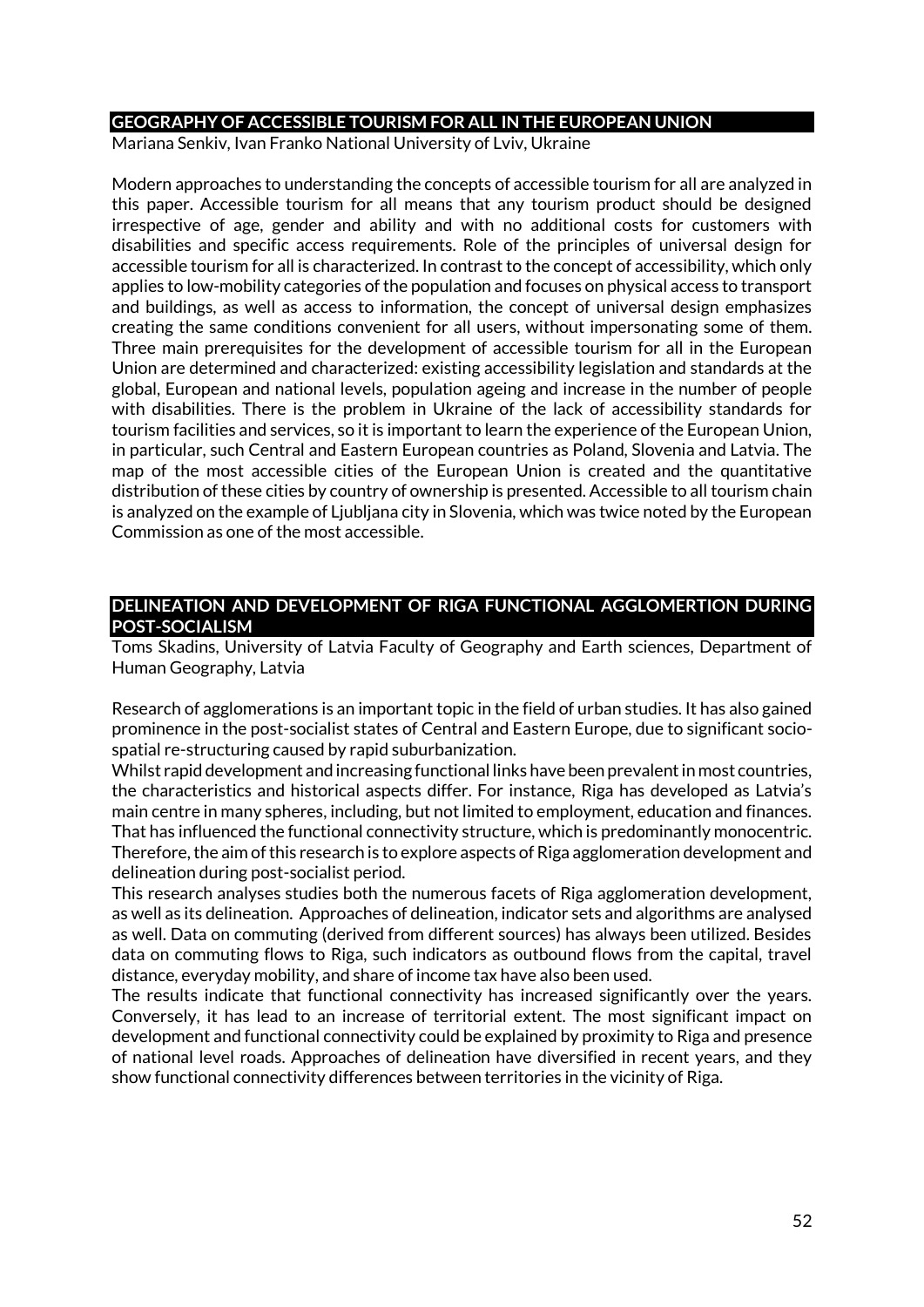### **SOCIO-ECONOMIC AND ECOLOGICAL PROCESSES IN BORDER AREAS EXCHANGED BETWEEN THE USSR AND POLAND IN 1951**

Roman Slyvka, Vasyl Stefanyk Precarpathian National University, Ukraine Viktoriya Pantyley, Department of Earth Sciences and Spatial Management Maria Curie-Skłodowska University in Lublin,, Poland

Roman Lozynskyy, Department of Geography Ivan Franko National University in Lviv, Ukraine Eugene Ivanov, Department of Geography Ivan Franko National University in Lviv, Ukraine

One of the most successful exchanges of border areas in post-war Europe between the two states took place in 1951. Poland gained mountainous Bieszczady Region with oil deposits and significant water, forest and recreational resources. The coal-rich highlands with towns of Krystynopol, Belz, Horobriv and Ugniv of Lublin Voivodship passed to the USSR. The exchange of territories accompanied by the deportation of 40,000 Ukrainians and Poles. The Soviet government constructed Chervonograd coal-mining district in the newly obtained border region. The industrialization accompanied by accelerated urbanization. The Ukrainian border area has a complex of problems inherent for mature coal regions of Europe. They invoke priority tasks of the regional development: 1) the optimization of the operation of unprofitable mines and the process of their elimination, 2) more efficient use of mining geosystems, 3) prevention of the development of adverse natural and technogenic processes, 4) measures to improve the quality lives of the local population and reduce social tension. In a Polish part of the borderland, a socialist government built up the object of socialist industrialization – the Solina Hydroelectric Power Station – surrounded by recreational area. Predominantly there has been no recovery of the population of rural areas after the forced deportation until now. Projects of industrialization are magnificent symbols of an era when state economic policy prevailed over the interests of local society and caused a significant change in natural conditions. The report highlights the main differences in the transformation of the two border areas of the post-socialist countries.

### **SMART CITY AND MUNICIPAL STRATEGIC DEVELOPMENT DOCUMENTS IN THE CZECH REPUBLIC**

Lenka Smékalová, Tomas Bata University in Zlín, Czech Republic Filip Kučera, Tomas Bata University in Zlín, Czech Republic

The concept of smart cities although widely spread is understood rather differently among academia, public administration and general public. While there is no preferred definition of the concept, multiple municipalities are presenting themselves as a smart city on the global scale, some do so on national scale of the Czech Republic. This paper considers the concept of smart city through its practical implementation in the Czech municipalities and researches more than 200 municipalities of various sizes to find whether they do use the concept or its elements in their strategic development documents. The results show that the understanding of the concept of smart city is rather differentiated among municipalities, most of which see the technical aspects of the concept and somewhat neglect the human resources elements. Within the Czech Republic the paper identifies several types of municipalities – those that use the concept as basics for their development strategies and have pertinent strategic documents created, those that are preparing such documents, those that use the concept within broader development strategies, and the majority that do not use the concept within their development strategies. Even the municipalities of the last mentioned category, however, essentially apply selected tenets of the concept in practice and some of them even hail themselves as pioneering smart cities of the Czech Republic.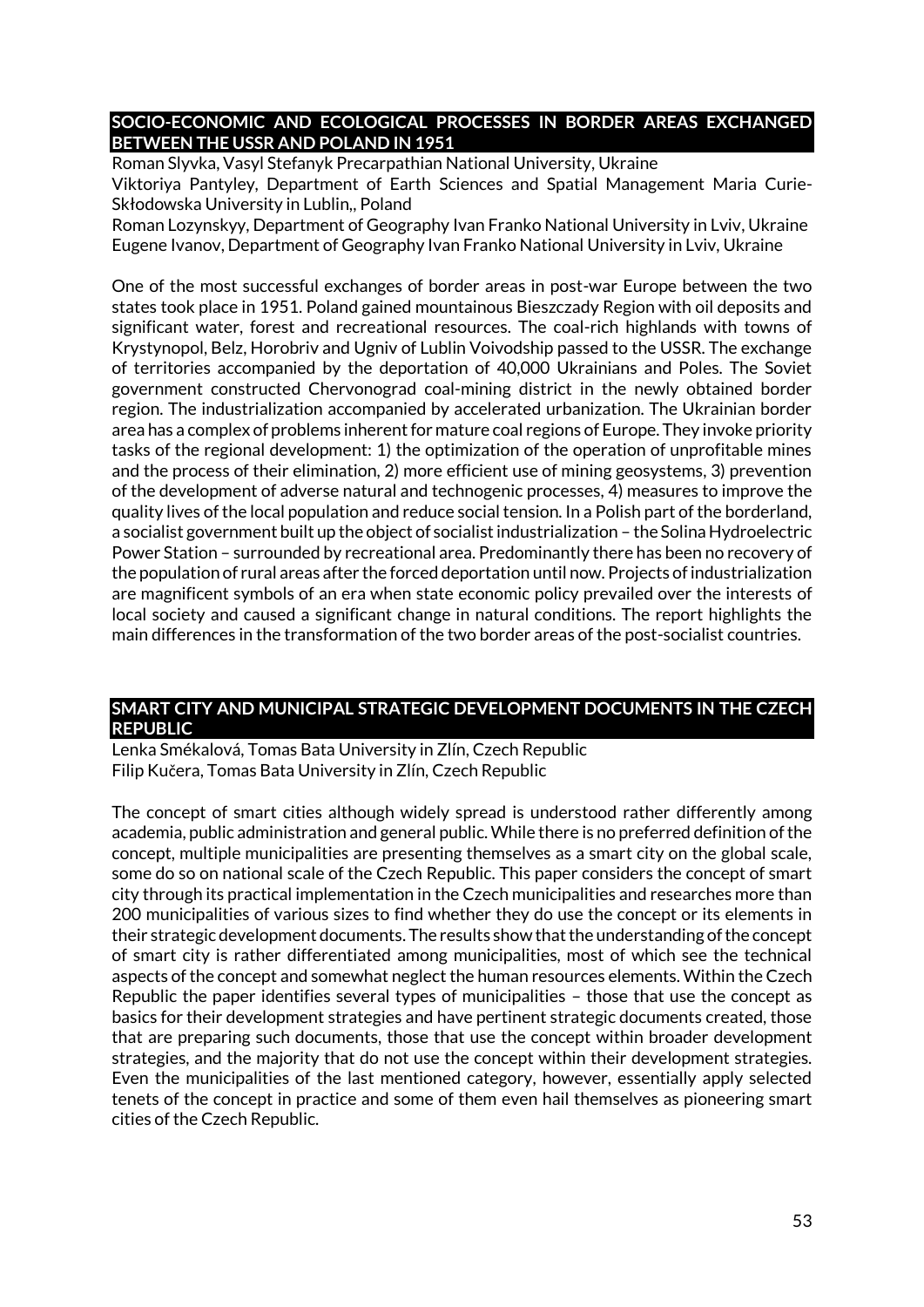### **CHALLENGES OF LOCAL POLICY TOWARDS THE SUSTAINABLE DEVELOPMENT OF THE METROPOLIS AND THE PERIPHERY IN CEEC**

Tomasz Starczewski, Nicolaus Copernicus University in Toruń, Poland Justyna Chodkowska-Miszczuk, Nicolaus Copernicus University, Poland Krzysztof Rogatka, Nicolaus Copernicus University, Poland Aleksandra Lewandowska, Nicolaus Copernicus University, Poland

Sustainable development is one of the pillars of the European Union, shaping local policies in particular spheres of social and economic life, both in metropolises and peripheries. Implementing the principles of sustainable development is therefore a challenge, especially in CEEC countries, due to historical conditions, socio-economic transformation and European integration. With effective tools and measures to implement sustainable development, it is possible to reduce the differences between metropolitan and peripheral areas. The aim of the study is to discuss the directions of shaping local policy in pursuit of sustainable development. The paper analyses available strategic documents and thematic studies of selected metropolises and peripheries from CEEC countries in terms of the implementation of sustainable development. Moreover, it identifies examples of good cooperation (good practice) between metropolises and peripheries for the holistic and harmonious development of a sustainable metropolitan area. The coherent application of the principles of sustainable development together with a well-thought-out local policy, followed in a systemic manner, guarantees the dynamic social and economic development and harmonious functioning of cooperating metropolises and peripheries.

#### **ABANDONED AGRICULTURAL LAND QUANTIFICATION IN URBAN AREAS USING HIGH RESOLUTION SATELLITE IMAGERY**

Tadeusz Stryjakiewicz, Adam Mickiewicz University, Poland Sławomir Królewicz, Adam Mickiewicz University in Poznań, Poland Juan José Ruiz-Lendínez, Jaen University, Spain Barbara Maćkiewicz, Adam Mickiewicz University in Poznań, Poland Paweł Motek, Adam Mickiewicz University in Poznań, Poland

Nowadays, while many cities in the world apply urban agriculture as a strategic tool for sustainable development in Poland, the need to protect agriculture and agricultural land use within urban areas has not been recognized so far. According to the cadastral data, the share of this type of land in the largest Polish cities is still high (about 1/3 of their total area) and is perceived as land for investment purposes. In this study we argue that the real share of agricultural land in the space of Polish cities is much lower. Using the city of Poznań as an example, we assess the degree of abandonment of agricultural land. To this end we use satellite imagery. In many other fields and applications, Remote Sensing has proved to be particularly efficient in studying processes which involve spatio-temporal dynamics. In this sense, the results have shown that land abandonment is no exception. Thus, the agricultural use of cadastral plot was determined based on Sentinel1A/B and 2A/B data from 2015 and 2018. Both sensors give image data with 10 m spatial resolution. One radar image per month was used to determine the roughness changes during the whole year. Based on the calibrated optical (2-level of the distributed products by ESA - European Space Agency) data, some biophysical and urban indexes were calculated. Next k-means classification algorithm was used to prepare land cover maps. The results were compared with real data acquired from the Land and Buildings Records concerning agricultural land use.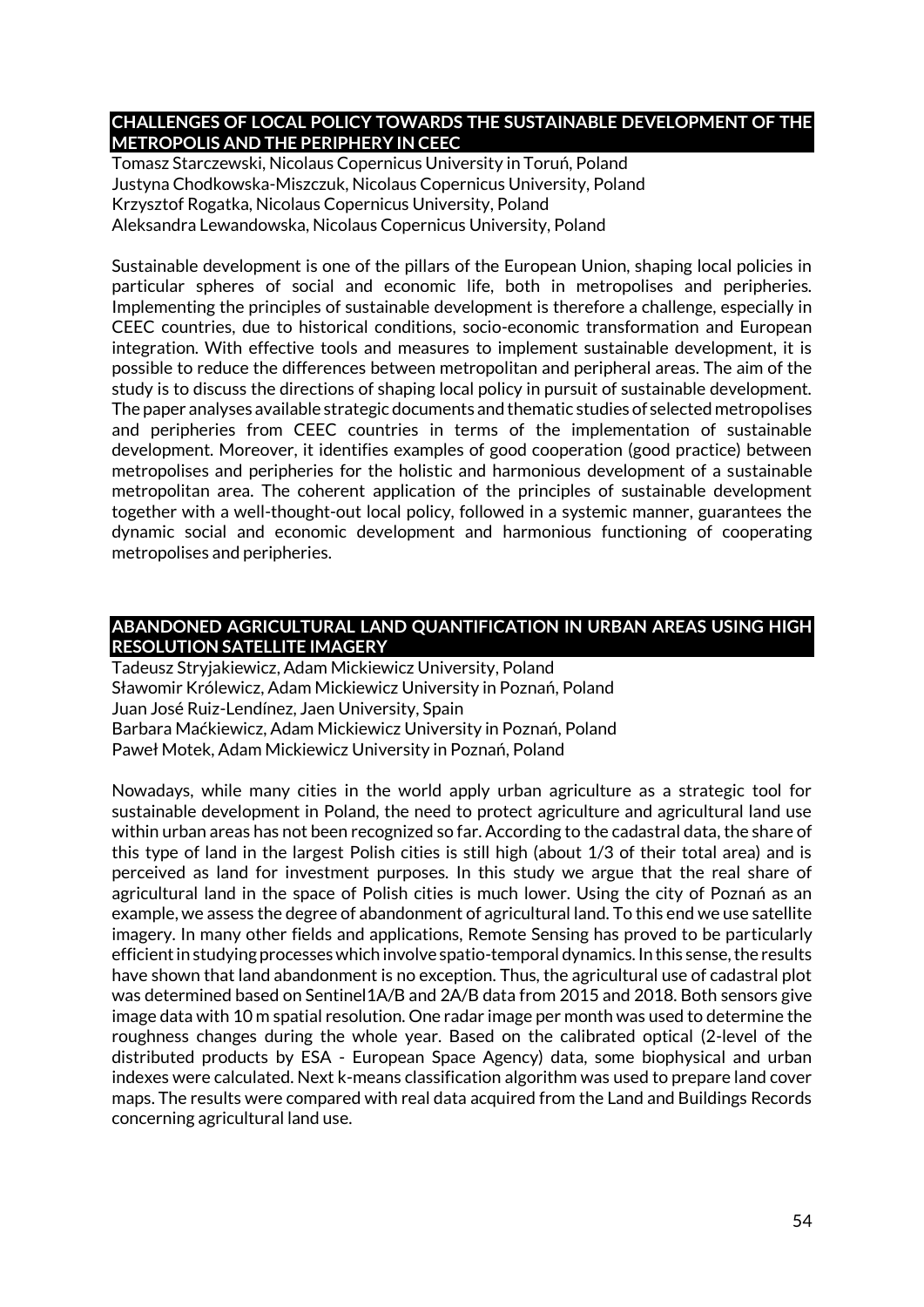#### **THE LEGAL STATUS OF CANARY ISLAND AS A CROSS-BORDER REGION AND THE MOST RECENT MIGRATION ROUTE**

Anna Szachoń-Pszenny, The John Paul II Catholic University of Lublin, Poland

The Canary Islands are, under the primary law of the European Union, classified as "outermost regions". As a cross-border region and Spanish autonomous community, they are an integral part of a member state of the Union and thus of the entire EU territory. They are governed by the Treaties taking account of their structural economic and social situation, which is compounded inter alia by their remoteness, insularity, small size, difficult topography and climate, as well as their economic dependence on a small number of products. In view of this specific status, the Union's legislative institutions adopt specific measures in relation to them. Source literature also includes the Canary Islands as peripheral (fr. région ultrapériphérique) or island regions, with few analyses of the subject, mainly of demographic aspects, or of the EU's policy towards outermost regions. However, there is no analysis of their legal status, in particular with regard to current problems in the context of EU internal security. It is worth mentioning that the Canary Islands have gained particular importance in recent years as a result of the migration crisis. It is important to emphasize that, despite the reduction in migratory flows throughout the Union and the alleviation of the migratory crisis, migration to the Canary Islands has become much more intense.

It may be assumed that the outermost region, the Canary Islands, has become the first step towards a "Europe without borders". In this respect, the West African migratory route through the Canary Islands is an example of the intensification of the consequences of the regional migration crisis, which, however, affects the entire functioning of the EU's "borderless area".

### **OVERTOURISM AS A DETERMINANT OF THE URBAN RESILIENCE DEVELOPMENT – ON THE EXAMPLE OF SELECTED CITIES**

Marta Szaja, University of Szczecin, Poland Beata Meyer, University of Szczecin, Poland

City adaptation to the changing surroundings conditions, adjustments to negative results of anthropopression becomes a growing (in some cities urgent) necessity. City adaptation management and responding to appearing changes is an opportunity to improve functioning systems in a situation of uncertainty and danger.

Cities, like ecosystems, have different ability levels to reconstruction (levels of resilience). Resilience, focused on the process, is similar to the concept of integrated urban development. In the context of space, it refers to both natural and physical city shape, means healthy urban ecosystems as well as a strong infrastructure capable of adapting.

The subject of the study is the way of adaptation management and reacting to emerging changes in cities, in which the problem of overtourism is growing. The research problem of the study covers the issue concerning the effects of overtourism in analyzed cities and the effects of accepted practical solutions, i.e. an attempt to answer the question: how overtourism stimulates resilience?

The main goal of the research is to identify the grounds on which city systems undertake activities and attempt to indicate examples of adaptation solutions with the short-term observable consequences. The conceptual layer of the study was based on the method of document analysis in the form of bibliographic research relating to the category of city as an adaptive system, overtourism and resilience. In the empirical layer, the analysis of the development of overtourism phenomenon of selected cities was carried out and research methods related to economic analysis and individual case methods were used.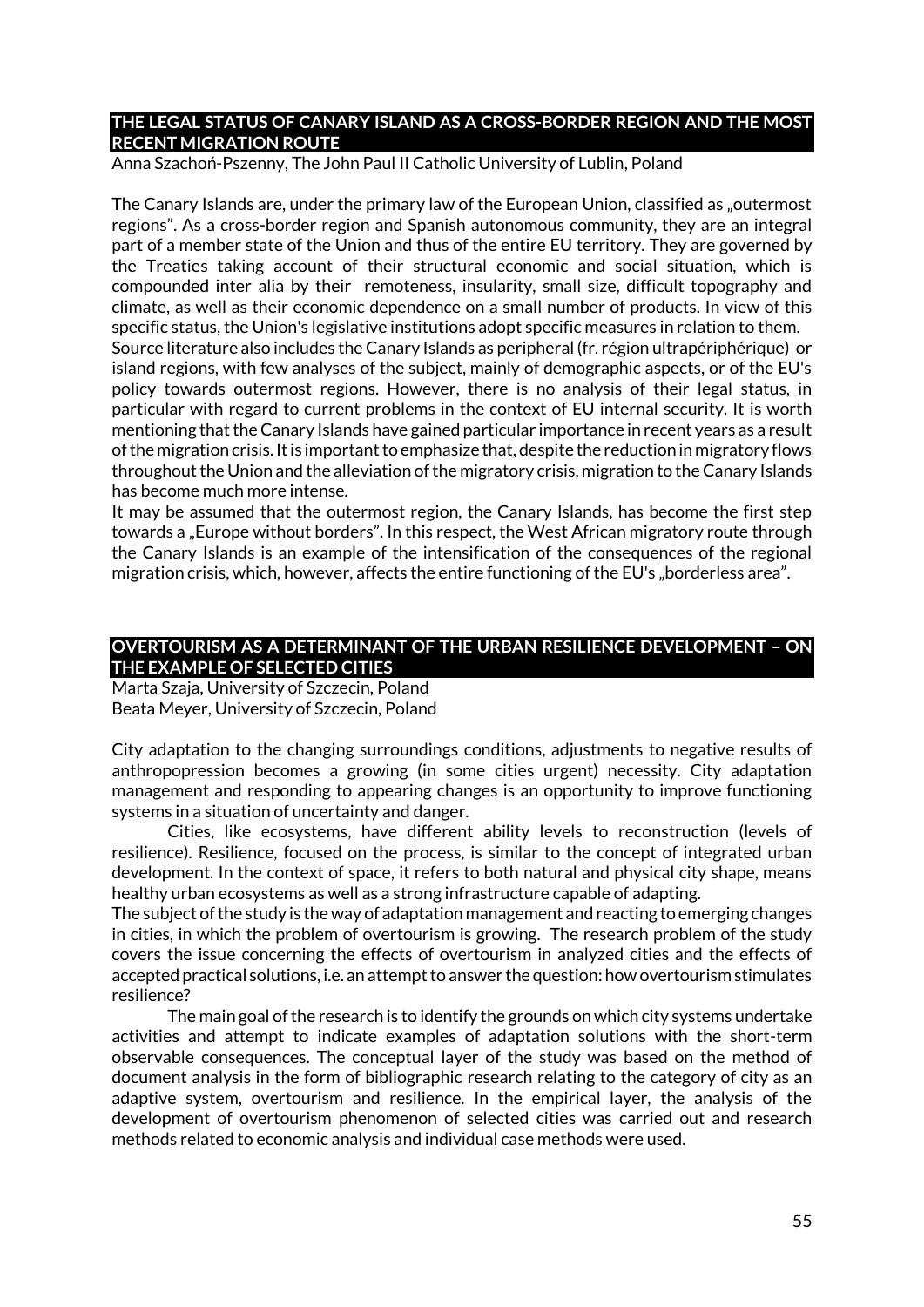#### **MODERN MODEL OF URBAN COMPETITIVENESS**

Ewelina Szczech-Pietkiewicz, Warsaw School of Economics, Poland

The paper aims at presenting new model for researching urban competitiveness which includes modern phenomena both in the economy and theory of economics. Observation and research brought new threads in this analysis such as behavioral economy (as far as theory) and sharing economy (as far as business and social relations). Other substancial changes which seem essencial for urban competitiveness analysis include smart technologies, coopetition and urbanpreneurship. All those phenomena and their relations are taken into consideration in the proposed model.

The paper is of theroetical nature. Proposed model is an attempt to analyze network of mechanisms which impact competitiveness of modern cities.

#### **BEYOND THE METROPOLIS. QUALITY OF LIFE AS A DEVELOPMENT OPPORTUNITY FOR SECONDARY CITIES IN POLAND**

Magdalena Szmytkowska, University of Gdansk, Poland

The main research problem of this paper is the attempt to determine the development opportunities for Polish regional cities, excluded from the direct impact of metropolitan centers. In the research discourse of the beginning of 21st century, two fundamental research trends were highlighted:

− searching for and explaining the reasons for marginalization of so-called intermediate (or secondary) cities in relation to metropolitan areas;

− identification of the potentials and advantages of secondary cities and defining how to shape urban policy strengthening their development.

An important research issue of this paper is the reference of the above dichotomy to the reality of Polish cities with poviat rights, which apart from typical interactions resulting from historical breakthroughs have lost their status as capital voivodships as a result of the administrative reform implemented in 1999 and are located beyond the metropolis.

Non-metropolitan cities have potential, which – properly released and used – can generate high level of development and increase their residential, investment and tourist attractiveness. Secondary cities – as a result of appropriate local and regional policy, with the involvement of residents – can be created for places with high quality of life, shaped by the possibility of daily communing with symbolic elements of historical and cultural heritage, building local identity and a sense of community.

# **"NEWEST" TRANSPORTATION LINES, THE IMPACT ON LAND VALUE. CASE OF TIRANA**

Amanda Terpo, Polis University, Albania

The shift of transition from a centralized development to economy based one, has impacted cities and their surroundings. In Albania and specifically in Tirana (the capital) need for better living conditions and as a consequence "new" more spacious development, has influenced and guided phenomena such as sprawl, informal development, service deficiency and loss of agricultural land. But these are only some of the problems that the city faces today. The influence of this "new" flood of development is strongly related to the countries particularities such as: historical development, internal politics, policies and the public resources available in dealing with this problem. In Tirana, public transportation under the umbrella of post-socialism has dealt with rapid motorization increasing the living distance from the center, suburbanization and new demand for commuting. Investments into this sector are relatively new, creating new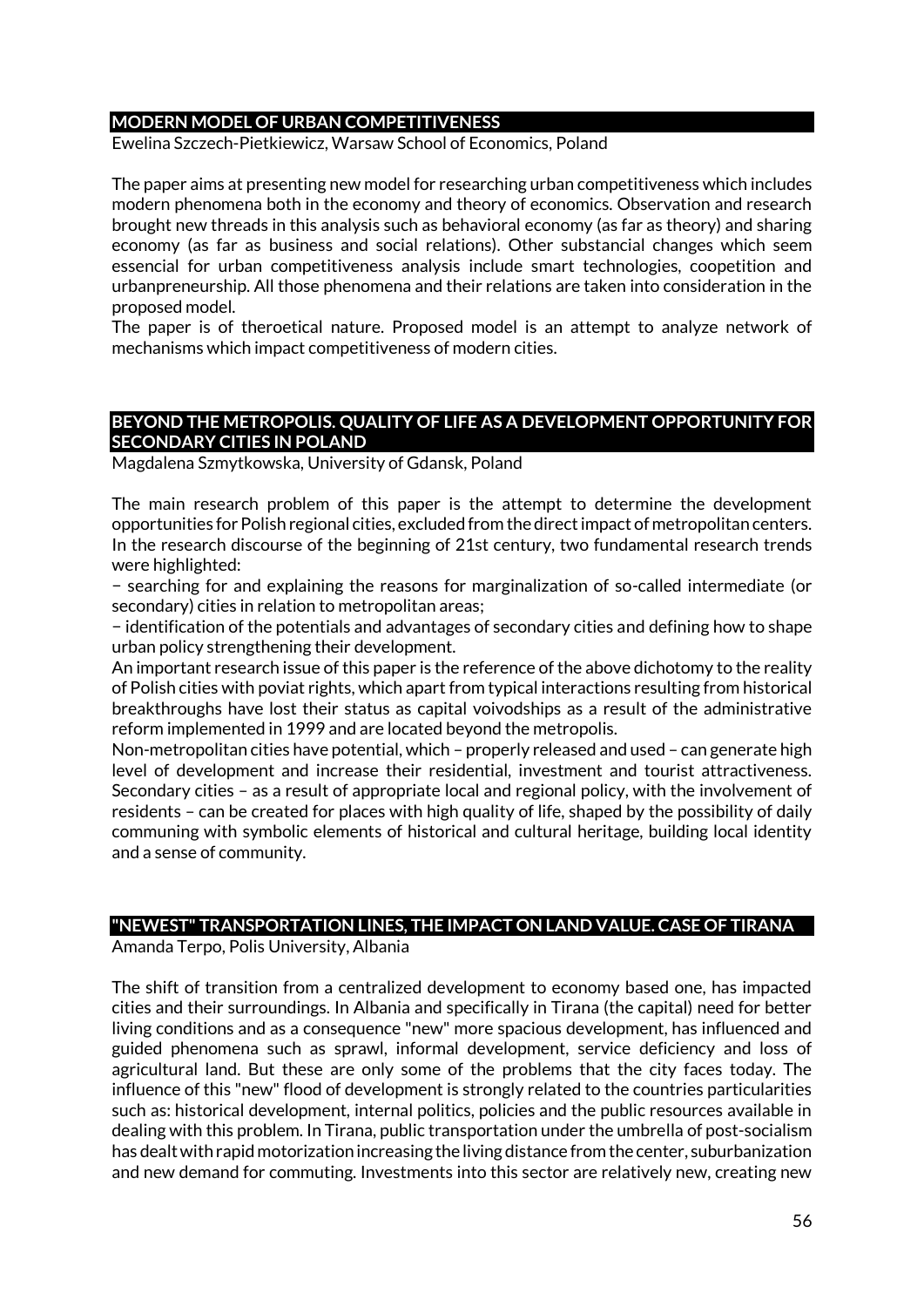dedicated lines in the attempts to increase social cohesion and bettering the living conditions. These interventions have not taken into consideration the impact that these new services have on the currently developed areas. As a consequence, land value is changing rapidly. However, these new transport initiatives are completely publicly financed, making it harder to provide good and quality service. On the other hand, the "new" typologies and developments are taking advantage of these services without an added cost, leaving the local authorities into the primary cost barer. The methodology used in this paper will focus into two main parts, the collection of data and information from national sources and the development of questionnaires in attempt discover the trend in which the land values has shifted. The aim of this paper stands to shade light into the effect that these new urban lines have on the land value, the externalities related to the rapid development and apprehend the possible solutions.

# **INFORMAL CITIZEN PARTICIPATION IN HUNGARIAN LOCAL DECISION-MAKING**

Dorottya Teveli-Horváth, Corvinus University of Budapest, Hungary

Involving local actors in municipal decision-making may lead to indirect and direct benefits. Indirect social benefits may be characterised as the growth of collective self-confidence, the better understanding of the complexity of local politics, the recognition of each other's real interests, and the fact that, in the event of participation, the citizens can better understand intrinsic deficiencies of decision-making and understand the roles and responsibilities. Involvement has, in addition, direct, practical benefits: regular feedbacks, multidisciplinary approaches carefully channelled may lead to more effective local governance. For the local government, it is very important to increase institutional legitimacy and trust by the involvement of local stakeholders. In practice, however, in most cases we find that citizen involvement by the municipality is rarely successful. Increasing the efficiency of participation in local decision-making may only be achieved by parallel analysis of institutional offer and social demand for participation. Not only institutional commitment or the lack of necessary resources, but also high level of apathy and passivity of the population hinder successful cooperation. Present research is based on qualitative methods (half-structured interviews, focusgroups and fieldworks) carried out recently in Hungarian towns and villages. The key argument is that the informalization of participation methods can be a possible solution to the passivity of local citizens. Referring to Arnstein's ladder of participation a new tipology for participation methods is proposed where sixteen participation methods are categorised along levels of informality. Citizens are more likely to participate in participatory processes when feeling personally addressed. Local government is more likely to succeed if it speaks in a place or way that fits its own social status. Each settlement is to find its own methods that fit to its size, local social composition and political attitudes of the local population.

# **THE CREATIVE CLASS GOES TO THE COUNTRYSIDE? – THE ROLE OF URBAN AND RURAL GENTRIFICATION IN THE ENTREPRENEURIAL AND INNOVATION ECOSYSTEMS**

Kyra Tomay, University of Pécs, Hungary

Gentrification, i.e. the appreciation of certain urban areas and the concentration of the creative middle class, and later the upper-middle class in these places, has been a leading research field for urban sociology for decades. This research trend has recently emerged in rural sociology as well. The purpose of the presentation is to examine the effects of gentrification, whether the clustering of the creative (artist, intellectual) class and the informal interactions with each other and with the members of the upper middle class in a certain part of the city or a small village helps rebuild bridging social capital and whether this may be a contributing factor in the growth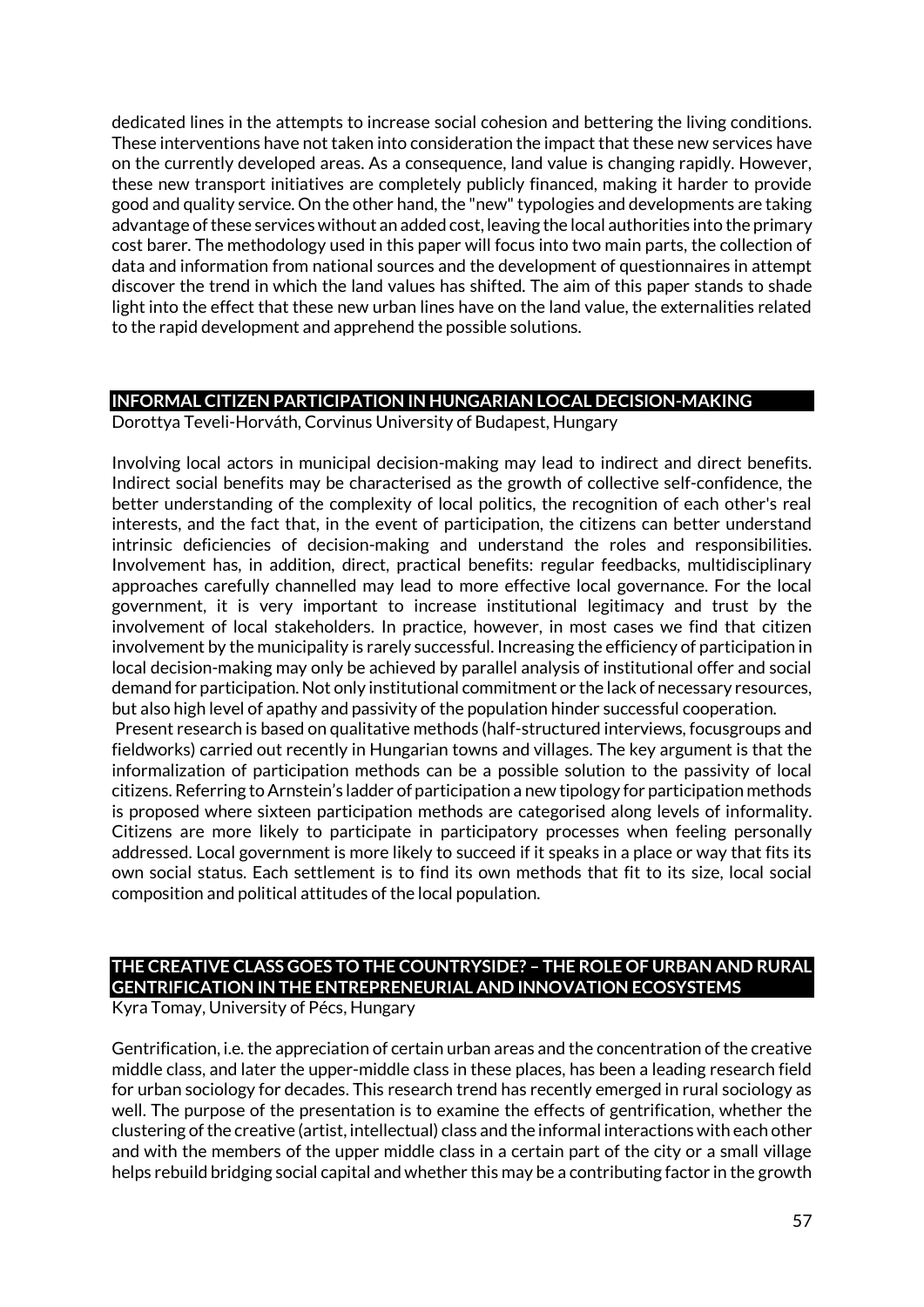of innovation and development of business in these areas. The presentation outlines a conceptual framework by merging the literature of different theoretical and research directions; and presents a case study of a settlement that was the Cultural Village of Europe (VCE) in 2007, and hosts several cultural and gastronomic events and tourists thus gentrifiers as well.

### **THE METROPOLITAN CHALLENGE IN EUROPEAN URBAN AREAS**

Ivan Tosics, Metropolitan Research Institute, Hungary

The lack of metropolitan cooperation is one of the huge challenges of European urban development. Well organized metropolitan cooperation is not only important to better approach the economy of scale for the urban economy and services but also to better handle the externalities of economic, environmental and social interventions.

In the paper European metropolitan cooperation is analysed first on the basis of the work the Eurocities Metropolitan Areas Working Group. Survey results give an account of the territorial levels and the strengths of collaborations around European cities. From that basis also potential ways for deepening metropolitan collaboration are explored.

The second approach to the problem is the deeper analysis of the functioning of the metropolitan areas of Amsterdam, Barcelona, Copenhagen, Greater Manchester, Stuttgart and Zurich. In this work (by Metropolitan Research Institute) two basic metropolitan models have been identified. The institutional model (represented by Stuttgart, Greater Manchester, Barcelona Metropolitan Area) aims for the creation of a metropolitan organisation, either a new government level or a strong institutional setting, on a fixed territorial basis with a sufficiently large range of competences. The procedural model (represented by Zürich, Copenhagen, Amsterdam) attempts to forge mechanisms and rules which allow for coordinated activities within a sufficiently large metropolitan territory, although not necessarily in fixed territorial constellations.

The paper concludes that depending on the given constellation of problems in a metropolitan area an appropriate combination of the two main models and related tools might be needed to achieve better metropolitan cooperation. Adequate national policy frameworks and EU policies are also necessary to allow and incentivize more coordinated development in European metropolitan areas.

#### **POST-SOCIALIST BUDAPEST: CHANGING CONSTELLATIONS OF LEADERSHIP AND DEVELOPMENT. FROM SELF DETERMINATION THROUGH EU FUND DOMINATION TILL NATIONAL CONTROL**

Ivan Tosics, Metropolitan Research Institute, Hungary

The overview of political and urban development of post-socialist Budapest in the last 20 years offers an opportunity to analyse three very different models and strategies of urban development, as consecutive periods:

• 1997-2004: self-determination of the city through launching long-term planning, approving the Strategic Development Concept of Budapest and the Urban Renewal Strategy

• 2004-2012: planning adjusted to the financial realities of EU funding, leading to planning dominated by the EU Structural Funds

• 2012-onwards: national control over the development of Budapest with tightening financial and political frameworks, new election system and new institutions to ensure that Budapest follows the political line of the central government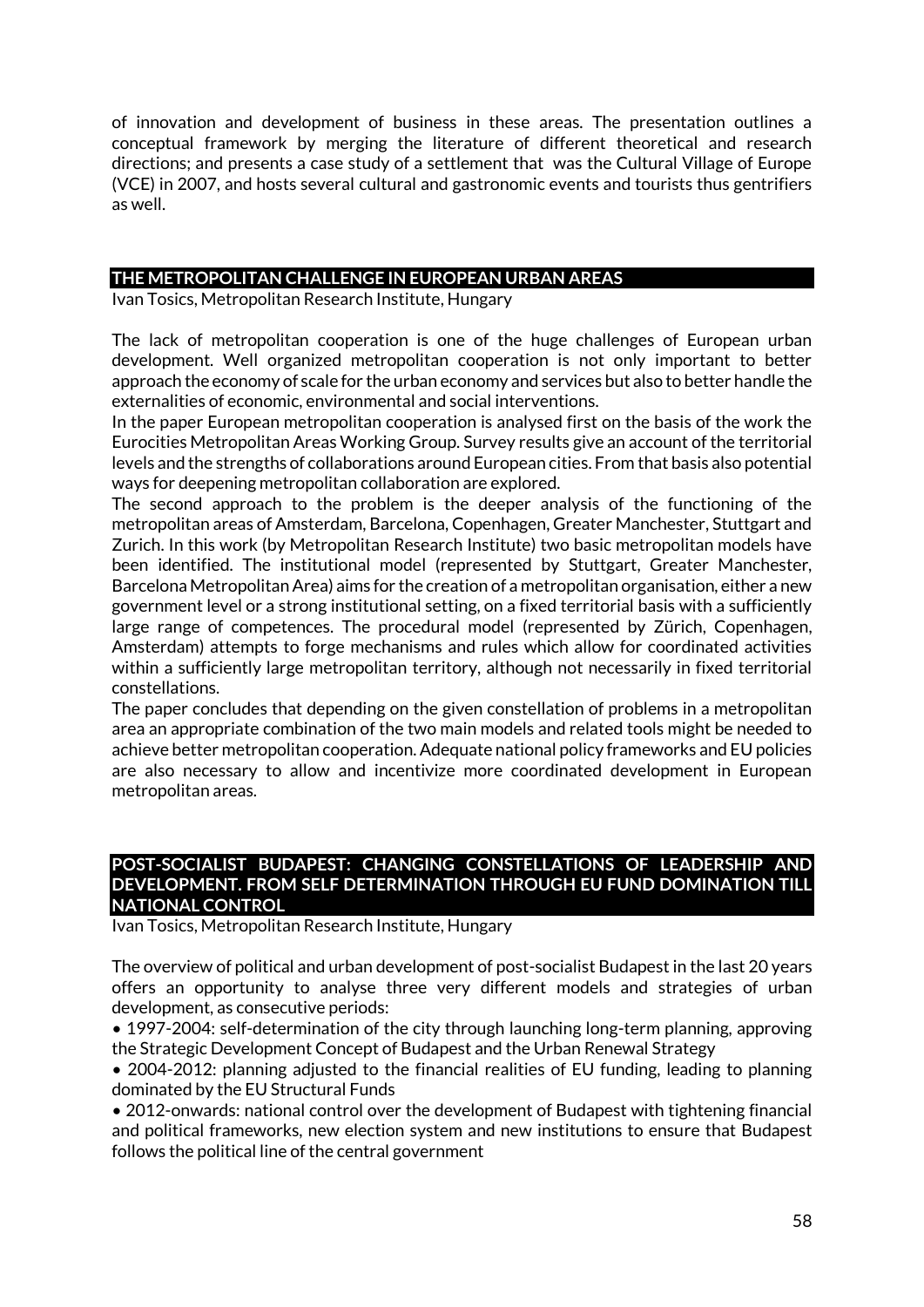The paper aims to describe the political, institutional, financial circumstances of these periods and to explore the reasons of changes from one period to the other. Special attention is paid to analyse the power play between the different administrative and political levels: the fight of the municipality with the districts, the region and the central government. The periods will be illustrated with examples of typical development projects.

On the basis of the (mainly qualitative) analysis hypotheses will be formed about the performance of the periods, regarding the economic, environmental, social aspects of urban development and the decision-making mechanisms, the involvement of the different stakeholders.

### **TERRITORIAL RESCALING AND POLYCENTRIC GOVERNANCE APPROACHES IN ALBANIA**

Rudina Toto, Co-PLAN, Institute for Habitat Development, Albania Dritan Shutina, Co-PLAN, Institute for Habitat Development, Albania

Territories – in the sense of places as socio-political, ecological, and geographical constructs, are in dynamic and continuous formation and reformation state, called territorial rescaling. The latter results into various spatial typologies with [often] overlapping fuzzy boundaries, engaging a myriad of stakeholders and interests. In Western Balkans, territorial rescaling has a strong geo-political dimension as well, constituting a highly sensitive issue, related to diversity, identity, historical pathways, and power dynamics. Regardless of this sensitivity, the discourse is present, due to persisting territorial fragmentation, interdependencies, and functional mismatches. Dealing with these challenges requires for shifts in territorial thinking, going beyond perpetual designation of boundaries and deterministic approaches, and conceptualising territory as a socio-psycho-ecological construct. This shift in thinking faces a hindrance – abolishing the concept of representative democracy for participatory democracy. Therefore, prior to embarking ourselves into policy pathways with completely unpredictable results, it is reasonable to look at governance modes that can somehow reconcile between territorial functionalities and voting containers of the territory. This leads to rescaling that enhances territorial cooperation, while maintaining efficiency in governance. This contribution analyses the relation between Albanian territorial rescaling and domestic cases of polycentric governance. The latter, as a mode of network self-governance, promotes territorial cooperation and is carried out or initiated by different societal actors with direct connection to a specific territorial functionality, rather than to a fixed administrative boundary. The contribution provides a local-to-national perspective, and it identifies fragmentation, interdependencies and functional mismatches through referring to assessments of territorial disparities and governance reforms.

## **THE ROLE OF FUNCTIONAL AREAS IN POLISH AND PORTUGUESE ECONOMIC SPACE**

Karolina Trykacz, Maria Curie-Sklodowska University, Faculty of Earth Sciences and Spatial Management, Poland

The largest cities, that are surrounded by their functional areas, are the poles of socio-economic growth. The role of these areas in the socio-economic space of individual countries depends on the size and level of countries' development for instance. Polycentric spatial arrangement, that is based on functional areas, plays significant role for regional development – hence, it has been included in the European cohesion policy 2014-2020. The purpose of the article was to determine the role and importance of functional areas in the national settlement system – their rank and directions of changes. Furthermore, the author's intention was to show similarities and differences in the role of functional areas in the space of countries, that are characterized by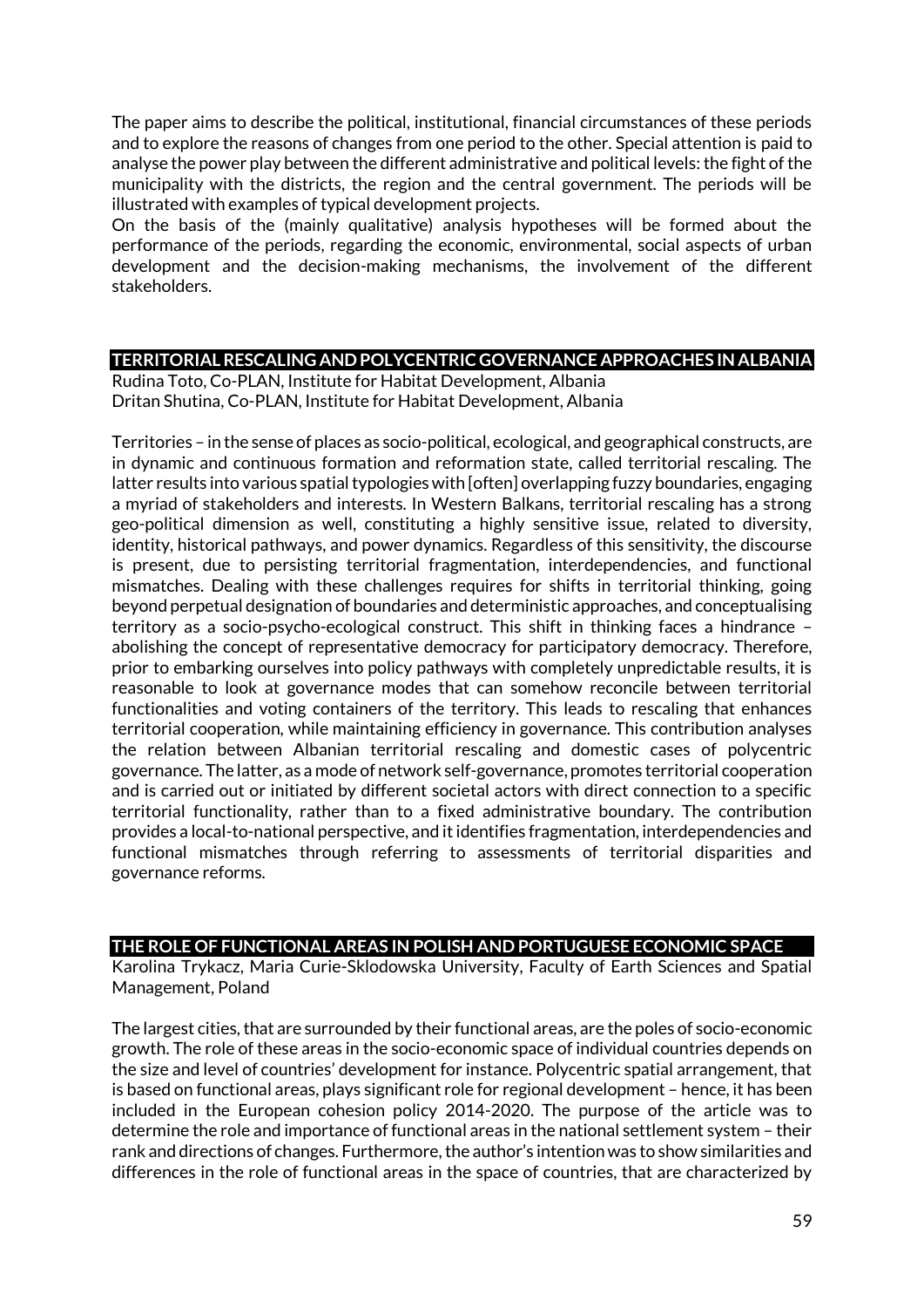some similarities in their development, with simultaneous divergence in the mechanisms of regional policy. As a case study, two border states of the European Union – Poland and Portugal – have been chosen.

### **SUPPORT OF SINGLE-INDUSTRY TOWNS IN RUSSIA AND KAZAKHSTAN: COMPARATIVE ANALYSIS**

Irina Turgel, Graduate School of Economics and Management, Ural Federal University, Russia Larisa Bozhko, Industrial Institute, Rudny, Kazakhstan

The study discusses the results of research aimed at conducting the comparative analysis of implementation of the state policy for support of single-industry towns in Russia and Kazakhstan, the identification of specific and common problems as well as methods for solving them. The study reveals the stages in the development of support policy, analyzes the evolution of criteria used for selection of single-industry towns needed support, and considers factors that led to criteria refinement. The study provides a comparison of Russian and Kazakh singleindustry towns in terms of their spatial localization, industry specialization, social and economic situation, population number. It is stressed that the key differences in the approaches to the development of single-industry towns in the countries are linked to the scale of support and degree of its selectivity, institutionalization characteristics, and coordination with national priorities.The authors describe key problems arising when implementing policy for support of single-industry towns in Russia and Kazakhstan and conclude that it is necessary to overcome the limitations of traditional approaches to urban policy implementation in conditions of negative economic dynamics.

## **REGIONAL DIFFERENTIATION AND THE EFFECT OF INDIVIDUAL AND REGIONAL CHARACTERISTICS ON ADOLESCENT FERTILITY: THE CASE OF LITHUANIA**

Ruta Ubareviciene, Deft University of Technology & Lithuanian Social Research Centre, The **Netherlands** 

Gintare Pociute-Sereikiene, Lithuanian Social Research Centre, Lithuania Vaida Tretjakova, Lithuanian Social Research Centre, Lithuania Lina Sumskaite, Lithuanian Social Research Centre, Lithuania

While experiencing one of the most extreme population declines in the world, quite many infants are born to teenage mothers in Lithuania. Adolescent fertility rate (AFR) in Lithuania is up to four times higher compared to the Northern and Western European countries. However, there is a great regional differentiation of AFR on the low spatial level in the country, where this rate is significantly higher in the peripheral rural regions, but such phenomenon is almost absent in the major cities. The aim of our research is to investigate the regional differentiation of AFR in Lithuania and to identify individual as well as regional characteristics determining it. This study uses individual-level Lithuanian census data from 2001 and 2011. First, we analyse the patterns of regional differentiation of AFR over time at the detailed spatial level. Second, we use binary logistic regression modelling to gain an understanding of which individual characteristics and the attributes of the socio-economic environment contributes most to the increased likelihood of childbirth in adolescence. Our primary results show that individual characteristics play much bigger role than socio-economic environment. The results therefore also suggest that the role of sexual education must be strengthened. The research is funded from the project "Spatial differentiation of adolescent fertility in Lithuania: socioeconomic environment, the role of sexual education and individual experiences" (financed by the Lithuanian Research Council, contract No. S-MIP-17-115).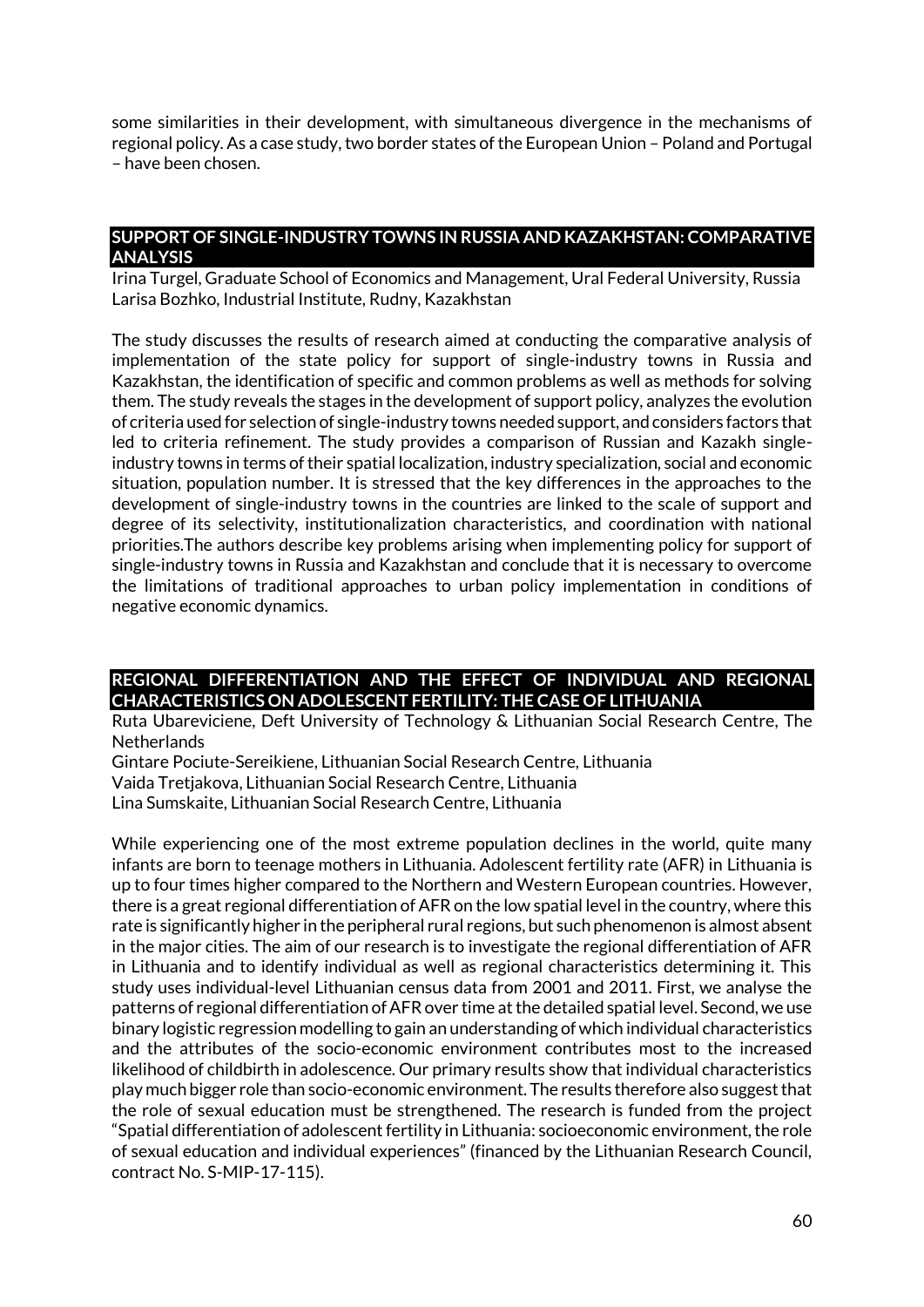#### **SMART CITIES AND 5G NETWORKS: AN EMERGING TECHNOLOGICAL AREA?**

Darko Vukovic, Higher School of Economics, Russia Dmitry Kochetkov, People Friendship University, Russia

The term "smart city" has recently become very widespread in academic and political discourse. Nevertheless, in our opinion, this is rather a marketing term that unites a number of technological (and not only) areas: Internet of Things (IoT), augmented and virtual reality (AR/VR), communication networks. The latest generation of networks is essential for the development of digital ecosystems of smart cities. We assumed that the smart city and 5G networks form an emerging technological area. The goal of our work is to study the structure of the development and implementation of new technologies for the urban environment on the sample of 5G-based technologies. For the analysis of new technologies in the selected subject area, we conducted a study of patent landscapes and scientometric analysis of the topic field. The object of scientometric analysis is the study of citation patterns. The use of the patent landscape is based on information systems and databases of patent information developed by patent offices and commercial companies and consists of visualizing the logical connections between various indicators of patent activity, on the one hand, and technological and market trends, on the other. Together, the scientometric and patent landscape show the most promising areas of technological research. The results of the study can be used in further theoretical and applied research, in the formation of government policy in research and development, as well as in decision-making in the field of urban management.

## **DEMOGRAPHIC SHRINKAGE AND ITS CONSEQUENCES FOR VILLAGES IN POLAND**

MonikaWesołowska, Maria Curie-Sklodowska University, Faculty of Earth Sciences and Spatial Management, Poland

Rural settlements are dynamic structures subject to changes, particularly due to exogenic and endogenic factors determining the conditions of their development and functional transformations. In many Polish villages in non-agglomeration areas, a decline of population is observed, affecting rural space. The consequences of demographic shrinkage are varied. A considerable scale of migrations and advanced aging processes result in an increase in the number of vacant buildings in the building development, or liquidation of social infrastructure (schools, kindergartens, health centres). The term shrinkage usually has negative connotations. In certain cases, however, it can lead to positive changes, e.g. a decline of population in a village results in an improvement of the land structure in the conditions of fragmented, dispersed agriculture (land consolidations). In the upcoming years, the image of many villages subject to depopulation will change. Depending on the quality of the natural environment and transport accessibility, other functions will develop there, among others residential-recreational function. A large proportion of villages, however, may disappear completely as a result of depopulation.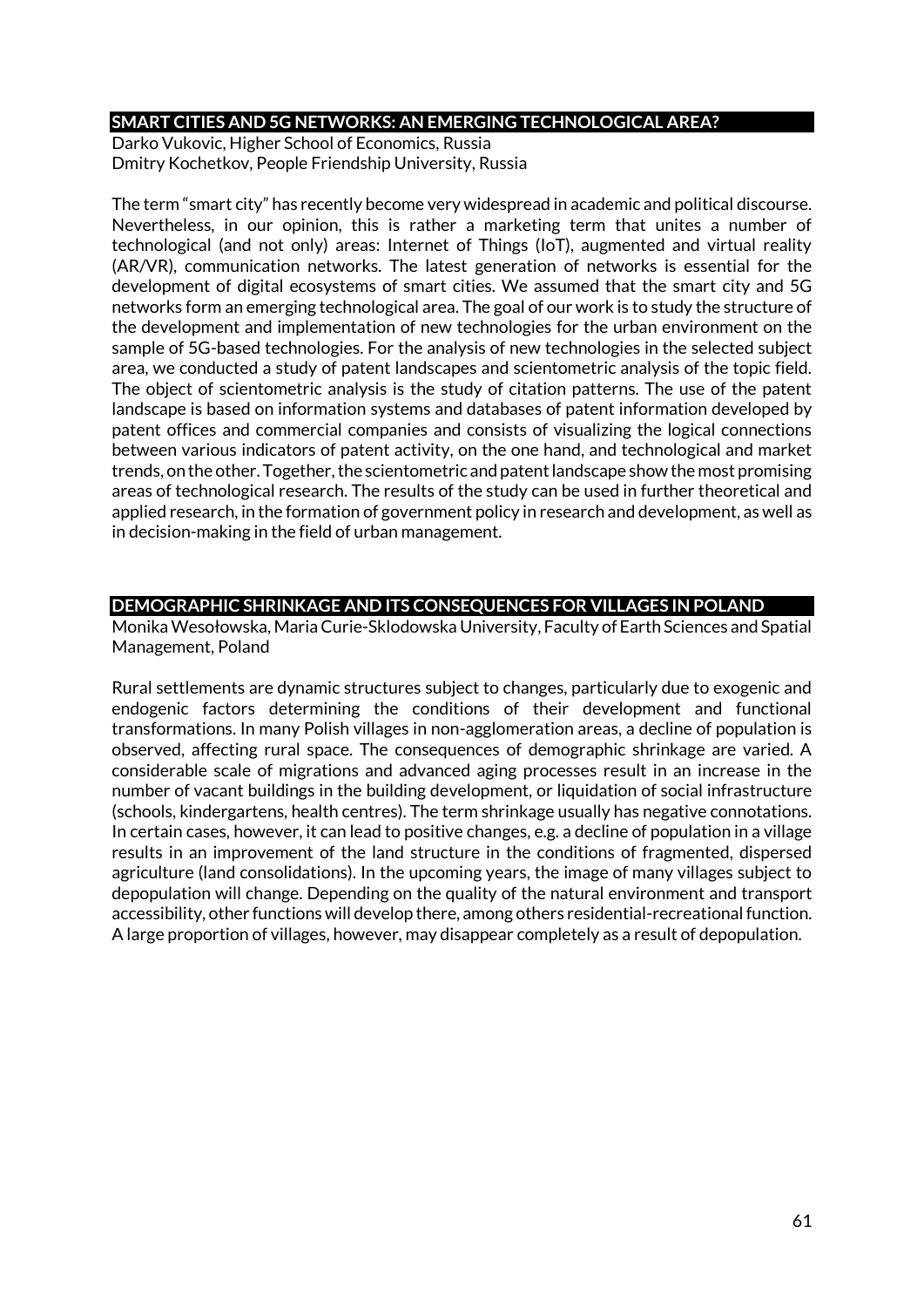#### INDEX

#### A

Alexandru, 22 Alikhanov, 6 Allkja, 15 Ampleman, 6 Attila, 6 Augustyn, 7 Avdikos, 7

#### B

Banaszewska, 8 Baranauskien ė, 11 Barzin, 1 Belaya, 41 Béres, 46 Berisha, 13 Berzins, 34 Bielak, 8 Bis, 9 Boguszewski, 1 Botseva, 9 Bozhko, 60 Brambert, 10 Brodziński, 33, 35 Bronisz, 10 Burneika, 11 Burov, 12

#### C

Calò, 11 Chodkowska -Miszczuk, 12, 54 Ciesiółka, 12 Ciro, 13 Cotella, 13 Crehan, 14

## D

Dapkus, 14 Dapkute, 14 Dawid, 31 Dhrami, 15 Dolega, 15 Dolhova, 29 Dorocki, 49

# Drozd, 23 Dusek, 16 E

Eckardt, 16 Edwards, 27

## F

Faragó, 17 Fekete, 17 Ferry, 1 Fihel, 2 Filas -Przybyl, 18 Fritsch, 48

## G

Gajda, 19 Gardzińska, 19 Garvanlieva Andonova, 44 Gołuński, 34 Gorzelak, 4 Gulenok, 20 Gwosdz, 39 Gyorgy Forman, 18

## H

Hennebry, 20 Hölzel, 21 Horeczki, 21

## I

Idczak, 22 Iliopoulou, 7 Ionel, 22 Islam, 22 Istrate, 22 Ivanov, 53

#### J

Jakubowski, 23, 40 Janicki, 23, 24

Janikowska, 35 Jarczewski, 24 Jarzmik, 19 Jipa -Musat, 25

#### K

Kabir, 22 Kaiser, 26 Kałamucka, 26 Kałamucki, 26 Kamińska, 10 Kardas, 27 Kezai, 28 Kiniorska, 10 Kiptenko, 28, 29 Kisielewska, 2 Klimanek, 18 Kluza, 29 Kocaj, 39 Kochetkov, 61 Kociuba, 30 Kocsis, 30 Koj, 31 Kołsut, 31 Komornicki, 32 Koshulko, 32 Kotarba, 9 Kowalczyk, 33, 35 Kowalewski, 18 Kozyreva, 41 Krisjane, 34 Królewicz, 54 Krumins, 34 Kruszelnicki, 34 Kryszk, 33 Kucaj, 49 Ku čera, 53 Kulla, 12 Kurek, 35 Kurowska, 33, 35

#### L

Łachowski, 35 Łączyński, 36 Lang, 3 Laposa, 46